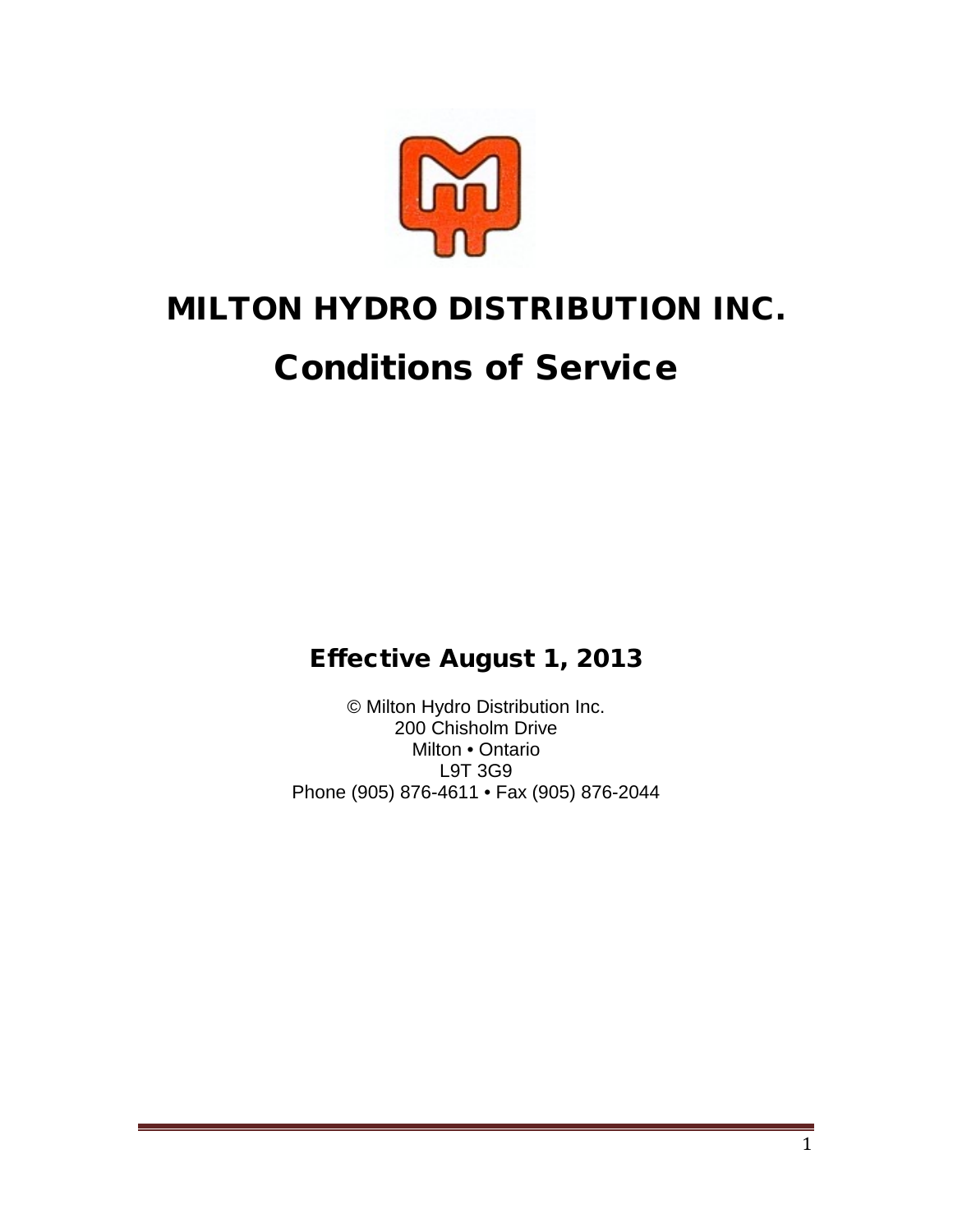# **Table of Contents**

| 1.1                                                        |  |
|------------------------------------------------------------|--|
|                                                            |  |
| 1.3                                                        |  |
|                                                            |  |
|                                                            |  |
|                                                            |  |
| 1.7                                                        |  |
|                                                            |  |
|                                                            |  |
| 1.7.3 Liability for Damage to Milton Hydro Facilities and  |  |
| 1.7.4 Repairs of Defective Customer Electrical Equipment11 |  |
| 1.7.5 Repairs of Customer's Physical Structures 11         |  |
|                                                            |  |
| 1.8                                                        |  |
|                                                            |  |
| Section - 2 DISTRIBUTION ACTIVITIES (GENERAL) 14           |  |
|                                                            |  |
|                                                            |  |
| 2.1.2 Expansions / Enhancements - Offer to Connect 17      |  |
|                                                            |  |
|                                                            |  |
| 2.1.2.3 Rebates for Capital Contribution Customers         |  |
|                                                            |  |
|                                                            |  |
|                                                            |  |
|                                                            |  |
| 2.1.7.1 Contract for New or Modified Electricity Service23 |  |
|                                                            |  |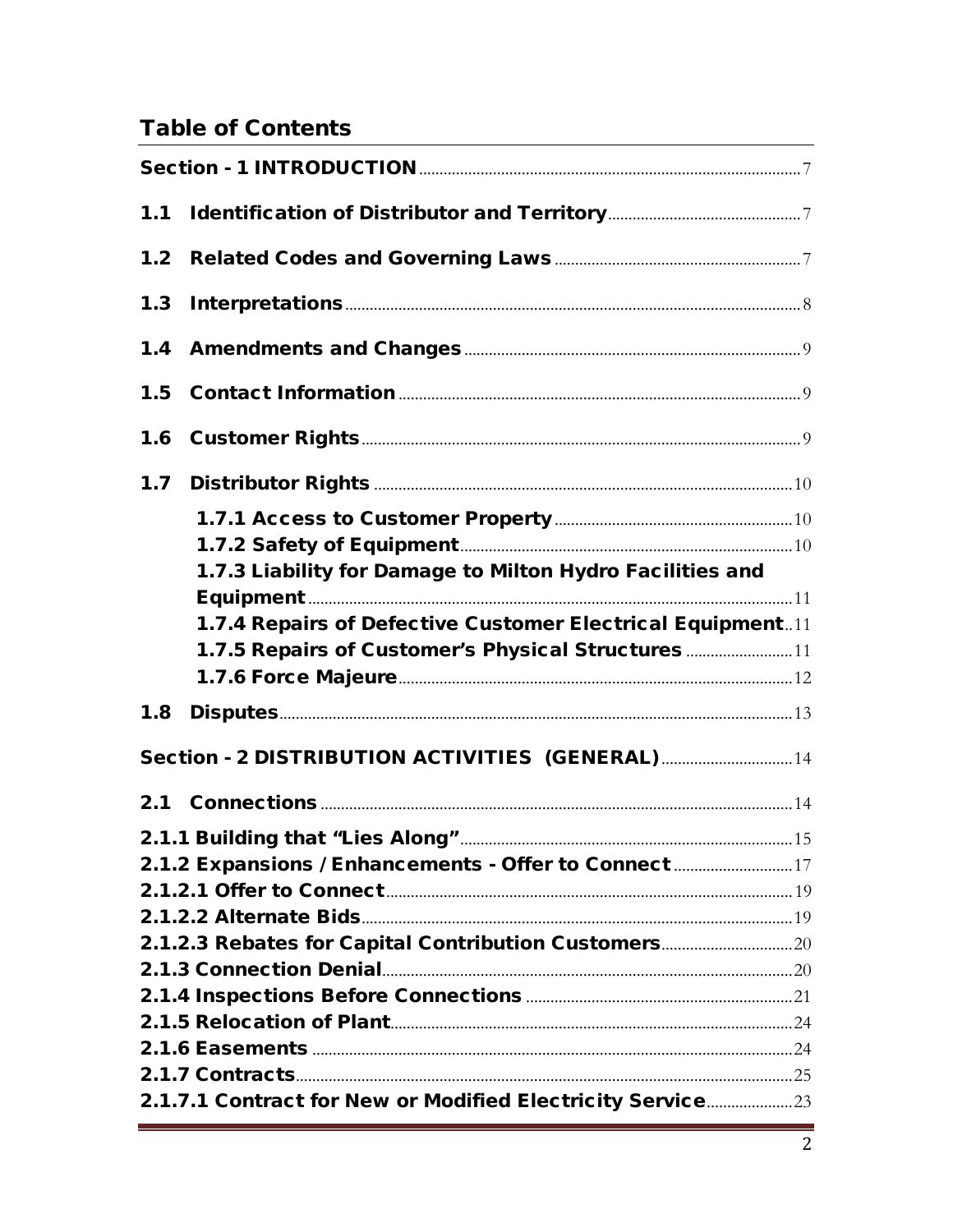| 2.2.1 Disconnection & Reconnection - Process and Charges25 |  |
|------------------------------------------------------------|--|
|                                                            |  |
|                                                            |  |
|                                                            |  |
|                                                            |  |
|                                                            |  |
|                                                            |  |
|                                                            |  |
|                                                            |  |
|                                                            |  |
|                                                            |  |
|                                                            |  |
|                                                            |  |
|                                                            |  |
|                                                            |  |
|                                                            |  |
| 2.4.5 Payments and Overdue Account Interest Charges 43     |  |
| 2.5                                                        |  |
|                                                            |  |
|                                                            |  |
|                                                            |  |
|                                                            |  |
|                                                            |  |
|                                                            |  |
|                                                            |  |
|                                                            |  |
|                                                            |  |
| 3.1.7 Underground Services for Residential Service 48      |  |
|                                                            |  |
|                                                            |  |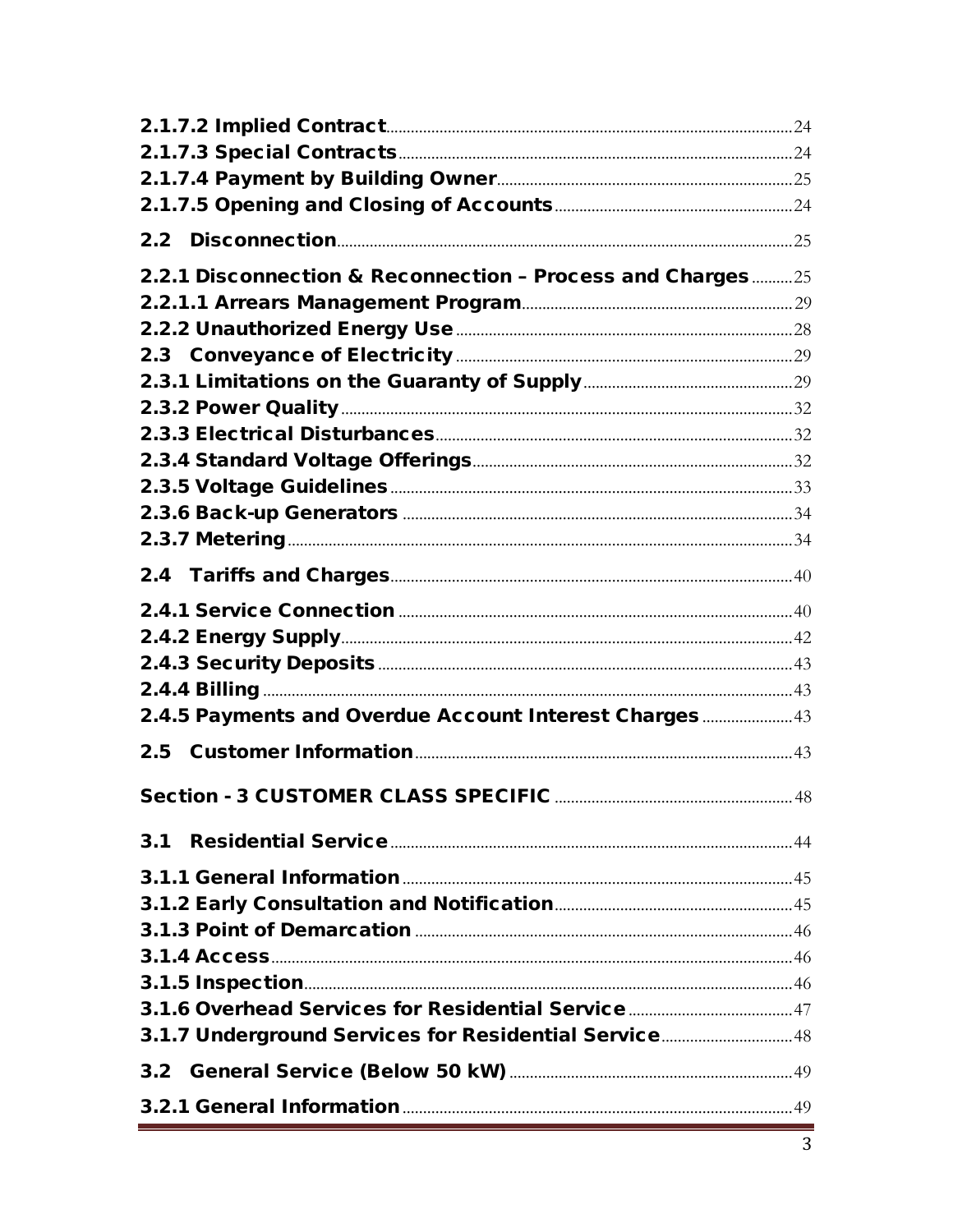| 3.2.10 Temporary Services (other than Residential)54      |  |
|-----------------------------------------------------------|--|
|                                                           |  |
|                                                           |  |
|                                                           |  |
|                                                           |  |
|                                                           |  |
|                                                           |  |
|                                                           |  |
|                                                           |  |
|                                                           |  |
|                                                           |  |
|                                                           |  |
| 3.4.1 Primary Services in Overhead Distribution Areas     |  |
| 3.4.2 Primary Services in Underground Distribution Area   |  |
|                                                           |  |
|                                                           |  |
|                                                           |  |
|                                                           |  |
|                                                           |  |
|                                                           |  |
|                                                           |  |
| 3.5                                                       |  |
|                                                           |  |
|                                                           |  |
|                                                           |  |
| 3.5.4 Embedded Generator Interconnection Requirements and |  |
|                                                           |  |
|                                                           |  |
|                                                           |  |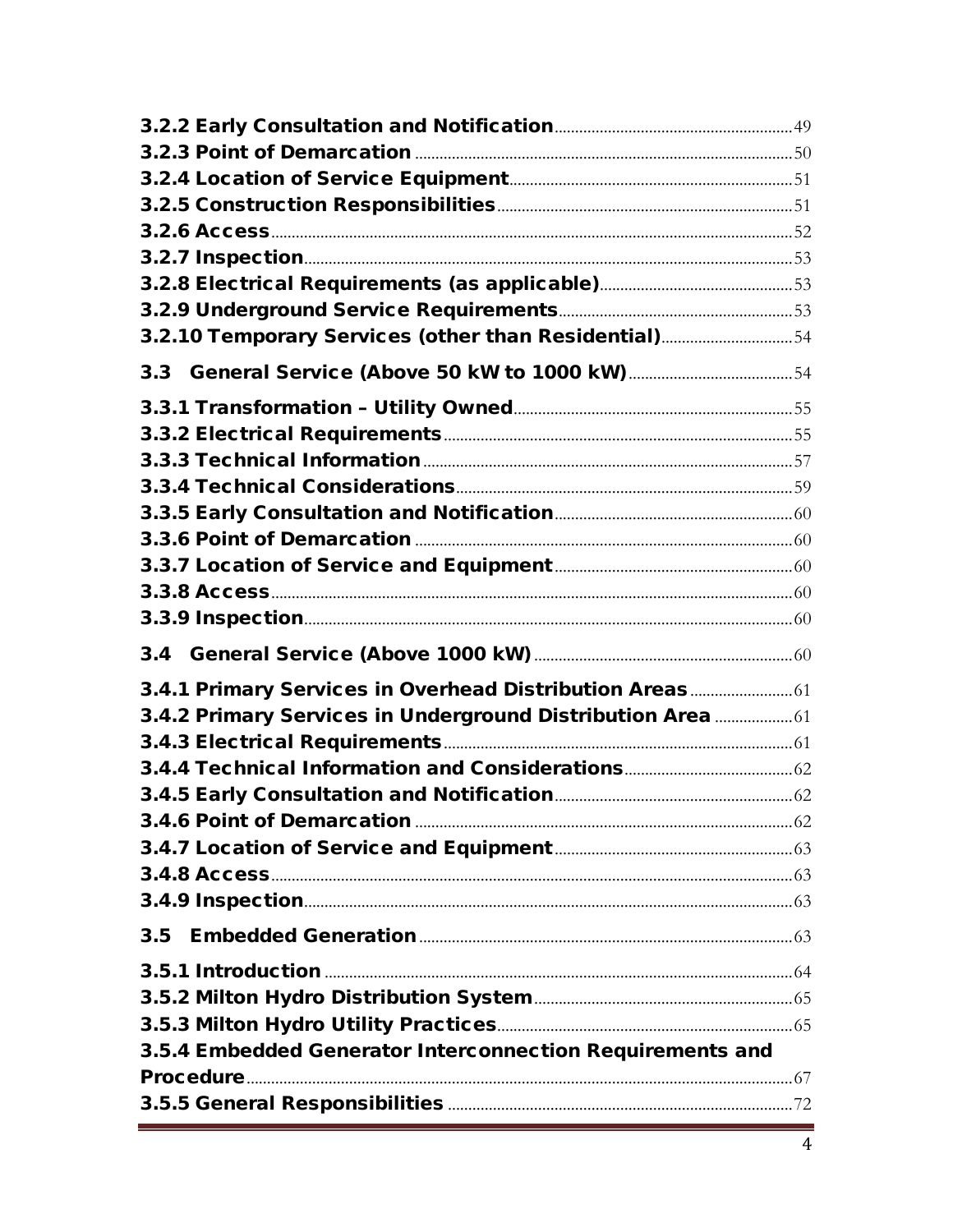| 3.5.6 Important Technical Requirements for Connection 75                                                                                                                                                                            |  |
|-------------------------------------------------------------------------------------------------------------------------------------------------------------------------------------------------------------------------------------|--|
| 3.6                                                                                                                                                                                                                                 |  |
| 3.7                                                                                                                                                                                                                                 |  |
|                                                                                                                                                                                                                                     |  |
|                                                                                                                                                                                                                                     |  |
|                                                                                                                                                                                                                                     |  |
|                                                                                                                                                                                                                                     |  |
|                                                                                                                                                                                                                                     |  |
|                                                                                                                                                                                                                                     |  |
|                                                                                                                                                                                                                                     |  |
|                                                                                                                                                                                                                                     |  |
|                                                                                                                                                                                                                                     |  |
|                                                                                                                                                                                                                                     |  |
|                                                                                                                                                                                                                                     |  |
|                                                                                                                                                                                                                                     |  |
| 3.8                                                                                                                                                                                                                                 |  |
|                                                                                                                                                                                                                                     |  |
| 3.8.2 Traffic signals and Pedestrian X-Walk Signals/Beacons  83                                                                                                                                                                     |  |
| 3.8.3 Bus Shelters, Telephone booths, Signs (< 5kW) and                                                                                                                                                                             |  |
|                                                                                                                                                                                                                                     |  |
| 3.8.4 Decorative Lighting and Tree Lighting Services 84                                                                                                                                                                             |  |
|                                                                                                                                                                                                                                     |  |
| <b>3.9.1 General</b> 2.0 and 25 and 25 and 25 and 25 and 25 and 25 and 26 and 26 and 26 and 26 and 26 and 26 and 26 and 26 and 26 and 26 and 26 and 26 and 26 and 26 and 26 and 26 and 26 and 26 and 26 and 26 and 26 and 26 and 26 |  |
| <b>3.9.2 Metering</b>                                                                                                                                                                                                               |  |
|                                                                                                                                                                                                                                     |  |
|                                                                                                                                                                                                                                     |  |
|                                                                                                                                                                                                                                     |  |
|                                                                                                                                                                                                                                     |  |
|                                                                                                                                                                                                                                     |  |
|                                                                                                                                                                                                                                     |  |
|                                                                                                                                                                                                                                     |  |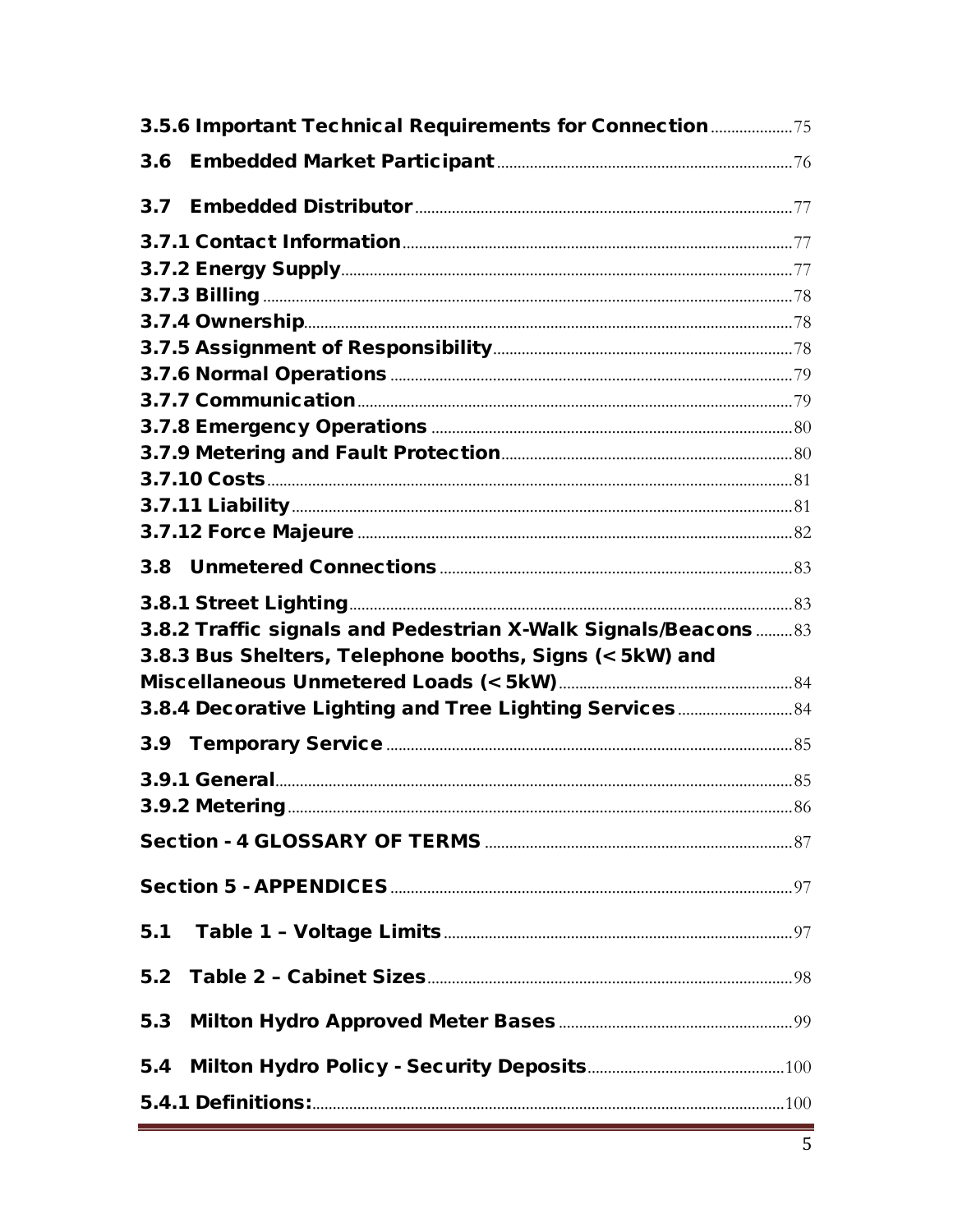| 5.4.9 FAILURE TO MEET SECURITY DEPOSIT REQUIREMENTS105 |  |
|--------------------------------------------------------|--|
|                                                        |  |
|                                                        |  |
| 5.5                                                    |  |
|                                                        |  |
|                                                        |  |
|                                                        |  |
|                                                        |  |
|                                                        |  |
|                                                        |  |
|                                                        |  |
|                                                        |  |
|                                                        |  |
|                                                        |  |
|                                                        |  |
|                                                        |  |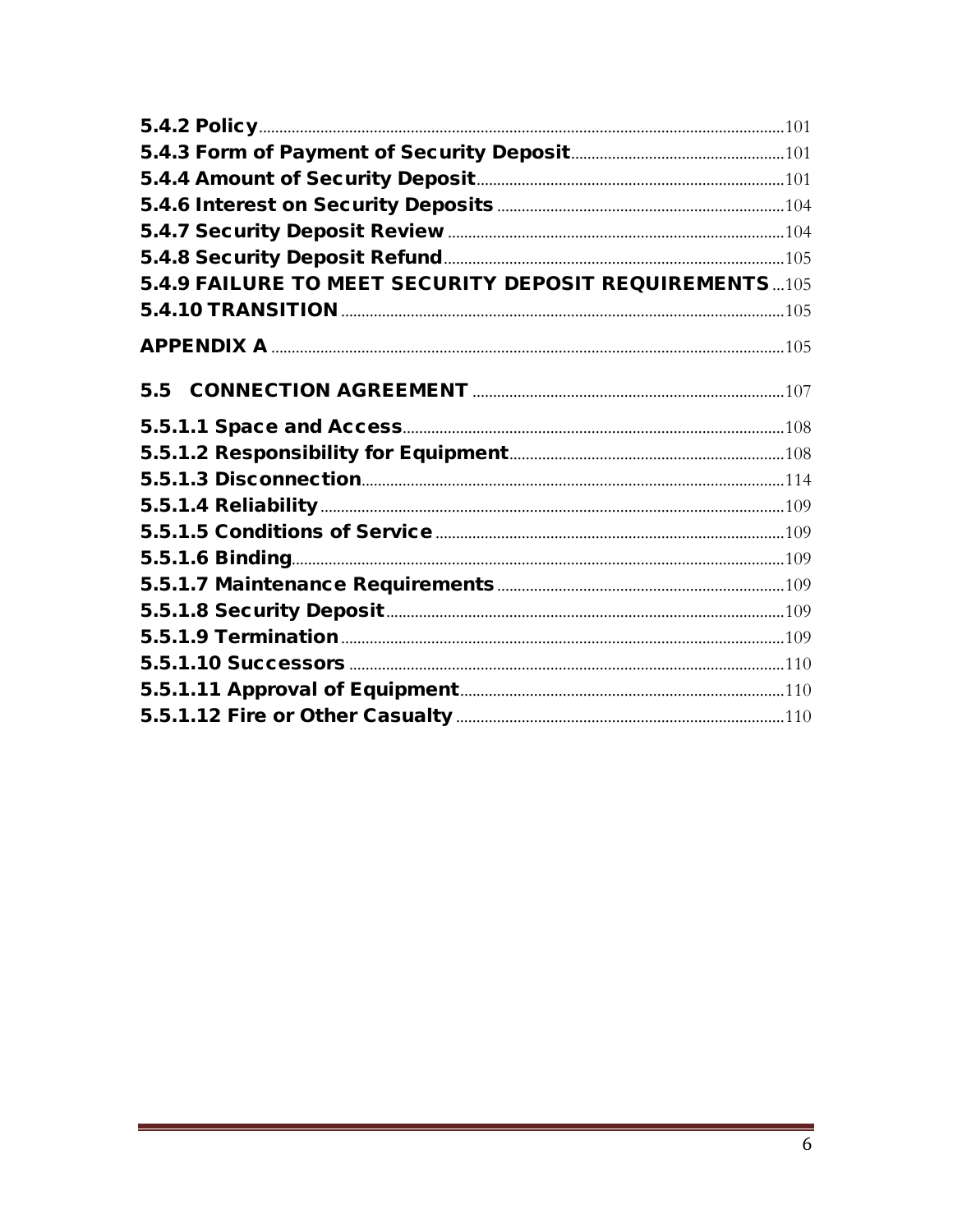# <span id="page-6-0"></span>Section - 1 INTRODUCTION

These Conditions of Service describe Milton Hydro Distribution Inc.'s ("Milton Hydro") operating practices and connection policies and set out the terms and conditions upon which Milton Hydro offers and the Customer accepts Distribution Services.

Terms contained in these Conditions of Service or in any contract for the supply of electricity by Milton Hydro shall not prejudice or affect any rights, privileges, or powers vested in Milton Hydro by law under any Act of the Legislature of Ontario or the Parliament of Canada, or any Regulations thereunder.

The definitions of terms used in these Conditions of Service appear in section 4.0. Capitalized expressions used in these Conditions of Service have the meaning ascribed in that section.

# <span id="page-6-1"></span>1.1 Identification of Distributor and Territory

Milton Hydro is a corporation incorporated under the laws of the Province of Ontario to distribute electricity.

Milton Hydro is licensed by the Ontario Energy Board ("OEB") to supply electricity to Customers as described in its Distribution Licence ED-2003-0014 issued on June 27, 2003, and amended January 18, 2011, by the OEB. Additionally, there are requirements imposed on Milton Hydro by the various codes referred to in the License and by the *Electricity Act, 1998* and the *Ontario Energy Board Act, 1998*.

Milton Hydro may only operate distribution facilities within its Licensed Territory as defined in its Distribution License. The current distribution territory is the area within the municipal boundaries of the Corporation of the Town of Milton. This service area may be changed from time to time with the approval of the OEB.

# <span id="page-6-2"></span>1.2 Related Codes and Governing Laws

The supply of electricity or related services by Milton Hydro to any Customer shall be subject to the various laws, regulations, and codes, including but not limited to, the provisions of the latest editions of the following documents:

- 1) Electricity Act, 1998
- 2) Ontario Energy Board Act, 1998
- 3) Green Energy Act, 2009
- 4) Ontario Clean Energy Benefit Act, 2010
- 5) Energy Consumer Protection Act, 2010
- 6) Electricity Distribution Licence ED-2003-0014
- 7) Electricity Distribution Rate Handbook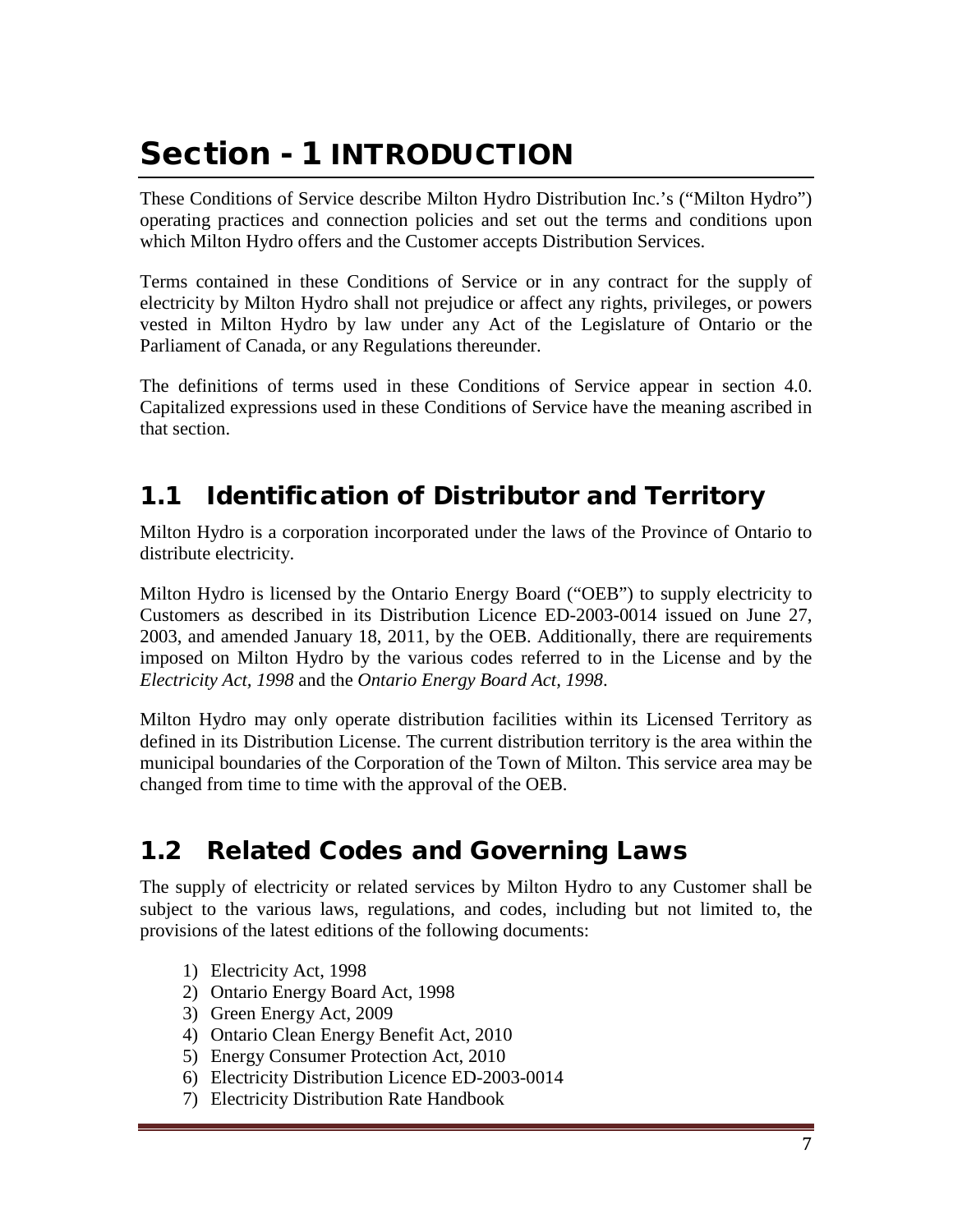8) Affiliate Relationship Code ("ARC") 9) Distribution System Code ("DSC") 10) Retail Settlement Code ("RSC") 11) Standard Supply Service Code ("SSSC") 12) Transmission System Code 13) Electricity and Gas Inspection Act, 1985 14) Ontario Electrical Safety Code 15) Public Service Works on Highways Act 16) Building Code 17) Personal Information Protection and Electronic Documents Act ("PIPEDA") 18) Municipal Freedom of Information and Protection of Privacy Act ("MFIPPA")

In the event of a conflict between the Conditions of Service and Milton Hydro's Electricity Distribution Licence or Codes or Acts listed above, the provisions of the Act, the Distribution License and associated regulatory Codes shall prevail in the order of priority indicated above. The related codes and governing laws are not all-inclusive; other codes and laws may apply. If there is a conflict between an agreement or contract with a Customer and these Conditions of Service, these Conditions of Service shall govern.

These Conditions of Service will be deemed to have been automatically amended to the minimum extent necessary to achieve compliance with such laws, regulations and codes.

# <span id="page-7-0"></span>1.3 Interpretations

In these Conditions, unless the context otherwise requires:

- headings, paragraph numbers and underling are for convenience only and do not affect the interpretation of these Conditions;
- words referring to the singular include the plural and vice versa;
- words referring to a gender include any gender;
- an agreement, representation or warranty on the part of or in favour of two or more persons binds or is for the benefit of them jointly and severally;
- unless otherwise stated, specified periods of time refer to business days, and dates from a given day or the day of an act or event is to be calculated exclusive of that day;
- unless otherwise stated, a reference to a day is to be interpreted as the period of time commencing at midnight and ending 24 hours later and does not include weekends and statutory holidays in the Province of Ontario. Statutory Holidays means the days designated by Milton Hydro from time to time. Until otherwise designated, the statutory holidays are:

New Year's Day; Family Day; Good Friday; Easter Monday; Victoria Day; Canada Day; Civic Holiday; Labour Day; Thanksgiving Day; Christmas Day; and Boxing Day.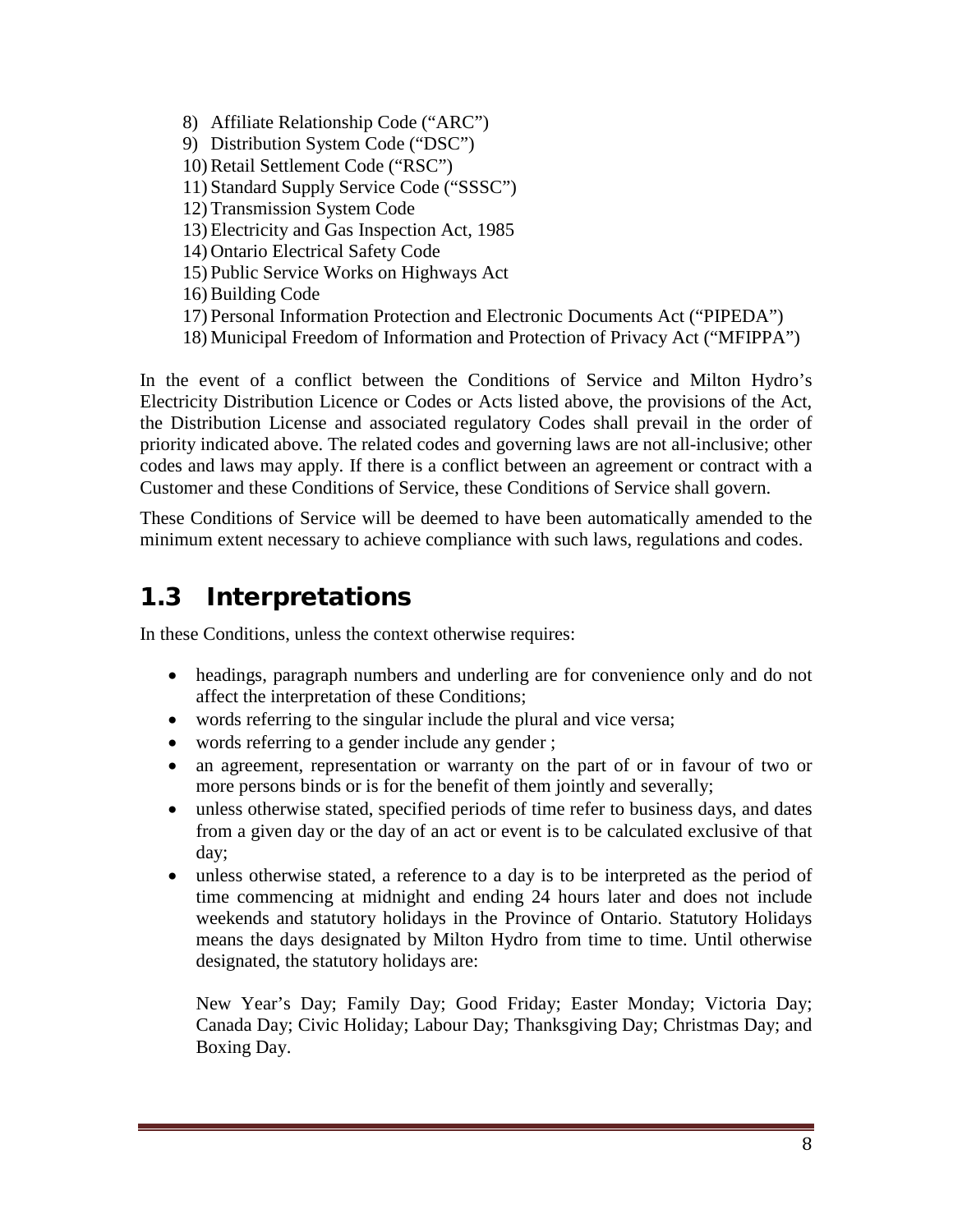# <span id="page-8-0"></span>1.4 Amendments and Changes

The provisions of these Conditions of Service and any amendments made from time to time form part of any Agreement or Contract made between Milton Hydro and any connected Customer, Retailer or Generator. These Conditions of Service supersede all previous Conditions of Service, oral or written, of Milton Hydro or any of its predecessor municipal electric utilities as of the effective date of these Conditions of Service.

In the event of changes to these Conditions of Service, Milton Hydro shall provide notice to Customers in accordance with the requirements of the DSC.

The current version of this document is also posted on the Milton Hydro website and can be downloaded from [www.miltonhydro.com.](http://www.miltonhydro.com/)

# <span id="page-8-1"></span>1.5 Contact Information

The normal business hours of Milton Hydro are 8:30 a.m. to 4:30 p.m., Monday to Friday, excluding statutory holidays.

Milton Hydro may be contacted by:

- Mail: Milton Hydro Distribution Inc. 200 Chisholm Drive Milton, Ontario L9T 3G9
- Website: [www.miltonhydro.com](http://www.miltonhydro.com/)
- Phone:

| General Inquiry:         | 905-876-4611                    | $8:30$ am $-4:30$ pm |
|--------------------------|---------------------------------|----------------------|
| Power Outage             | 1-844-664-9376                  | $24$ hrs/day         |
| One Call Locate Service: | 1-800-400-2255                  | $24$ hrs/day         |
| Streetlights:            | 905-876-4611                    | $8:30$ am $-4:30$ pm |
| Fax:                     | 905-876-2044                    | $24$ hrs/day         |
| E-mail:                  | customerservice@miltonhydro.com |                      |

# <span id="page-8-2"></span>1.6 Customer Rights

Milton Hydro shall only be liable to a Customer or Embedded Generator and a Customer or Embedded Generator shall only be liable to Milton Hydro for any damages that arise directly out of the willful misconduct or negligence:

• of Milton Hydro in providing distribution services to the Customer or Embedded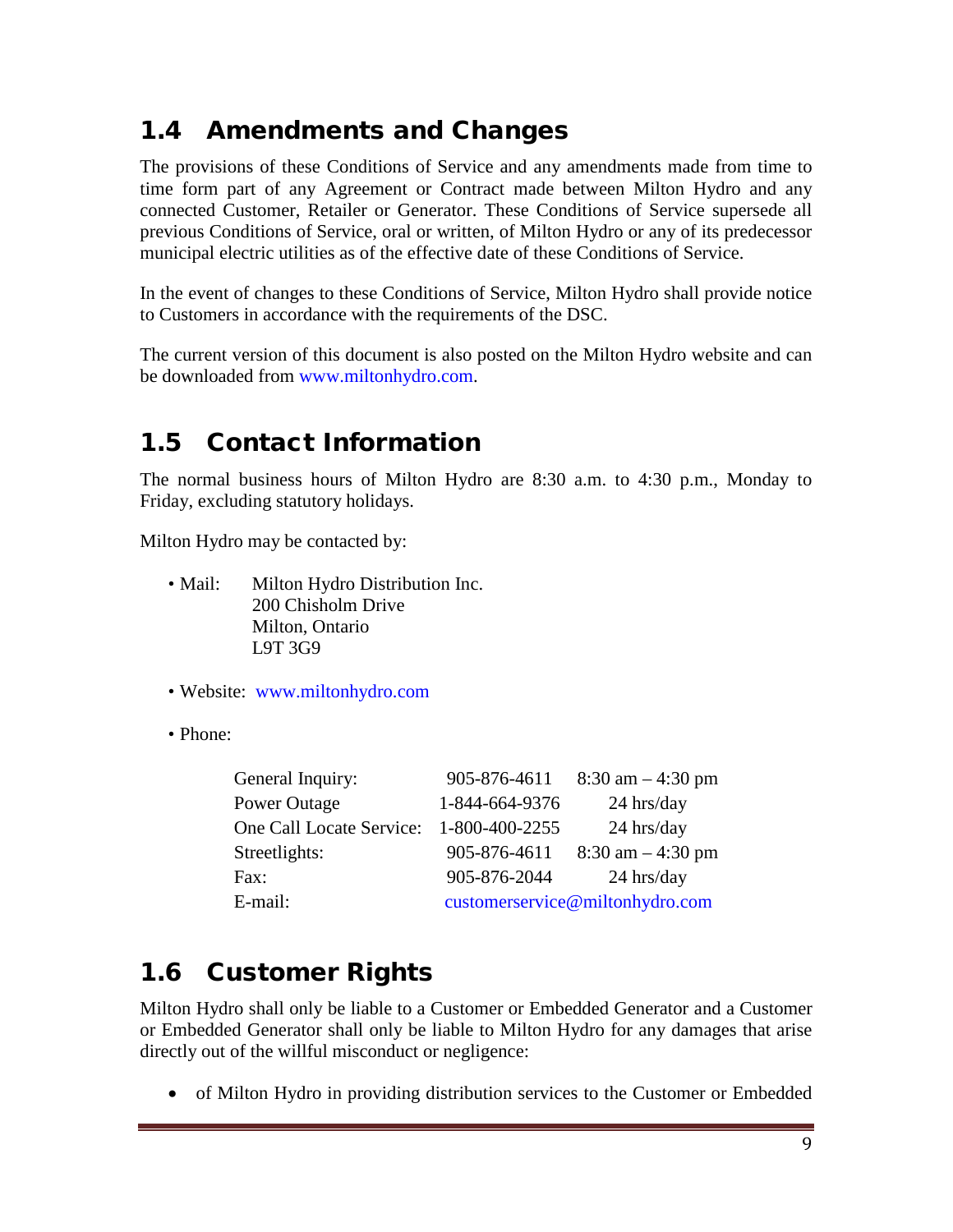Generator;

- of the Customer or Embedded Generator in being connected to Milton Hydro's distribution system; or
- of Milton Hydro, the Customer or Embedded Generator in meeting their respective obligations under these Conditions, their licenses and any other applicable law.

Notwithstanding the above, neither Milton Hydro, the Customer nor Embedded Generator shall be liable under any circumstances whatsoever for any loss of profits or revenues, business interruption losses, loss of contract or loss of goodwill, or for any indirect, consequential, incidental or special damages, including but not limited to punitive or exemplary damages, whether any of the said liability, loss or damages arise in contract, tort or otherwise.

The Customer or Embedded Generator shall indemnify and hold harmless Milton Hydro, its directors, officers, employees and agents from any claims made by any third parties in connection with the construction and installation of a generator by or on behalf of the Customer or the Embedded Generator.

# <span id="page-9-0"></span>1.7 Distributor Rights

# <span id="page-9-1"></span>1.7.1 Access to Customer Property

Milton Hydro shall have access to Customer property in accordance with *Section 40 of the Electricity Act, 1998.* 

The Customer shall provide Milton Hydro, free of charge or rent, with a convenient and safe place for Milton Hydro's Facilities and Equipment on the Customer's premises or approaches thereto. Milton Hydro assumes no risk and under no circumstances will Milton Hydro be liable for any damages resulting from, arising out of or related to the presence of Milton Hydro Facilities and Equipment.

The Customer shall not allow anyone other than an employee, or authorized agent of Milton Hydro, or a person lawfully entitled to do so, to repair, remove, replace, alter, inspect or tamper with the Milton Hydro Facilities and Equipment on the Customer's premises.

# <span id="page-9-2"></span>1.7.2 Safety of Equipment

The Customer will comply with all Applicable Laws, including, but not limited to the *Ontario Electrical Safety Code.* The Customer shall ensure that equipment is properly identified and connected for metering and operating purposes. The Customer will take whatever steps necessary to correct any deficiencies within **72 hours** of written notice by Milton Hydro to the Customer.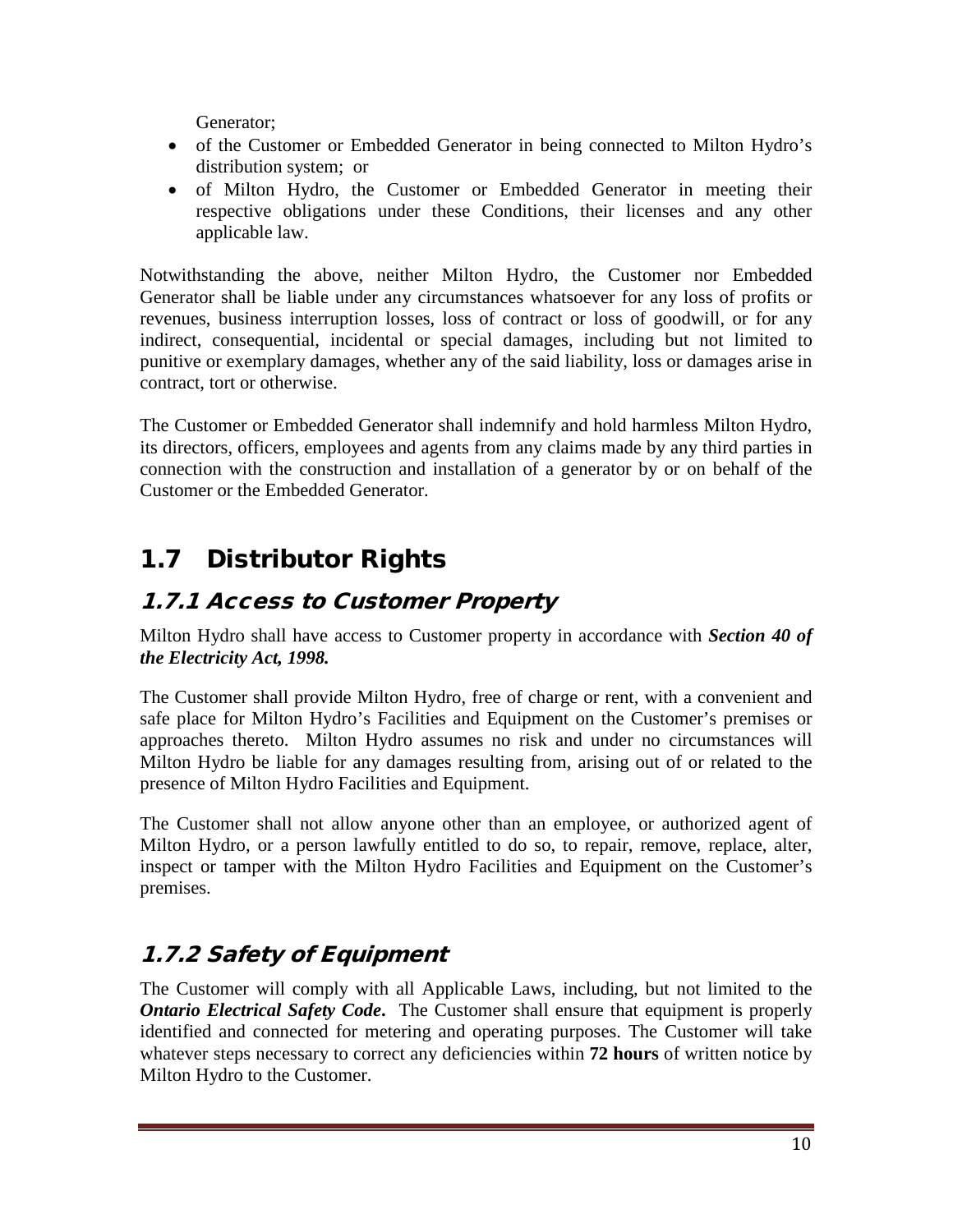If the Customer does not take such action within this time frame, Milton Hydro shall disconnect the supply of power to the Customer. The policies and procedures of Milton Hydro with respect to the disconnection process are further described in these Conditions of Service.

The Customer shall not build or cause to be built, plant or maintain any structure, trees, shrubs, or landscaping etc. that, in the sole opinion of Milton Hydro, would or could obstruct or endanger any Milton Hydro Facilities and Equipment, interfere with the proper and safe operation of the Distribution System or any part thereof or affect Milton Hydro's compliance with any Applicable Laws. The Customer shall not access, use or interfere with the distribution facilities of Milton Hydro except in accordance with a written agreement. The Customer must also grant the right to seal, secure and/or prevent from tampering any point where a connection may be made on the line side of metering equipment.

# <span id="page-10-0"></span>1.7.3 Liability for Damage to Milton Hydro Facilities and **Equipment**

Milton Hydro Facilities and Equipment located on the Customer's premises are in the care of and at the risk of the Customer. If any of Milton Hydro's Facilities and Equipment are damaged or destroyed by fire or any other cause other than ordinary wear and tear, the Customer shall pay Milton Hydro the value of said Milton Hydro Facilities and Equipment or the cost of repairing or replacing same.

# <span id="page-10-1"></span>1.7.4 Repairs of Defective Customer Electrical **Equipment**

The Customer will be required to repair or replace any equipment owned by the Customer that may affect the integrity or reliability of Milton Hydro's distribution system. If the Customer does not take such action within **72 hours** of written notice, Milton Hydro may disconnect the supply of power to the Customer. Milton Hydro's policies and procedures with respect to the disconnection process are further described in these Conditions.

## <span id="page-10-2"></span>1.7.5 Repairs of Customer's Physical Structures

Where applicable, Customer Equipment shall be subject to the reasonable acceptance of Milton Hydro and the approval of the Electrical Safety Authority. Milton Hydro's approval of any Customer Equipment is solely for the purposes of Milton Hydro protecting its Distribution System and the Customer is solely responsible for protecting its own property.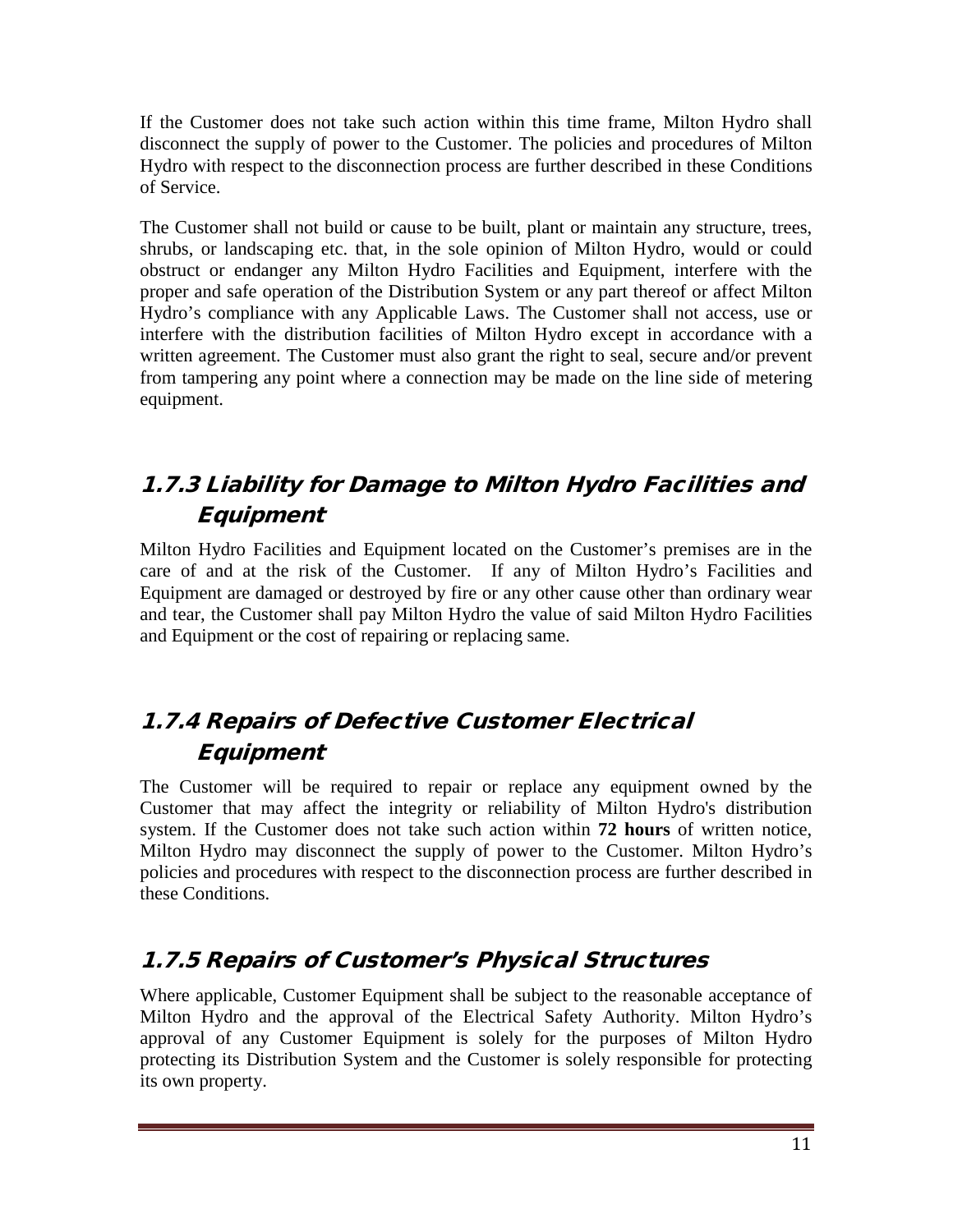Depending on the ownership demarcation point, construction and maintenance of all civil works on private property owned by the Customer, including such items as transformer vaults, transformer rooms, transformer pads, cable chambers, cable pull rooms, underground conduit, and Customer owned poles will be the responsibility of the Customer. All civil work on private property must be inspected and accepted by Milton Hydro and the Electrical Safety Authority. The Customer is responsible for the maintenance and safe keeping conditions satisfactory to Milton Hydro of its structural and mechanical facilities located on private property.

#### <span id="page-11-0"></span>1.7.6 Force Majeure

Other than for any amounts due and payable by the Customer to Milton Hydro or by Milton Hydro to the Customer, neither Milton Hydro nor the Customer shall be held to have committed an event of default in respect of any obligation under these Conditions of Service if prevented from performing that obligation, in whole or in part, because of a Force Majeure Event.

If a Force Majeure Event prevents either party from performing any of its obligations under these Conditions of Service, that party shall:

- a) other than for Force Majeure Events related to acts of God, promptly notify the other party of the Force Majeure Event and its assessment in good faith of the effect that the event will have on its ability to perform any of its obligations. If the immediate notice is not in writing, it shall be confirmed in writing as soon as reasonably practical;
- b) not be entitled to suspend performance of any of its obligations under these Conditions of Service to any greater extent or for any longer time than the Force Majeure Event requires it to do;
- c) use its best efforts to mitigate the effects of the Force Majeure Event, remedy its inability to perform, and resume full performance of its obligations;
- d) keep the other party continually informed of its efforts; and
- e) other than for Force Majeure Events related to acts of God, provide written notice to the other party when it resumes performance of any obligations affected by the Force Majeure Event;
- f) if the Force Majeure Event is a strike or a lock out of Milton Hydro's employees or authorized agents, Milton Hydro shall be entitled to discharge its obligations to notify its Customers in writing by means of placing an ad in the local newspaper.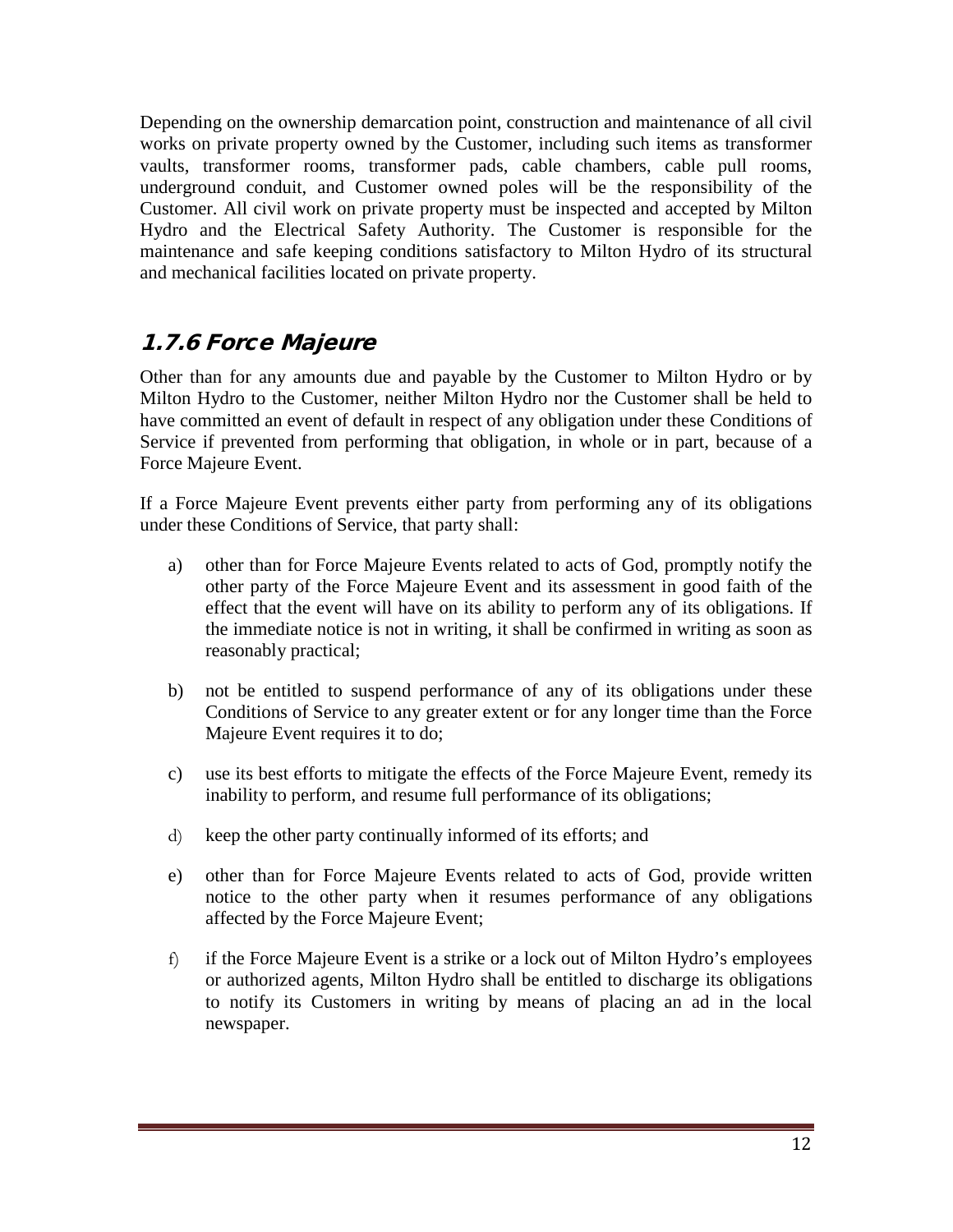# <span id="page-12-0"></span>1.8 Disputes

Any disputes between Customers, embedded generators or retailers and Milton Hydro shall be settled according to the dispute resolution process specified in Section 16 of Milton Hydro's Distribution Licence.

In order to comply with the requirements in its License, Milton Hydro provides the following dispute resolution process:

- a) To register a complaint, a Customer, embedded generator or retailer must call or write the Vice-President or Director of the appropriate Department of Milton Hydro. The Vice-President or Director will initiate the complaint record which will include:
	- The name of the complainant;
	- The date of the complaint;
	- The nature of the complaint;
	- The result of the dispute resolution;
	- The date resolved or referred to the next level.
- b) If the matter is not satisfactorily resolved by the Vice-President or Director within ten (10) business days or a mutually agreed upon time period, the Customer, embedded generator, or retailer may refer the matter to the President/CEO of Milton Hydro, who will address the matter in consultation with the applicable Vice-President or Director. The President/CEO will complete the complaint record with the following information:
	- The result of the dispute resolution;
	- The date resolved or referred to the independent third party.
- c) If the matter is not satisfactorily resolved by the President/CEO within a further ten (10) business days or a mutually agreed upon time period, complaints can be escalated to a third party complaints resolution agency which has been approved by the OEB. Until such time as the OEB approves an independent third party dispute resolution agency, the OEB will assume this role and can be contacted at 1-877-632-2727.

The Customer, embedded generator or retailer shall be liable for any and all costs incurred in either preparing for or presenting their complaint to the independent third party. Milton Hydro shall be responsible for its costs of preparing and presenting its response to the complaint. The written result of the dispute resolution is to be attached to the complaint record.

d) The complaint record and any supporting documentations are to be filed by the President's Executive Assistant.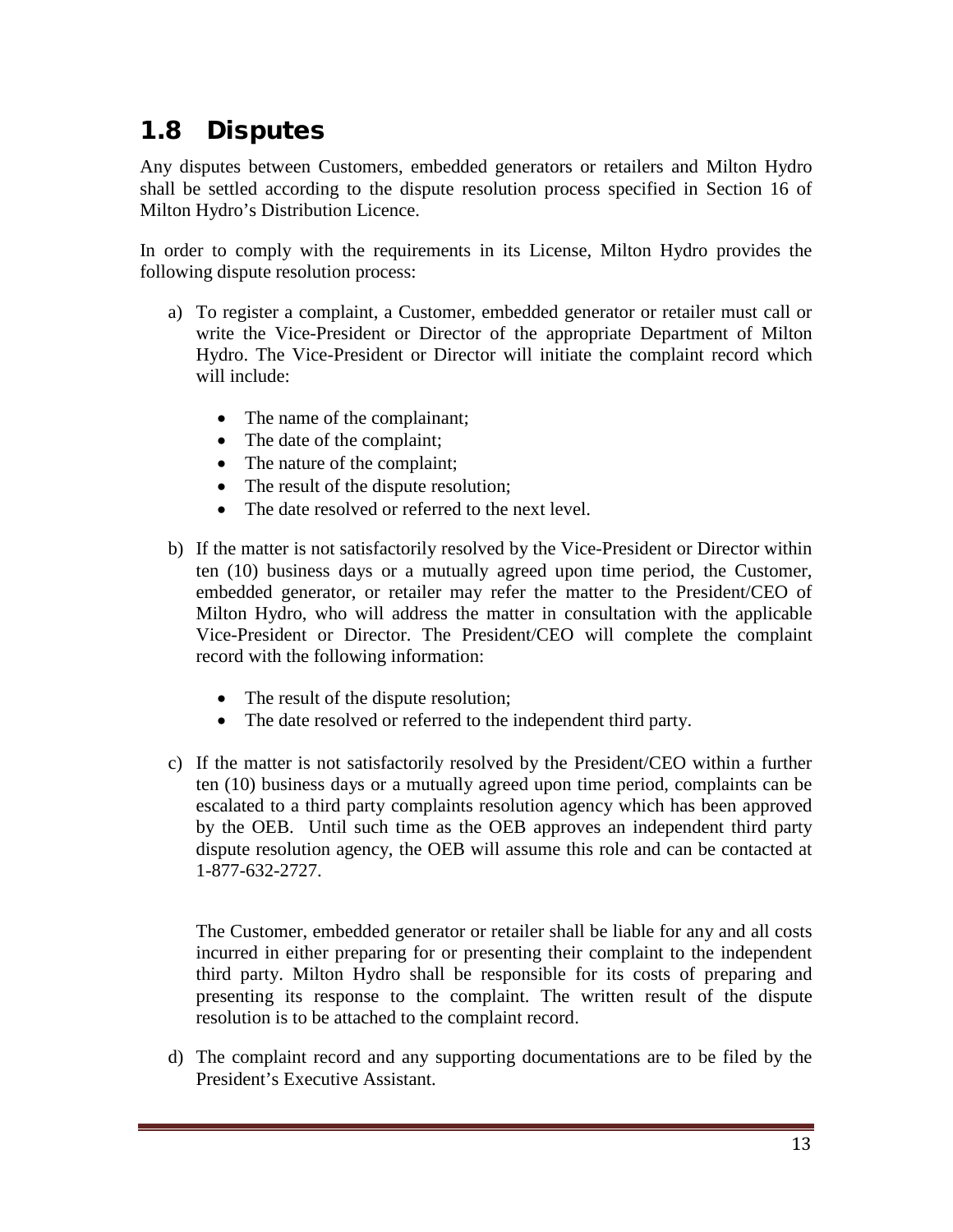e) A copy of this dispute resolution process is available on Milton Hydro's website at [http://www.miltonhydro.com/,](http://www.miltonhydro.com/) in the front lobby of Milton Hydro's offices, and by mail or fax as outlined in section 1.8 . There is no charge for obtaining a copy of the complaint procedure.

# <span id="page-13-0"></span>Section - 2 DISTRIBUTION ACTIVITIES (GENERAL)

# <span id="page-13-1"></span>2.1 Connections

Under the terms of the Electricity Act and the Distribution System Code, Milton Hydro has the obligation to either connect or to make an offer to connect any Customers that lies in its service area.

The Customer or its representative shall consult with Milton Hydro concerning the availability of supply, the supply voltage, service location, metering, and any other details. These requirements are separate from and in addition to those of the Electrical Safety Authority. Milton Hydro will confirm, in writing, the characteristics of the electric supply.

The Customer or its authorized representative shall apply for new or upgraded electric services and temporary power services in writing. The Customer is required to provide Milton Hydro with sufficient lead-time in order to ensure:

- a) the timely provision of supply to new and upgraded premises or;
- b) the availability of adequate capacity for additional loads to be connected in existing premises.

Milton Hydro shall make every reasonable effort to respond promptly to a Customer's request for connection. Milton Hydro shall respond to a customer's written request for a Customer connection within fifteen (15) calendar days of receipt of the written request. Milton Hydro will make an offer to connect within sixty (60) calendar days of receipt of the written request, unless other necessary information is required from the Customer before the offer can be made.

Milton Hydro shall make every reasonable effort to respond promptly to a generator's request for connection. In any event, Milton Hydro shall provide an initial consultation with a generator that wishes to connect to the distribution system regarding the connection process within thirty (30) calendar days of receiving a written request for connection. A final offer to connect a generator to its distribution system shall be made as provided for in Section 3.5.4.5 unless other necessary information outside the distributor's control is required before the offer can be made.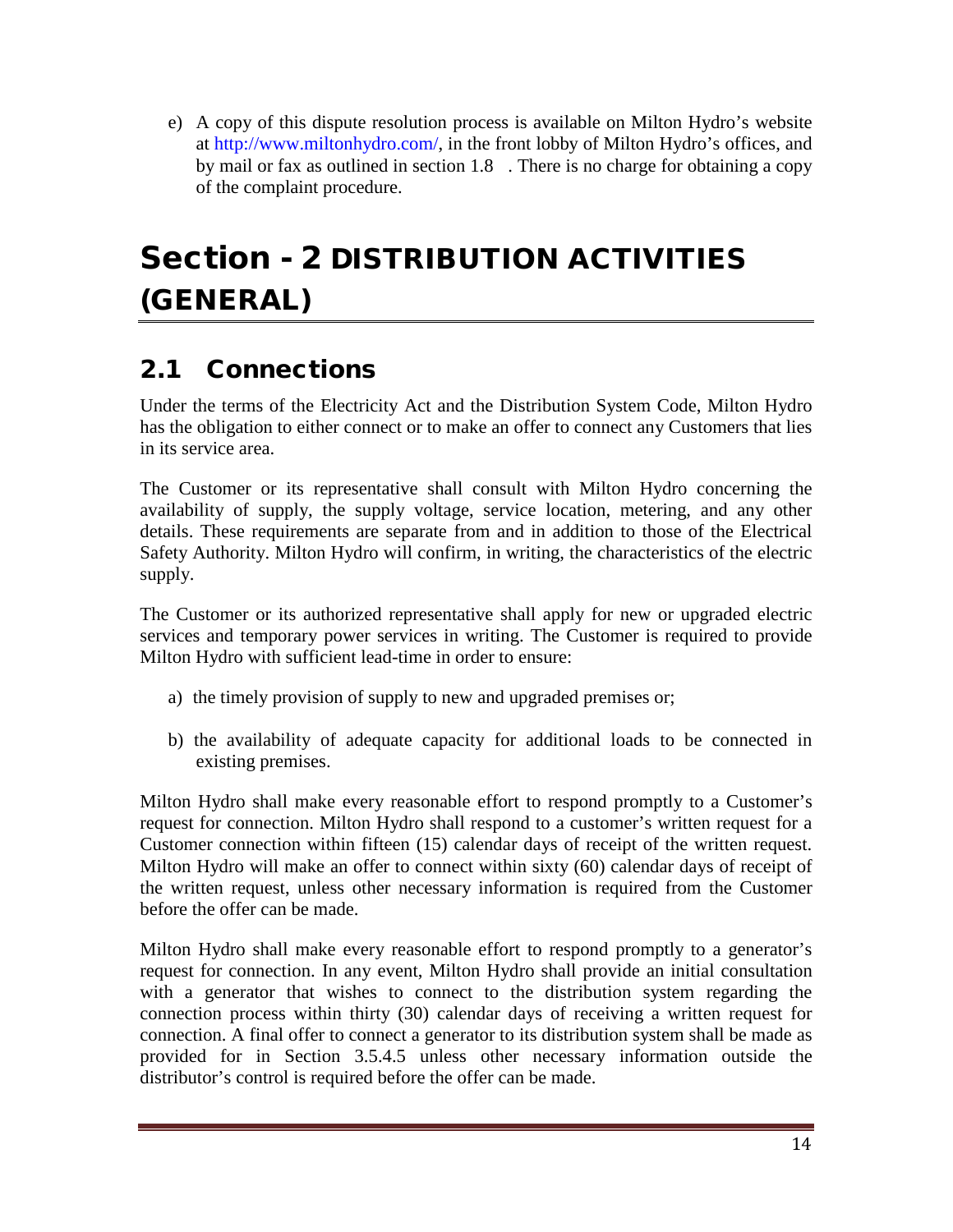Milton Hydro shall make every reasonable effort to respond promptly to another distributor's request for connection. Milton Hydro shall provide an initial consultation with another distributor regarding the connection process within thirty (30) calendar days of receiving a written request for connection. A final offer to connect the distributor to Milton Hydro's distribution system shall be made within ninety (90) calendar days of receiving the written request for connection, unless other necessary information outside the distributor's control is required before the offer can be made.

Milton Hydro, in its discretion, may require a Customer, generator or distributor to enter into a Connection Agreement with Milton Hydro including terms and conditions in addition to those expressed in these Conditions (refer to the sample in the DSC Code - Appendix D).

If special equipment is required or equipment delivery problems occur then longer lead times may be necessary. Milton Hydro will notify the Customer of any extended lead times.

In addition to any other requirements in these Conditions, the supply of electricity is conditional upon Milton Hydro being permitted and able to provide such a supply, obtaining the necessary apparatus and material, and constructing works to provide the service. Should Milton Hydro not be permitted or able to do so, it is under no responsibility to the Customer whatsoever and the Customer releases Milton Hydro from any liability in respect thereto.

All connections, disconnections and reconnections on Milton Hydro's side of the Customer's service entrance must be performed by Milton Hydro employees or its appointed agents and shall be arranged in advance by the Customer or contractor.

# <span id="page-14-0"></span>2.1.1 Building that "Lies Along"

For the purpose of these Conditions, "**lies along**" means a Customer property or parcel of land that is directly adjacent to, or abuts onto the public road allowance where Milton Hydro has distribution facilities of the appropriate voltage and capacity.

Under the terms of the Distribution System Code, Milton Hydro has the obligation to connect (under Section 28 of the *Electricity Act*, 1998) a building or facility that "lies along" its distribution line, provided:

- a) The building can be connected to Milton Hydro's Distribution system without an Expansion or Enhancement and;
- b) The service installation meets the conditions listed in these Conditions of Service.

Where a building "lies along" Milton Hydro's distribution system facilities, all new services will be installed below grade, in accordance with Milton Hydro's specifications for underground services except in areas defined by Milton Hydro as overhead.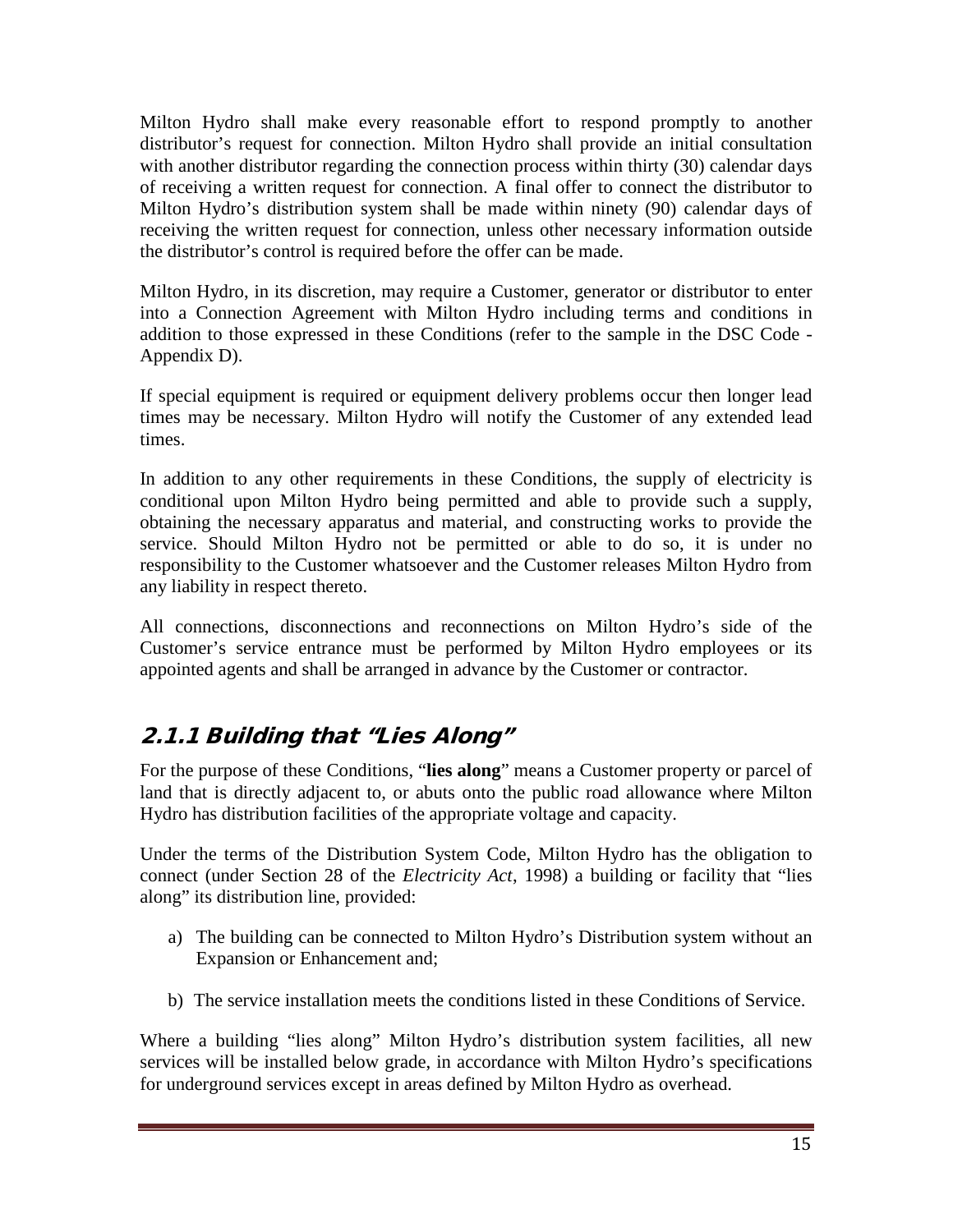The location of the Customer's service entrance equipment will be subject to the approval of Milton Hydro and the Electrical Safety Authority.

A Basic Connection is the connection of a building that lies along Milton Hydro's Distribution System and requires no System Expansion work in order to connect. Milton Hydro provides Basic Connection to all Customers whose rate classification is residential. For all costs associated with the installation of connection assets above what is allowed for in the Basic Connection, Milton Hydro will recover these costs from the customer through a connection charge or equivalent payment. The Basic Connection consists of:

- a) supply and installation of standard overhead transformation which includes secondary bus extensions or installations complete with conductor and anchoring;
- b) an estimate and layout for the new service;
- c) connection of the Secondary or Primary Service at described Demarcation Points;
- d) the supply and installation of up to 30 meters of 3/0 triplex overhead secondary conductor for up to a 200 amp service, or an equivalent credit towards underground conductor. Residential Customers with Primary Services will be credited for the 30 meters of secondary wire.

All non-residential Customers will be responsible for all customer-specific connection costs. These may include:

- a) the cost of Milton Hydro supplied overhead and underground secondary wire;
- b) costs associated with the supply and installation of overhead or underground transformation;
- c) the supply and installation of poles, anchors, all conductor, hardware, ducts, and structures, as required on Customer's property;
- d) any other costs of connecting to Milton Hydro's Distribution System;

**Note:** For the purpose of these Conditions, subdivisions, multi-units or townhouse type developments are considered as Non-Residential Class of Customers. Where applicable, all Customers will also be responsible for:

- a) the supply of tree and vegetation management on a Customer's property;
- b) any easements or property agreements as required by Milton Hydro;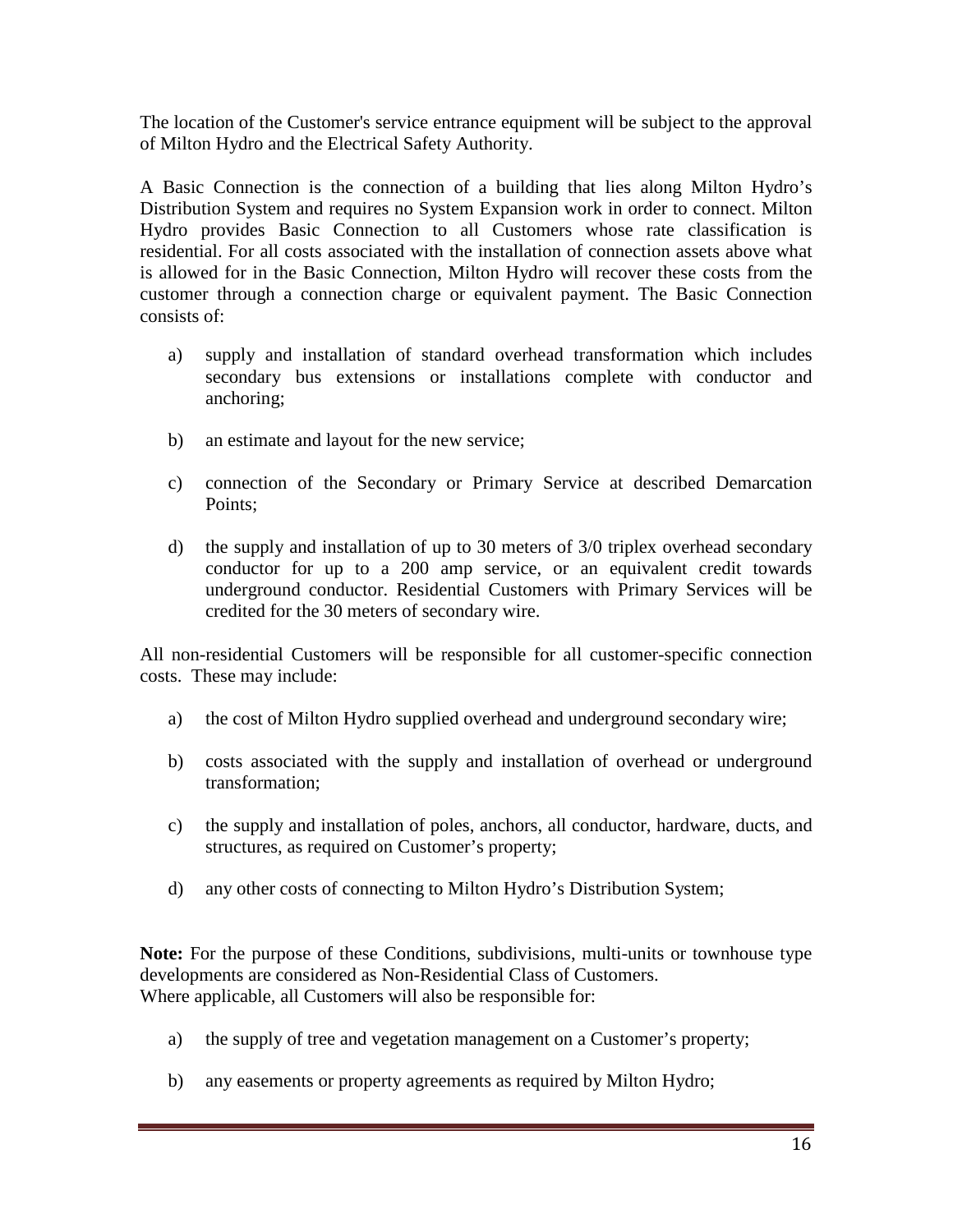- c) a service upgrade charge;
- d) the cost of any fees, permits, or other permissions required to connect the service.

#### <span id="page-16-0"></span>2.1.2 Expansions / Enhancements - Offer to Connect

Under the terms of the Distribution System Code, Milton Hydro is required to make an "offer to connect" to any Customer that is in Milton Hydro's service territory. When in order to connect a Customer, Milton Hydro must construct new distribution system facilities (an "Expansion" of its system) or increase the capacity of existing distribution facilities (an "Enhancement" of its system), Milton Hydro will perform an economic evaluation to determine the Customer's share, if any, of the equipment, labour, material and on-going maintenance costs of the Expansion ("Expansion Costs"). If the present value of the future revenue is not sufficient to recover the Expansion Costs, the Customer will be required to pay a capital contribution. The capital contribution shall not exceed the Customer's share of the difference between the present value of the Expansion Costs and the present value of the projected revenue.

Milton Hydro performs the economic evaluation using a Discounted Cash Flow Model in the following manner:

#### **Residential Subdivisions:**

Prior to January 23, 2007, for residential subdivisions the evaluation is performed once a year on the anniversary date of the signing of the subdivision agreement for the duration of the five (5) year revenue horizon; the evaluation is performed on an individual subdivision basis using revenues based on actual Customer connections and load and actual costs. Milton Hydro's contribution will be determined annually based on this process.

Effective January 23, 2007, for residential subdivisions, the evaluation is performed once a year on anniversary date that the facilities are energized for the duration of the five (5) year revenue horizon; the evaluation is performed on an individual subdivision basis using revenues based on actual Customer connections and load and actual costs. Milton Hydro's contribution will be determined annually based on this process.

#### **All Other Customers, Embedded Distributors and Embedded Generators:**

For all other Customers, Embedded Distributors and Embedded Generators, the evaluation is performed on an individual basis using revenues based on estimated customer load and the estimated cost of the Customer connection.

Any shortfall is collected as a capital contribution.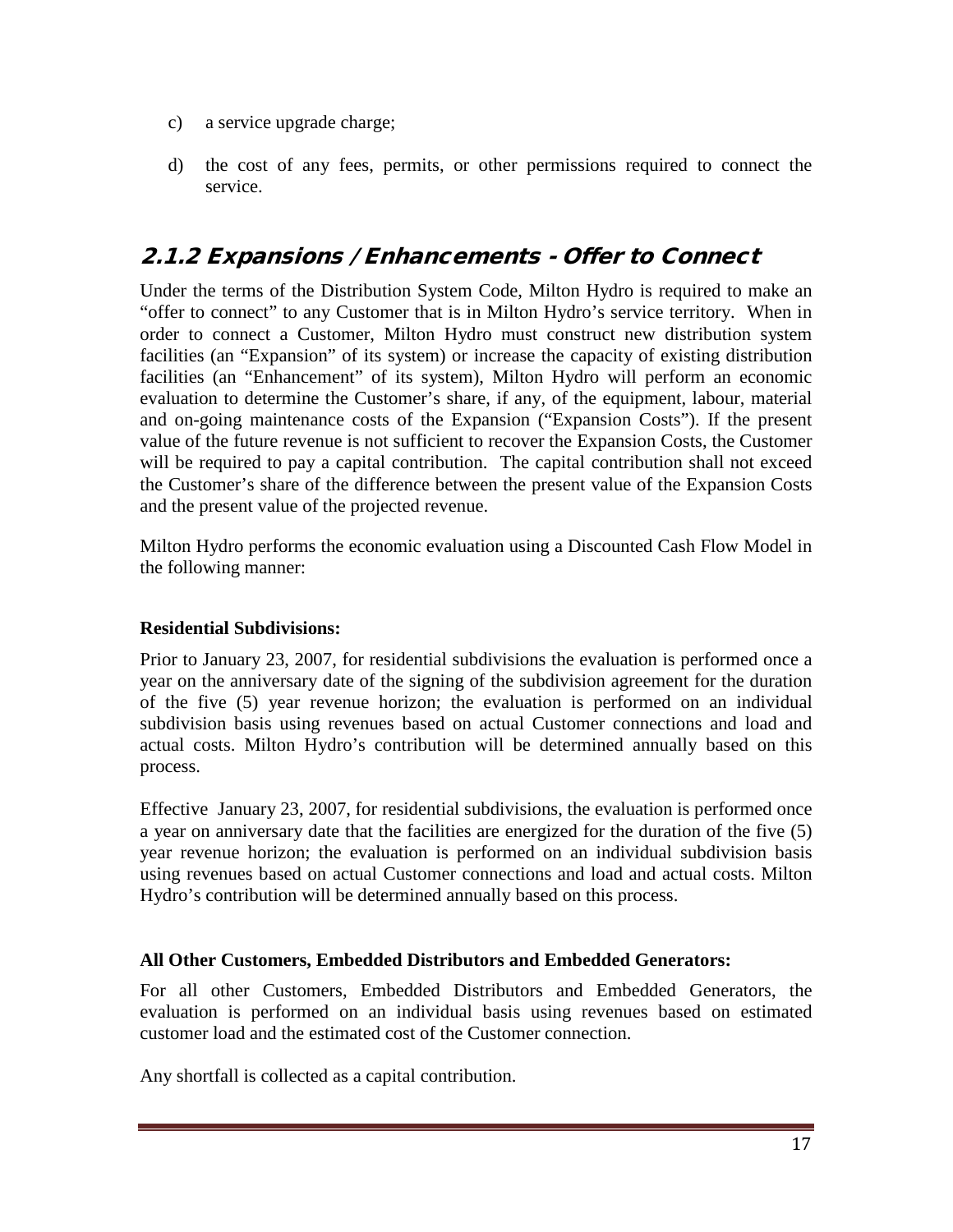#### **Revenue Horizon and Guarantees**

Milton Hydro uses a revenue horizon of up to 25 years to project forecasted revenues based on the forecasted load from the connection(s). The load forecast and the revenue horizon will be determined at the sole discretion of Milton Hydro. In support of the forecast, the Customer may be required to provide a revenue guarantee.

#### 2.1.2.1 Offer to Connect

Milton Hydro will respond to requests for Connection within the following timeframes:

- a) from Customers by no later than 15 calendar days from receipt of the request. At this time, Milton Hydro will specify any information that must be provided, and any obligations that must be met by the Customer in order for Milton Hydro to process the request. An offer to connect will be made by no later than 60 calendar days following Milton Hydro's receipt of all necessary information and the Customer's meeting of all its obligations; and
- b) from Embedded Generators and Embedded Distributors by no later than 30 calendar days after receipt of a request. At this time, Milton Hydro will specify any information that must be provided, and any obligations that must be met, by the Customer in order for Milton Hydro to process the request. An offer to connect will be made by no later than 90 calendar days for an Embedded Distributor following Milton Hydro's receipt of all necessary information the Customer's meeting of all its obligations or in accordance with Section 3.5.4.5 for an Embedded Generator.

At a minimum, the "offer to connect" will contain:

- a) a description of material and labour required to build the Expansion to connect the Customer if a capital contribution is required from the Customer;
- b) an estimated cost of Expansion that would be revised based upon the actual costs incurred;
- c) an estimate of the capital contribution to be charged to the Customer to construct the Expansion including the assumptions and inputs used to produce the economic evaluation. The estimate will delineate costs attributed to engineering design, materials, labour, equipment, and administrative activities;
- d) a description and estimate of the connection charges that would apply;
- e) identification of work for which the Customer may seek alternative bids;
- f) terms and conditions for payments and expansion deposits required;
- g) any additional information pertinent to the offer;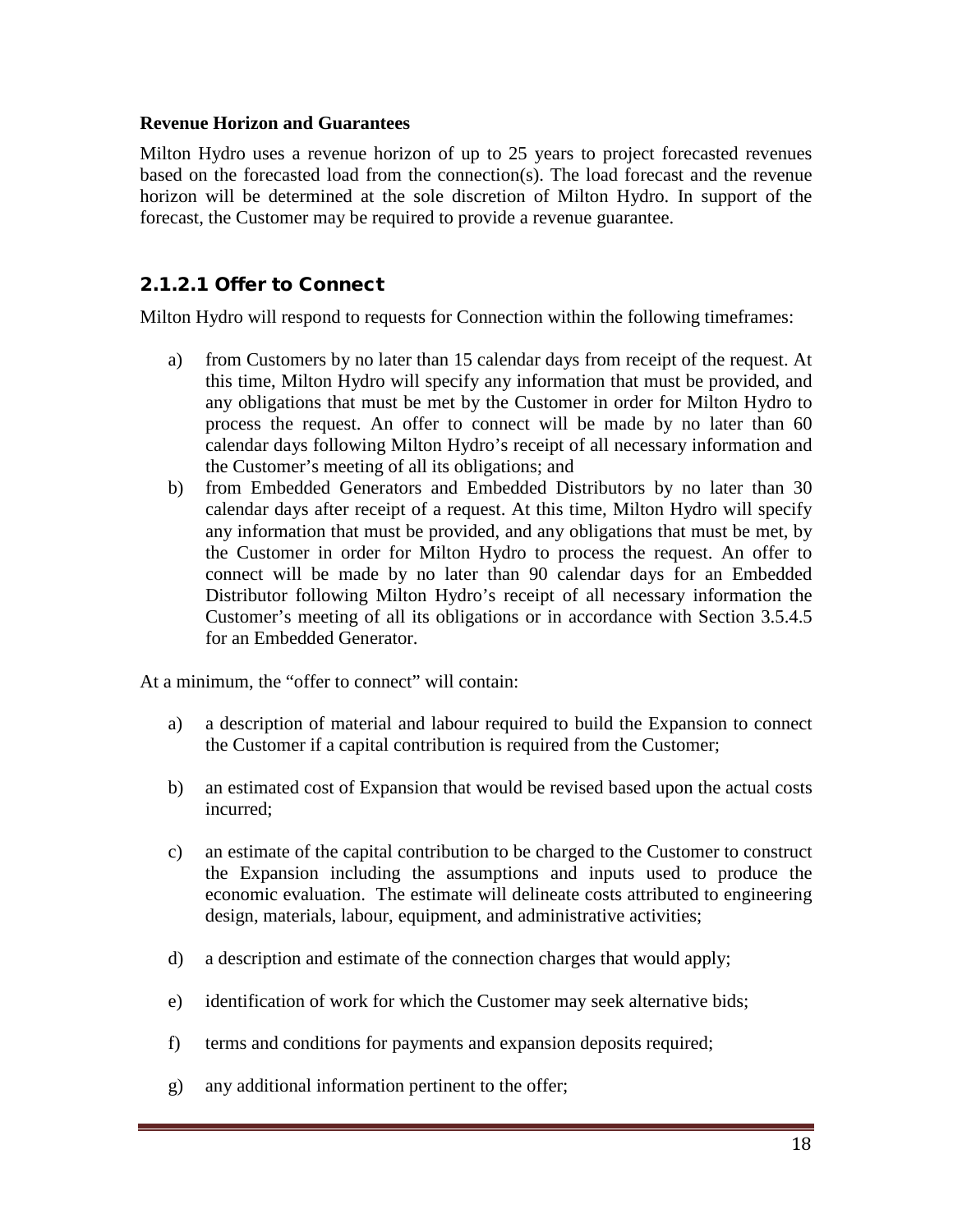- h) the amount of expansion deposit required to be paid by the customer;
- i) description including the cost of the work that is eligible for alternative bid and the work that is not eligible for alternative bid;
- j) a reference to Milton Hydro's Conditions of Service and the DSC, and information on how the customer requesting the connection may obtain copies of them.

#### <span id="page-18-0"></span>2.1.2.2 Alternate Bids

Customers may seek alternative bids for the connection and Expansion facilities for the work that is eligible for alternate bid from Qualified Contractors if the offer meets the following conditions:

- a) the project requires a capital contribution from the Customer; and
- b) the construction work will not involve work on existing circuits.

At the request of the Customer, Milton Hydro will provide a list of Qualified Contractors to perform the work eligible for an alternative bid. Milton Hydro will also advise the Customer that they have the choice to obtain alternative bids from a qualified contractor for the construction of those connection and expansion facilities that are specified in the Offer to Connect as contestable work for which the Customer may obtain an alternative bid.

To qualify to undertake contestable work, contractors shall submit a Construction Contractor Qualification Application and meet Milton Hydro's Requirements. Milton Hydro does not make any representation or warranty regarding any contractor selected by the Customer to do any work regardless of whether the contractor has completed the requirements set by Milton Hydro or not and shall have no liability to the Customer in respect of such work.

The Customer shall be responsible for:

- a) selecting, hiring, and paying the Qualified Contractor the costs for the work eligible for the alternative bid;
- b) assuming full responsibility for the construction of that aspect of the Expansion project;
- c) administering the contract including acquisition of all required permissions, permits, and property rights as required;
- d) constructing the System Expansion (line extension) to meet Milton Hydro's design requirements;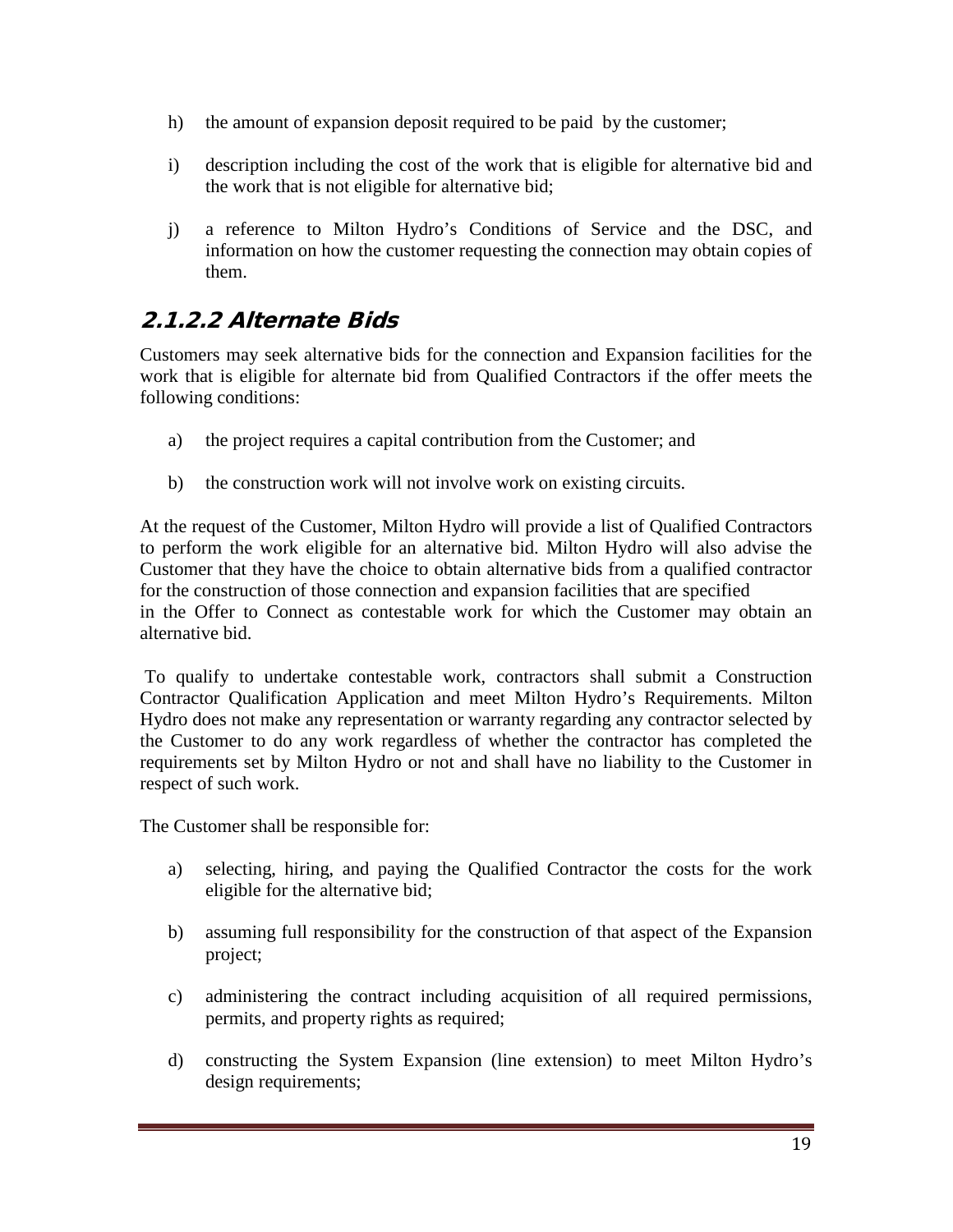- e) paying an inspection fee to Milton Hydro for inspection of the construction;
- f) paying the cost of any easements or property agreements as required by Milton Hydro;
- g) transferring ownership of the facilities built on public property or servicing more than one Customer to Milton Hydro for a nominal fee prior to connection;
- h) paying costs for any additional design and engineering; and
- i) paying all applicable Electrical Safety Authority inspection fees.

Milton Hydro shall be responsible for:

- a) providing the design and material specifications for the construction; and
- b) inspecting and authorizing the line for connection.

## <span id="page-19-0"></span>2.1.2.3 Rebates for Capital Contribution Customers

In the event that a Customer is added to an Expansion that was paid for by another Customer, on or after November, 2000 and within 5 years of the original construction, the Customer will contribute their fair share of the original Expansion costs prior to the connection for the shared portion of the line, and the original contributor will be entitled to a rebate without interest based on the apportioned benefit for the remaining period. The apportioned benefit shall be determined by Milton Hydro, considering the relative line length (in proportion to the line length being shared by both parties). No rebates will occur after the 5-year connection horizon has expired.

# <span id="page-19-1"></span>2.1.3 Connection Denial

Milton Hydro may deny Connection to any Customer for any of the following reasons:

- a) refusal by the Customer to sign any agreements or provide an easement(s) required to be executed by the Customer under these Conditions of Service
- b) failure to meet Milton Hydro's security deposit policy requirements as outlined under these Conditions of Service;
- c) the person requesting the Connection is currently in arrears for Distribution Services, electricity supplied, or other services provided by Milton Hydro;
- d) the Connection will represent a contravention of the laws of Canada or the Province of Ontario;
- e) in compliance with a court order;
- f) by order of the Independent Electricity System Operator ("IESO");
- g) by order of the Electrical Safety Authority;
- h) failure of the Customer to comply with a directive of Milton Hydro that Milton Hydro makes for purposes of meeting its license obligations or the Connection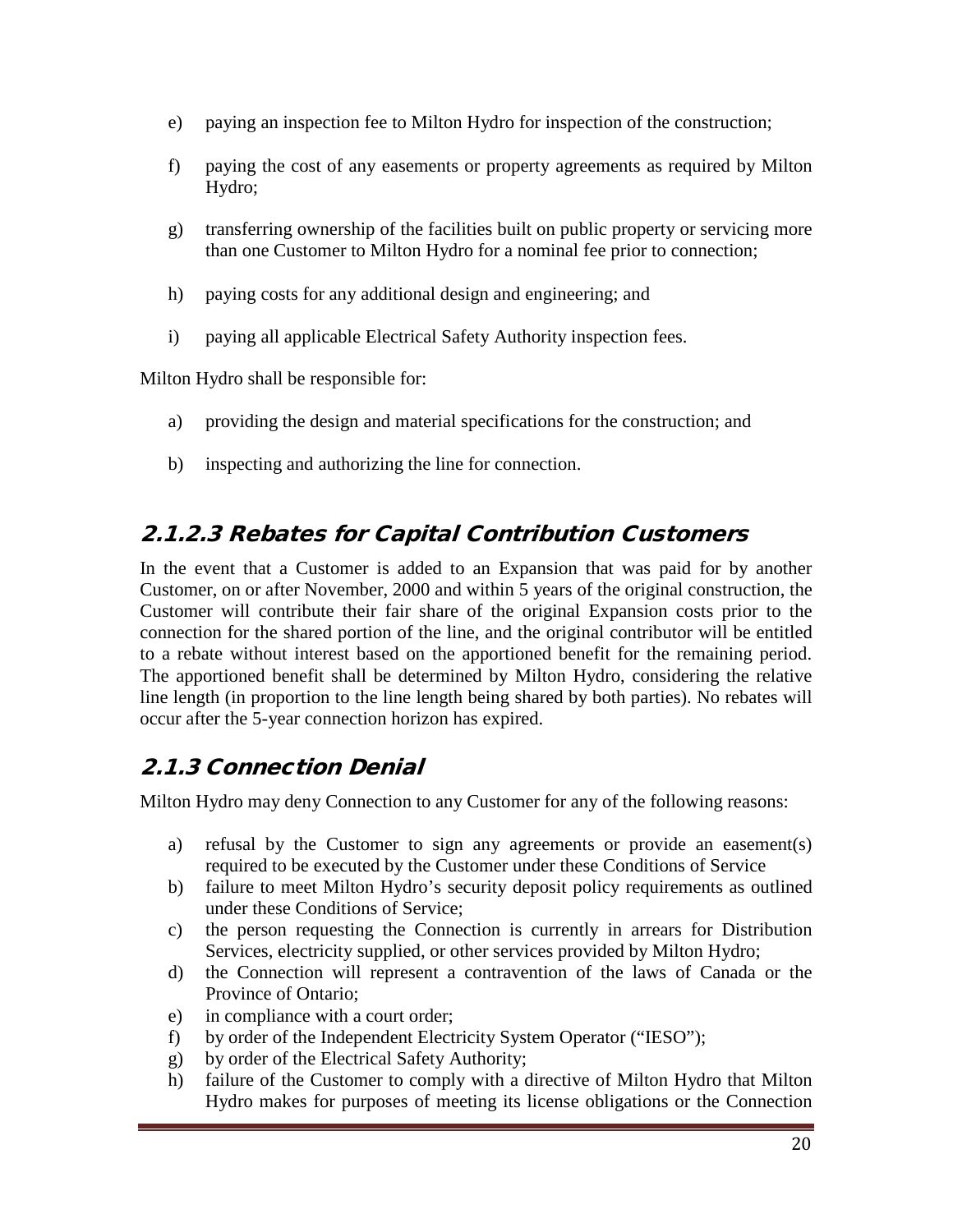will cause Milton Hydro to be in violation of the conditions in Milton Hydro's Distribution License;

- i) the Connection will have a material adverse effect on the reliability or the safety of the Distribution System;
- j) the Connection will cause a material decrease in the efficiency of the Distribution System;
- k) the Connection will impose an unsafe situation to workers or the public beyond the normal risks inherent in the operation of the Distribution System;
- l) the Connection will have a material adverse effect on the quality of the Distribution service received by an existing Customer. Such affect on quality could be among other things, voltage flicker, harmonics or power outages;
- m) electrical disturbance propagation caused by Customer equipment that are not corrected in a timely fashion
- n) the Connection will result in the discriminatory access to Distribution Services by other Customers;
- o) the Connection is not in compliance with these Conditions of Service;
- p) the Connection does not meet Milton Hydro's design requirements;
- q) the Connection will result in the inability of Milton Hydro to perform meter reading, planned inspections or maintenance;
- r) the Customer does not have the requisite approval(s) of the Electrical Safety Authority for the Connection;
- s) the premises being connected are the subject of a stop work order under the Building Code Act ("Ontario"); or
- t) the Customer is within another Distributor's service area and Milton Hydro does not wish to provide service;
- u) any other conditions identified in this Conditions of Service document.

Milton Hydro shall notify the Customer of the Connection denial with reasons in writing. Remedies will be suggested to the Customer where Milton Hydro is able. If it is not possible for Milton Hydro to resolve the issue, it is the responsibility of the Customer to do so before a Connection will be made.

#### <span id="page-20-0"></span>2.1.4 Inspection Before Connections

All Customer-electrical installations shall be inspected and approved by the Electrical Safety Authority and must also meet Milton Hydro's requirements. Milton Hydro requires notification from the Electrical Safety Authority of this approval prior to the energization of a Customer's supply of electricity. Any drawings supplied by Milton Hydro referring to Customer owned equipment are to be used as a guide only. Customers are required to comply with the Electrical Safety Authority Code. Currently, services that have been disconnected for a period of six months or longer must also be re-inspected and approved by the Electrical Safety Authority, prior to reconnection.

Temporary services must be approved by the Electrical Safety Authority and be reinspected should the period of use exceed twelve months.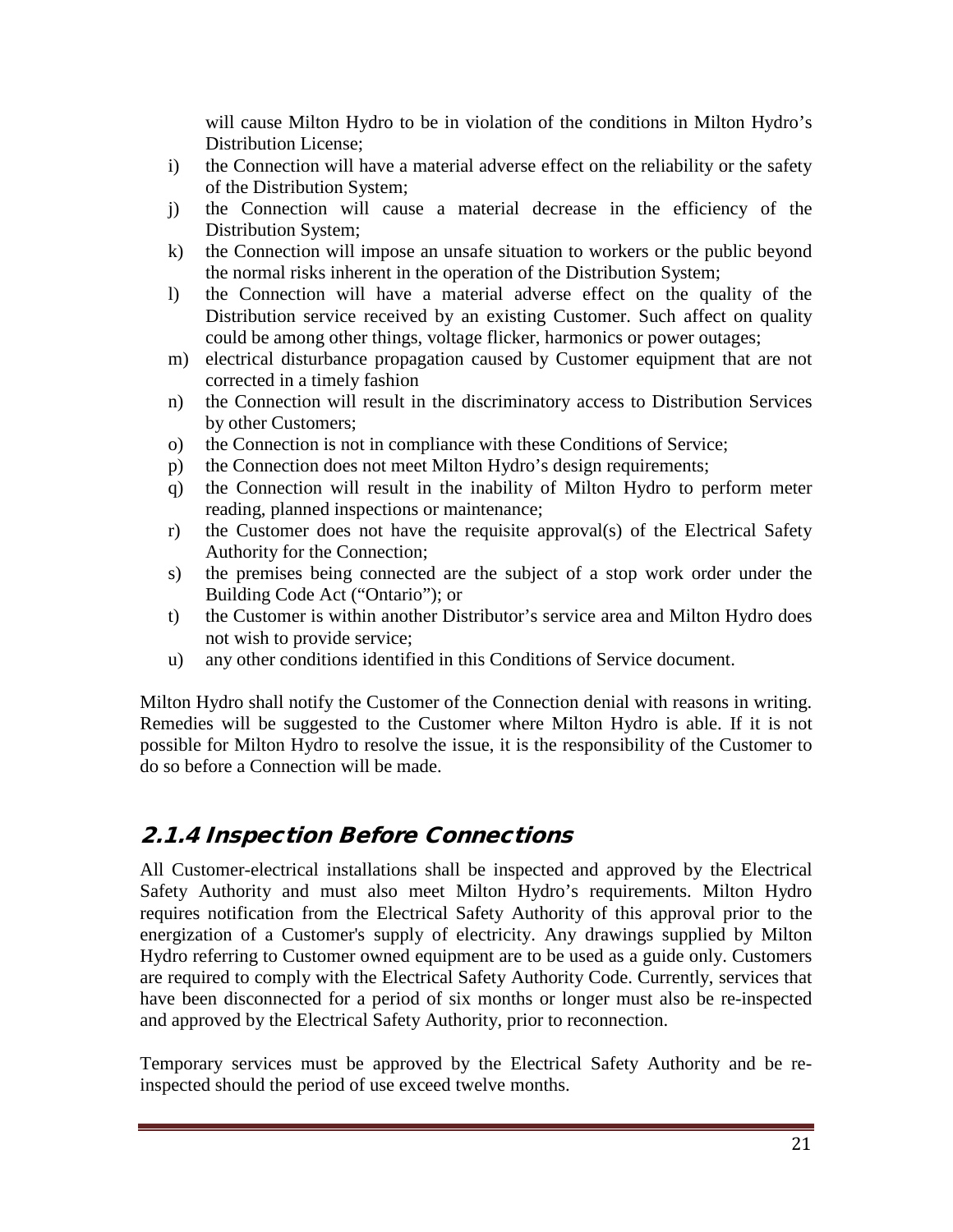Customer owned substations must be inspected by both the Electrical Safety Authority and Milton Hydro.

Transformer rooms shall be inspected and approved by Milton Hydro prior to the installation of Milton Hydro's equipment.

Duct banks shall be inspected and approved by Milton Hydro prior to the pouring of concrete and again before backfilling. The completed ducts must be rodded by the site contractor in the presence of a Milton Hydro inspector and shall be clear of all extraneous material. A mandrel, approved by Milton Hydro for a nominal diameter of duct, will be passed through each duct. In the event of ducts blocked by ice, the owner's representative will be responsible for clearing the ducts prior to the cable installation. Connection to existing concrete duct banks or cable chamber shall be done only by a contractor approved by Milton Hydro. All work done on existing Milton Hydro's plant must be authorized by Milton Hydro and carried out in accordance with all applicable safety acts and regulations.

Upon receipt of written approval by the Electrical Safety Authority, Milton Hydro will energize a new electrical service (low voltage), normally within five (5) working days and energize a new electrical service (high voltage), normally within ten (10) working days. A longer time interval may be required if it is necessary to arrange for power interruption to other Customers. During extremely busy periods Milton Hydro, due to previously scheduled commitments and limited resources, may be required to energize the service after normal business hours.

Provisions for metering shall be inspected and approved by Milton Hydro prior to energization.

## <span id="page-21-0"></span>2.1.5 Relocation of Plant

A Customer requesting plant relocation is required to pay Milton Hydro all associated costs incurred by Milton Hydro in relocating the plant. If the relocation is from public to Private Property, Milton Hydro shall acquire easement rights at the expense of the requestor. This would include the actual cost to carry out the work, as well as any costs resulting from having to obtain the new easement or authorization equivalent.

When requested to relocate distribution plant, Milton Hydro will exercise its rights and discharge its obligations in accordance with existing acts, by-laws and regulations including the *Public Service Works on Highways Act*, formal agreements, easements and law.

In the absence of existing agreements, Milton Hydro is not obligated to relocate the plant. However, Milton Hydro shall resolve the issue in a fair and reasonable manner. Resolution in a fair and reasonable manner will include a response to the requesting party that explains the feasibility or unfeasibility of the relocation and a fair and reasonable charge for relocation based on cost recovery principles. Feasibility considerations may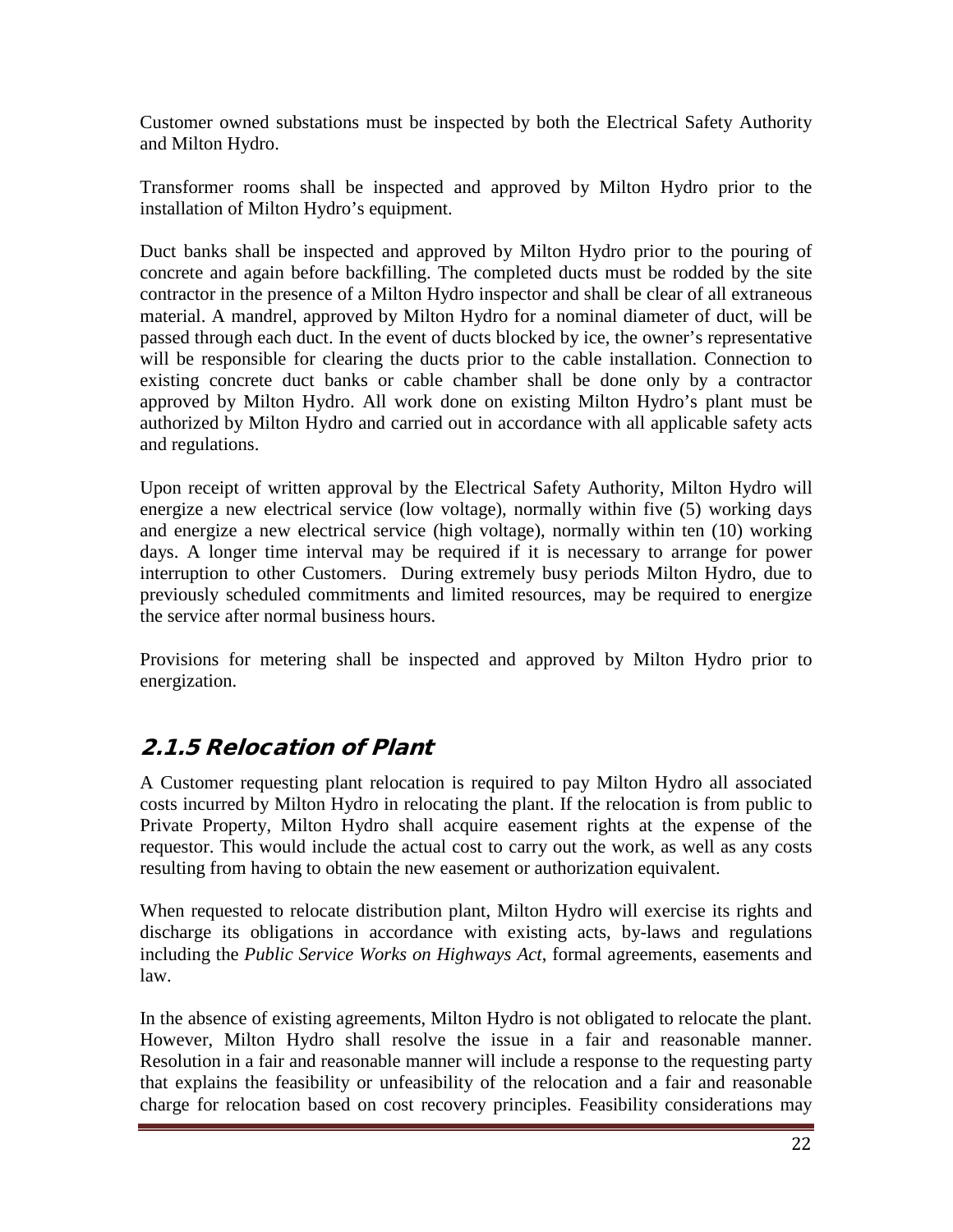include, but may not be limited to, technical considerations and availability of alternate locations.

When requested to relocate distribution system facilities, all new services will be installed below grade, in accordance with Milton Hydro's specifications for underground services except in areas defined by Milton Hydro as overhead.

#### <span id="page-22-0"></span>2.1.6 Easements

#### **Unregistered Easements:**

The Electricity Act provides that all property that is subject to unregistered rights prior to April 1, 1999 will continue to be subject to the right until the right expires or until it is released by the holder of the right.

#### **Registered Easements:**

The Customer shall, at no cost to Milton Hydro, grant where required an easement to permit installation and maintenance of service. The width and extent of this easement shall be determined by Milton Hydro. The easement shall be granted prior to energization of the service.

To maintain the reliability, integrity and efficiency of the distribution system, Milton Hydro has the right to have supply facilities on private property and to have easements registered against title to the property.

Easements are required where Milton Hydro facilities are to be located on private property, or crosses over the property of a third party to serve property other than property where the facilities are located and/or where Milton Hydro deems it necessary. The Customer will prepare at its own cost any required reference plan and associated easement documents to the satisfaction of Milton Hydro prior to registering the easement plan. Four copies of the deposited reference plan must be supplied to Milton Hydro prior to the preparation of the easement documents. Details will be provided upon application for service. The Customer is responsible for registering the reference plan while Milton Hydro will register the easement documents.

## <span id="page-22-1"></span>2.1.7 Contracts

# <span id="page-22-2"></span>2.1.7.1 Contract for New or Modified Electricity Service

Milton Hydro shall only connect a Customer for a new or modified supply of electricity upon receipt by Milton Hydro of a completed and signed contract for service in a form acceptable to Milton Hydro, payment to Milton Hydro of any applicable connection charge, and an inspection and approval by the Electrical Safety Authority of the electrical equipment for the new service. A contract to supply electricity is not transferable.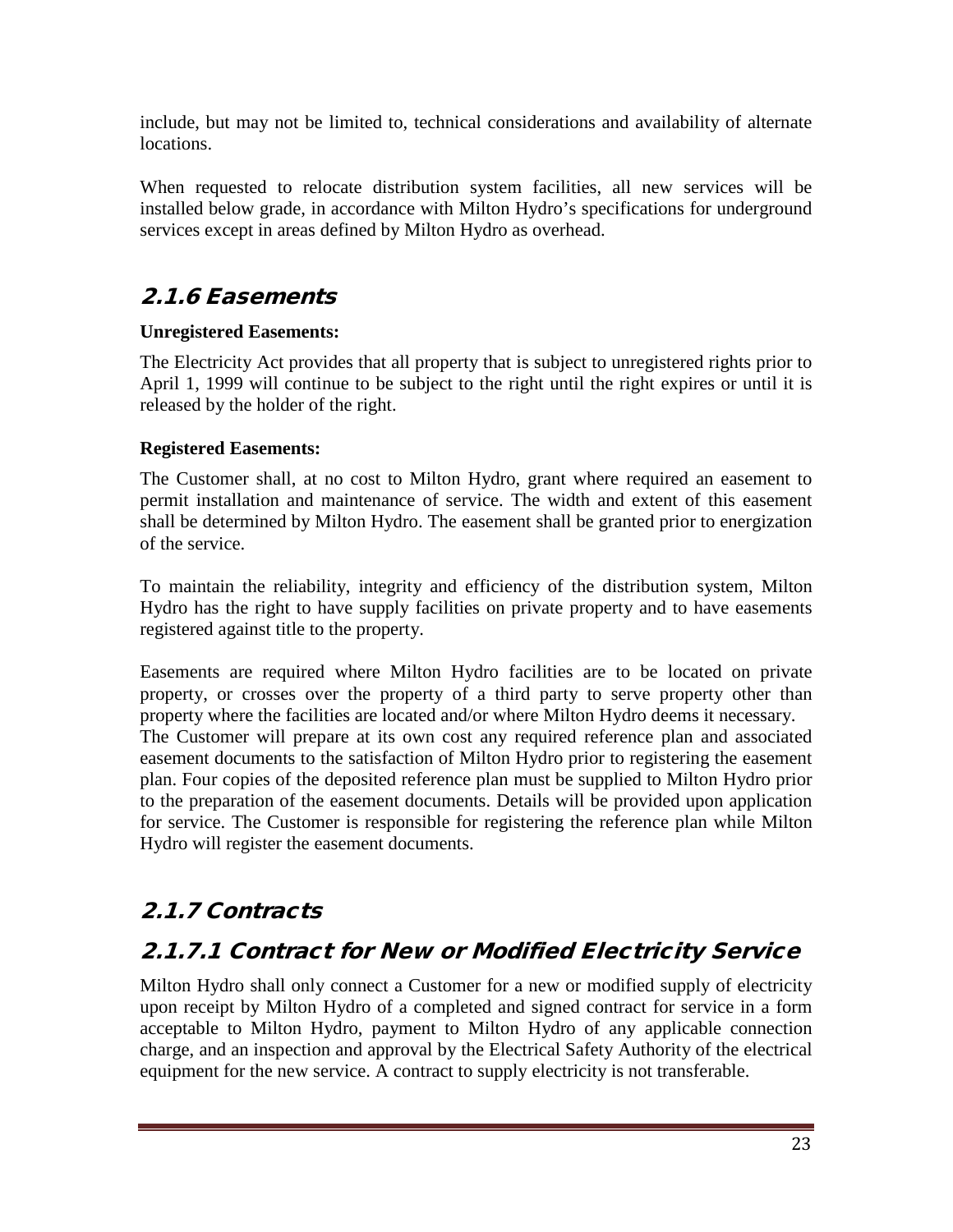# <span id="page-23-0"></span>2.1.7.2 Implied Contract

In all cases, notwithstanding the absence of a written contract, Milton Hydro has an implied contract with any Customer that is connected to Milton Hydro's distribution system and receives distribution services from Milton Hydro. The terms of the implied contract are embedded in Milton Hydro's Conditions of Service, the Rate Handbook, Milton Hydro's rate schedules, Milton Hydro's Distribution license and the Distribution System Code, as amended from time to time.

Any Person or Persons who take or use electricity from Milton Hydro shall be liable for payment for such electricity. Any implied contract for the supply of electricity by Milton Hydro shall be binding upon the heirs, administrators, executors, successors or assigns of the Person or Persons who took and/or used electricity supplied by Milton Hydro.

# <span id="page-23-1"></span>2.1.7.3 Special Contracts

Special contracts that are customized in accordance with the service requested by the Customer normally include, but are not necessarily limited to, the following examples:

- construction sites
- mobile facilities
- non-permanent structures
- special occasions, etc.
- generation

## <span id="page-23-2"></span>2.1.7.4 Payment by Building Owner

The owner of a Building is responsible for paying for the supply of electricity by Milton Hydro to the owner's Building except for any supply of electricity to the Building by Milton Hydro in accordance with a request for electricity by an occupant(s) of the Building.

A Building owner wishing to terminate the supply of electricity to its Building must notify Milton Hydro in writing. Until Milton Hydro receives such written notice from the Building owner and has terminated the supply which termination should occur within 48 hours from the receipt of such written notice, the Building owner or the occupant(s), as applicable, shall be responsible for payment to Milton Hydro for the supply of electricity to such Building. Milton Hydro may refuse to terminate the supply of electricity to an owner's Building when there are occupant(s) in the Building.

# <span id="page-23-3"></span>2.1.7.5 Opening and Closing of Accounts

A Customer who wishes to open an account for the supply of electricity by Milton Hydro shall contact Milton Hydro by phone, by written request (including requests submitted by facsimile), through Milton Hydro's web site, or other means acceptable to Milton Hydro.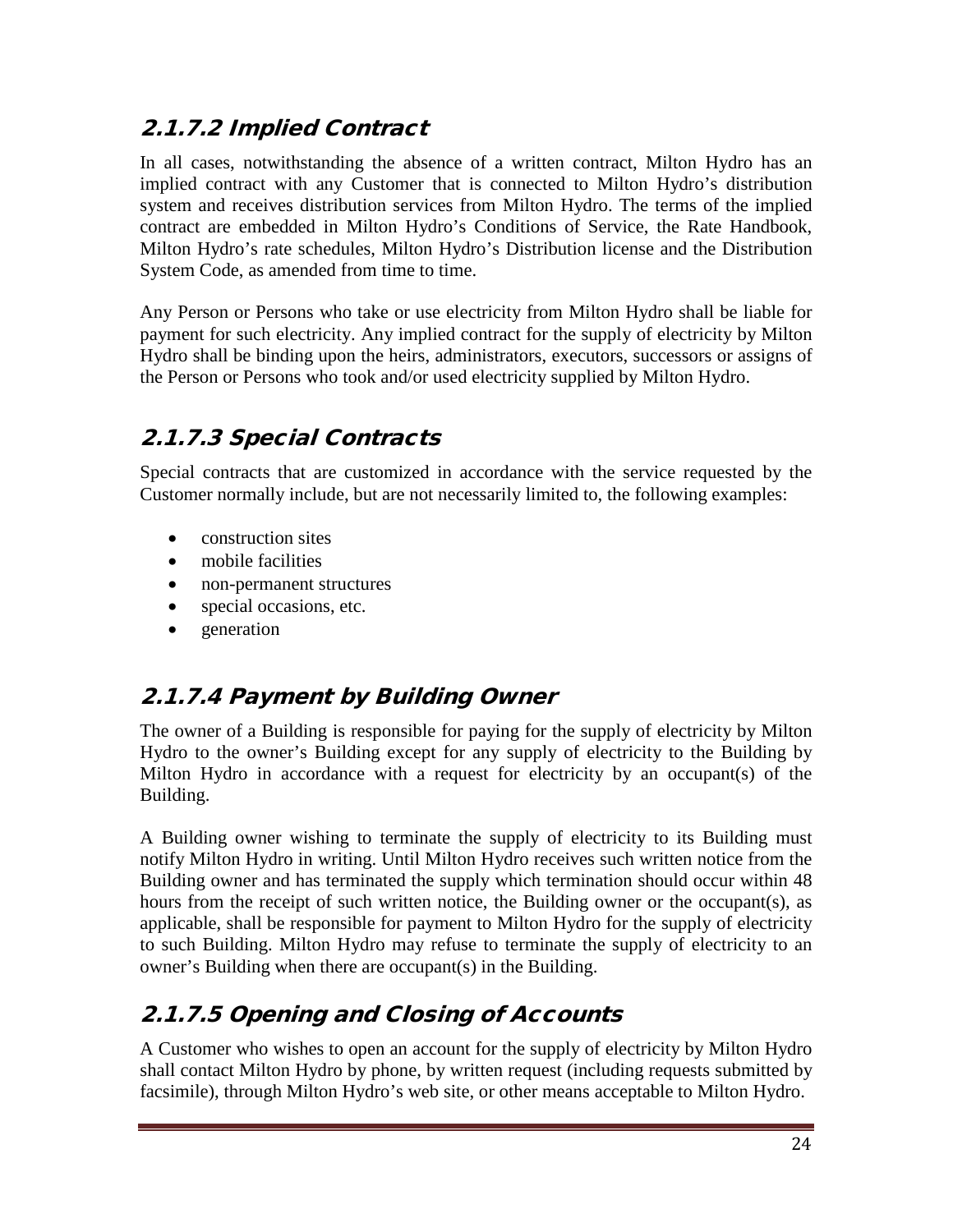A Customer who wishes to close an account with Milton Hydro must notify Milton Hydro by phone, by written request (including requests submitted by facsimile), through Milton Hydro's web site, or other means acceptable to Milton Hydro. Until Milton Hydro receives such notice from the Customer or its authorized retailer, the Customer shall be responsible for payment to Milton Hydro for the supply of electricity to the Customer.

# <span id="page-24-0"></span>2.2 Disconnection

Milton Hydro may disconnect a Customer or consumer as specified in Section 2.1.3 Connection Denial

Milton Hydro shall not be liable for damage or claim as a result of the disconnection or limitation of service.

# <span id="page-24-1"></span>2.2.1 Disconnection & Reconnection – Process and **Charges**

Milton Hydro, where possible, will provide the Customer with at least 10 (ten) days prior written notice before disconnecting or limiting the Distribution of electricity to a Customer.

Immediately following the due date, steps will be taken to collect the unpaid amount of the bill. If the bill remains unpaid sixteen calendar days after the bill date and ten (10) calendar days after a disconnect notice has been delivered to the Customer, the service may be disconnected and not restored until satisfactory payment arrangements have been made, including costs of reconnection. Such discontinuance of service does not relieve the Customer of the liability for arrears or minimum bills for the balance of the term of contract, nor shall Milton Hydro be liable for any damage to the Customer's premises resulting from such discontinuance of service.

Milton Hydro may interrupt a Customer without notice in accordance with a court order, or for emergency, safety or system reliability reasons or in order to inspect, maintain, repair, alter, remove, replace or disconnect wires or other facilities used to distribute electricity or where there is energy diversion, fraud or abuse on the part of the Customer. Under no circumstances will Milton Hydro be liable for any damage resulting from, associated with or related to the disconnection or the limitation of consumption of electricity.

Upon discovery that a hazardous condition or disturbance propagation (feedback) exists, Milton Hydro will notify the Customer to rectify the condition at once. In the event that the Customer fails to make satisfactory arrangements to remedy the condition within ten (10) calendar days after a disconnect notice has been given to the Customer, the service may be disconnected and not restored until satisfactory arrangements to remedy the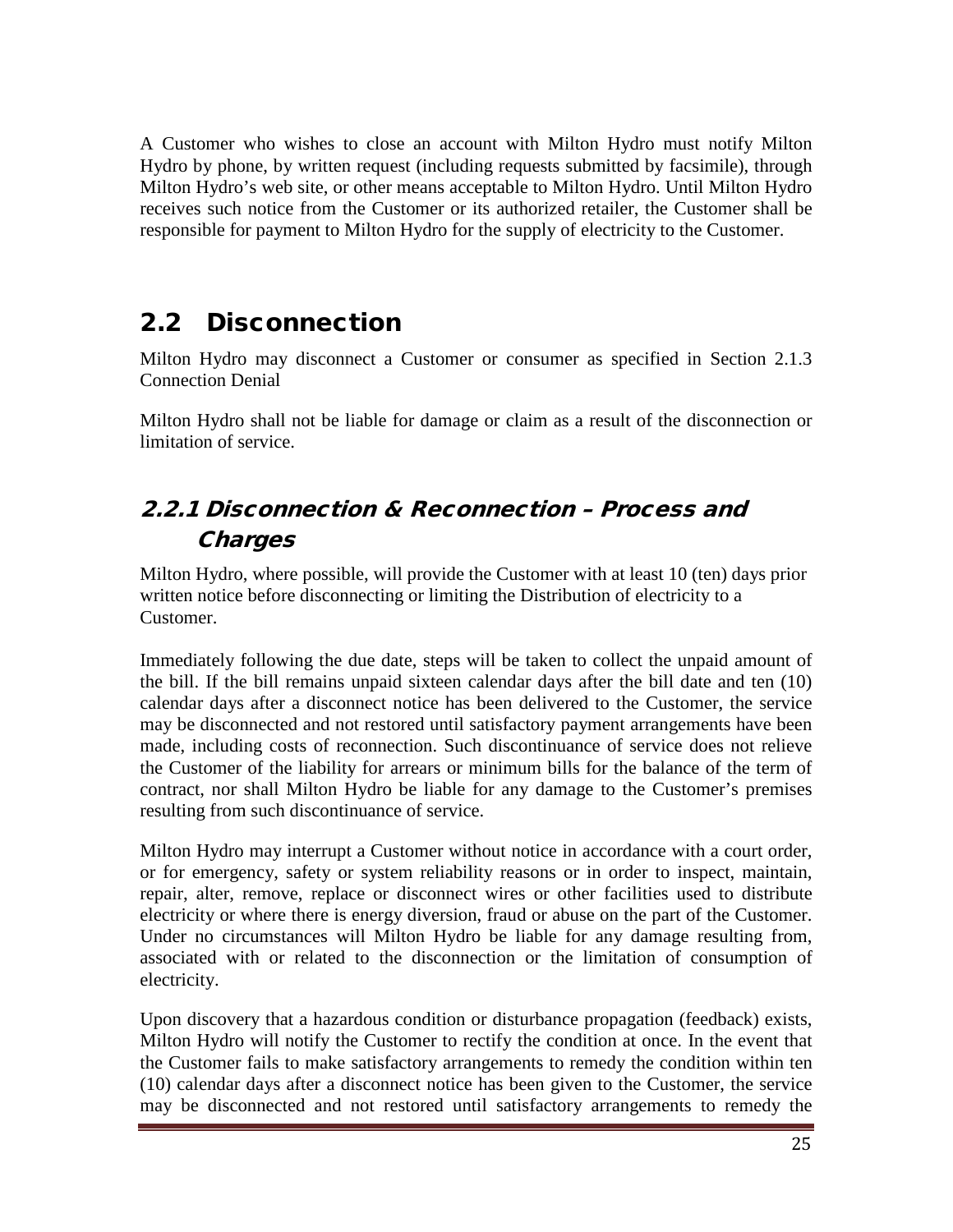condition have been made.

Where the reason for the disconnection has been remedied to Milton Hydro's satisfaction, Milton Hydro shall reconnect a Customer. All costs associated with the disconnection and reconnection shall be paid for by the Customer prior to reconnection of the service.

Under any of the following circumstances, Milton Hydro requires that the Customer obtain the approval of the Electrical Safety Authority prior to Milton Hydro reconnecting the service:

- a) where Milton Hydro has reason to believe that the wiring may have been damaged or altered ;
- b) where service was disconnected for modification of Customer wiring;
- c) fire or other casualty in the customer's premises rendering the premises unfit for occupancy;
- d) where service has been disconnected for a period of six months or longer;
- e) where the service was disconnected as a result of an adverse effect on the reliability and safety of the distribution System; or
- f) where it is a requirement of the Ontario Electrical Safety Code.

A collection charge shall apply in cases where it is necessary for Milton Hydro to make a trip to the Customer's premises to collect payment for an overdue account, disconnect service, install a load limiter, or reconnect service.

Milton Hydro shall suspend any disconnection action for a period of twenty-one (21) days from the date of notification from a Social Service Agency or Government Agency that a Customer is being assessed for eligibility as a low-income Consumer for bill payment assistance or notification from a third party that they are attempting to arrange assistance for bill payment. Such notification must be received by Milton Hydro within the ten (10) day period prior to disconnection.

Upon notification by a Social Service Agency or Government Agency that a Customer is not eligible to receive bill payment assistance or a third party who was considering the provision of bill assistance decides not to proceed, Milton Hydro will continue with the disconnection process.

#### 2.2.1.1 Arrears Management Program

An Arrears Management Program is a program available to residential electricity Customers which allows for the payment of outstanding arrears in equal monthly amounts over a set number of months depending upon the arrears amount outstanding in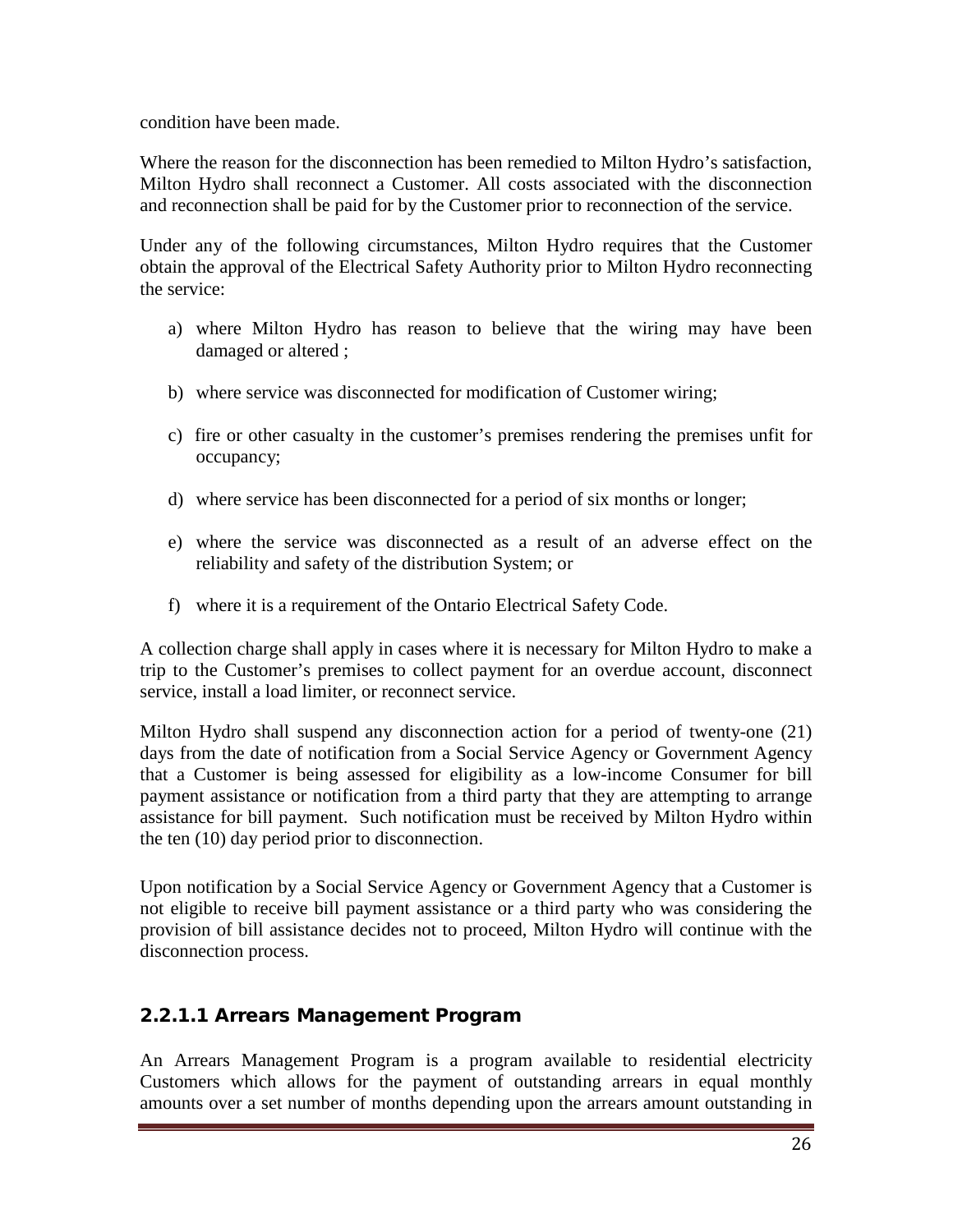accordance with the DSC. A residential electricity Customer may request to enter into an Arrears Management Program in order to avoid disconnection.

The following conditions shall apply:

- Milton Hydro will first apply any security deposit held against the electricity charges owing;
- The residential electricity Customer must pay a down payment of 15% of the remaining arrears outstanding;
- The term of the Arrears Management Program shall be up to five (5) months where the total amount of the electricity charges outstanding is less than twice the Customer's average monthly bill and up to ten (10) months where the total amount of the electricity charges outstanding equals to or exceeds twice the Customer's average monthly bill;
- The residential electricity Customer must pay all future billings in full by the due date in addition to the Arrears Management Program payment amount;
- Where the residential electricity Customer defaults on two payments the Arrears Management Program will be cancelled. Milton Hydro will provide ten (10) days notice in writing of any cancellation;
- Where the residential electricity Customer pays all amounts outstanding within the ten (10) day cancellation period the Arrears Management Program will be reinstated;
- Should this Arrears Management Program be cancelled the residential electricity Customers service shall be subject to disconnection for non-payment.

#### 2.2.1.2 Eligible Low-Income Consumer

A Customer shall be treated as an eligible low-income Customer for the purposes of the DSC once the Customer has been qualified as an eligible low-income Customer by a Social Service Agency or Government Agency.

#### 2.2.1.2.1 Eligible Low-Income Consumer Arrears Management Program

An Arrears Management Program is a program available to eligible low-income residential electricity Customers which allows for the payment of outstanding arrears in equal monthly amounts over a set number of months depending upon the arrears amount outstanding in accordance with the DSC. An eligible low-income residential electricity Customer may request to enter into an Arrears Management Program in order to avoid disconnection.

The following conditions shall apply:

• Milton Hydro will first apply any security deposit held against the electricity charges owing;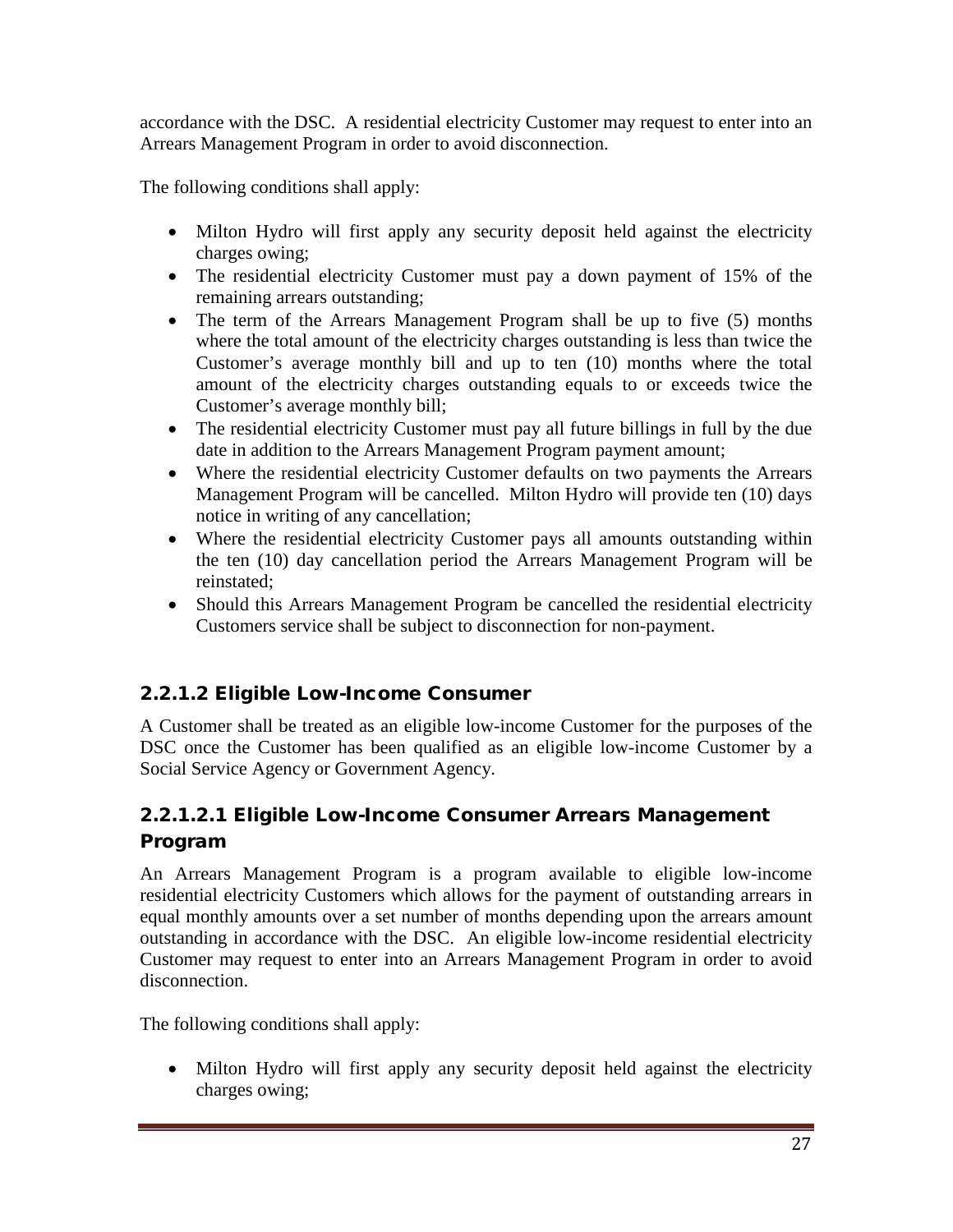- The eligible low-income residential electricity Customer must pay a down payment of 10% of the remaining arrears outstanding. Milton Hydro shall waive any collection or disconnection charges for this current collection period;
- The term of the Arrears Management Program shall be up to eight (8) months where the total amount of the electricity charges outstanding is less than or equal to twice the eligible low-income residential electricity Customer's average monthly bill; up to twelve (12) months, where the total amount of the electricity charges outstanding exceeds twice the eligible low-income residential electricity Customer's average monthly bill but is less than or equal to five (5) times the eligible low-income residential electricity Customer's average monthly bill; and up to Sixteen (16) months where the total amount of the electricity charges outstanding is greater than five (5) times the eligible low-income residential electricity Customer's average monthly bill;
- The eligible low-income residential electricity Customer must pay all future billings in full by the due date in addition to the Arrears Management Program payment amount;
- Where the eligible low-income residential electricity Customer defaults on three (3) payments the Arrears Management Program will be cancelled. Milton Hydro will provide ten (10) days notice in writing of any cancellation;
- Where the eligible low-income residential electricity Customer pays all amounts outstanding within the ten (10) day cancellation period the Arrears Management Program will be reinstated;
- Should this Arrears Management Program be cancelled the eligible low-income residential electricity Customers service shall be subject to disconnection for nonpayment.

# <span id="page-27-0"></span>2.2.2 Unauthorized Energy Use

Milton Hydro reserves the right to disconnect the supply of electrical energy without notice to a Customer for causes not limited to energy diversion, fraud or abuse on the part of the Customer. Milton Hydro will not assume any responsibility for damages caused by the disconnection.

Such service may not be reconnected until the Customer rectifies the condition, provides and ESA inspection and provides full payment to Milton Hydro including all costs incurred by Milton Hydro arising from unauthorized energy use, including investigation and administration, inspections, repair costs, the cost of disconnection and reconnection, and estimated lost energy as calculated by Milton Hydro.

Unauthorized use of energy is a criminal offence and Milton Hydro will notify, as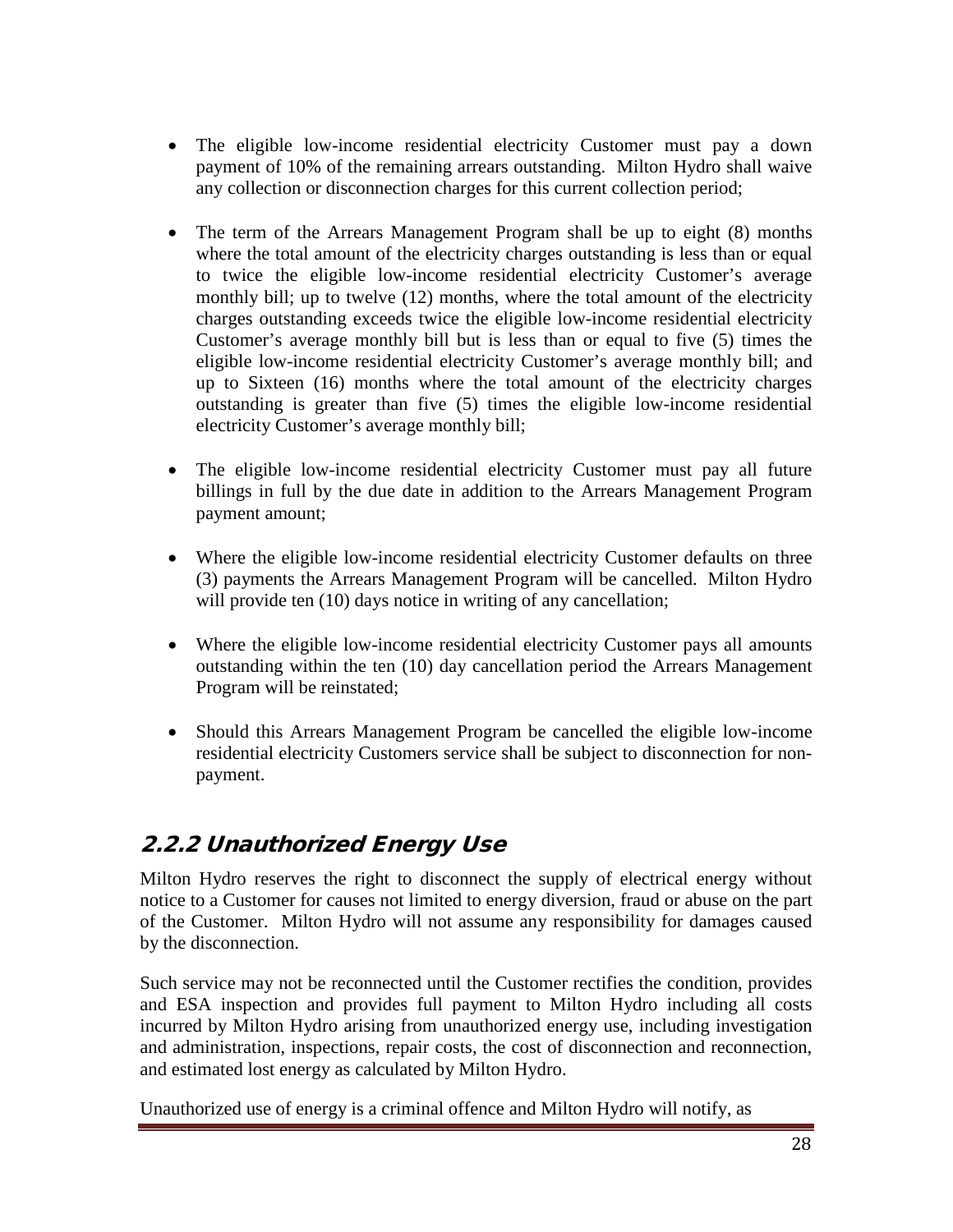appropriate, Measurement Canada, the ESA, the police and Retailers (if applicable).

# <span id="page-28-0"></span>2.3 Conveyance of Electricity

# <span id="page-28-1"></span>2.3.1 Limitations on the Guarantee of Supply

Milton Hydro will endeavour to use reasonable diligence in providing a regular and uninterrupted supply but does not guarantee a constant supply or the maintenance of unvaried frequency or voltage and will not be liable in damages to the Customer by reason of any failure in respect thereof.

Customers requiring a higher degree of security than that of normal supply are responsible to provide their own back-up or standby facilities. Customers may require special protective equipment at their premises to minimize the effect of momentary power interruptions.

Milton Hydro will endeavour to maintain voltage variation limits under normal operating conditions at the Ownership Demarcation Point, as specified by the latest edition of the Canadian Standards Association, C235 "Preferred Voltages for AC Systems, 0 – 50,000 volts"

Customers requiring a three-phase supply should install protective apparatus to avoid damage to their equipment, which may be caused by the interruption of one phase, or non-simultaneous switching of phases of the Distributor's supply. Damages resulting from the failure to install protective apparatus shall be at the Customer's expense.

During an emergency, Milton Hydro may interrupt supply to a Customer in response to a shortage of supply, or to effect repairs on the distribution system, or while repairs are being made to Customer-owned equipment.

It may be necessary to interrupt a Customer's supply to maintain or improve the Milton Hydro distribution system, or to provide new or upgraded services to other Customers. Whenever practical and cost effective, as determined by Milton Hydro, arrangements suitable to the Customer and Milton Hydro will be made to minimize any inconvenience. Except in cases of extreme emergency involving danger to life and limb or impending severe equipment damage, or due to practical considerations, Milton Hydro will endeavor to provide the Customer with reasonable advance notice of power interruptions.

To assist with distribution system outages or emergency response, Milton Hydro may require a Customer to provide Milton Hydro with emergency access to Customer-owned distribution equipment that normally is operated by Milton Hydro or Milton Hydroowned equipment on Customer's property.

Milton Hydro shall have rights to access to a property in accordance with section 40 of the *Electricity Act, 1998* and any successor acts thereto. Milton Hydro or its authorized agents may enter the Customer's property at any time for any of the following purposes: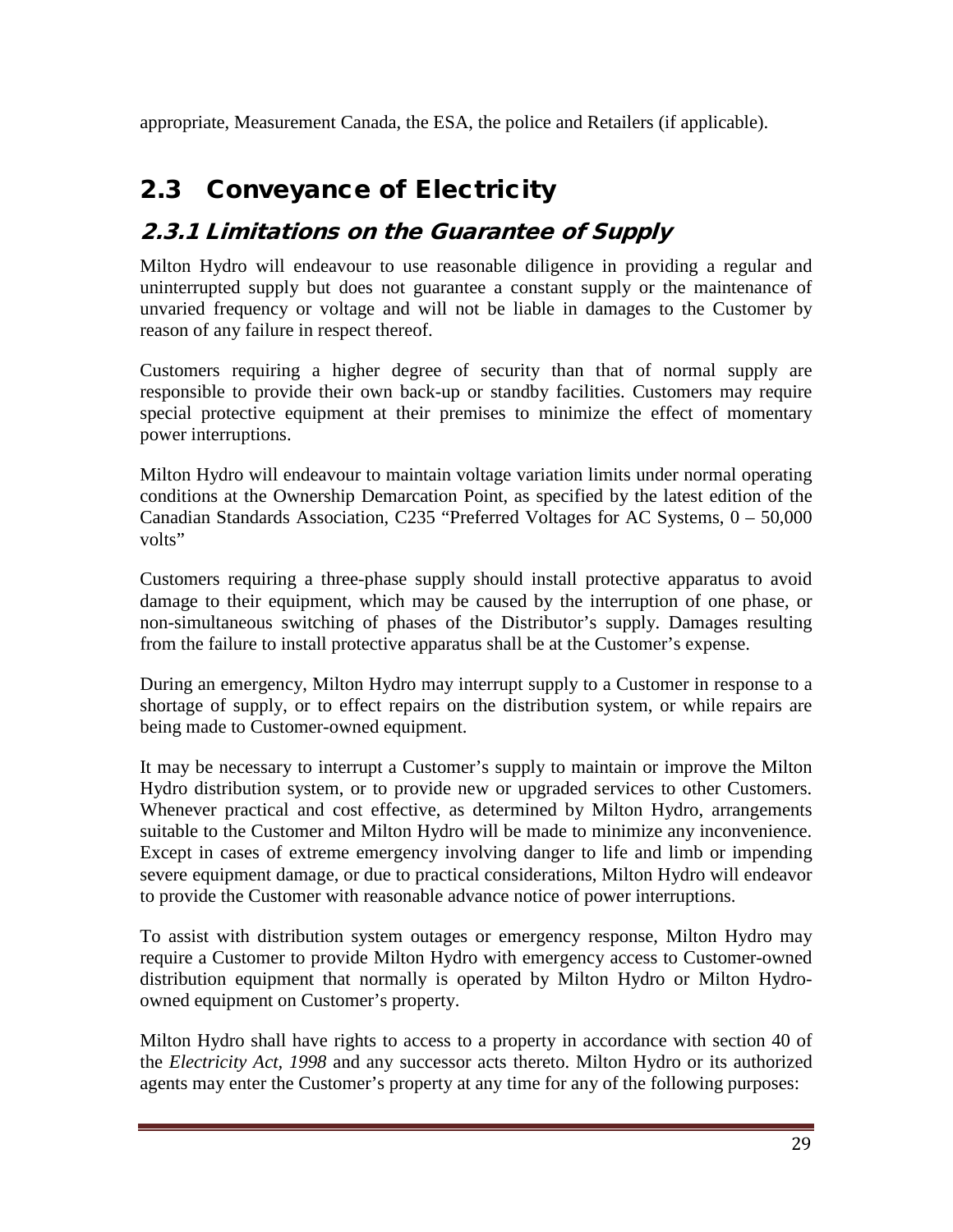- a) To install, inspect, read, calibrate, maintain, repair, alter, remove, or replace a meter;
- b) to inspect, maintain, repair, alter, remove, replace, or disconnect wires or other facilities used to transmit or distribute electricity; or
- c) to inspect, maintain, repair, alter, remove, and replace Milton Hydro Facilities and Equipment such as sentinel lights and streetlights.

# <span id="page-29-0"></span>2.3.2 Power Quality

## 2.3.2.1 Power Quality Testing

In response to a Customer power quality concern, where the utilization of electric power adversely affects the performance of electrical equipment, Milton Hydro will perform investigative analysis to attempt to identify the underlying cause. Depending on the circumstances, this may include review of relevant power interruption data, trend analysis, and/or use of diagnostic measurement tools.

Upon determination of the cause resulting in the power quality concern, where it is deemed a system delivery issue and where industry standards are not met, Milton Hydro will recommend and/or take appropriate mitigation measures. Milton Hydro will take appropriate actions to control power disturbances found to be detrimental to the Customers. If Milton Hydro is unable to correct the problem without adversely affecting other Milton Hydro Customers, then it is not obligated to make the corrections. Milton Hydro will use appropriate industry standards (such as IEC or IEEE standards) and good utility practice as a guideline. If the problem lies on the Customer side of the system, Milton Hydro may seek reimbursement from the Customer for the costs incurred in its investigation.

## 2.3.2.2 Prevention of Voltage Distortion on Distribution

Customers having non-linear load shall not be connected to Milton Hydro's distribution system unless power quality is maintained by implementing proper corrective measures such as installing proper filters, and/or grounding. Further, to ensure the distribution system is not adversely affected, power electronics equipment installed must comply with IEEE Standard 519-1992. The limit on individual harmonic distortion is 3%, while the limit on total harmonic distortion is 5%.

## 2.3.2.3 Obligation to Help in the Investigation

If Milton Hydro determines the Customer's equipment may be the source causing unacceptable harmonics, voltage flicker or voltage level on Milton Hydro's distribution system, the Customer is obligated to help Milton Hydro by providing required equipment information, relevant data and necessary access for monitoring the equipment.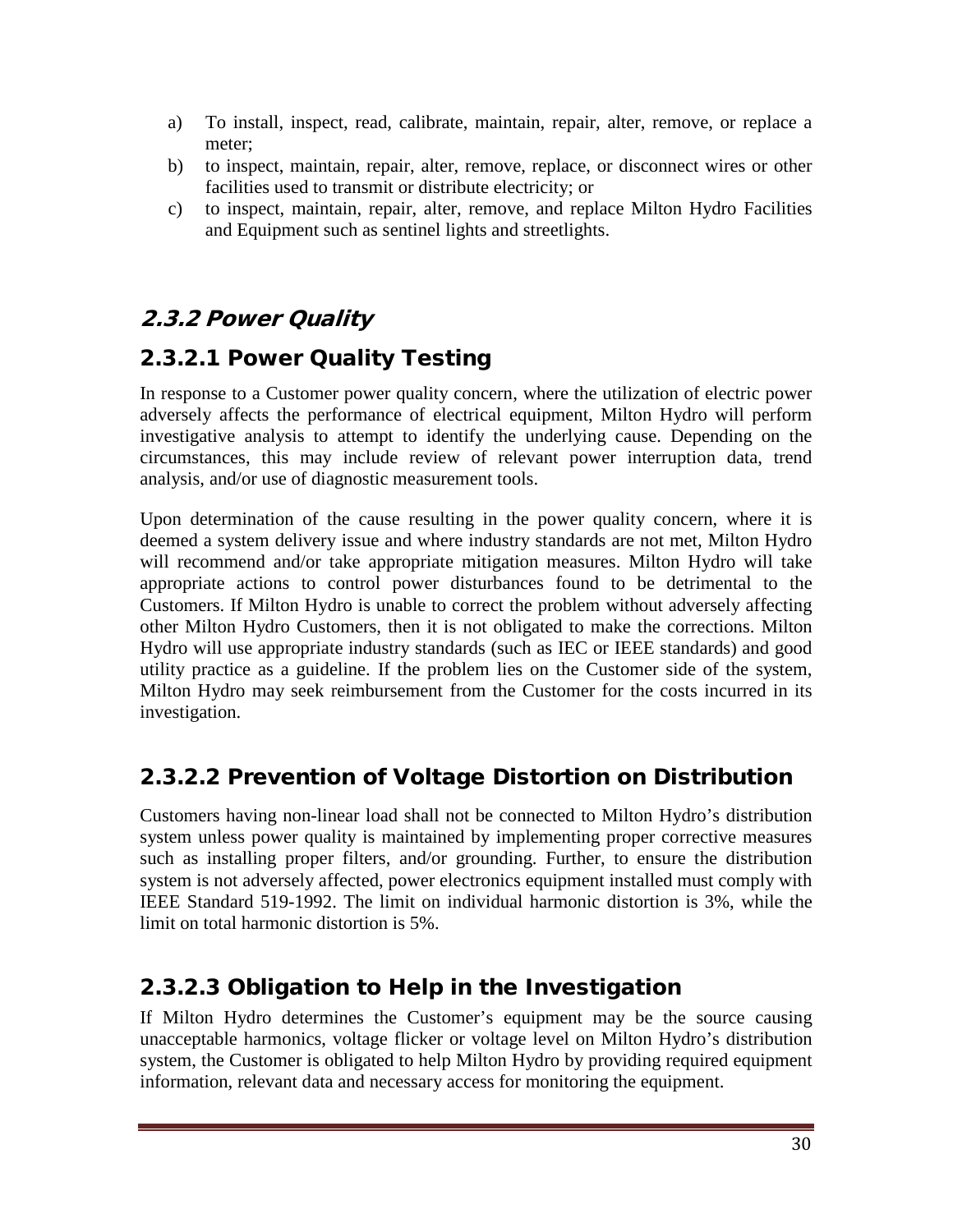## 2.3.2.4 Timely Correction of Deficiencies

If an undesirable system disturbance is being caused by Customer's equipment, the Customer will be required to cease operation of the equipment until satisfactory remedial action has been taken by the Customer at the Customer's cost. If the Customer does not take such action within a reasonable time, Milton Hydro may disconnect the supply of power to the Customer.

## 2.3.2.5 Notification for Interruptions

Although it is Milton Hydro's policy to minimize inconvenience to Customers, it is necessary to occasionally interrupt a Customer's supply to allow work on the electrical system. Milton Hydro will endeavor to provide the Customers with reasonable notice of planned power interruptions. Notice may not be given where work is of an emergency nature involving the possibility of injury to persons or damage to property or equipment or where other constraints limit Milton Hydro's ability to provide notification.

However, during an emergency, Milton Hydro may interrupt supply to a Customer in response to a shortage of supply or to effect repairs on Milton Hydro's distribution system or while repairs are being made to Customer-owned equipment.

#### 2.3.2.6 Customers on Life Support

Customers who require an uninterrupted source of power for life support equipment must provide their own equipment for these purposes.

## 2.3.2.7 Emergency Interruptions for Safety

Milton Hydro will endeavour to notify Customers prior to interrupting the supply to any service. However, if an unsafe or hazardous condition is found to exist, or if the use of electricity by apparatus, appliances, or other equipment is found to be unsafe or damaging to Milton Hydro or the public, service may be interrupted without notice.

# 2.3.2.8 Emergency Service (Trouble Calls)

Milton Hydro will exercise reasonable diligence and care to deliver a continuous supply of electrical energy to the Customer. However, Milton Hydro cannot guarantee a supply that is free from interruption.

When power is interrupted, the Customer should first ensure that failure is not due to blown fuses or tripped circuit breakers within their own electrical system. If there is a partial power failure, the Customer should obtain the services of an electrical contractor to carry out necessary repairs. If, on examination, it appears that Milton Hydro's main source of supply has failed, the Customer should report these conditions at once to Milton Hydro by calling (905)-876-4611.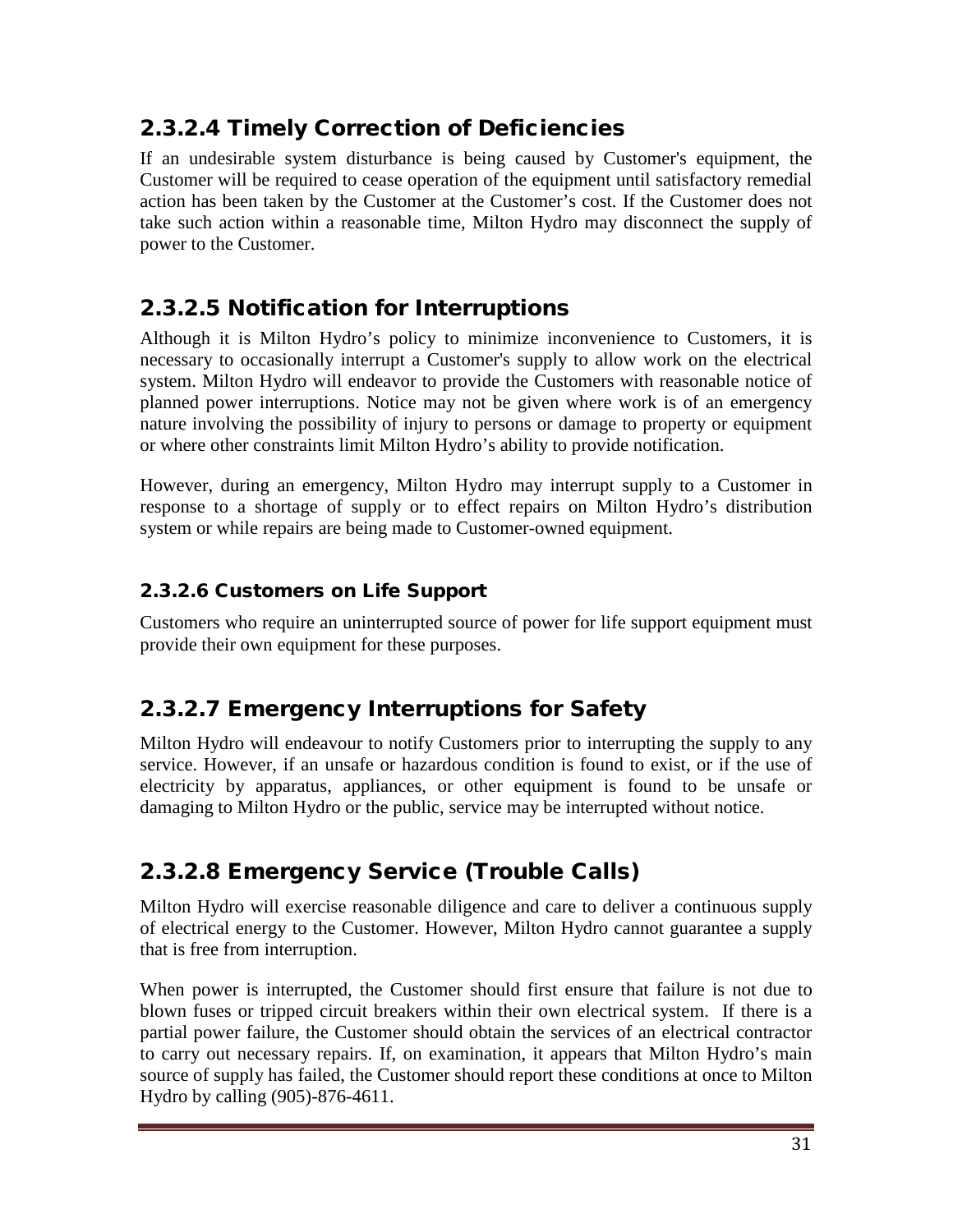Emergency Service or Trouble Calls which indicate damage or impending damage to Milton Hydro plant or property are attended to immediately at Milton Hydro's expense, unless others are found liable.

Milton Hydro operates a 24 hour, 7 day per week call centre to respond to emergencies. Milton Hydro will initiate restoration efforts as quickly as practicable.

# 2.3.2.9 Outage Reporting

Depending on the outage, duration and the number of Customers affected, Milton Hydro may issue a news release to advise the general public of the outage. In turn, news radio stations may call for information on a 24-hour basis when they hear of an outage.

#### <span id="page-31-0"></span>2.3.3 Electrical Disturbances

Milton Hydro shall not be held liable for the failure to maintain supply voltages within standard levels due to Force Majeure as defined in Section 1.7.6 of these Conditions.

Voltage fluctuations and other disturbances can cause flickering of lights and other serious difficulties for Customers connected to Milton Hydro's distribution system.

Customers must ensure that their equipment does not cause disturbances such as harmonics and spikes that might interfere with the operation of adjacent Customer equipment. Equipment that may cause disturbances, include large motors, welders and variable speed drives, etc.

In planning the installation of such equipment, the Customer must consult with Milton Hydro.

Some types of electronic equipment, such as video display terminals, can be affected by the close proximity of high electrical currents that may be present in transformer rooms.

Milton Hydro will assist in attempting to resolve any such difficulties at the Customer's expense.

Customers who may require an uninterrupted source of power supply or a supply completely free from fluctuation and disturbance must provide their own power conditioning equipment for these purposes.

# <span id="page-31-1"></span>2.3.4 Standard Voltage Offerings

## 2.3.4.1 Primary Voltage

The primary voltage to be used will be determined by Milton Hydro for both Milton Hydro-owned and Customer-owned transformation. Depending on what voltage of the plant that "lies along", the preferred primary voltage will be at 27.6/16 kV grounded wye,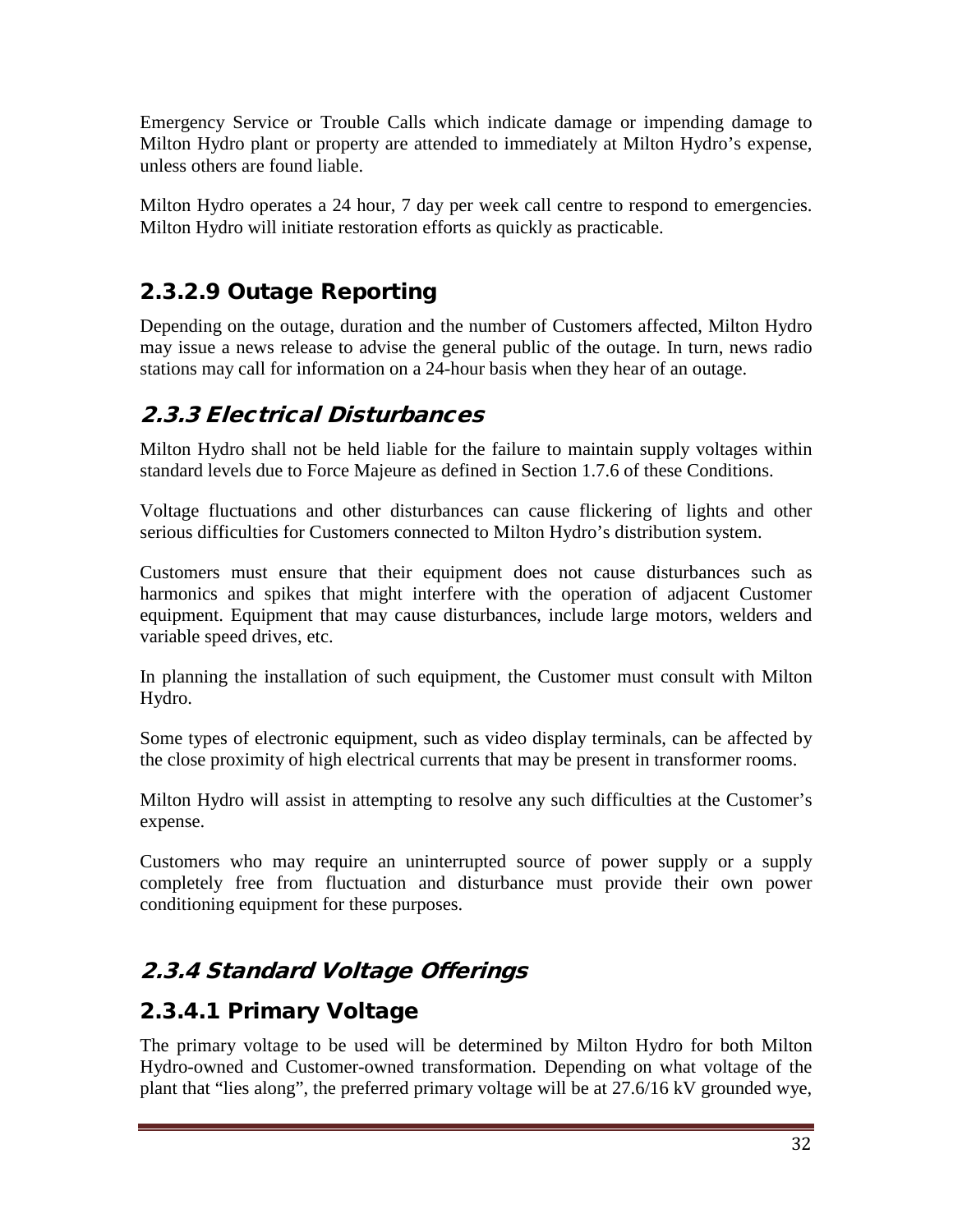three phase, four-wire system. However, in the other sections of the town the primary voltage will be 13.8/8 kV grounded wye, three phase, four wire; or 8.32/4.8 kV three phase, four wire.

# 2.3.4.2 Secondary Supply Voltage

Depending on what voltage of the plant that "lies along" Milton Hydro's distribution system, the preferred secondary voltage will be at one of the following:

- 120/240 V, single phase, 3 wire;
- $120/208$  V, three phase, 4 wire
- $347/600$  V, three phase, 4 wire.

The limit of supply capacity for any Customer is governed by the Supply Voltage and whether the secondary supply will be provided from an overhead street circuit or a pad mounted transformer on the Customer's premises. For overhead service areas, if site conditions permit, the following service sizes may be supplied directly from street circuits:

- a) at  $120/240$  V, single phase supply up to a maximum 400 Amp service size
- b) at 347/600 V, three phase, four wire supply up to a maximum 200 Amp service size

Customers in overhead service areas who require larger service sizes will be required to provide space on private property for pad mounted transformation.

Currently Milton Hydro will provide pad mounted transformation on private property;

- a) at 120/240 V, single phase, supply is available up to 100 kVA, or a 600 Amp service, or
- b) at 120/208 V, three phase, four wire, supply is available for loads up to 500 kVA demand load or 1,600 Amps (based on Customer's main breaker at a 100% rating), or
- c) at 347/600 V, three-phase, four-wire, supply is available for loads up to 1500 kVA demand load or 1,600 Amps (based on Customer's main breaker at a 100% rating),

Milton Hydro prefers pad mounted transformer installations as outlined above, subject to the operating requirements of Milton Hydro's distribution system, Milton Hydro will consider supply voltages, demands and installations other than those outlined above. The customer may be required to supply, own and maintain the installation.

## <span id="page-32-0"></span>2.3.5 Voltage Guidelines

Milton Hydro maintains service voltage at the Customer's service entrance within the guidelines of C.S.A. Standard CAN3-C235-87 (latest edition).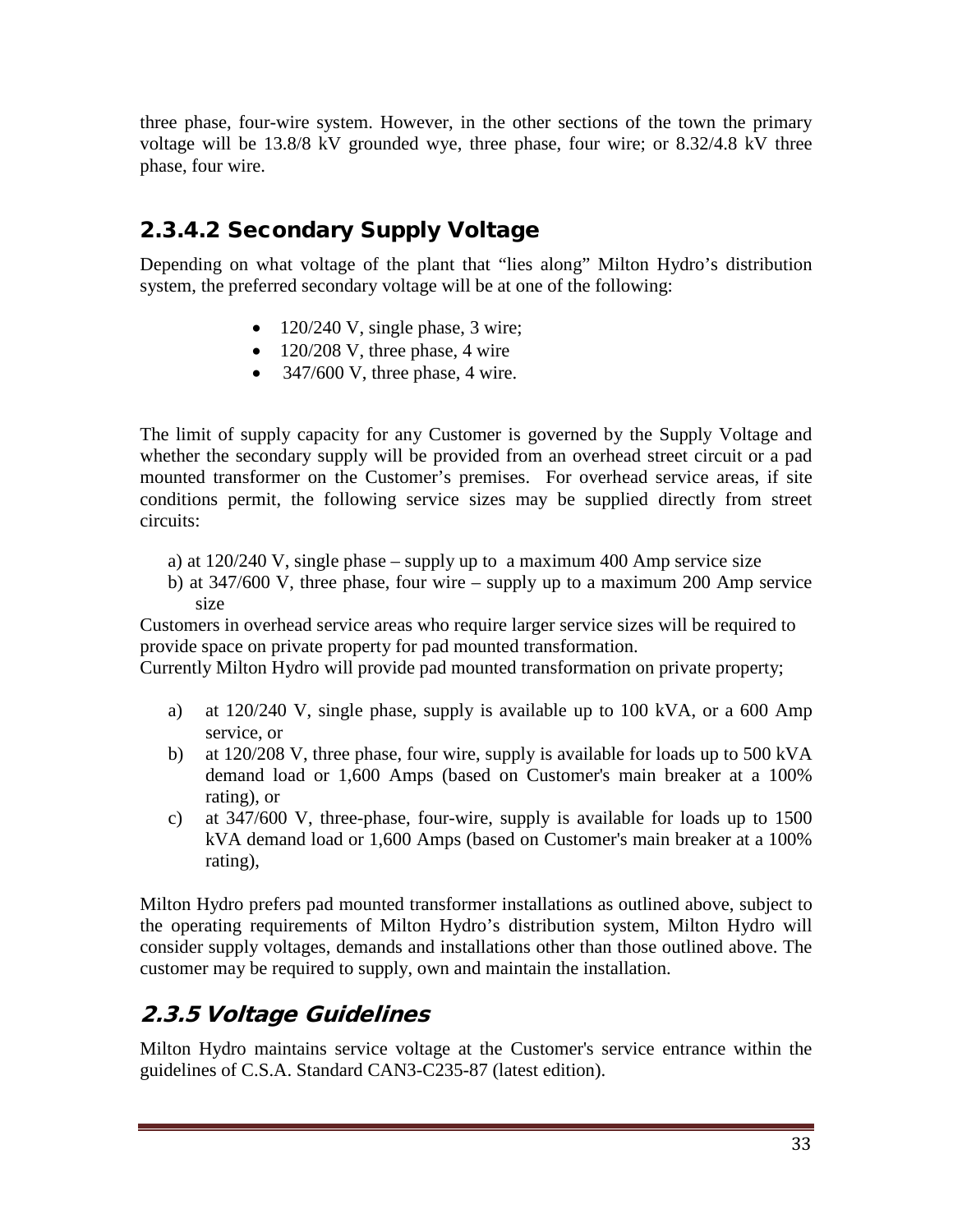Where voltages lie outside the indicated limits (Section 5.1) for Normal Operating Conditions but within the indicated limits for Extreme Operating Conditions, improvement or corrective action will be taken on a planned and programmed basis, but not necessarily on an emergency basis. Where voltages lie outside the indicated limits for Extreme Operating Conditions, improvement or corrective action will be taken on an emergency basis. The urgency for such action will depend on many factors such as the location and nature of load or circuit involved and the extent to which limits are exceeded with respect to voltage levels and duration, etc.

Milton Hydro shall practice reasonable diligence in maintaining voltage levels, but is not responsible for variations in voltage from external forces such as operating contingencies, exceptionally high loads and low voltage supply from the transmitter or host Distributor. Milton Hydro shall not be liable for any delay or failure in the performance of any of its obligations under this Conditions of Service due to any events or causes beyond the reasonable control of Milton Hydro, including, without limitation, severe weather, flood, fire, lightning, other forces of nature, acts of animals, epidemic, quarantine restriction, war, sabotage, act of a public enemy, earthquake, insurrection, riot, civil disturbance, strike, restraint by court order or public authority, or action or non-action by or inability to obtain authorization or approval from any governmental authority, or any combination of these causes ("Force Majeure").

# 2.3.5.1 Secondary Supply Voltage for Multi Unit Sites

For Multi Unit Buildings where Milton Hydro meters the residential units individually, Milton Hydro will be responsible for the voltage level at the ownership demarcation point, typically the secondary connection to the supply transformer. The Condominium Corporation or Owner will be responsible for all voltage levels beyond the ownership demarcation point.

## <span id="page-33-0"></span>2.3.6 Back-up Generators

Customers with portable or permanently connected generation capability used for emergency back-up shall comply with all applicable criteria of the Ontario Electrical Safety Code. In particular, the Customer shall ensure that Customer's emergency generation does not parallel with Milton Hydro's system without a proper interface protection and does not adversely affect Milton Hydro's distribution system.

Customers with permanently connected emergency generation equipment shall notify Milton Hydro regarding the presence of such equipment.

# <span id="page-33-1"></span>2.3.7 Metering

The Customer will provide a convenient and safe location, reserved solely for metering equipment, with outside access acceptable to Milton Hydro and the Electrical Safety Authority, for the installation of Milton Hydro revenue metering equipment, free of charge or rent.

For Retail settlement and billing purposes, Milton Hydro shall provide, install, own and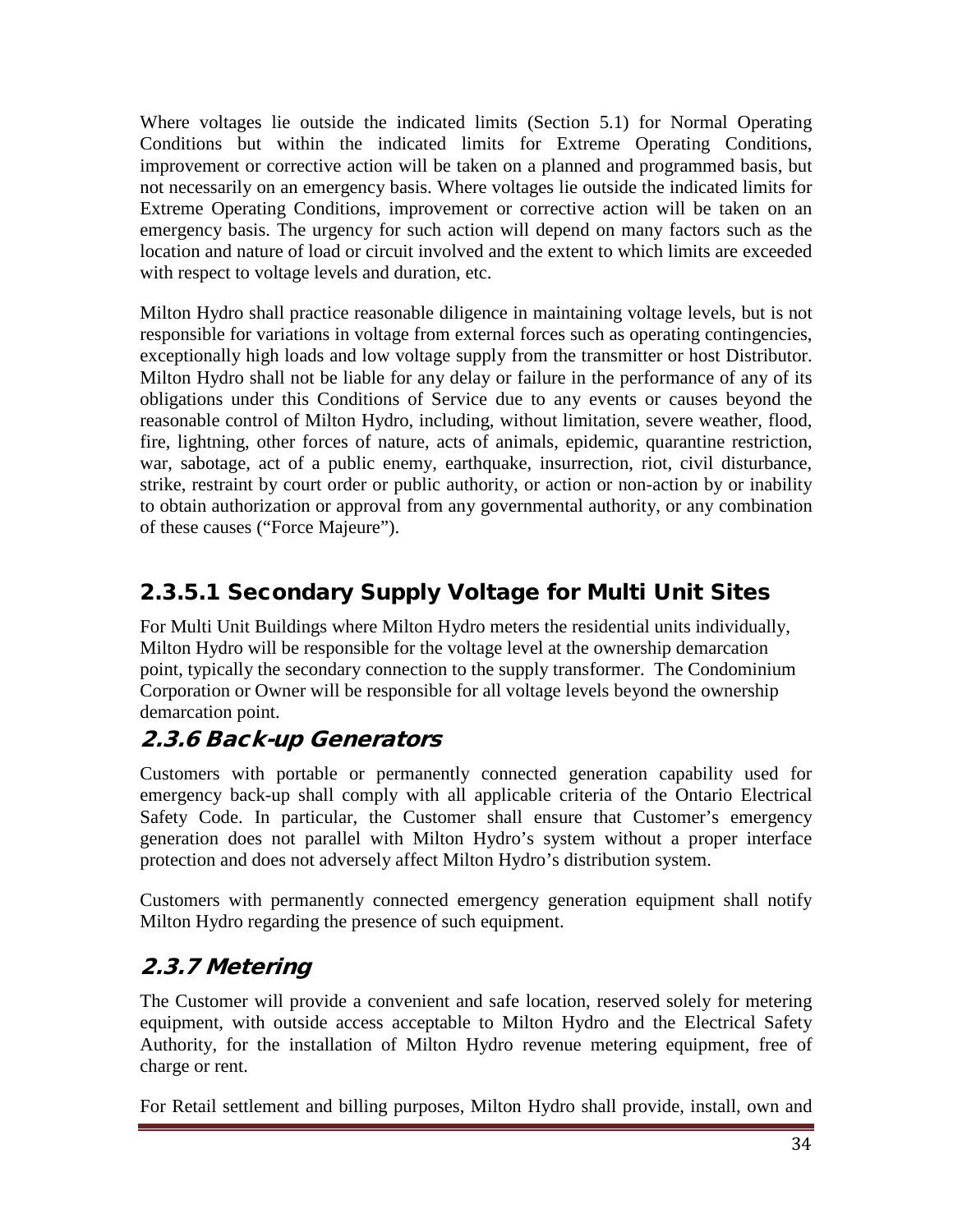maintain a Meter Installation for all Customers except where the Customer elects to be a Wholesale Market Participant. The type of metering will be based on the Customer's rate class, energy consumption and peak load. The security and accuracy of metering will be maintained under Regulations and standards established by Measurement Canada and Milton Hydro.

Where wireless communications are not practical, as determined by Milton Hydro, the Customer shall permit Milton Hydro to connect a revenue meter through the Customer's analog phone line for data transfer.

# 2.3.7.1 General

Milton Hydro will typically install metering equipment on the Customer secondary supply voltage. The Customer must provide a convenient and safe location satisfactory to Milton Hydro, for the installation of meters, wires and ancillary equipment. Meters for new or upgraded residential services will be mounted outdoors on a meter socket approved by Milton Hydro.

Customers will allow only a properly identified employee or authorized agent of Milton Hydro to remove, inspect, connect, adjust, or repair Milton Hydro metering, service entrance equipment, communications equipment, or other plant located on the Customer's premises.

Customers will allow Milton Hydro employees and agents free access at all reasonable hours to Milton Hydro meters, wires and other equipment. Where safety or reliability of the electrical distribution system is at risk, free access will be required at all times.

The Customer will be responsible for the care and safekeeping of Milton Hydro meters, wires and ancillary equipment on the Customer's premises. If any Milton Hydro equipment installed on Customer premises is damaged, destroyed, or lost other than by ordinary wear and tear, tempest or lightning, the Customer will be liable to pay to Milton Hydro the value of such equipment, or at the option of Milton Hydro, the cost of repairing the same.

The location allocated by the owner for Milton Hydro metering shall provide direct access for Milton Hydro staff and shall be subject to satisfactory environmental conditions, some of which are:

- Maintain a safe and adequate working space in front of equipment, not less than 1.2 metres (48") and a minimum ceiling height of 2.1 metres (84").
- Maintain an unobstructed working space in front of equipment, free from, or protected against, the adverse effects of moving machinery, vibration, dust, moisture or fumes.

Where Milton Hydro deems self-contained meters to be in a hazardous location, the Customer shall provide a meter cabinet or protective housing.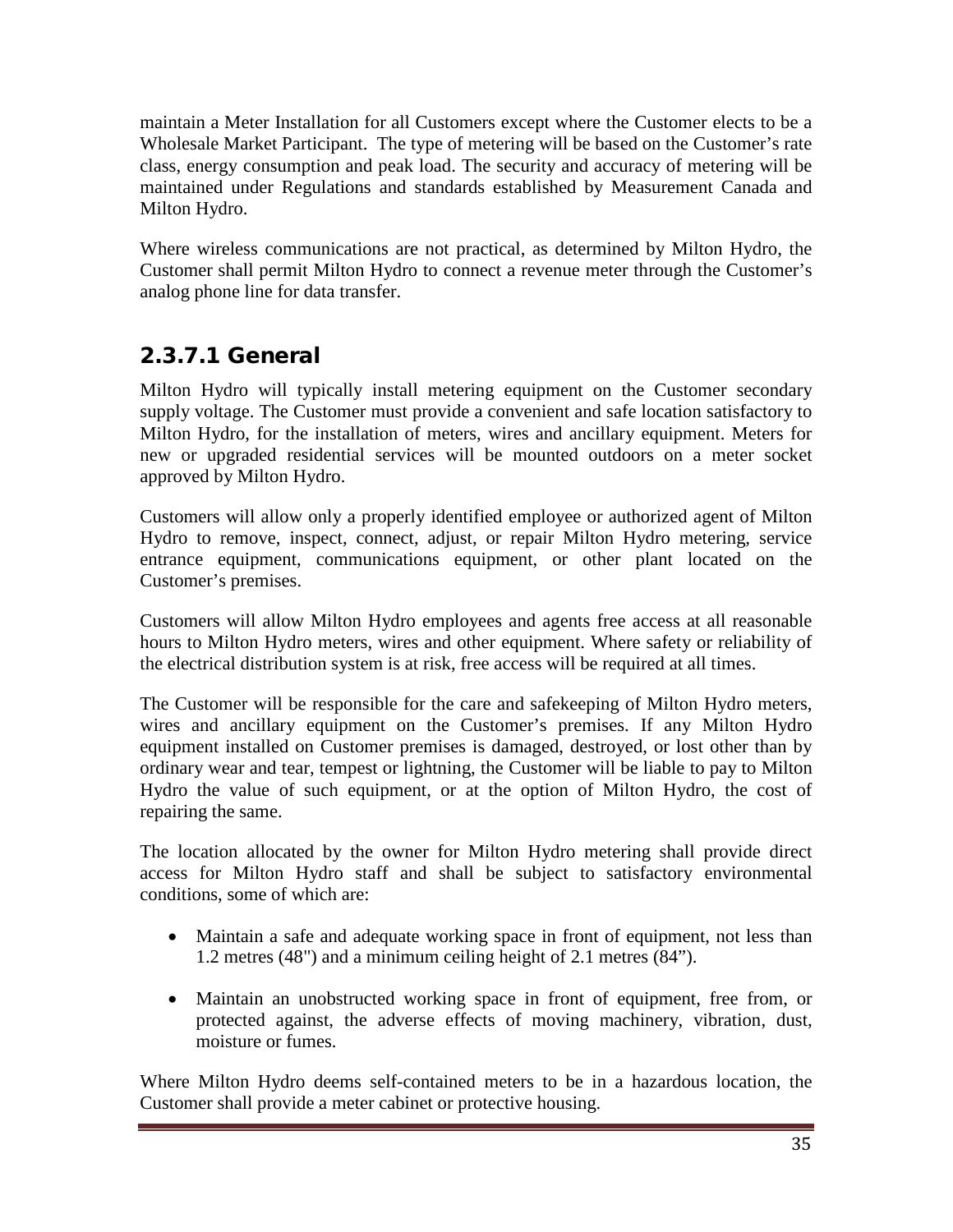Any compartments, cabinets, boxes, sockets, or other workspace provided for the installation of Milton Hydro's metering equipment shall be for the exclusive use of Milton Hydro. No equipment, other than that provided and installed by Milton Hydro, may be installed in any part of the Milton Hydro metering workspace.

## 2.3.7.2 Multi-Unit Sites

Milton Hydro will provide a single, bulk-metered point for all multi-unit sites.

Customers wishing to have multi-unit sites equipped with individual tenant metering may install their own additional meters or sub-metering systems. Owners of sub-metering systems, or any other electricity meters used for revenue billing purposes must register as a contractor with Measurement Canada and ensure that all regulatory requirements are met.

Milton Hydro will allow individual metering for multi-unit buildings that are equipped with a "hall" meter.

Milton Hydro will install individual unit smart metering for multi-unit buildings when requested to do so by a master consumer or customer. The master consumer or customer must provide, at their cost, a meter room and a meter socket for each individual unit and house meter. The master consumer or customer is also responsible for the cost of the smart meter and Milton Hydro's cost of installation. The smart meter remains the property of Milton Hydro. Alternatively, with Milton Hydro's approval, the master consumer or customer may provide, at their cost, the required provisions for individual suite metering as specified by Milton Hydro. The master consumer or customer is also responsible for the cost of the suite meter and Milton Hydro's cost of installation. The meter, and ancillary equipment identified by Milton Hydro, remains the property of Milton Hydro.

Customers of residential type townhouse will be individually metered.

# 2.3.7.3 Main Switch and Meter Mounting Devices

The Customer's main switch immediately preceding the meter shall be installed so that the top of the switch is 1.83 m or less from the finished floor and shall permit the sealing and padlocking of:

- a) the handle in the "open" position; and
- b) the cover or door in the closed position.

Meter mounting devices for use on Commercial/Industrial accounts shall be installed on the load side of the Customer's main switch and be located indoors.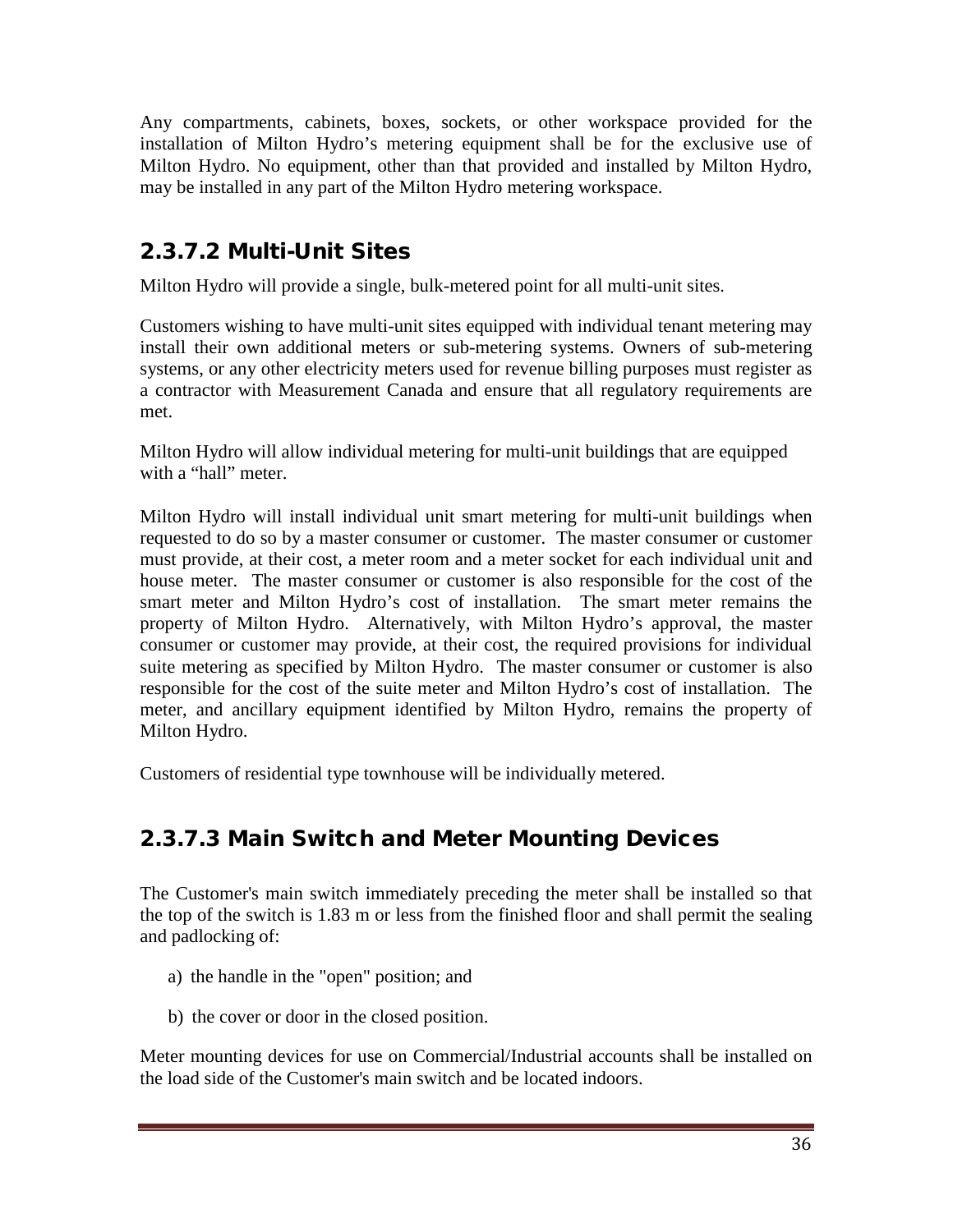The Customer is required to supply and install a Milton Hydro approved meter socket for the use of Milton Hydro's self-contained socket meters for the main switch ratings and supply voltages listed in Section 5.3 to these Conditions of Service.

The Customer is required to supply and install a meter cabinet to contain Milton Hydro's metering equipment for the supply voltages listed in Section 5.2 to these Conditions of Service.

# 2.3.7.4 Service Mains Limitations

The Customer shall permanently and legibly identify each metered service with respect to its specific address, including unit or apartment number. The identification shall be applied to all service switches, circuit breakers, meter cabinets, and meter mounting devices.

The metering provision and arrangement for service mains in excess of either 600 A or 600 V shall be submitted to Milton Hydro for approval before building construction begins. Additional standards and requirements for services metered above 600 V can be made available upon request.

# 2.3.7.5 Special Enclosures

Specially constructed meter entrance enclosures will be permitted for outdoor use upon Milton Hydro's approval of a written application for use.

# 2.3.7.6 Meter Loops

The Customer shall provide meter loops having a length of 610- mm in addition to the length between line and load entry points. Line and load entry points shall be approved by Milton Hydro prior to installation. Mineral insulated, solid or hard drawn wire conductors are not acceptable for meter loops.

Any variation from the above must first be checked and approved by Milton Hydro prior to installation.

# 2.3.7.7 Barriers

Barriers are required in each section of switchgear or service entrance equipment between metered and unmetered conductors and/or between sections reserved for Milton Hydro use and sections for Customer use.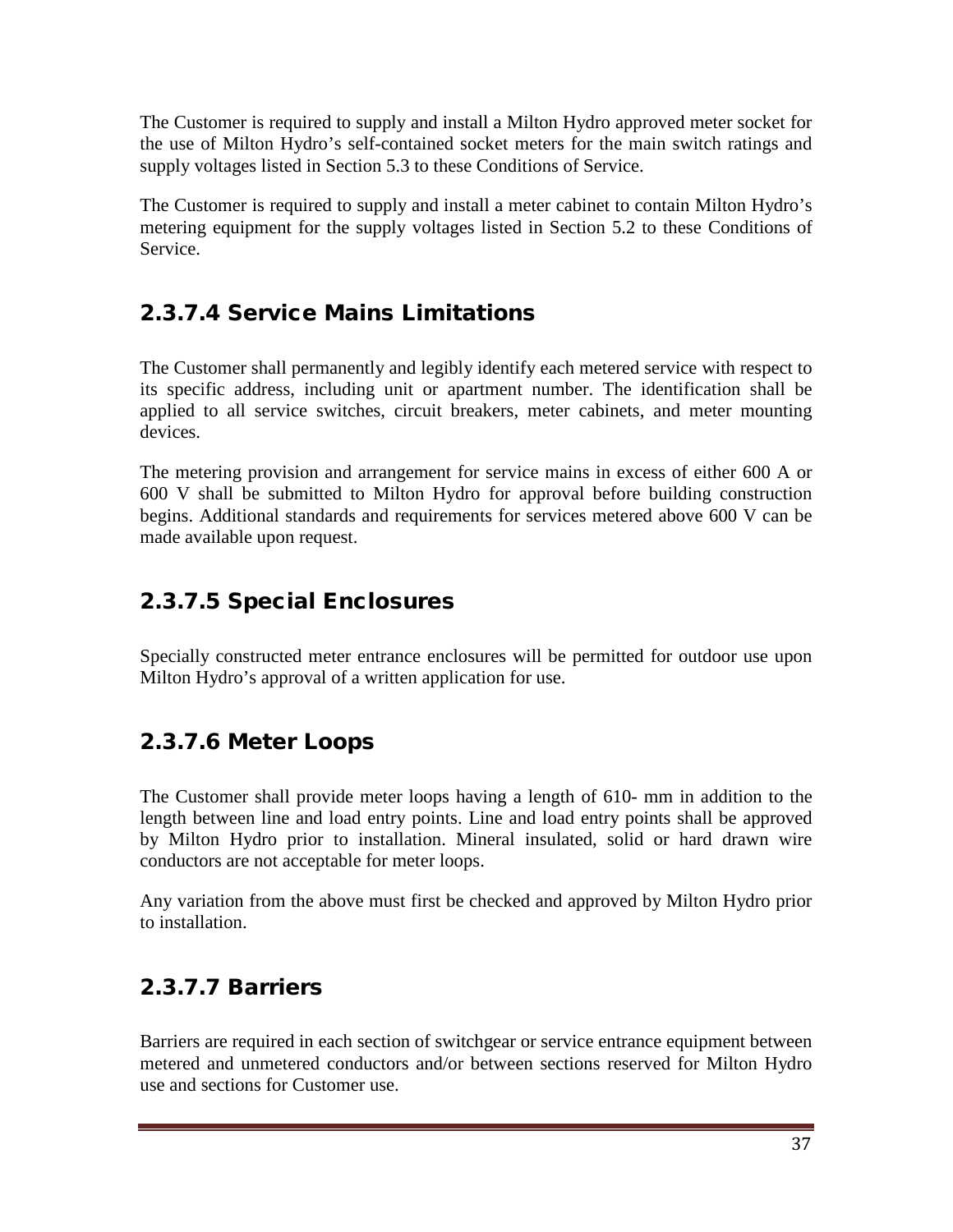#### 2.3.7.8 Doors

Side-hinged doors shall be installed over all live electrical equipment where Milton Hydro personnel may be required to work (i.e. line splitters, unmetered sections of switchgear, breakers, switches, metering compartments, meter cabinets and enclosures).

These hinged doors shall have provision for sealing and padlocking. Where bolts are used, they shall be of the captive knurled type.

All outer-hinged doors shall open no less than 135°. All inner hinged doors shall open to a full 90°.

#### 2.3.7.9 Auxiliary Connections

All connections to circuits such as fire alarms, exit lights and Customer instrumentation shall be made to the load side of Milton Hydro's metering.

No Customer equipment shall be connected to any part of the Milton Hydro metering circuit.

#### 2.3.7.10 Working Space

Clear working space shall be maintained in front of all equipment and from all side panels in accordance with the Ontario Electrical Safety Code.

#### 2.3.7.11 Current Transformer Boxes

Where instrument transformers are incorporated in low voltage switchgear, a drawing of the switchgear is to be submitted to Milton Hydro for approval prior to installation. A separate meter cabinet must be supplied and installed by the Customer, located to the satisfaction of Milton Hydro and as close as possible to the instrument transformer compartment.

The cabinet and the compartment will be connected by an empty  $1\frac{1}{2}$  inch conduit, the length of which shall not exceed 30 m, and which shall include a maximum of three 90° bends. The conduit will be provided for the exclusive use of Milton Hydro. No fittings with removable covers are permitted.

The meter cabinet shall be grounded by a minimum #6 copper grounding conductor, not installed in the above conduit. The Customer shall install a strong nylon or polyrope pull line in the conduit, with an excess of 1500 mm loop left at each end.

The final layout and arrangements of components must be approved by Milton Hydro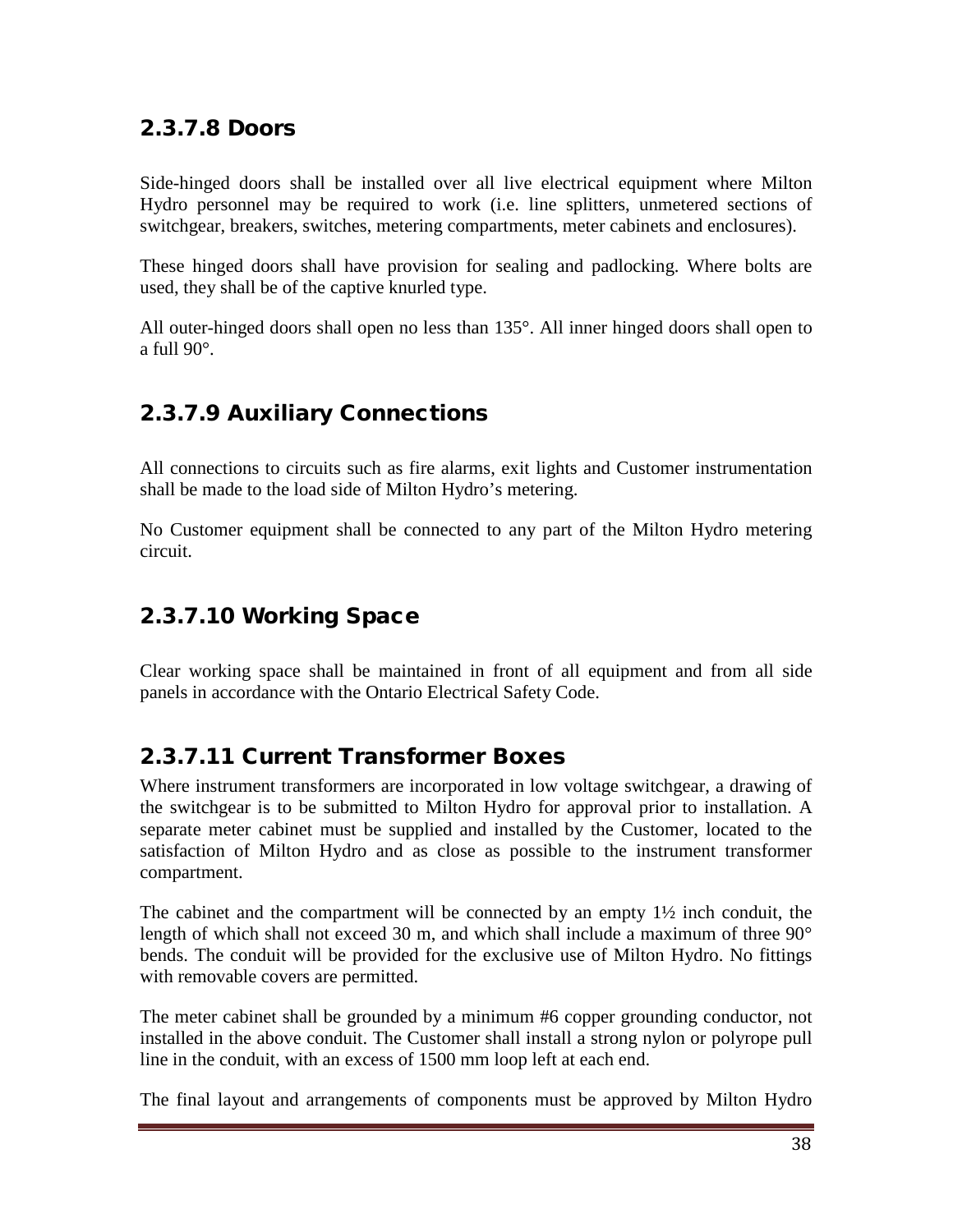prior to fabrication of equipment.

Where two or more circuits are totalized, or where remote totalizing is involved, or where instrument transformers are incorporated in high voltage switchgear (greater than 750 V), Milton Hydro will issue specific metering requirements.

#### 2.3.7.12 Interval Metering

Interval meters are required for all new Residential and General Service Classes connections or upgraded (General Service Classes only) services. Where wireless communications are not practical, as determined by Milton Hydro, the interval meter will be connected to the Customer's analog phone line for data transfer or the Customer will arrange for the installation of a separate telephone line, terminated next to the interval meter for the exclusive use of Milton Hydro to retrieve interval meter data. The shared use or exclusive use (separate telephone line) of the customer's telephone line will be at no cost to Milton Hydro. The Customer will be responsible for the installation and ongoing monthly costs of operating the phone line. The phone line will be analog direct dial voice quality, active 24 hours per day, and energized prior to meter installation.

# 2.3.7.13 Meter Reading

The Customer must provide safe and unobstructed access during regular business hours to any authorized representative of Milton Hydro for the purpose of meter reading, meter changing, or meter inspection. Where premises are closed during Milton Hydro's normal business hours, the Customer must, on reasonable notice, arrange such access at a mutually convenient time.

If meter reading cannot be obtained during the customer's reading cycle, an off-cycle meter read will be arranged within 5 days and the customer will be subject to an off-cycle meter reading charge in accordance with Milton Hydro's approved rates.

# 2.3.7.14 Final Meter Reading

When a service is no longer required, the Customer shall provide at least 48 hours notice of the date the service is to be discontinued so that Milton Hydro can obtain a final meter reading as close as possible to the final reading date. The Customer shall provide access to Milton Hydro or its agents for this purpose. If a final meter reading is not obtained, the Customer shall pay a sum based on an estimated demand and/or energy for electricity used since the last meter reading.

# 2.3.7.15 Faulty Registration of Meters

Metering electricity usage for the purpose of billing is governed by the Federal *Electricity*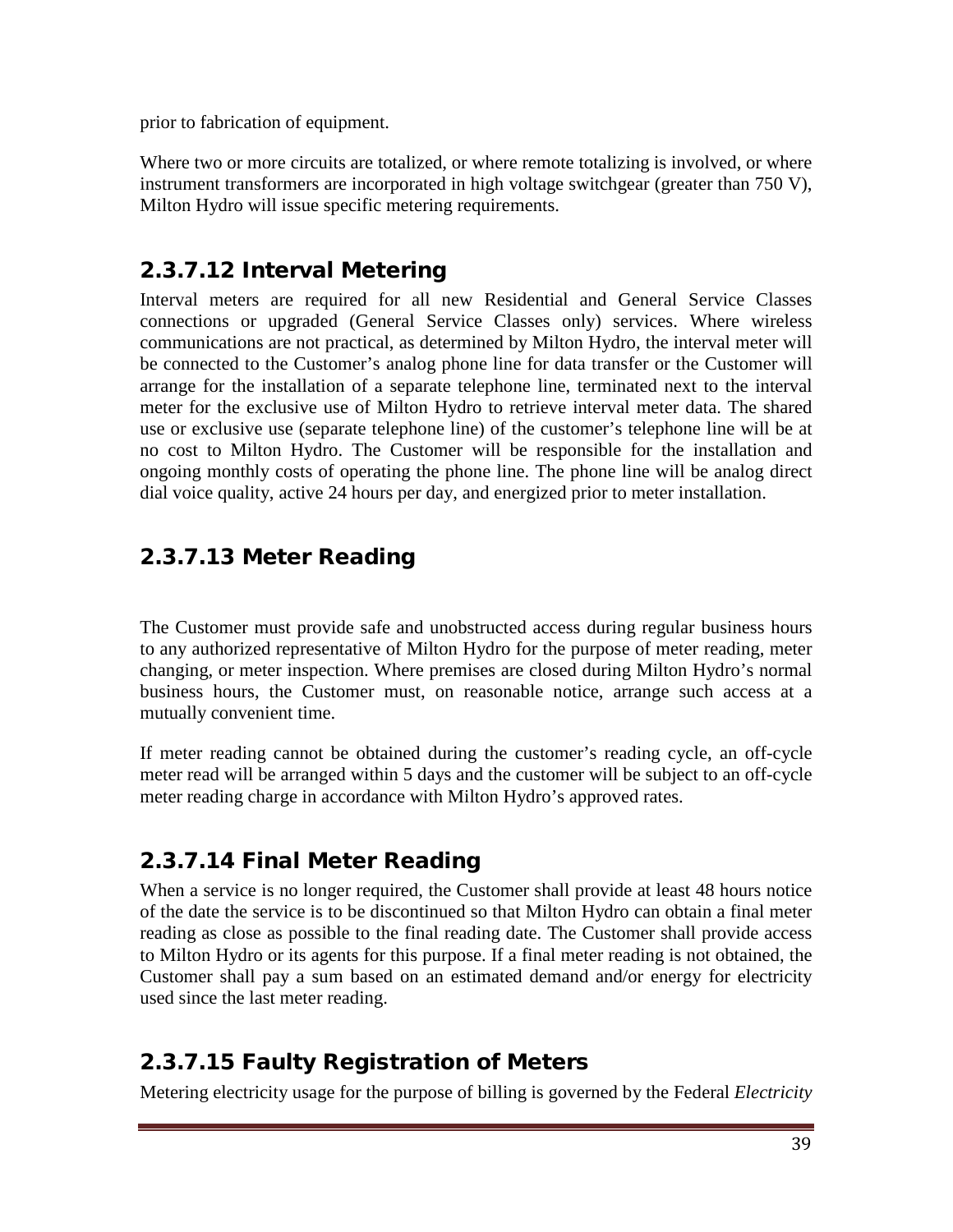*and Gas Inspection Act* and associated regulations, under the jurisdiction of Measurement Canada. Milton Hydro's revenue meters are required to comply with the accuracy specifications established by the regulations under the above Act.

In the event of incorrect electricity usage registration, Milton Hydro will determine the correction factors based on the specific cause of the metering error and the Customer's electricity usage history. The Customer shall pay, for all the energy supplied, a reasonable sum based on the reading of any meter formerly or subsequently installed on the premises by Milton Hydro, due regard being given to any change in the characteristics of the installation and/or the demand. If Measurement Canada determines that the Customer was overcharged, Milton Hydro will reimburse the Customer for the amount incorrectly billed. In both cases Milton Hydro shall be guided by the Retail Settlement Code.

If the incorrect measurement is due to reasons other than the accuracy of the meter, such as incorrect meter connection, incorrect connection of auxiliary metering equipment, or incorrect meter multiplier used in the bill calculation, the billing correction will apply for the duration of the error. Milton Hydro will correct the bills for that period in accordance with the regulations under the *Electricity and Gas Inspection Act, 1985* and the Retail Settlement Code.

# 2.3.7.16 Meter Dispute Testing

Metering inaccuracy is an extremely rare occurrence. Most billing inquiries can be resolved between the Customer and Milton Hydro without resorting to the meter dispute test.

Either Milton Hydro or the Customer may request the service of Measurement Canada to resolve a dispute. If the Customer initiates the dispute, Milton Hydro may charge the Customer a meter dispute fee if the meter is found to be accurate and Measurement Canada rules in favor of Milton Hydro.

# 2.4 Tariffs and Charges

# 2.4.1 Service Connection

Charges for distribution services are set out in the Schedule of Rates and Charges available upon request from Milton Hydro or as posted on its website at [www.miltonhydro.com.](http://www.miltonhydro.com/) Notice of Rate Applications shall be published in the most widely distributed local newspaper. Information about changes will also be mailed to all Customers with the first billing issued at revised rates.

# 2.4.1 Expansion Deposits & Agreements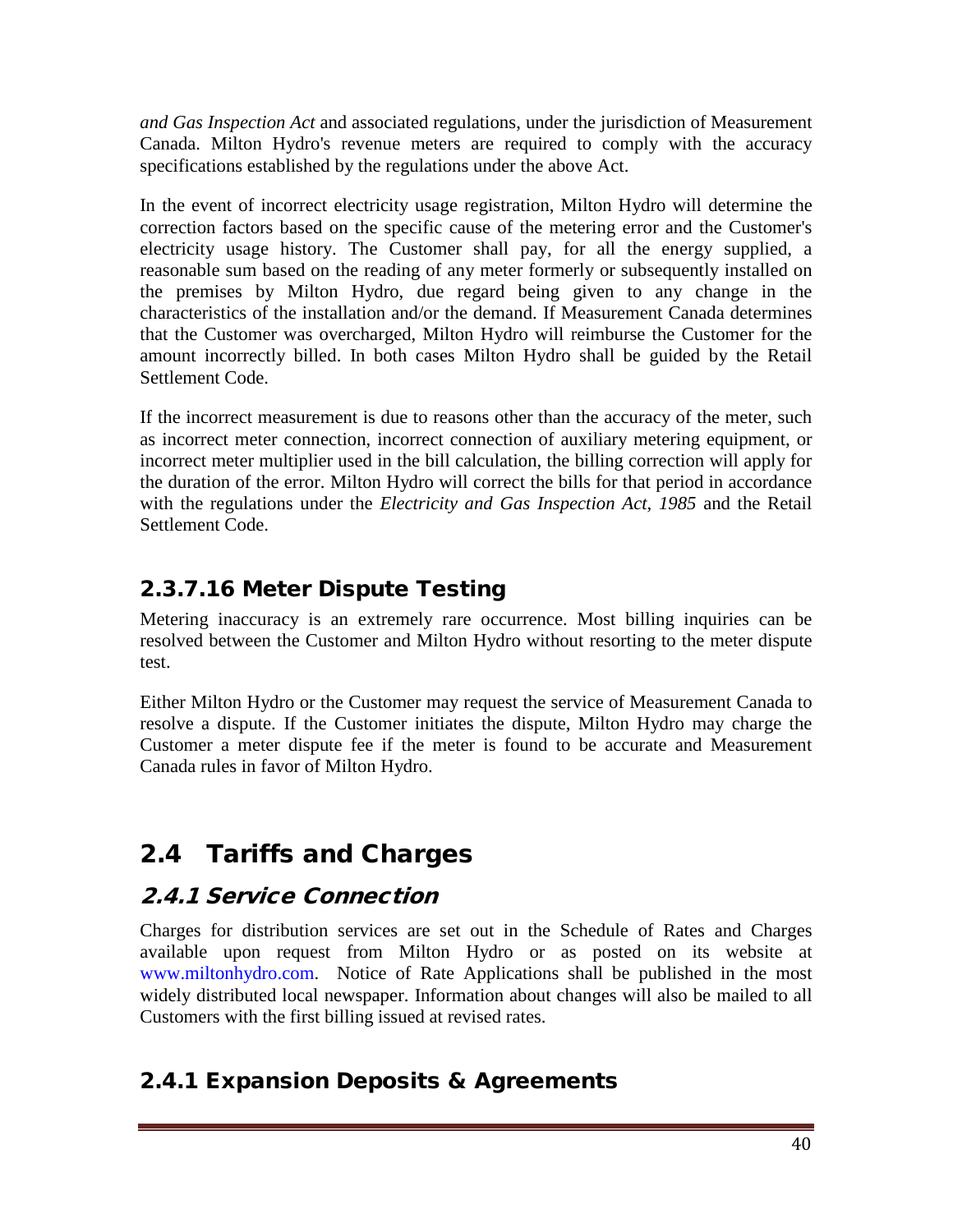Where an owner proposes the development of premises that require Milton Hydro to place orders for equipment for a specific project and before actual construction begins, the owner is required to sign the necessary Supply Agreement and furnish a suitable expansion deposit based on estimated cost of labour and material supplied by Milton Hydro before such equipment is ordered by Milton Hydro.

For expansions that require a capital contribution, Milton Hydro may require the customer to provide an expansion deposit for up to 100% of the present value of the forecasted revenues as described in Appendix B of the DSC. For expansions that do not require a capital contribution, Milton Hydro may require the customer to provide an expansion deposit for up to 100% of the present value of the projected capital costs and on-going maintenance costs of the expansion project. The expansion deposit shall cover both the forecast risk (the risk associated with whether the projected revenue for the expansion will materialize as forecasted) and the asset risk (the risk associated with ensuring that the expansion is constructed, that it is completed to the proper design and technical standards and specifications, and that the facilities operate properly when energized) related to the expansion.

If the alternative bid option was chosen, Milton Hydro shall retain and use the expansion deposit to cover Milton Hydro's costs to complete, repair, or bring the facilities up to standard; to ensure that the expansion is completed to the proper design, technical standards and specifications, and that the facilities operate properly when energized.

Once the facilities are energized, Milton Hydro will annually return the percentage of the expansion deposit in proportion to the actual connections (for residential developments) and actual demand (for commercial and industrial developments) that materialized in that year. For example, if twenty percent of the forecasted connections or demand materialized in that year, then Milton Hydro shall return to the customer twenty percent of the expansion deposit.) This annual calculation shall only be done for the duration of the customer connection horizon, being five (5) years, as defined in Appendix B of the DSC. If at the end of the customer connection horizon the forecasted connections (for residential developments) or forecasted demand (for commercial and industrial developments) have not materialized, Milton Hydro shall retain the remaining portion of the expansion deposit.

If the alternative bid option was chosen, Milton Hydro may retain up to ten percent of the expansion deposit for a warranty period of up to two years. This portion of the expansion deposit can be applied to any work required to repair the expansion facilities within the two year warranty period. The two year warranty period begins:

- a) when the last forecasted connection in the expansion project materialized (for residential developments) or the last forecasted demand materialized (for commercial and industrial developments); or
- b) at the end of the customer connection horizon as defined in Appendix B of the DSC whichever is first.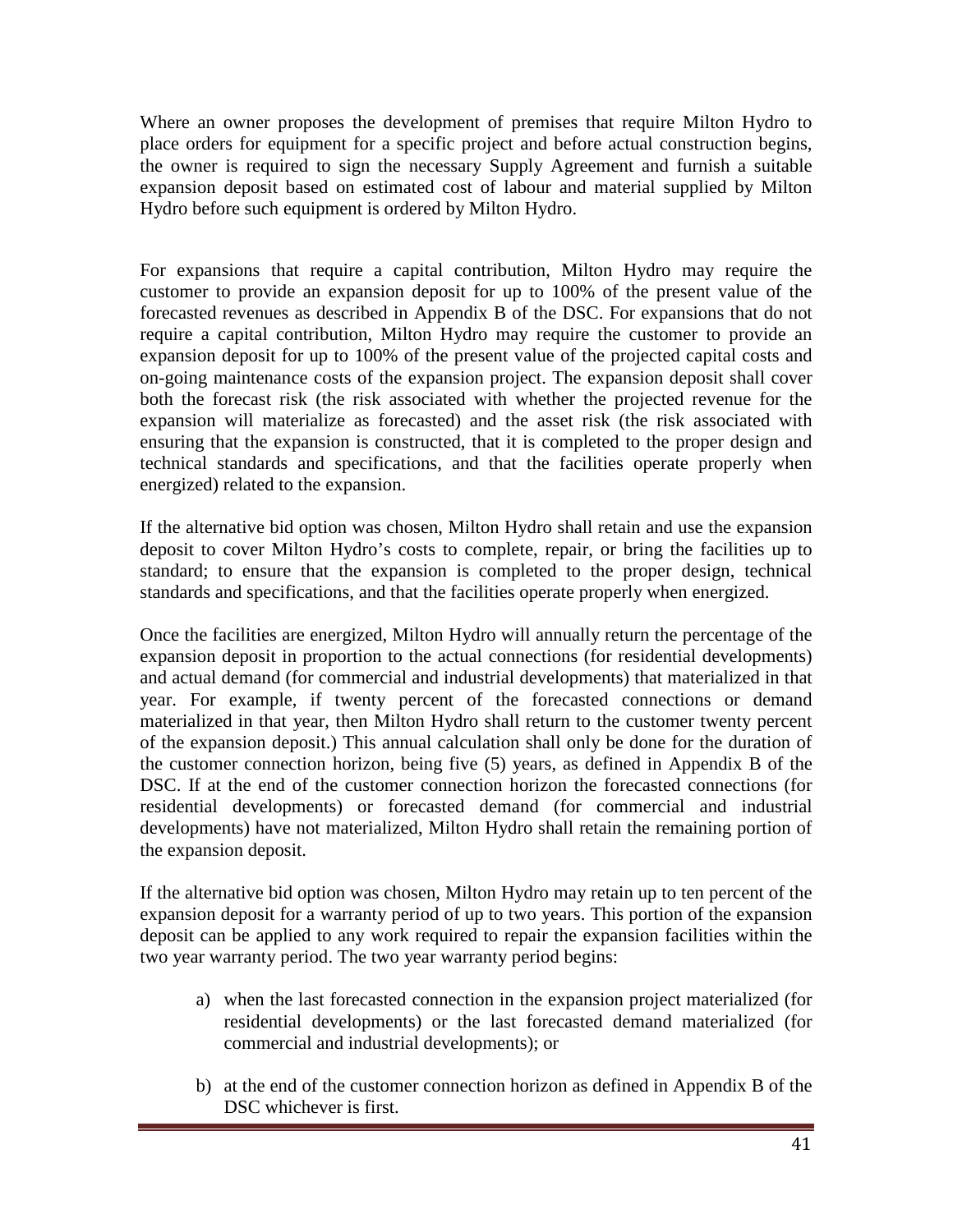Milton Hydro shall return any remaining portion of this part of the expansion deposit at the end of the two year warranty period.

Any required expansion deposit shall be in the form of cash, letter of credit from a bank as defined in the Bank Act, or surety bond. Milton Hydro shall allow the customer to select the form of the expansion deposit.

Where any expansion deposit is in the form of cash, Milton Hydro shall return the expansion deposit to the customer together with interest in accordance with the following conditions:

- a) interest shall accrue monthly on the expansion deposits commencing on receipt of the total deposit required by Milton Hydro; and
- b) the interest rate shall be at the Prime Business Rate set by the Bank of Canada less 2 percent.

# 2.4.2 Energy Supply

# 2.4.2.1 Standard Service Supply (SSS)

All existing Milton Hydro Customers are Standard Service Supply (SSS) Customers until Milton Hydro is informed of and completes its switch to a competitive electricity supplier. The Service Transfer Request (STR) must be made by the Customer or the Customer's authorized retailer.

# 2.4.2.2 Retailer Supply

Milton Hydro remains obligated to provide Distribution Services to Retailer supplied customers in accordance with these Conditions of Service.

Customers transferring from Standard Service Supply (SSS) to a retailer shall comply with the Service Transfer Request (STR) requirements as outlined in sections 10.5 through 10.5.6 of the Retail Settlement Code.

All requests shall be submitted as electronic file and transmitted through the EBT system. Service Transfer Request (STR) shall contain information as set out in section 10.3 of the Retail Settlement Code.

If the information is incomplete, Milton Hydro will reject the Service Transaction Request (STR) with appropriate information on the nature of the rejection.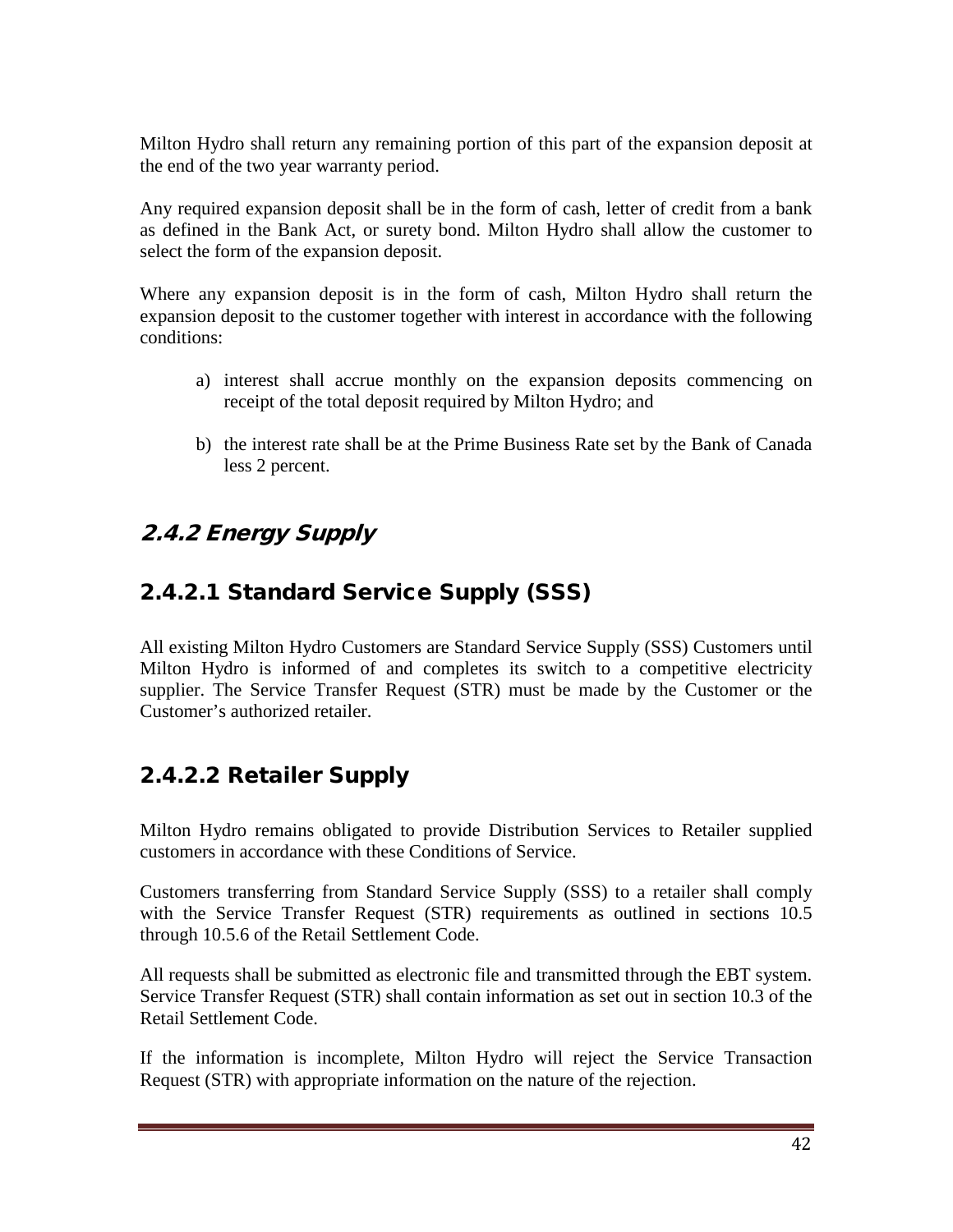# 2.4.2.3 Wheeling of Energy

All Customers considering delivery of electricity through the Milton Hydro distribution system are required to contact Milton Hydro for technical requirements and applicable tariffs.

# 2.4.3 Security Deposits

Milton Hydro may require a security deposit from a new or existing Customer as a condition of supplying or continuing to supply electricity in accordance with the approved credit policies presented in Appendix 5.4.

# 2.4.4 Billing

Milton Hydro may, at its option, render bills to its Customers on either a monthly, every two months, quarterly or annual basis. Bills for the use of electrical energy may be based on either a metered rate or a flat rate, as determined by Milton Hydro.

Retailer Customers may be billed by either Milton Hydro or the Retailer depending on the billing options selected by the Retailer in accordance with the Retail Settlement Code.

The Customer may dispute charges shown on the Customer's bill or other matters by contacting and advising Milton Hydro of the reason for the dispute. Milton Hydro will promptly investigate all disputes and advise the Customer of the results.

# 2.4.5 Payments and Overdue Account Interest Charges

Bills are rendered for energy services provided to the Customer. Customers may pay their electricity bills using any of the following methods: cheque or money order mailed or dropped off at addresses on the stub; telebanking or Internet bill payment services as offered through their financial institution; through Milton Hydro's pre-authorized payment option or by credit card through Paymentus offered on Milton Hydro's website at www.miltonhydro.com.

Bills are payable in full by the due date; otherwise, overdue interest charges will apply as outlined in the approved Schedule of Rates posted on [www.miltonhydro.com.](http://www.miltonhydro.com/) Where a partial payment has been made by the Customer on or before the due date, the interest charge will apply only to the amount outstanding at the due date. In the event of a partial payment by a Customer, payments shall be allocated to the electricity charge portion of the bill first.

Outstanding bills are subject to the collection process and may ultimately lead to the service being discontinued.

# 2.5 Customer Information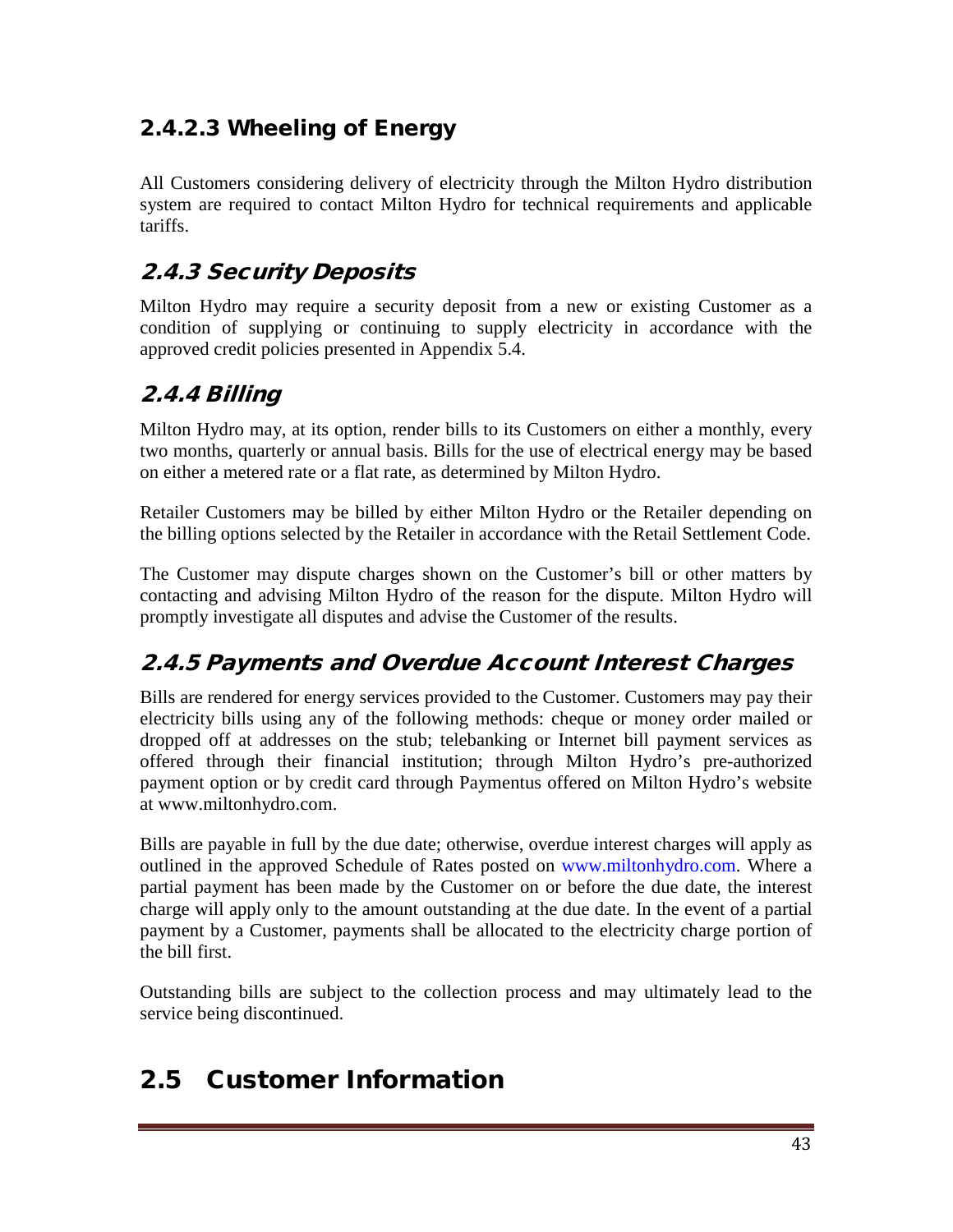Milton Hydro shall not disclose specific information about a Customer unless the release of information has been authorized by that particular Customer or unless necessary for compliance with Market Rules or any OEB approved Code or standard.

Milton Hydro shall not disclose Customer information to a third party without the consent of the Customer in writing, except where Customer information is required to be disclosed, as follows:

- a) for billing or market operation purposes;
- b) for law enforcement purposes;
- c) for the purpose of complying with a legal requirement; or,
- d) for the processing of past due accounts.

Customers have the obligation to provide Milton Hydro with information that is true, complete and correct.

Milton Hydro will provide information appropriate for operational purposes that has been aggregated sufficiently, such that an individual's Customer information cannot reasonably be identified, at no charge to another distributor, a transmitter, the IESO or the OEB. Milton Hydro may charge a fee that has been approved by the OEB for all other requests for aggregated information.

Upon receiving an inquiry from a Customer connected to its distribution system, Milton Hydro will either respond to the inquiry if it deals with its own distribution services or provide the Customer with contact information for the entity responsible for the item of inquiry, in accordance with chapter 7 of the Retail Settlement Code.

# Section - 3 CUSTOMER CLASS SPECIFIC

# 3.1 Residential Service

This section refers to the supply of electrical energy to detached, semi-detached and townhouse residential buildings as defined in the local zoning by-laws.

Where the residential dwelling comprises the entire electrical load of a farm, it is defined as a residential service. Where the residential dwelling does not comprise the entire electrical load of the farm: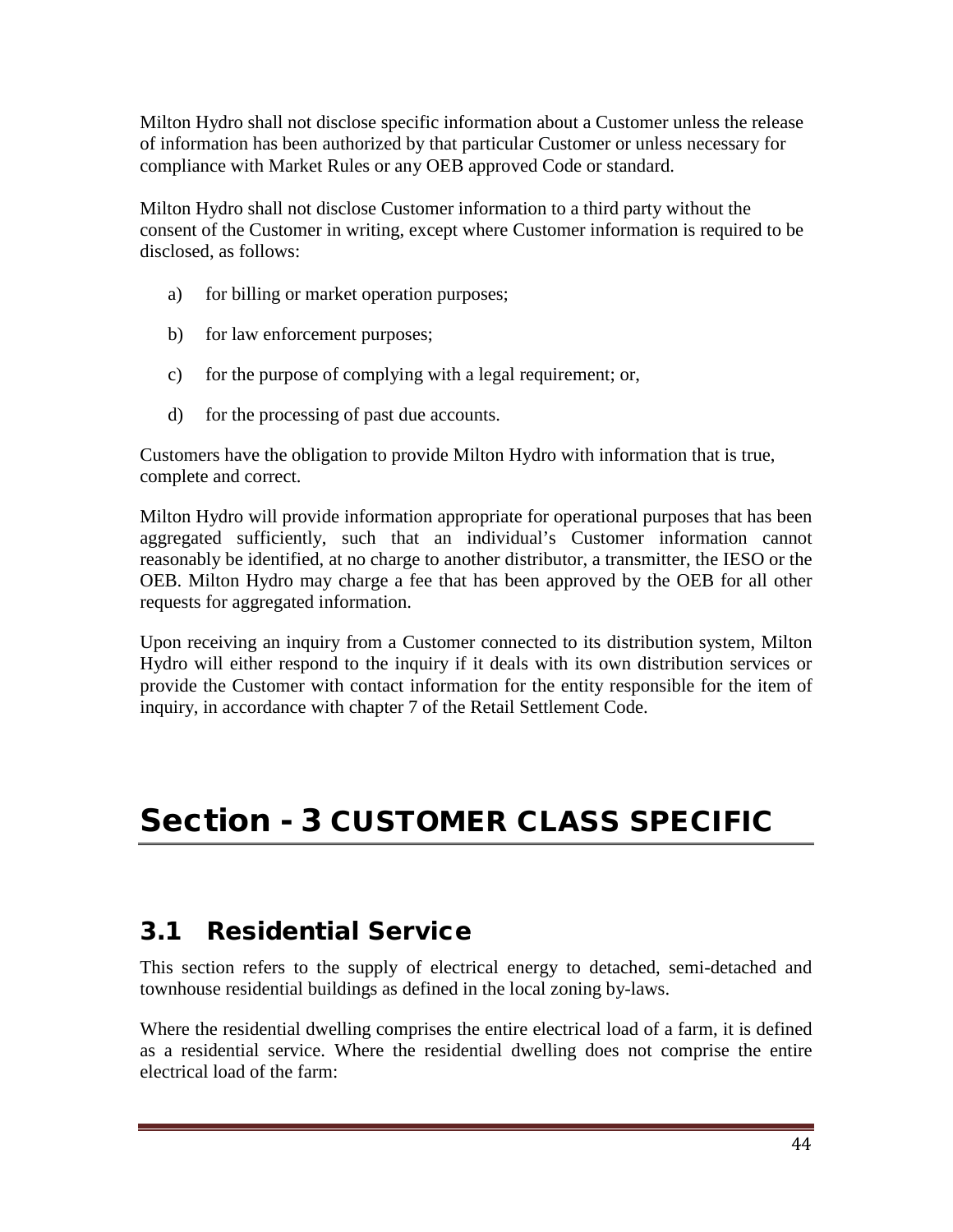- The service will be defined as a General Service if the occupant derives his/her principal livelihood from the working of the farm;
- the service will be defined as a Residential Service if the occupant does not derive his/her principal livelihood from the working of the farm; and
- Where the residential farm dwelling is supplied by one separately metered service and the electrical loads in other buildings are supplied by a different separately metered service, then the former is defined as a Residential Service and the latter is defined as a General Service.

It applies to new services and upgrades. Further, it applies only to buildings that meet the following conditions:

- The building lies along a distribution line; and
- The building can be connected without an expansion or enhancement to the distribution system.

#### 3.1.1 General Information

There shall be only one service to a building except for semi-detached buildings. For semi-detached buildings with required fire separation, there may be two services.

In circumstances where multiple services are installed to a single dwelling and one service is to be upgraded, the upgraded service will replace all existing services.

Where revenue metering is located inside a residence, it will be relocated by the owner to the exterior of the building at the time of upgrading.

Residential customers requesting service will be asked to provide Milton Hydro with their full name, present and previous addresses, telephone number, and other pertinent data as outlined in Section 2.5.

# 3.1.2 Early Consultation and Notification

Well in advance of installation commencement, the Customer shall make a request for electrical service. Such request must provide adequate lead time to permit acquisition of major materials and the scheduling of the appropriate work crews. This shall apply for the installation of a new service and the upgrading of an existing service. At the time the request is made, the Customer shall submit the following:

• Address (complete municipal address);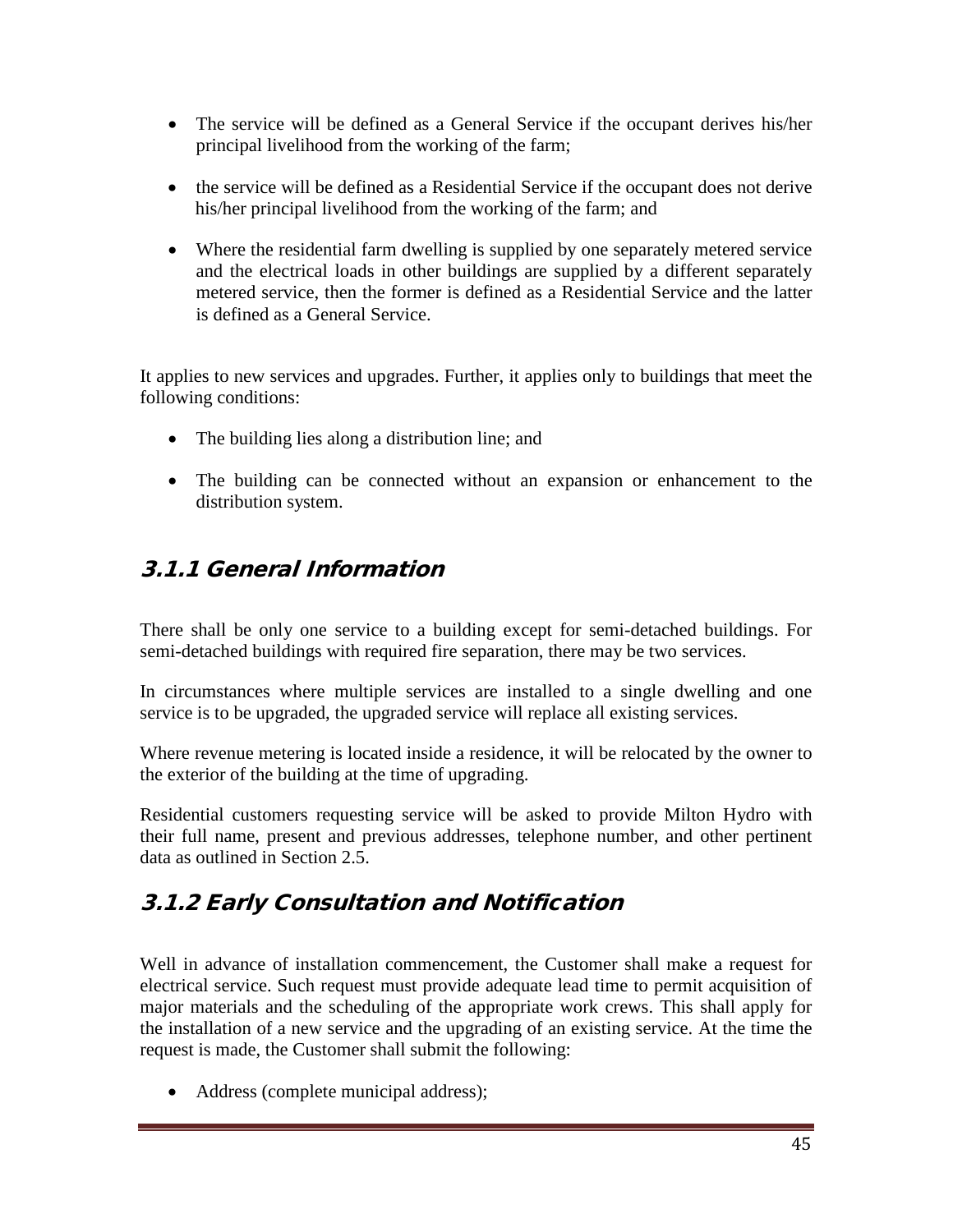- Name, address, telephone number, fax number and e-mail address of the Owner;
- Name, address, telephone number, fax number and e-mail address of the person to contact regarding the technical aspects of the service;
- Required in service date;
- Proposed service entrance capacity and voltage rating of the service entrance equipment;
- Survey plan and site plan indicating the proposed location of the service entrance equipment with respect to rights-of –way and lot lines; and
- All information required for setting up a billing account.

#### 3.1.3 Point of Demarcation

The Ownership Demarcation Point for a residential service is as follows:

- for Overhead services, not requiring transformation facilities on private property, it is the first point of attachment on private property. Normally it is the top of the Customer's service mast, however it may be another structure, such as a pole;
- for rural Primary Overhead services, it is the point of attachment at Milton Hydro's distribution line. For clarification purposes, for primary lines on private property the demarcation point will be at the point of connection to Milton Hydro's lines on the public Right Of Way;
- for Underground services, not requiring transformation facilities on private property, it is the line side of the Customer's meter base. The Customer is also responsible for the conduit, which is attached to the house, that guides the service supply cable from underground to the meter base:

# 3.1.4 Access

The Customer will provide unimpeded and safe access to the distributor at all times for the purpose of installing, removing inspecting, maintaining, reading, operating or changing metering and distribution equipment.

# 3.1.5 Inspection

All Customer-owned electrical equipment must be inspected and approved in accordance with Electrical Safety Authority requirements. Milton Hydro requires the Customer to obtain connection authorization from the Electrical Safety Authority prior to energization by Milton Hydro.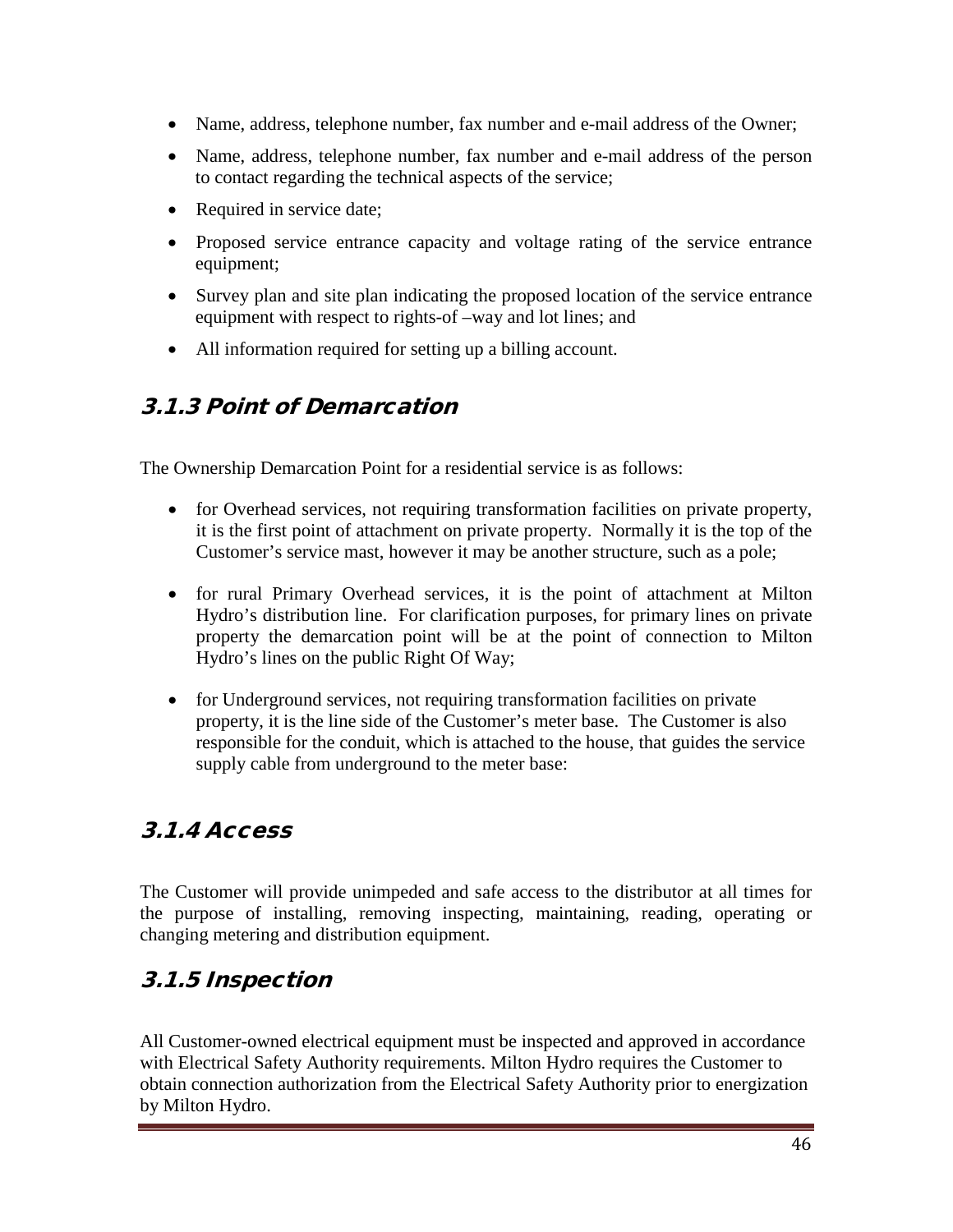#### 3.1.6 Overhead Services for Residential Service

#### 3.1.6.1 Minimum Requirements

In addition to the requirements of the Ontario Electrical Safety Code (latest edition), the following conditions shall apply:

- a) A clevis type insulator is to be supplied and installed by the Customer.
- b) This point of attachment device must be located:
	- i. Not less than 4.5 metres (15 feet) or greater than 5.5 metres (18 feet) above grade (to facilitate proper ladder handling techniques). Building must have a minimum offset from property line of 1.2 metres (4 feet).
	- ii. Between 150 millimetres and 300 millimetres (6-12 inches) below the service head.
	- iii. Within 914 millimetres (3 feet) of the face of the building
- c) Clearance must be provided between utility conductors and finished grade of a least 6 metres (19 feet) over traveled portions of the road allowance and 4.5 metres (15 feet) over all other areas.

A minimum horizontal clearance of 1.0 metres (39 inches) must be provided from utility conductors and any second storey windows.

- e) A large, 4 jaw meter socket of an approved manufacturer (Section 5.3) shall be provided. Certain areas will require a 5-jaw socket as determined by Milton Hydro. The Customer should contact Milton Hydro to confirm details.
- f) Clear unobstructed access must be maintained to and in front of the meter location.
- g) Service locations requiring access to adjacent properties (mutual drives, narrow side set-backs, etc.) will require the completion of an easement or written consent from the property owner(s) involved.
- h) The approved meter base shall be mounted directly below the service mast such that the midpoint of the meter is 1.73 m  $(\pm 100 \text{ mm})$  above finished grade within 1.0 m of the face of the building (in front of any existing or proposed fence), unless otherwise approved by Milton Hydro.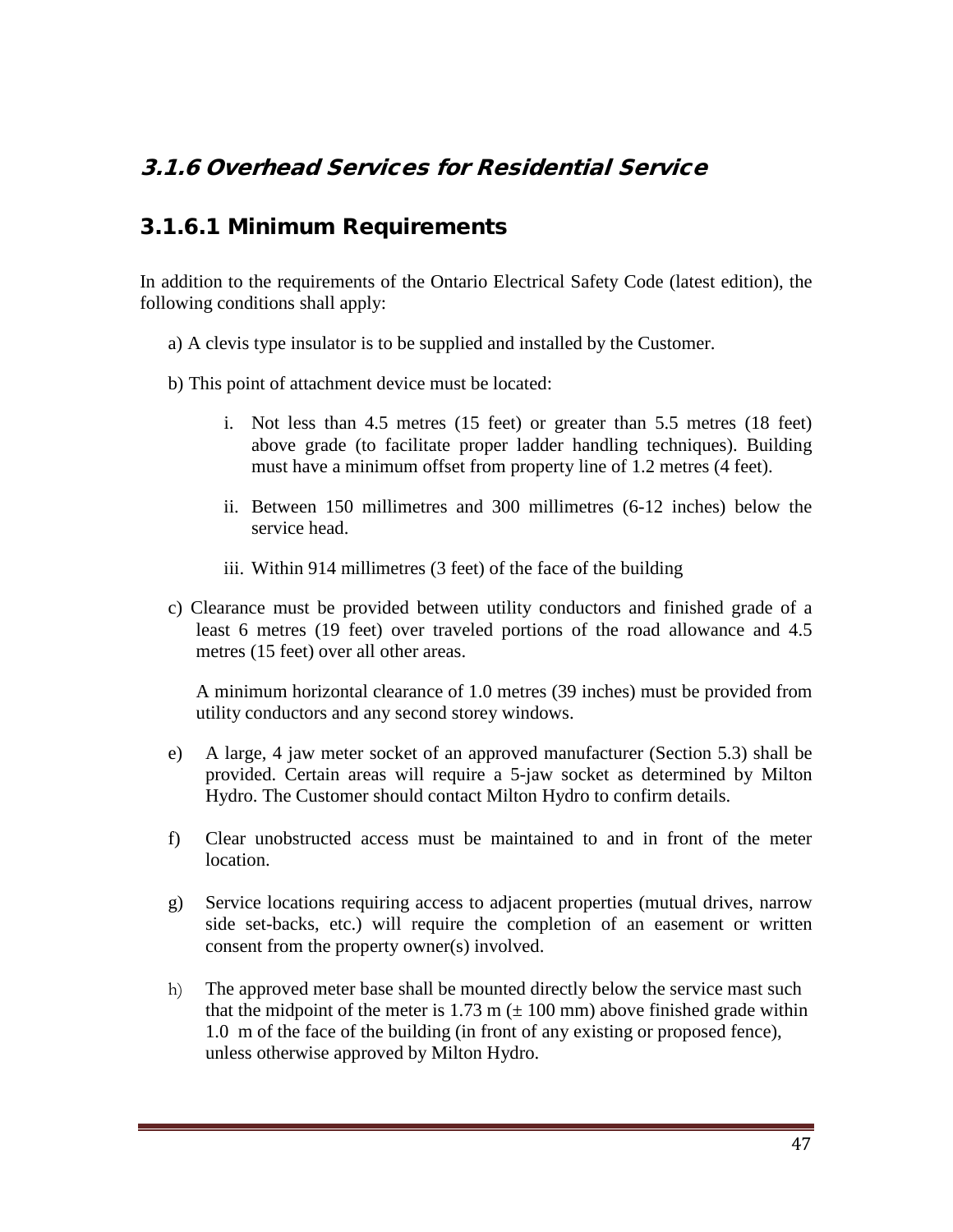# 3.1.6.2 Services Over Swimming Pools

Although the Ontario Electrical Safety Code allows electrical conductors to be located at adequate height, Milton Hydro will **not** allow electrical conductors to be located above swimming pools.

Where a new swimming pool is to be installed it will be necessary to relocate, at the property owner's expense, any electrical conductors located directly over the proposed pool location.

Where overhead service conductors are in place over an existing swimming pool, Milton Hydro will provide up to 30 metres of overhead service conductors, at no charge, to allow rerouting of the service. The property owner will pay any other costs.

# 3.1.7 Underground Services for Residential Service

Customers requesting an underground service in an overhead area will be required to pay 100% connection costs for the underground service less the Standard Allowance for an overhead service.

The owner shall pay for any necessary road crossings.

The trench route must be approved by Milton Hydro and is to follow the route indicated on the underground drawing supplied by Milton Hydro. Any deviation from this route must be approved by Milton Hydro. The Customer will be responsible for Milton Hydro's costs associated with re-design and inspection services due to changes or deviations initiated by the Customer or its agents.

The owner shall ensure the provision for the service entrance and meter meets Milton Hydro approval.

Where there are other services to be installed (e.g. gas, telephone, and cable) these shall be coordinated to avoid conflict with Milton Hydro's underground cables. Milton Hydro's installation will not normally commence until all other servicing and grading have been completed.

It is the responsibility of the owner or his/her contractor to obtain clearances from all of the utility companies (including Hydro) before digging.

It is the responsibility of the owner to contact Milton Hydro to inspect each trench prior to the installation of Milton Hydro's service cables.

The owner shall provide unimpeded access for Milton Hydro to install the service.

The owner shall ensure that any intended tree planting has appropriate clearance from underground electrical plant.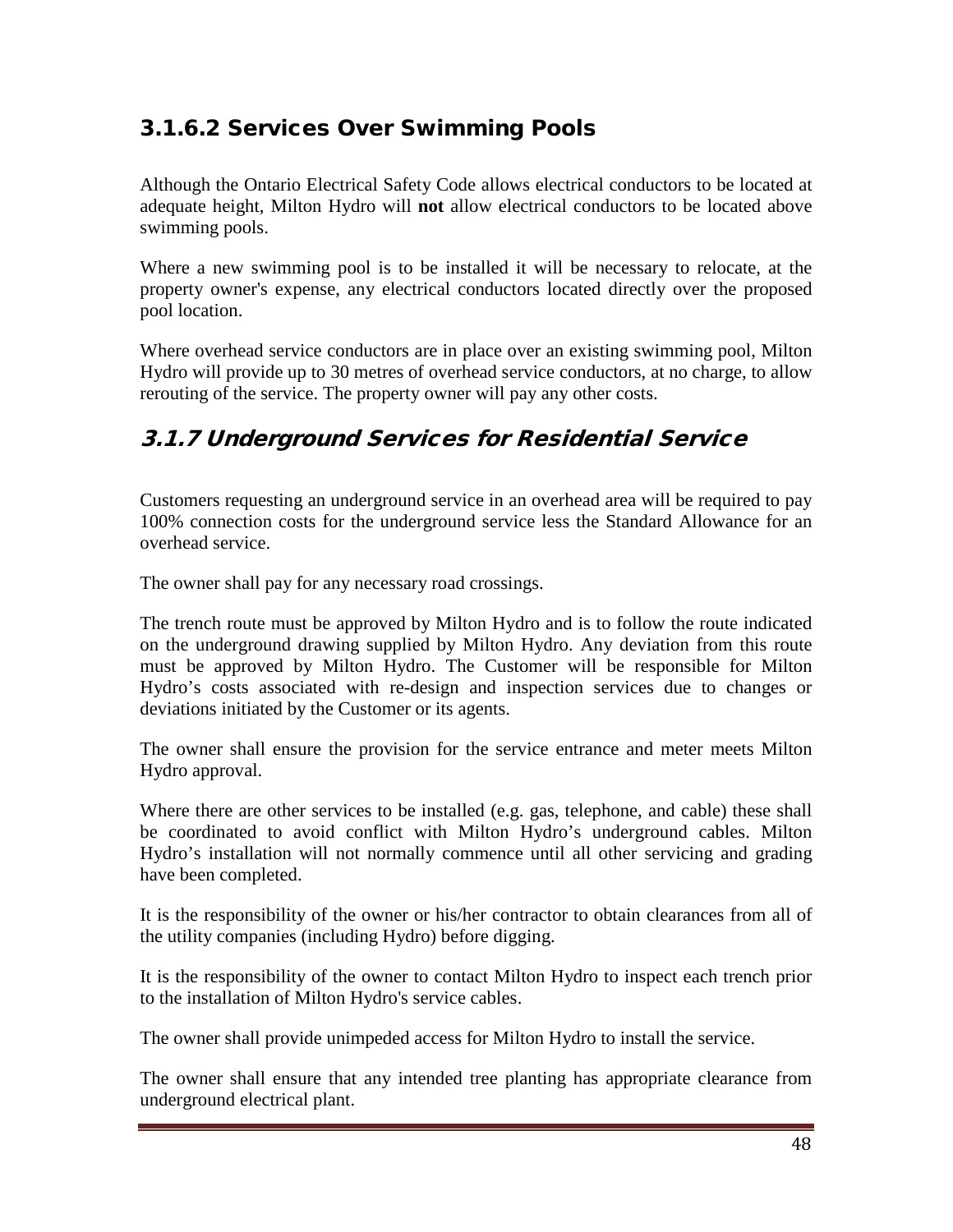# 3.2 General Service (Less Than 50 kW)

All non-residential Customers with an average peak demand below 50 kW over the past twelve months are to be classified as General Service (Less Than 50 kW). For new Customers without prior billing history, the peak demand will be based on the customer's proposed capacity.

This section refers to General Service Customers (Less Than 50 kW) that meet the following conditions:

- The building lies along a distribution line;
- The building can be connected without an expansion or enhancement to the distribution system; and
- The service entrance equipment is rated at one of the following
	- o 120/240 V 400 amps or less
	- o 120/208 V 600 amps or less
	- o 347/600 V 200 amps or less

#### 3.2.1 General Information

See Section 2.3.4 for standard voltages available from Milton Hydro. The Customer shall obtain the prior approval from Milton Hydro for the use of any specific voltage at any specific location.

This section applies to new services and upgrades.

Where practical there shall be only one Point of Entry to each land parcel. At the request of the Customer, Milton Hydro, at its discretion, may allow more than one Point of Entry. If Milton Hydro is required to supply and install extra lines and equipment to allow more than one Point of Entry, then the extra lines and equipment will be considered as an expansion to the distribution system and, as such, Milton Hydro will require that the Customer contribute an amount equal to that allowed by the Distribution System Code.

There shall be only one service to a building.

In circumstances where multiple services are installed to a General Service Customer and one service is to be upgraded, the upgraded service will replace all existing services.

It is the Customer's responsibility to ensure that all transformers, poles and conductors located on private property are kept clear of any obstacles in order to facilitate regular and emergency maintenance. Obstructions may include vegetation, structures and landscaping. Removal of any obstruction by Milton Hydro will be at the expense of the property owner.

# 3.2.2 Early Consultation and Notification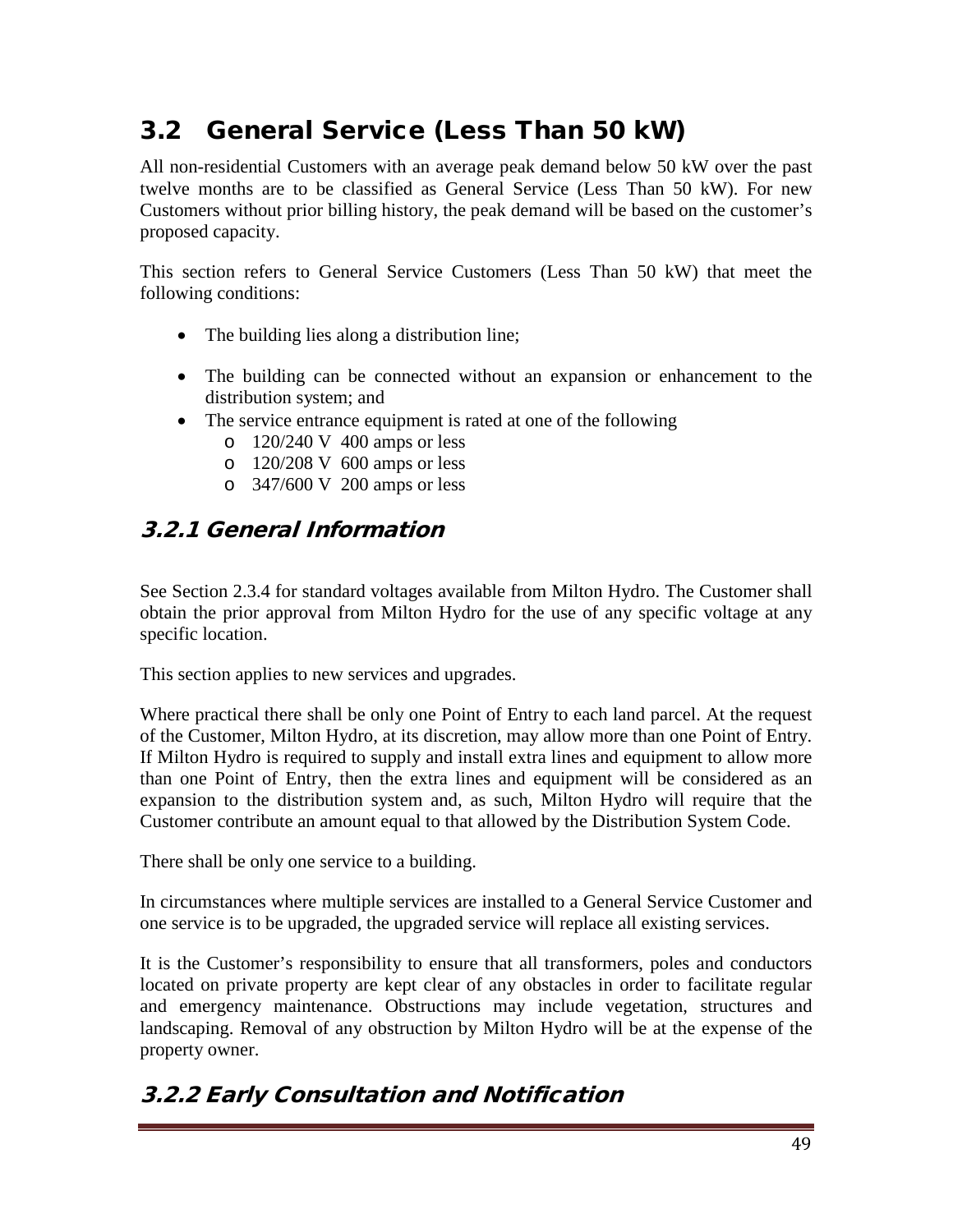Well in advance of installation commencement, the Customer shall make a request for electrical service. Such request must provide adequate lead-time to permit acquisition of major materials and the scheduling of the appropriate work crews. This shall apply for the installation of a new service and the upgrading of an existing service. At the time the request is made, the Customer shall submit the following:

- Address (complete municipal address);
- Name, address, telephone number, fax number and e-mail address of the Owner;
- Name, address, telephone number, fax number and e-mail address of the person to contact regarding the technical aspects of the service;
- Required in service date;
- Proposed Service Entrance equipment's Rated Capacity (Amperes) and Voltage rating and metering requirements
- Proposed Total Load details in kVA and/or kW (Winter and Summer)
- Locations of other services, gas, telephone, water and cable TV.
- Details respecting heating equipment, air-conditioners, motor starting current limitation and any appliances which demand a high consumption of electrical energy
- Survey plan and electrical site plan drawn to scale, showing the following:

a) indicating the proposed location of the service entrance equipment with respect to public rights-of-way and lot lines;

- b) location of metering equipment; and
- c) indication of how Milton Hydro will gain access to the meter(s);
- schematic drawing of the main secondary distribution system, showing the following:
	- a) voltage;
	- b) size, number, and material of the Service Entrance conductors;
	- c) main disconnect switch, including size in Amperes;
	- d) metering equipment; and
	- e) disconnect switches for each metered sub-feed;
- number and size of services to individual units:
- plan to scale showing the electrical room and provision for metering;
- grading and site plan showing building(s) in relation to existing and proposed property lines, other buildings, streets and driveways, and the location of other sources, gas, telephone and water; and
- all information required to set up a billing account.

# 3.2.3 Point of Demarcation

The Ownership Demarcation Point for a General Service Customer (Less Than 50 kW) is as follows: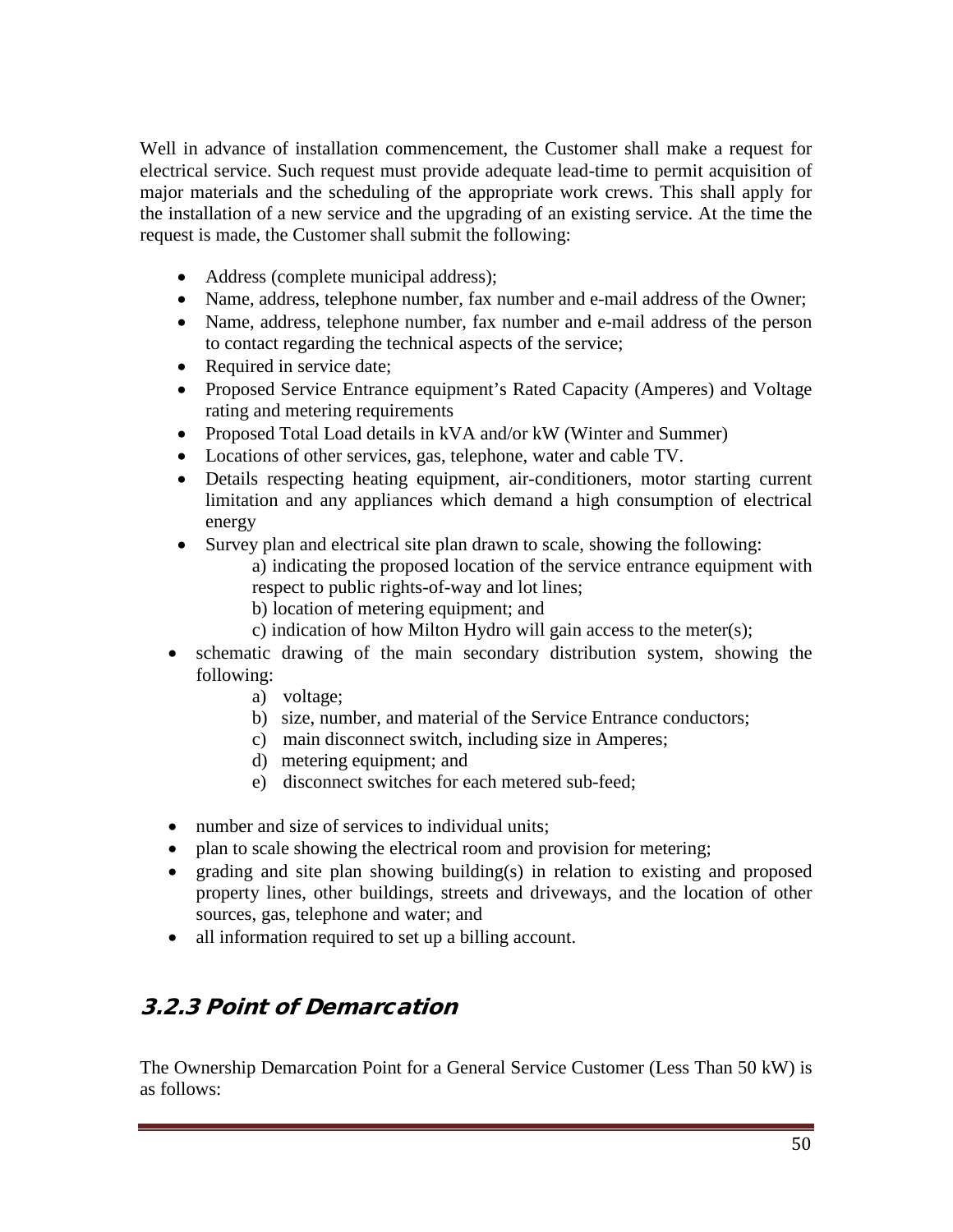- for Overhead single service, not requiring transformation facilities on private property, it is the first point of attachment on private property. Normally it is the top of the Customer's service mast, however it may be another structure, such as a pole;
- for Overhead services, requiring transformation facilities on private property, it is the point of attachment to Milton Hydro's distribution line on public Right Of Way;
- for Underground services, not requiring transformation facilities on private property, it is to the secondary bushing of Milton Hydro's transformer;
- for Underground services, requiring transformation facilities on private property, it is the point of attachment to Milton Hydro's distribution line on public Right Of Way;

The Operational Demarcation Point for a General Service Customer (Less Than 50 kW) is as follows:

• For both overhead and underground services, it is at the meter base or the disconnect switch, whichever comes first. The disconnect switch must come first in most instances, with the exception being small single phase services up to 200 amperes and pole mounted central meters.

#### 3.2.4 Location of Service Equipment

The location of the supply point, primary and secondary cables, transformer, and metering will be established through consultation with Milton Hydro for both new and upgraded services. Failure to comply may result in the relocation of the service at the owner's expense.

#### 3.2.5 Construction Responsibilities

- a) The Customer shall construct or install all civil infrastructure (including but not limited to poles, UG conduits, cable chambers, cable pull rooms, transformer room/vault/pad) on private property that is deemed required by Milton Hydro as part of its Connection Assets. All civil infrastructure are to be in accordance with Milton Hydro's current standards, practices, specifications and this Conditions of Service and are subject to Milton Hydro's inspection and acceptance.
- b) Should the Customer complete the civil infrastructure related to connection assets, Milton Hydro would not include the associated civil component in its calculation of Basic and Variable Connection Fees.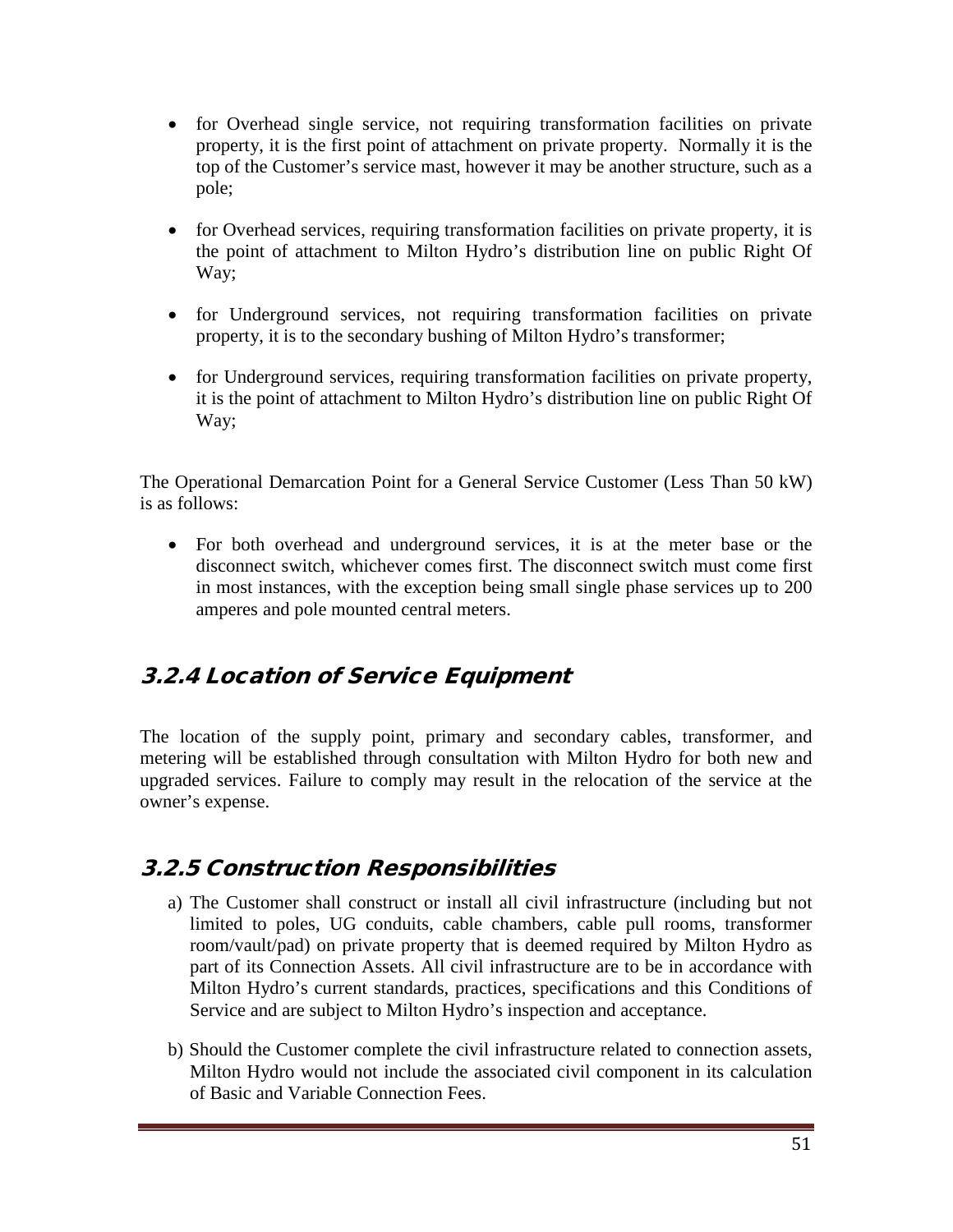- c) Alternatively, the Customer may have Milton Hydro complete the civil infrastructure that forms part of Milton Hydro's Connection Assets on private property and the Customer will therefore be responsible for all costs via Basic Connection and Variable connection Fees (as applicable).
- d) Milton Hydro is responsible for the maintenance and repairs of its Connection Assets but not the Transformer Room(s) or any other civil structure that forms part or is part of the Customer's building.
- e) When effecting changes, the Customer shall maintain sufficient clearances between electrical equipment and Buildings and other permanent structures to meet the requirements of the Ontario Electrical Safety Code and the Occupational Health & Safety Act and Regulations.
- f) It is the responsibility of the owner or his/her contractor to obtain clearances from all of the utility companies (including Hydro) before digging.
- g) Milton Hydro will undertake the necessary programs to maintain and enhance its distribution plant at its expense, as part of its planned activities during normal business hours, Monday to Friday. Where a Customer requests that such planned activities occur outside normal working hours, then the Customer shall pay the incremental costs. In the event that services or facilities to a Customer need to be restored as a result of these construction or maintenance activities by Milton Hydro, they will be restored to an equivalent condition.

In addition Milton Hydro will carry out the necessary construction and electrical work to maintain existing supplies by providing standard overhead or underground supply services to Customers affected by Milton Hydro's construction activities. If a Customer requests special construction beyond the normal Milton Hydro standard installation in accordance with the program, the Customer shall pay the additional cost, including engineering and administration fees.

#### 3.2.6 Access

The Customer will provide unimpeded and safe access to the distributor at all times for the purpose of installing, removing inspecting, maintaining, reading, operating or changing metering and distribution equipment.

The electrical room must be located to provide safe access from the outside or main hallway, and not from an adjoining room, so that it is readily accessible to Milton Hydro's employees and agents at all hours to permit meter reading and to maintain electric supply. This room must be locked at all times. The owner shall install a Milton Hydro provided lockset. The electrical room shall not be used for storage or contain equipment foreign to the electrical installation within the area designated as safe working space. All stairways leading to electrical rooms above or below grade shall have a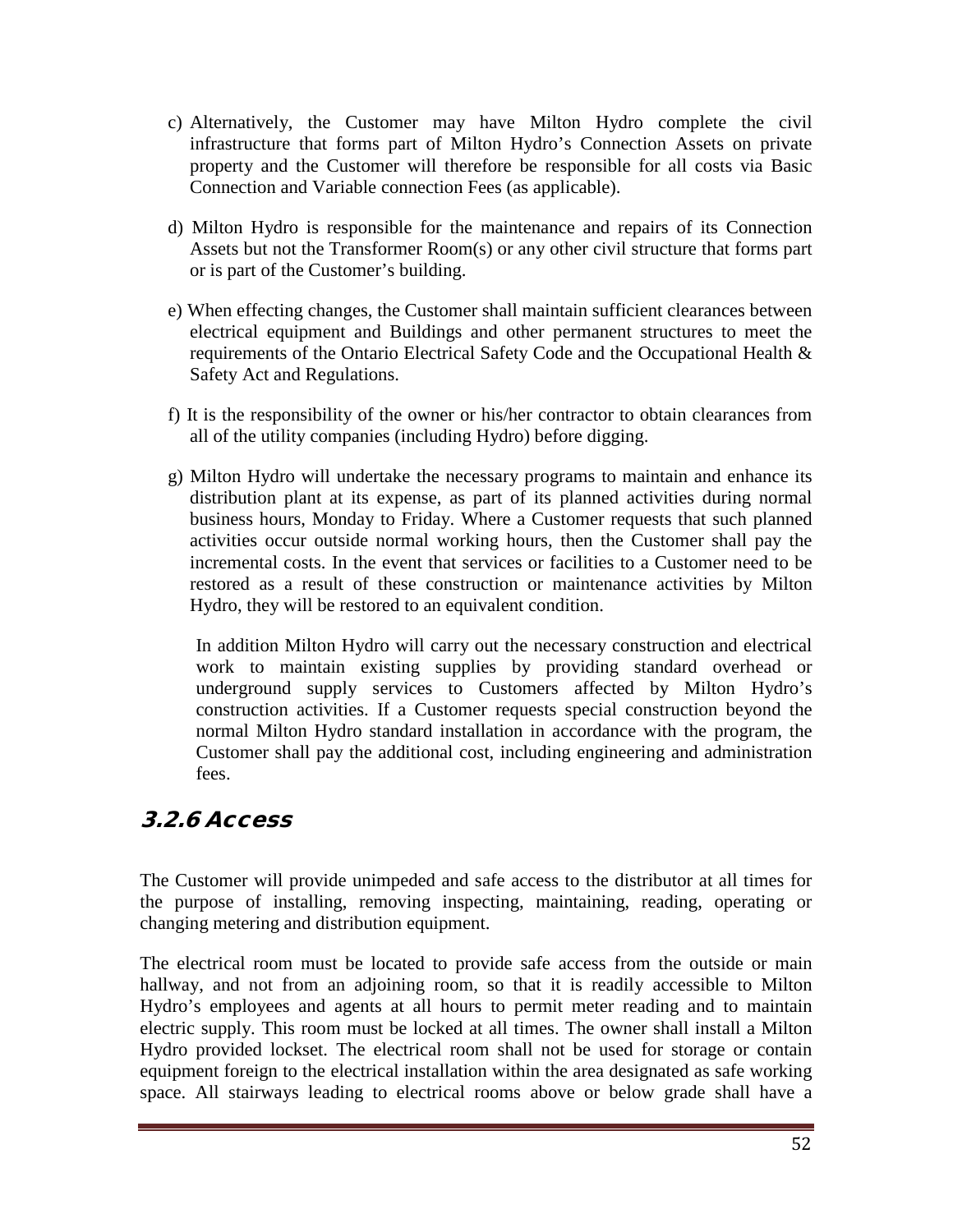handrail on at least one side as per the Ontario Building Code and shall be located indoors.

Outside doors providing access to electrical rooms must have at least 150-mm clearance between final grade and the bottom of the door.

# 3.2.7 Inspection

All Customer-owned electrical equipment must be inspected and approved in accordance with Electrical Safety Authority requirements. Milton Hydro requires the Customer to obtain connection authorization from the Electrical Safety Authority prior to energization by Milton Hydro.

# 3.2.8 Electrical Requirements (as applicable)

For low voltage supply, the Customer's cables shall be brought to a point determined by Milton Hydro for connection to Milton Hydro's supply.

The owner is required to supply and maintain an electrical room of sufficient size to accommodate the service entrance and meter requirements of the tenants and provide clear working space in accordance with the Ontario Electrical Safety Code.

In order to allow for an increase in load, the owner shall provide spare wall space so that at least 30% of the Customers supplied through meter sockets can accommodate meter cabinets at a later date.

Electrical rooms 'on' or 'below' grade must have a drain including a "P" trap complete with a non-mechanical priming device and a backwater valve connected to the sanitary sewer. The electrical room floor must slope 6-mm/300 mm or 2% towards the drain.

The electrical room shall have a minimum ceiling height of 2.2 m clear, be provided with adequate lighting at the working level, in accordance with Illuminating Engineering Society (I.E.S.) standards, and a 120 V convenience outlet. The lights and convenience outlet noted above and any required vault circuit shall be supplied from a panel located and clearly identified in the electrical room.

# 3.2.9 Underground Service Requirements

The Customer shall construct or install all civil infrastructure (including but not limited to poles, UG conduits, cable chambers, cable pull rooms, transformer room/vault/pad) on private property, that is deemed required by Milton Hydro as part of its Connection Assets. All civil infrastructure are to be in accordance with Milton Hydro's current standards, practices, specifications and this Conditions of Service and are subject to Milton Hydro's inspection/acceptance.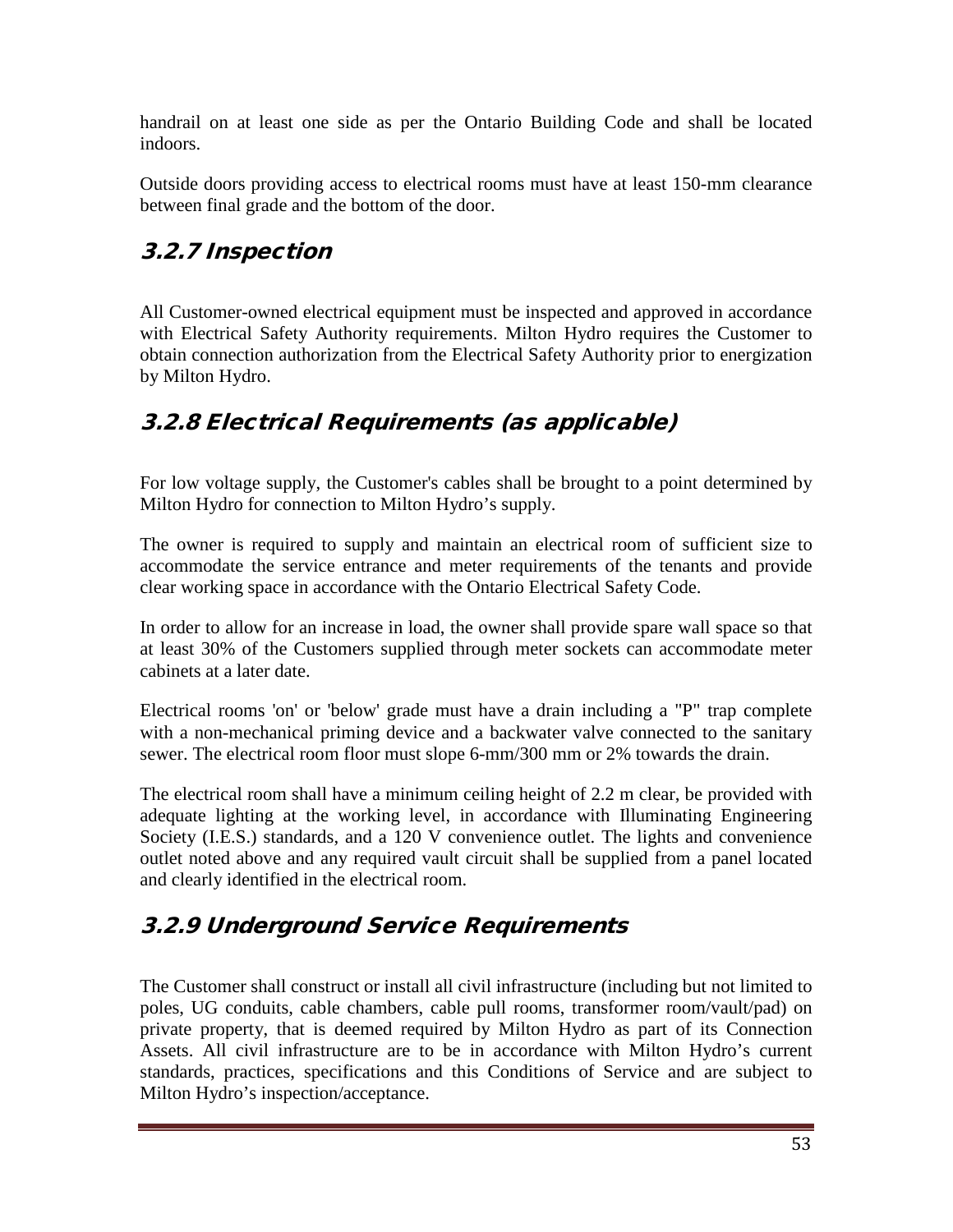The Customer is responsible to maintain all its structural and mechanical facilities on private property in a safe condition satisfactory to Milton Hydro. This includes the transformer base and the grounding, but does not include the transformer if it is supplied by Milton Hydro.

The trench route must be approved by Milton Hydro. Any deviation from this route must also be approved by Milton Hydro. The Customer will be responsible for Milton Hydro's costs associated with re-design and inspection services due to changes or deviations initiated by the Customer or its agents or any other body having jurisdiction.

It is the responsibility of the owner or his/her contractor to obtain clearances from all of the utility companies (including Hydro) before digging.

It is the responsibility of the owner to contact Milton Hydro to inspect each trench prior to the installation of Milton Hydro's cables.

# 3.2.10 Temporary Services (other than Residential)

A temporary service is a normally metered service provided for construction purposes or special events. Temporary services can be supplied overhead or underground. The Customer will be responsible for all associated costs for **the installation and removal** of equipment required for a temporary service to Milton Hydro's point of supply. Temporary services may be provided for a period of no more than 12 months. Temporary services may be renewed thereafter if an extension is required and the equipment for such temporary service may be re-inspected at the end of the 12-month period.

Subject to the requirements of Milton Hydro, supply will be connected after receipt of a 'Connection Authorization' from the Electrical Safety Authority, a signed contract and a deposit from the Customer.

Where meter bases are required, they must be approved by Milton Hydro and shall be securely mounted on minimum 152 mm diameter poles (or alternative if approved by Milton Hydro) so that the midpoint of the meter is 1.73 m  $(\pm 100 \text{ mm})$  from finished grade.

In the case of temporary overhead services, the Customer shall leave 760 mm of cable at the masthead for connection purposes.

In the case of temporary underground services, the Customer's cable shall extend to Milton Hydro's point of supply.

# 3.3 General Service (50 kW to 999 kW)

All non-residential Customers with an average peak demand equal to or greater than 50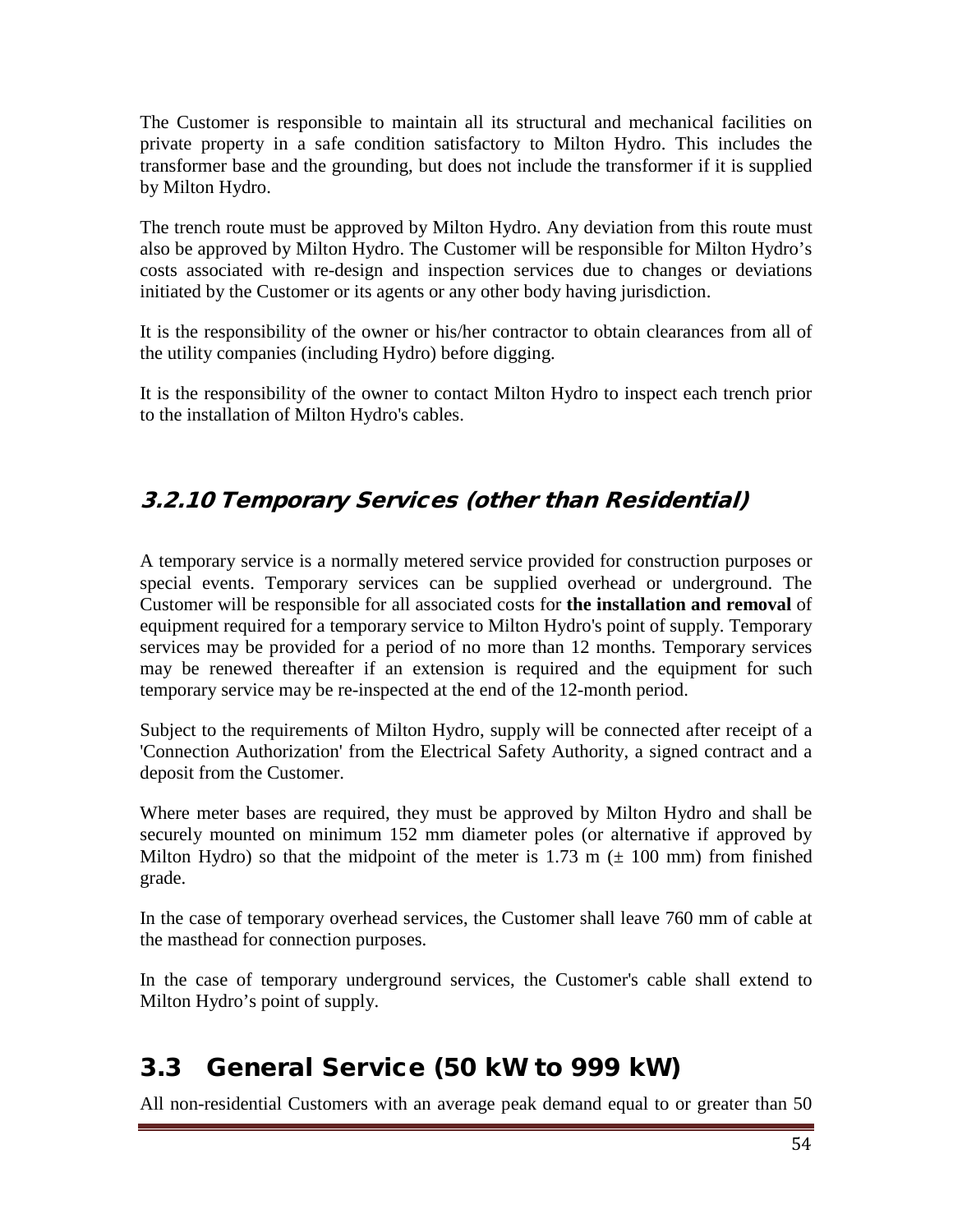kW and less than 1,000 kW over the past twelve months are to be classified as General Service 50 to 999 kW. For new Customers without prior billing history, the peak demand will be based on the customer's proposed capacity.

This section refers to General Service Customers (50 to 999 kW) that meet the following conditions:

- The building lies along a distribution line;
- the building can be connected without an expansion or enhancement to the distribution system; and
- the Service Entrance equipment is rated at one of the following:

120 / 240 V 600 Amperes or less 120 / 208 V 3000 Amperes or less 347 / 600 V 1200 Amperes or less

At 120/208V Milton Hydro will provide transformation to a maximum size of 500 kVA demand load or 1,600 Amps (based on Customer's main breaker at a 100% rating). For General Services (50 to 999 kW) that have the following service sizes, see Section 3.2 above:

120 / 240 V 400 Amperes or less 120 / 208 V 600 Amperes or less 347 / 600 V 200 Amperes or less

For other general information, see Section 3.2.1.

# 3.3.1 Transformation – Utility Owned

# 3.3.1.1 General Information

Milton Hydro will provide transformation according to the capacity limits indicated in Section 2.3.4. Unless noted otherwise, transformation will be on the Customer's property, and on foundations or in transformer rooms supplied by the Customer. Milton Hydro will determine the size of the transformer that it will supply.

When transformation is supplied by Milton Hydro, it must be located within 3m (10 feet) of an accessible roadway capable of carrying heavy trucks. This roadway is to facilitate the installation, repair or replacement of the transformer by Milton Hydro personnel. This roadway, when required, will be installed and maintained by the Customer.

#### 3.3.2 Electrical Requirements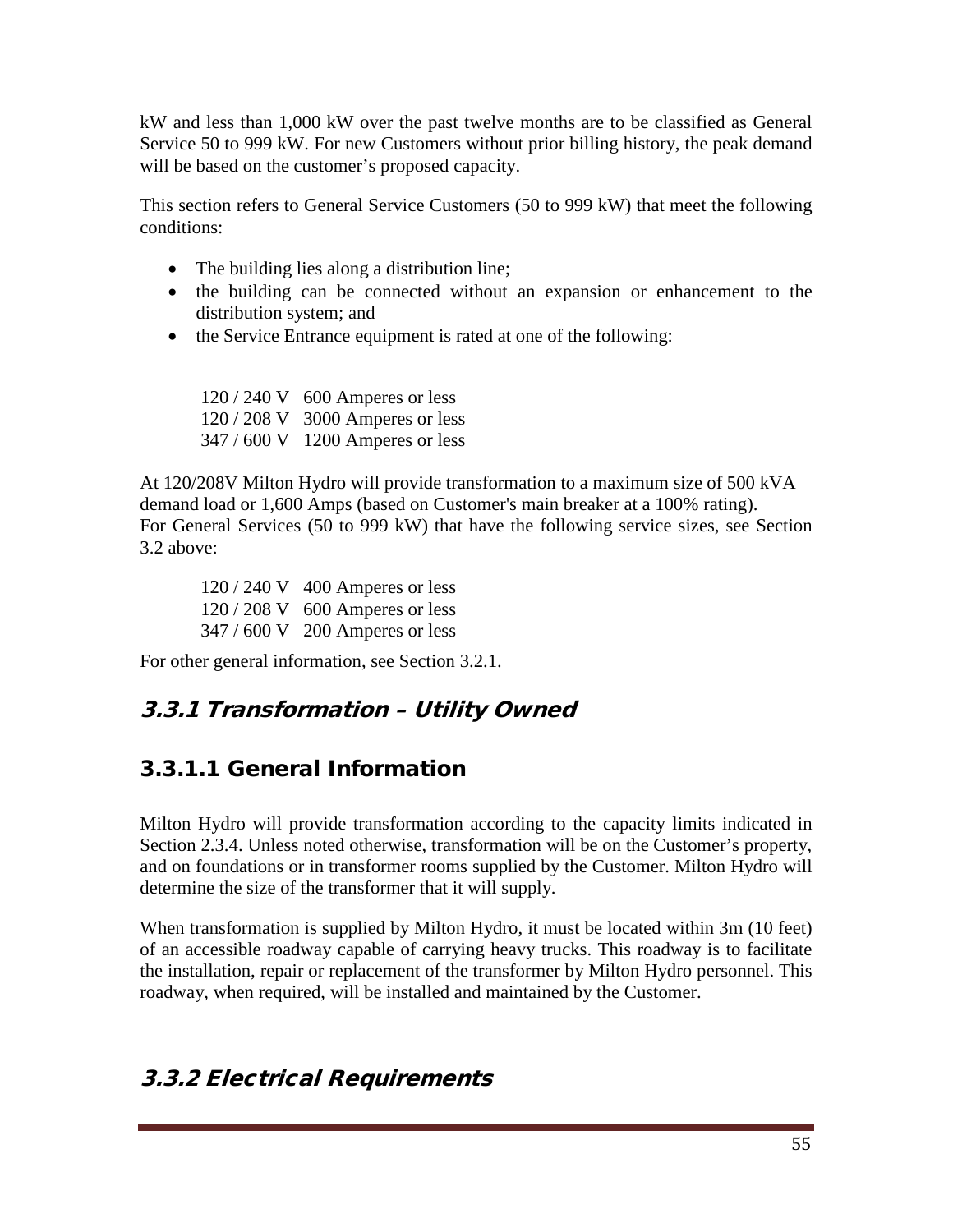Where the size of the Customer's electrical service warrants, the Customer will be required to provide facilities on its property and an easement as required (i.e. on the premises to be served), acceptable to Milton Hydro, to house the necessary transformer(s) and/or switching equipment. Milton Hydro will provide planning details upon application for service.

The owner is required to supply and maintain an electrical room of sufficient size to accommodate the service entrance and meter requirements of the tenants and provide clear working space in accordance with the Ontario Electrical Safety Code. When required by Milton Hydro the Customer shall provide provisions for a bulk/check meter. The Customer will be responsible for all costs associated with the installation of the check meter. The Customer will be responsible for installing a functional analog phone line, with no phone features, as a minimum requirement. The phone line must be connected to each meter and/or metering cabinet. Milton Hydro may modify this requirement at Milton Hydro's sole discretion.

In order to allow for an increase in load, the owner shall provide spare wall space so that at least 30% of the Customers supplied through meter sockets can accommodate meter cabinets at a later date.

The electrical room must be separate from, but adjacent to, the transformer pad / vault. It must be located to provide safe access from the outside or main hallway, and not from an adjoining room, so that it is readily accessible to Milton Hydro's employees and agents at all hours to permit meter reading and to maintain electric supply. This room must be locked. The owner shall install a Milton Hydro provided lockset. The electrical room shall not be used for storage or contain equipment foreign to the electrical installation within the area designated as safe working space. All stairways leading to electrical rooms above or below grade shall have a handrail on at least one side as per the Ontario Building Code and shall be located indoors.

Outside doors providing access to electrical rooms must have at least 150-mm clearance between final grade and the bottom of the door. Electrical rooms 'on' or 'below' grade must have a drain including a "P" trap complete with a non-mechanical priming device and a backwater valve connected to the sanitary sewer. The electrical room floor must slope 6-mm/300 mm or 2% towards the drain.

The electrical room shall have a minimum ceiling height of 2.2 m clear, be provided with adequate lighting at the working level, in accordance with Illuminating Engineering Society (I.E.S.) standards, and a 120 V convenience outlet. The lights and convenience outlet noted above and any required vault circuit shall be supplied from a panel located and clearly identified in the electrical room.

The owner shall identify each Customer's metered service by address and/or unit number in a permanent and legible manner. The identification shall apply to all main switches, breakers and to all meter cabinets or meter mounting devices that are not immediately adjacent to the switch or breaker. The electrical room shall be visibly identified from the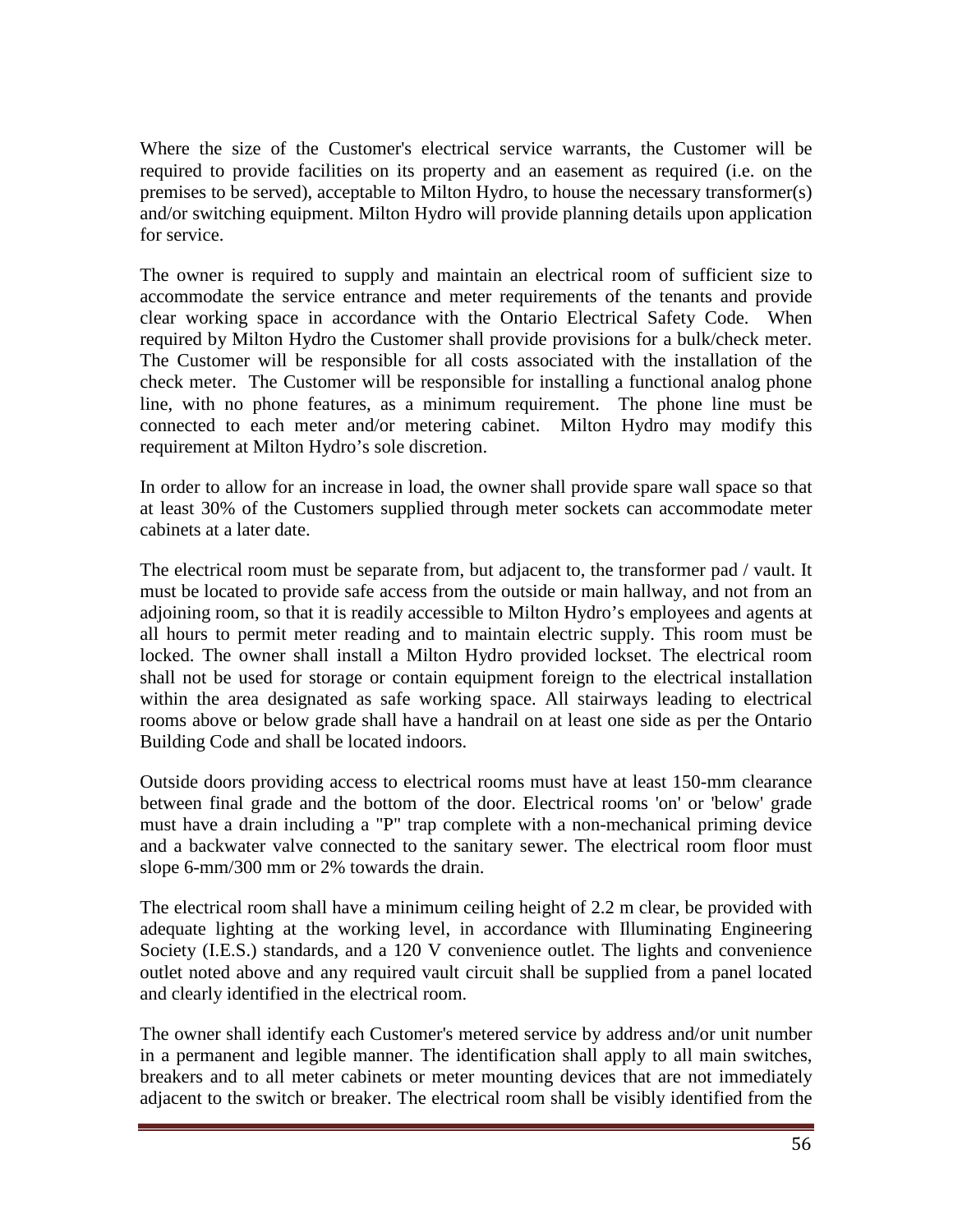outside.

#### 3.3.3 Technical Information

Where project drawings are required for Milton Hydro's approval, for items under Milton Hydro's jurisdiction, the Customer or its authorized representative must ensure that proposal drawings are fully in compliance with Milton Hydro's standards. Approval of project drawings by Milton Hydro shall not relieve the Customer of its responsibility in respect of full compliance with Milton Hydro's standards. In all cases, one copy of all relevant drawings must be submitted to Milton Hydro. Where the Customer requires an approved copy to be returned, two copies of all plans must be submitted.

Prior to the preparation of a design for a service, the Customer will provide the following information to Milton Hydro including the approximate date that the Customer requires the electrical service and the due date that Milton Hydro's civil construction drawings are required to co-ordinate with site construction.

# 3.3.3.1 Site & Grading Plans

Indicate the lot number, plan numbers and, when available, the street number. The site plan shall show the location of the Building on the property relative to the property lines, any driveways and parking areas and the distance to the nearest intersection. All elevations shall be shown for all structures and proposed installations.

# 3.3.3.2 Mechanical Servicing Plan

Show the location on the property of all services proposed and/or existing such as water, gas, storm and sanitary sewers, telephone, et cetera.

#### 3.3.3.3 Floor Plan

Show the service location, other services location, driveway, parking and indicate the total gross floor area of the building.

#### 3.3.3.4 Duct Bank Location

Show the preferred routing of the underground duct bank on the property. This is subject to approval by Milton Hydro.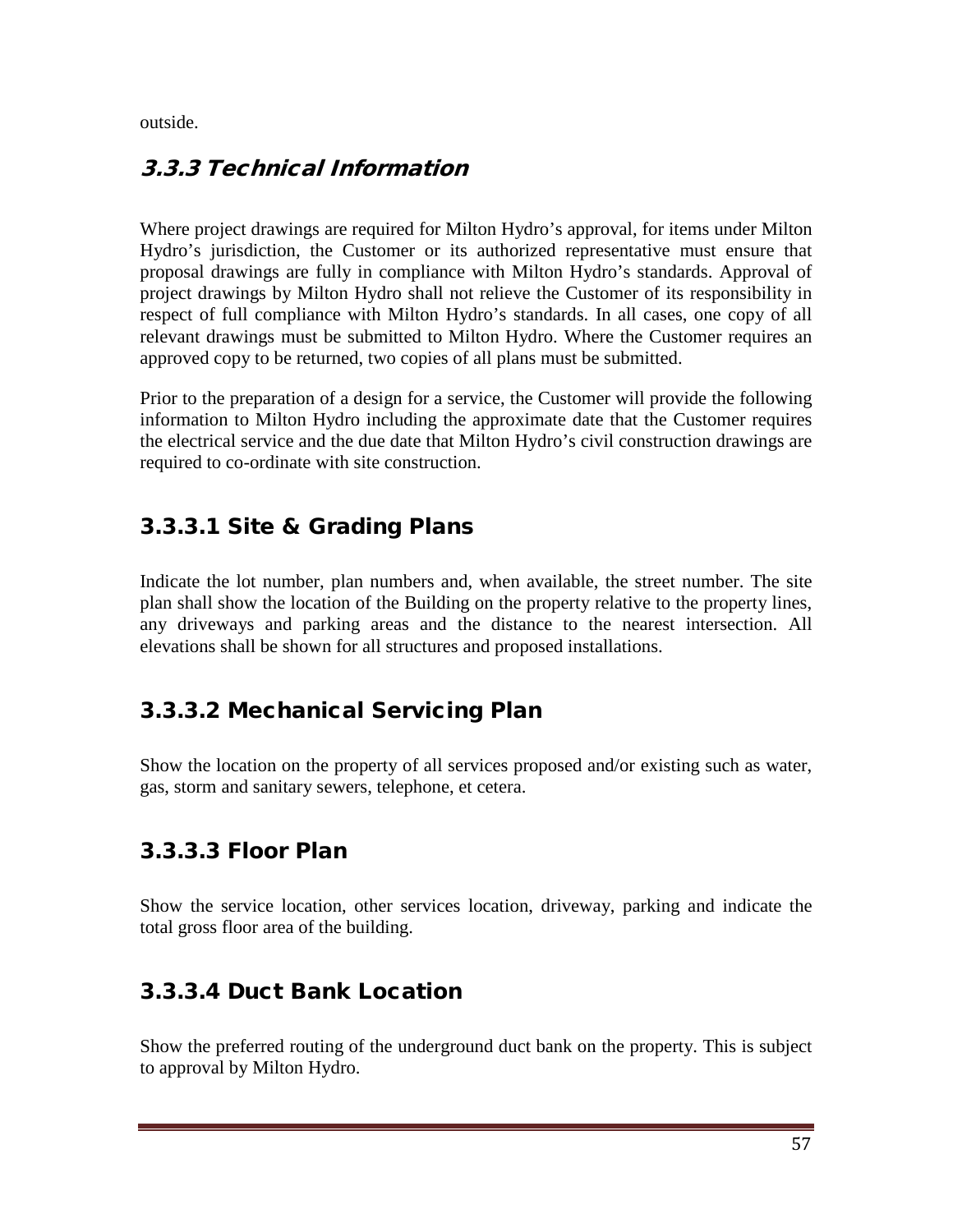### 3.3.3.5 Transformer Location

Indicate the preferred location on the property for the high voltage transformation. This is subject to approval by Milton Hydro. Transformation will be vault, pad, submersible type or pole mounted depending on the project load requirements.

#### 3.3.3.6 Electrical Meter Room

Indicate preferred location in the building of the meter room and the main switchboard.

#### 3.3.3.7 Single Line Diagram

Show the main service entrance switch capacity, the required supply voltage, and the number and capacity of all sub-services showing provision for metering facilities, as well as the connected load breakdown for lighting, heating, ventilation, air conditioning etcetera. Also, indicate the estimated initial kilowatt demand and ultimate maximum demands. Provide protection equipment information where coordination is required between Milton Hydro and Customer owned equipment. Fusing will be determined later by Milton Hydro to co-ordinate with the transformer size selected.

#### 3.3.3.8 Switchgear

Submit three copies of any service entrance switchgear to be installed for Milton Hydro's approval, including interlocking arrangement if required.

#### 3.3.3.9 Substation Information

Where a Customer owned substation is to be provided, the owner will be required to provide the following in addition to the site information outlined above.

- All details of the transformer, including kVA capacity, short circuit rating (in accordance with 3.3.4.1), primary and secondary voltages, impedance and cooling details.
- A site plan of the transformer station showing the equipment layout, proposed primary connections, grounding and fence details, where applicable.
- A coordination study for protection review.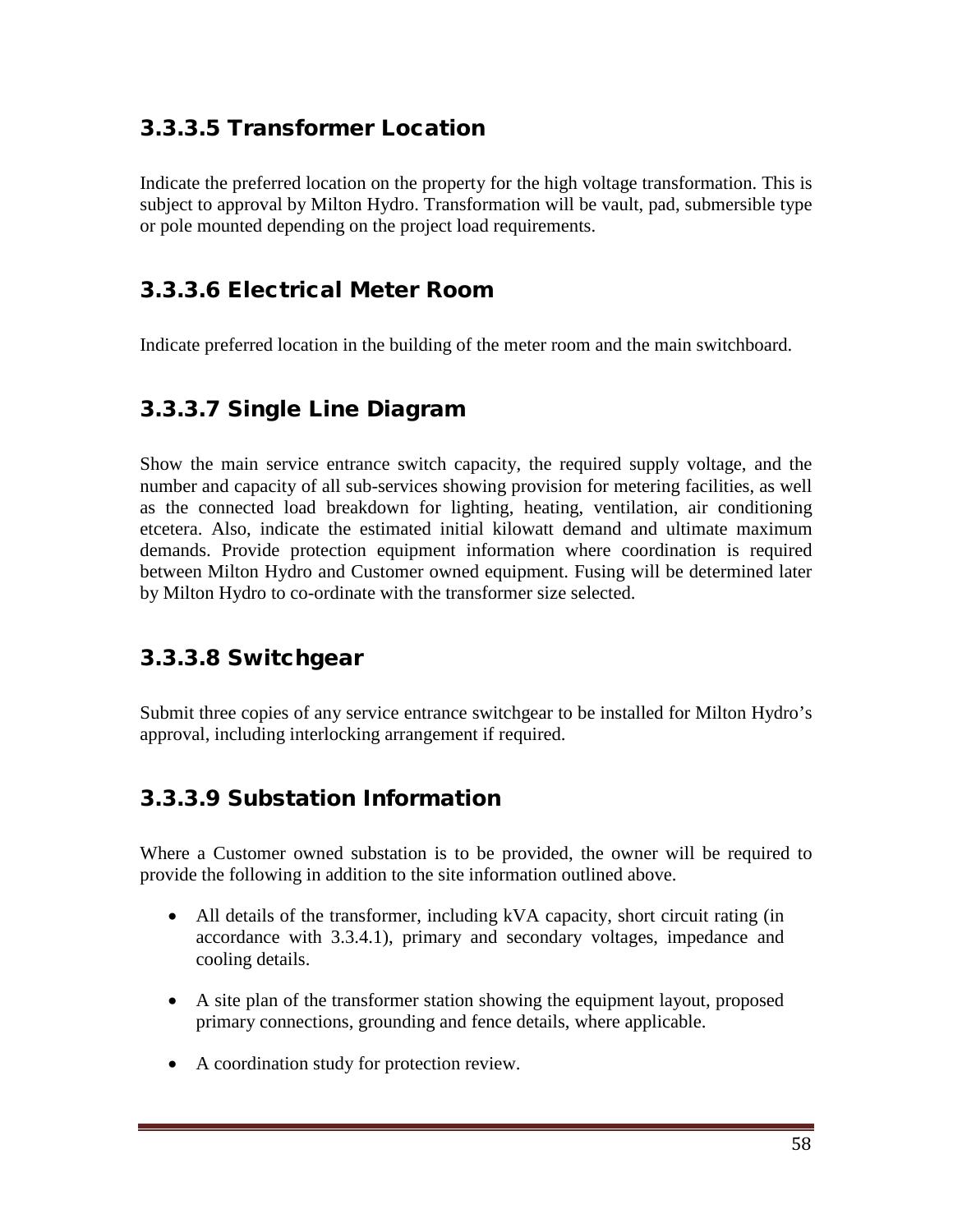#### 3.3.4 Technical Considerations

#### 3.3.4.1 Short Circuit Ratings

- 16000/27600 V Supply: The Customer's protective equipment shall have a three phase, short circuit rating of 750 MVA symmetrical. The asymmetrical current is 25,100 A (1.6 factor used).
- 8000/13800 V Supply: The Customer's protective equipment shall have a three phase, short circuit rating of 500 MVA symmetrical. The asymmetrical current is 33,500 A (1.6 factor used.)
- 347/600 V Supply: Available short circuit current may be obtained upon request to Milton Hydro.
- 120/208 V Supply: Available short circuit current may be obtained upon request to Milton Hydro.

#### 3.3.4.2 Primary Fusing

All equipment connected to the Milton Hydro's distribution system shall satisfy the short circuit ratings specified in Section 3.3.4.1. The Customer and/or the Customer's consultant shall specify the fuse link rating and demonstrate coordination with Milton Hydro's upstream protection including station breakers and/or distribution fuses. The Customer shall submit a coordination study to Milton Hydro for verification to ensure coordination with upstream protection including station breakers and/or distribution fuses. The Customer shall maintain an adequate supply of spare fuses to ensure availability for replacement in the event of a fuse blowing.

#### 3.3.4.3 Basic Impulse Level (B.I.L.)

The Customer's apparatus shall have a minimum Basic Impulse Level in accordance with the following Supply Voltages:

- a) 2400/4160 60 kV B.I.L.
- b) 8000/13800 95 kV B.I.L
- c) 16000/ 27600 Delta primary150 kV B.I.L.
- d) 16000/27600 Grounded Wye primary 125 kV B.I.L.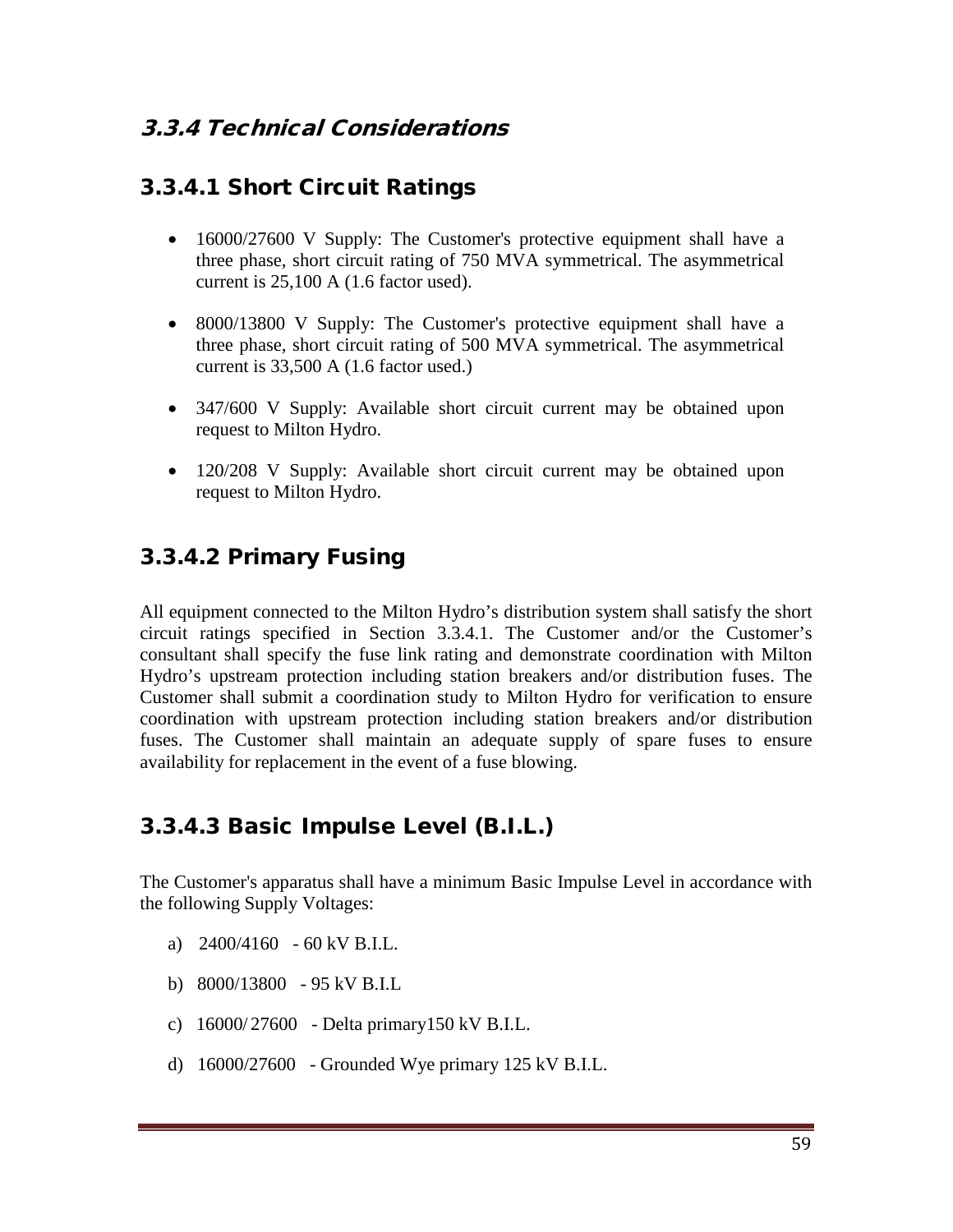# 3.3.4.4 Unbalanced Loads

On three-phase service, the unbalance due to single-phase loads shall not exceed 20% of the Customer's balanced phase loading expressed in kilowatts.

# 3.3.5 Early Consultation and Notification

See Section 3.2.2

#### 3.3.6 Point of Demarcation

See Section 3.2.3

#### 3.3.7 Location of Service and Equipment

See Section 3.2.4

# 3.3.8 Access

See Section 3.2.6

#### 3.3.9 Inspection

See Section 3.2.7.

# 3.4 General Service (1,000 kW and Greater)

All non-residential Customers with an average peak demand equal to or greater than 1,000 kW and less than 5,000 kW, regardless of when the demand occurs, averaged over twelve months, are to be classified as General Service 1,000 to 4,999 kW. Customers with an average peak demand equal to or greater than 5,000 kW, regardless of when the demand occurs, averaged over twelve months, are to be classified as Large Use. For new Customers without prior billing history, the peak demand will be based on the customer's proposed capacity.

This Section refers to the supply of electrical energy to buildings housing General Service customers with electrical loads of 1,000 kW and greater and that meet the following conditions:

• The building can be connected without an expansion or enhancement to the distribution system; and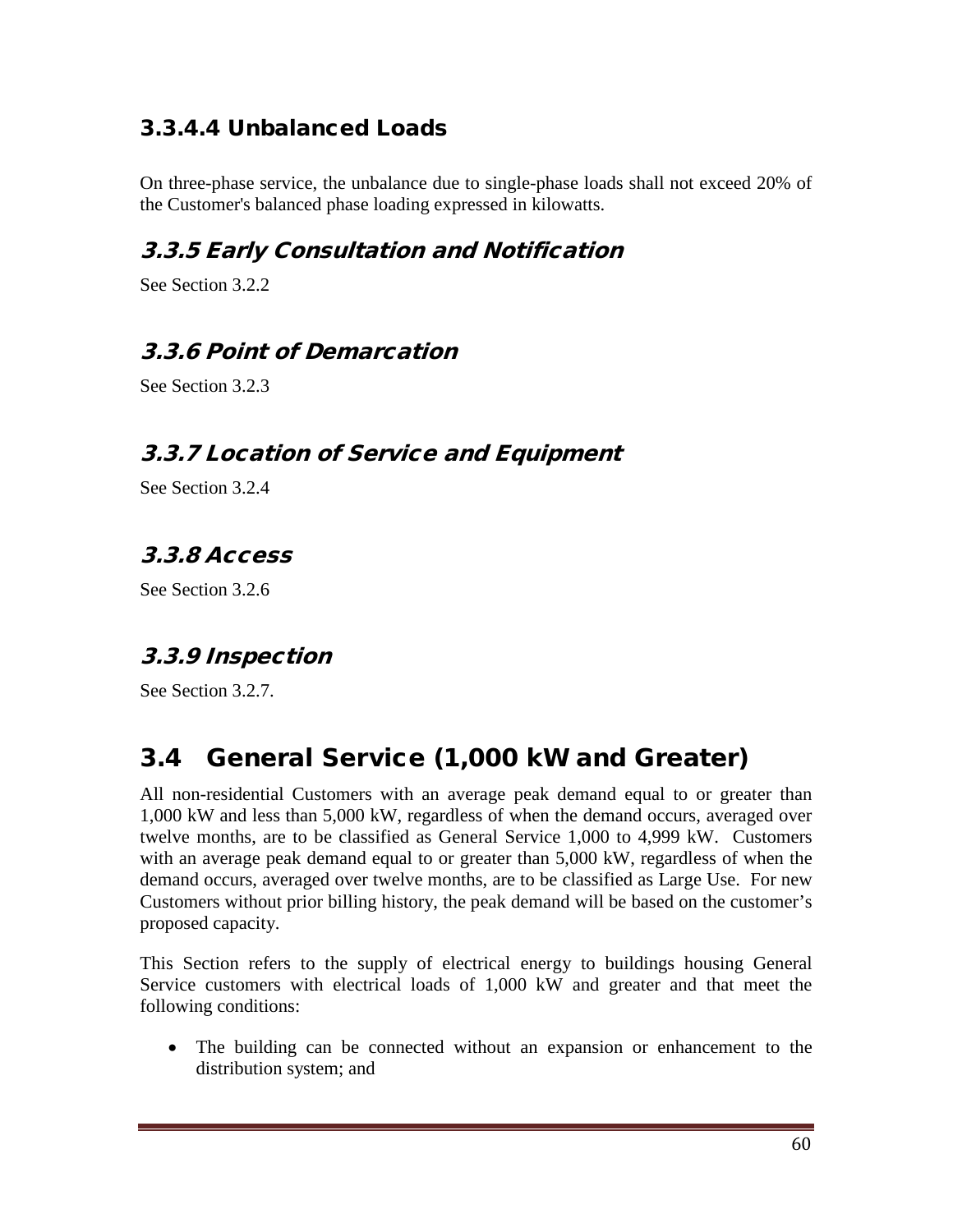• the Service Entrance equipment is rated at:

347 / 600 V greater than 1200 Amperes

#### 3.4.1 Primary Services in Overhead Distribution Areas

A variable connection charge will be levied where the connection is beyond the Standard Allowance.

The Customer will not be allowed to install their underground primary cables up Milton Hydro poles. The Customer is required to supply, install and maintain a dip pole on Customer property.

#### 3.4.2 Primary Services in Underground Distribution Area

A variable connection charge will be levied where the connection is beyond the Standard Allowance.

#### 3.4.2.1 Transformation – Utility Owned

See Sections 3.3.1 3.3.2 3.3.3 3.3.4

#### 3.4.2.2 Transformation – Customer Owned

For accounts that are not primary metered, transformation supplied by the Customer is required to have an impedance no greater than 5.5%. If the impedance is greater than this amount, the Customer will be required to pay an additional amount on each bill to compensate for the cost of the increased electrical losses which will result.

#### 3.4.3 Electrical Requirements

Where a primary service is provided to a Customer-owned substation, the Customer shall install and maintain such equipment in accordance with all applicable laws, codes, regulations, and Milton Hydro's requirements for high voltage installations. Milton Hydro will provide planning details upon application for service.

Customer owned substations are a collection of transformers and switchgear located in a suitable room or enclosure owned and maintained by the Customer, and supplied at primary voltage: i.e. the Supply Voltage is greater than 750 volts.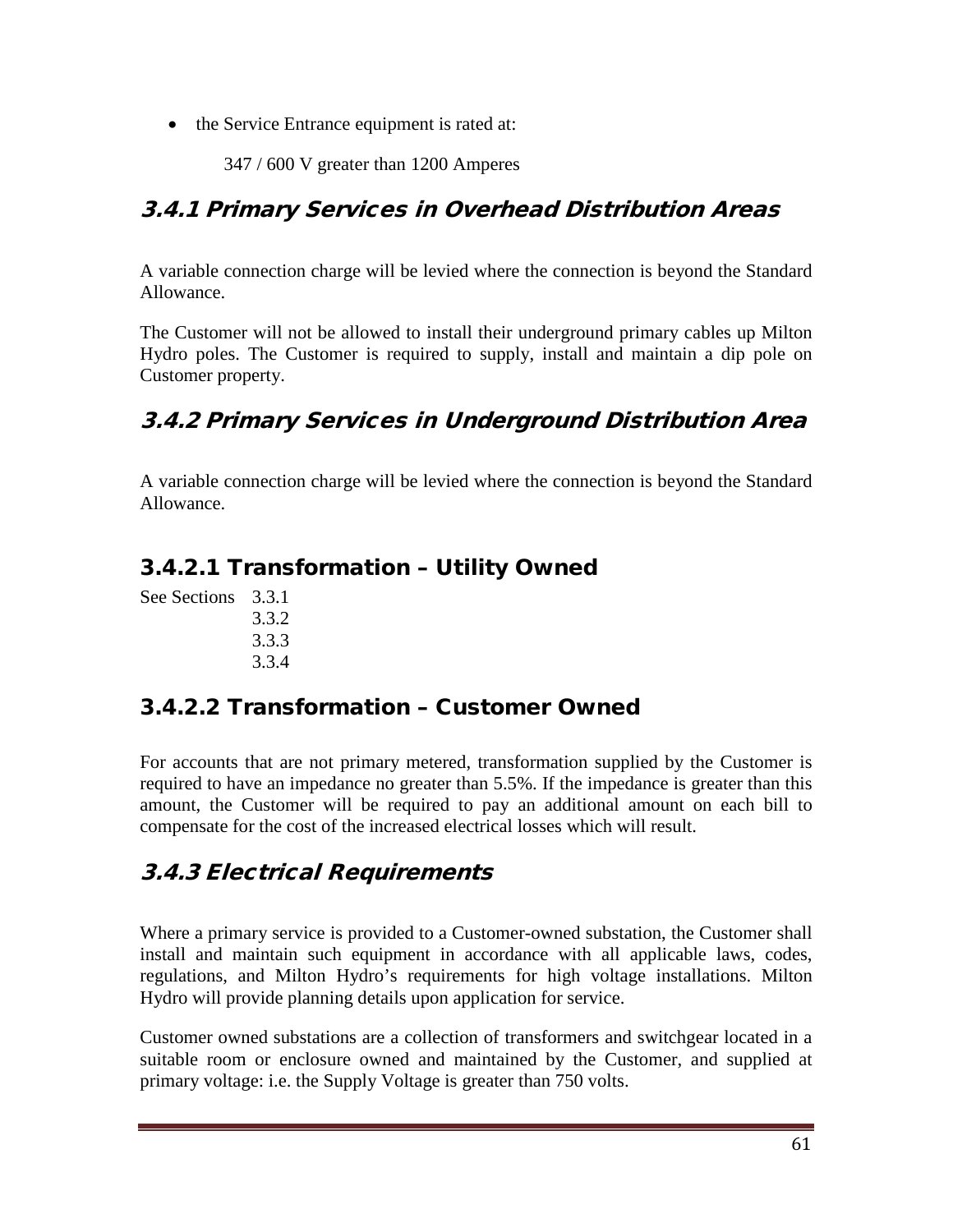All high voltage distribution services are three-phase, four-wire. The Customer is required to bring out a neutral conductor for connection to the system neutral. If not required for Customer's use, this neutral shall be terminated to the Customer's station ground system. Milton Hydro will provide Customer interface details and requirements for high voltage supplies.

Customer owned substations must be inspected by both the Electrical Safety Authority and Milton Hydro. The owner will provide a pre-service inspection report to Milton Hydro. A contractor acceptable to Milton Hydro will prepare the certified report to Milton Hydro.

The Customer and Milton Hydro shall inspect their own respective substations in accordance with the Distribution System Code. The minimum inspection cycles for Customer specific substations are one year for open substations and three years for enclosed substations. To facilitate and encourage the maintenance of this equipment, Milton Hydro will provide one power interruption annually, at no charge, in lieu of or coincident to interruptions arranged for the installation, maintenance, and testing of vault fire alarm detectors. This no-charge service would be scheduled during Milton Hydro's normal business hours, Monday to Friday, and are not necessarily guaranteed. Milton Hydro will charge Customers for power interruptions arranged at times other than as outlined above.

#### 3.4.4 Technical Information and Considerations

The same information and considerations apply as for other General Service Customers. Refer to Subsection 3.3.3 and 3.3.4 for applicable requirements.

# 3.4.5 Early Consultation and Notification

See Section 3.2.2

# 3.4.6 Point of Demarcation

The Ownership Demarcation Point for a General Service Customer, in this section, is as follows:

- For overhead services, it is the connection point to Milton Hydro's distribution line; and
- for underground services in underground areas, it is the connection point at the secondary bushings of Milton Hydro's transformer.

The Operational Demarcation Point for a general service Customer, in this section, is at the supply side of the primary switch.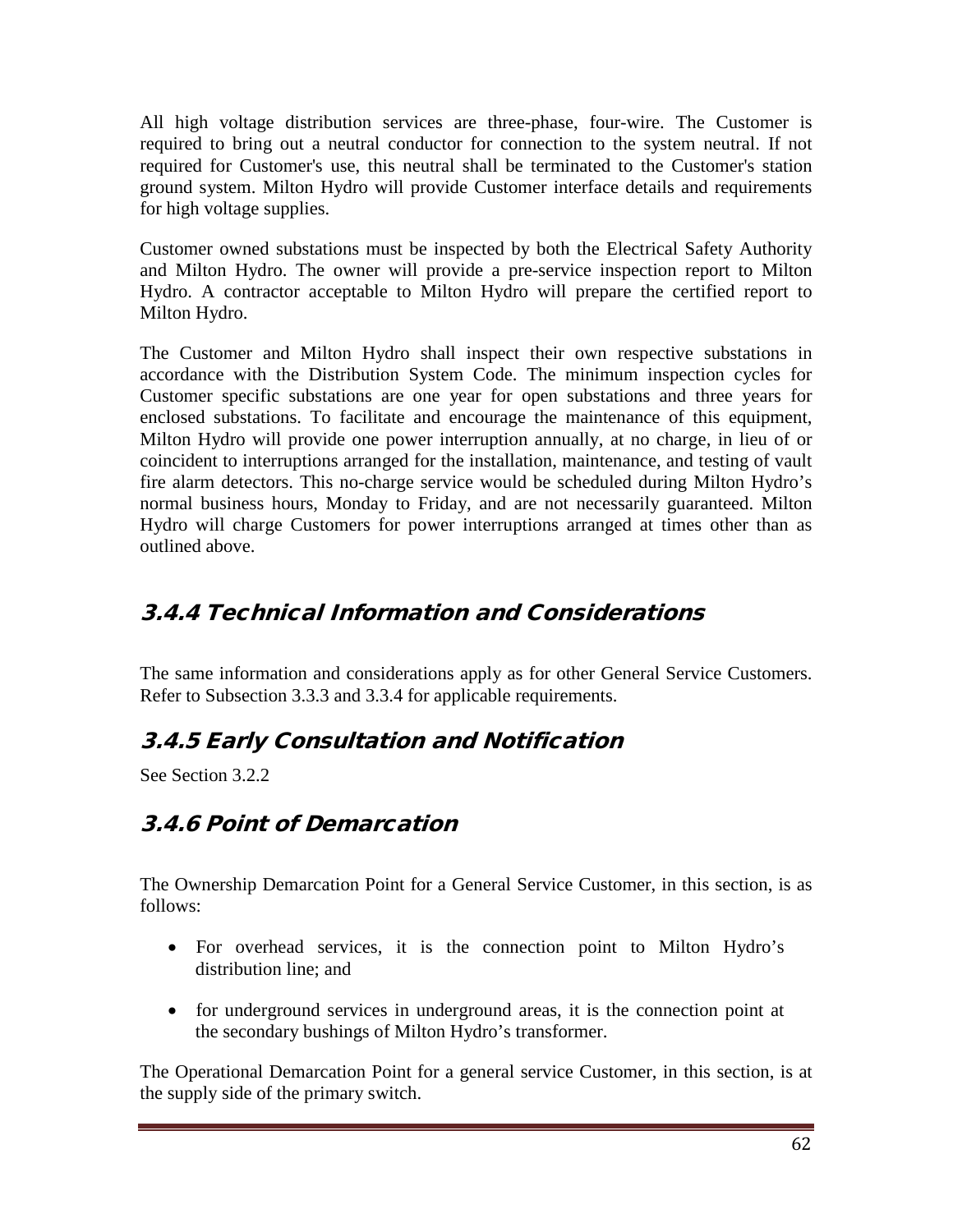#### 3.4.7 Location of Service and Equipment

See Section 3.2.4

#### 3.4.8 Access

See Section 3.2.6

#### 3.4.9 Inspection

See Section 3.2.7

# 3.5 Embedded Generation

An Embedded Generation Facility is a generation facility that is not directly connected to the IESO-controlled grid but is instead connected to Milton Hydro's distribution system. A person who owns or operates an Embedded Generation Facility is known as an Embedded Generator.

The DSC provides for the standardization of connection processes, size categories and the time frames for connecting embedded generation facilities to the distribution system. These categories are as described below.

| Generator<br>Classification | Rating                                                                                                                                                                        |
|-----------------------------|-------------------------------------------------------------------------------------------------------------------------------------------------------------------------------|
| Micro                       | $\leq 10$ kW                                                                                                                                                                  |
| Small                       | (a) $\leq$ 500 kW connected on distribution system voltage $\leq$ 15kV<br>(b) $\leq$ 1 MW connected on distribution system voltage $\geq$ 15kV                                |
| Mid-Sized                   | (a) $\leq$ 10 MW but > 500 kW connected on distribution system<br>voltage $< 15$ kV<br>(b) $> 1$ MW but $\leq 10$ MW connected on distribution system<br>voltage $\geq$ 15 kV |
| Large                       | $>10$ MW                                                                                                                                                                      |

The connection and operation of a Customer's embedded generator must not endanger workers or jeopardize public safety, or adversely affect or compromise equipment owned or operated by Milton Hydro, or the security, reliability, efficiency and the quality of electrical supply to other Customers connected to Milton Hydro's distribution system. If damage or increased operating costs result from a connection with a generator, Milton Hydro shall be reimbursed for these costs by the generator.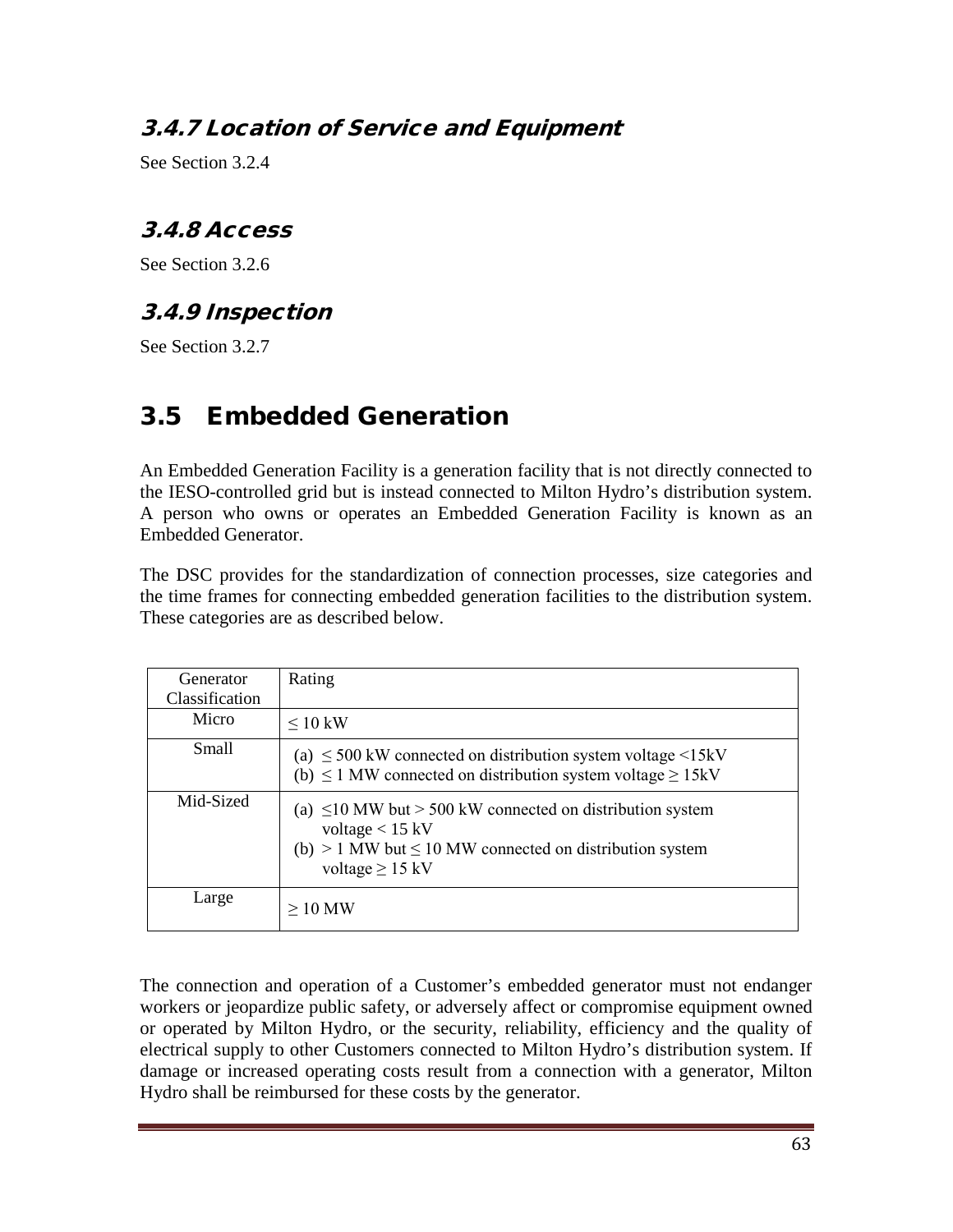When an embedded generator is connected to Milton Hydro's distribution system, the Customer shall provide an interface protection that minimizes the severity and extent of disturbances to Milton Hydro's distribution system and the impact on other Customers. The interface protection shall be capable of automatically isolating the generator(s) from Milton Hydro's distribution system for the following situations:

- Internal faults within the generator.
- External faults in Milton Hydro's distribution system.
- Certain abnormal system conditions, such as over/under voltage, over/under frequency.

The Customers shall disconnect the embedded Generator from Milton Hydro's distribution system when:

- a) a remote trip or transfer trip is included in the interface protection, and
- b) the Customer effects changes in the normal feeder arrangements other than those agreed upon in the operating agreement between Milton Hydro and the Customer.

The Customer must also comply with the detailed requirements outlined in the document "Milton Hydro General Requirements for Parallel Generation".

#### 3.5.1 Introduction

Customers of Milton Hydro may choose to supply some or all of their electrical energy needs through the installation of an on-site, Customer-owned generation facility. Milton Hydro will provide non-discriminatory access to its distribution system for a generator, and will make every effort to respond promptly to a generator's request for connection. For the purposes of this document, a generator that requests connection to the Milton Hydro distribution system will be referred to as an "Embedded Generator".

This guideline outlines the typical technical requirements and procedural activities required of a prospective Embedded Generator of 10 MVA or less to connect to the Milton Hydro electrical distribution system to ensure safe and reliable distribution system operations. Generation facilities of 10 MVA or higher will be reviewed on a case-by-case basis, as these will require a greater degree of difficulty for connection, and significantly higher costs. This guideline also ensures that Milton Hydro and the Embedded Generator comply with the requirements of the DSC, Section 6.2, the Milton Hydro Conditions of Service, and the Ontario Electrical Safety Code, Section 84.

This guideline focuses on protections required to detect and isolate the generator from the Milton Hydro distribution system when faults/disturbances occur on the distribution system, to protect the Milton Hydro system and other Customers on the distribution system. The Embedded Generator should consider these typical protection requirements when preparing the proposed protection package for Milton Hydro's review; however, **this guide is not intended to take the place of a detailed final desig**n. A detailed final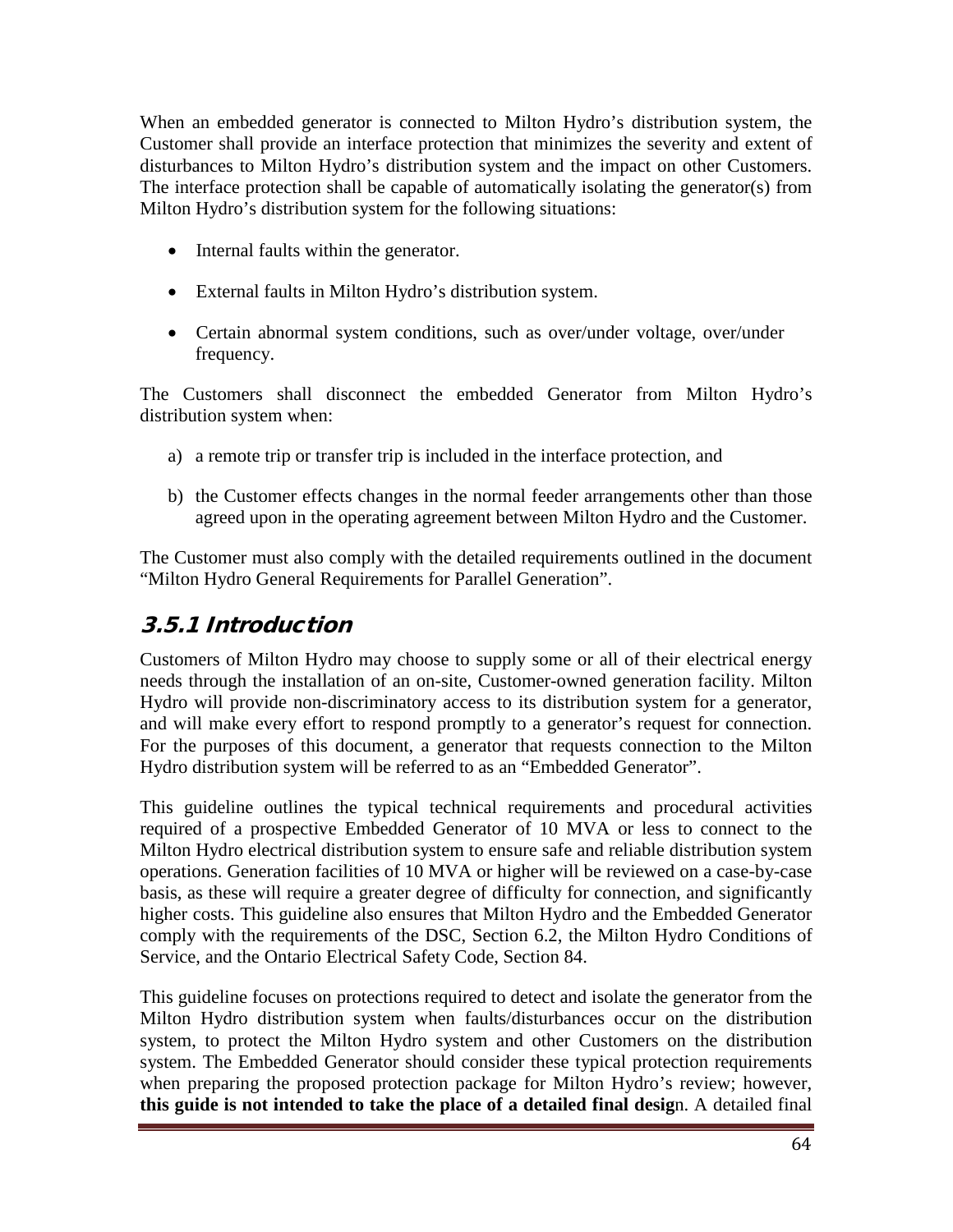design should be completed by a competent person or organization, and should include consideration of proposed power and protective equipment, and local conditions, including existing and future equipment loading and operating conditions.

# 3.5.2 Milton Hydro Distribution System

Hydro One owns the high-voltage transmission system and transformation facility that supplies power to Milton Hydro at the 27.6 / 16 kV levels which, in turn, Milton Hydro distributes to various Customers throughout their electrical distribution system. Because of this arrangement, an Embedded Generator must also comply with Hydro One requirements for connection, as an embedded generator could have a serious impact on the Hydro One system under fault conditions.

The embedded generating facility will be designed, constructed, owned and operated by a developer independent of Milton Hydro. All embedded generator interconnection arrangements must be acceptable to and approved by Milton Hydro and, for some specific relay protection areas, by Hydro One.

An Embedded Generator facility that includes a generation unit rated at 10 MVA or higher, or whose embedded generation facility is comprised of generation units whose net output is greater than 50 MVA, will require approval of the IESO. Such a facility must meet the applicable IESO performance standards identified in Chapter 4 of the "Market Rules for the Ontario Electricity Market".

# 3.5.3 Milton Hydro Utility Practices

The major elements of a utility connection for an embedded generation facility include a circuit breaker for fault current interruption, a transformer for matching the generator and utility system voltages, and a connecting line to the utility facilities. Control, metering and protective relaying facilities are also necessary for both the Embedded Generator and Milton Hydro operations. Milton Hydro will have operating control of the circuit breaker at the interface between the Embedded Generator and the Milton Hydro distribution system

Protection systems are required at the generation facility, and these protection systems must be capable of automatically isolating the Embedded Generator from the Milton Hydro system. The Embedded Generator should provide protection systems to cover the following conditions:

- Internal faults (i.e., faults within the Embedded Generator);
- external faults (i.e., faults on the Milton Hydro system to which the Embedded Generator is connected);
- certain abnormal system conditions that could result in Embedded Generator islanding (e.g., conditions where the Embedded Generator becomes separated from the Milton Hydro system, along with some load); and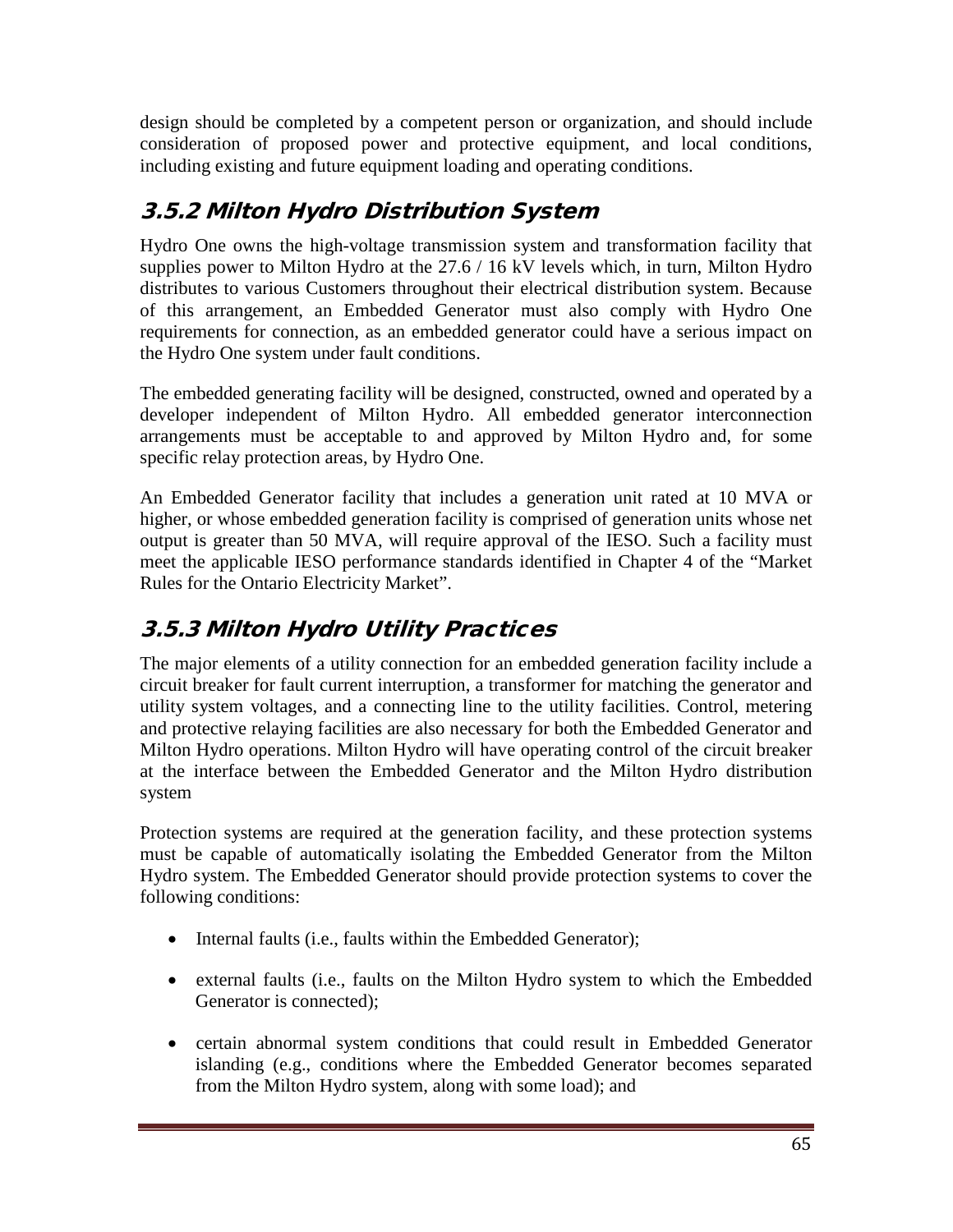• additional protection features, such as Remote Trip or Voltage Supervision, may be required in some applications.

The purpose of the connection and protection requirements outlined in this guide is to:

- consider the health and safety of the general public and of Milton Hydro employees in the performance of their duties;
- preserve the security and reliability of the Milton Hydro and Hydro One distribution systems;
- preserve acceptable quality of the electrical supply to other Milton Hydro Customers; and
- ensure operating flexibility during normal or emergency conditions.

Once a prospective Embedded Generator Customer decides to proceed with the installation of a generation facility, they will be responsible to reimburse the cost reasonably incurred by Milton Hydro in making an offer to connect a generator. The amount that Milton Hydro may charge an Embedded Generator to construct the expansion to connect a generator to the Milton Hydro distribution system shall not exceed the generator's share of the present value of the projected capital costs and ongoing maintenance costs for the equipment. Projected revenue and avoided costs from the generator shall be assumed to be zero unless otherwise determined by rates approved by the OEB. The economic methodology and inputs that Milton Hydro will follow are presented in the Milton Hydro Contributed Capital Policy.

Costs that could be reasonably incurred by Milton Hydro include costs associated with:

- Preliminary review for connection requirements;
- detailed study to determine connection requirements; and
- final proposal to connect the generator.

This guideline is prepared for one Embedded Generator on a Milton Hydro distribution feeder. If there is a second Embedded Generator to be connected to the same feeder, then total generation versus maximum feeder load must be considered, and the protection package must be designed accordingly. If additional equipment protection is required for the Embedded Generator already connected to the feeder, the second Embedded Generator may be responsible for the modification costs.

An Embedded Generator will be required to comply with all of Section 5.2 of the DSC in regards to metering requirements for a generating facility. For an OEB-licensed generator connected to the Milton Hydro system that sells energy and settles through the Milton Hydro settlement process, the Embedded Generator must install a four-quadrant interval meter. Milton Hydro will meter Customers with generation that does not require an OEB license, such as back-up capability or generation for load displacement, in the same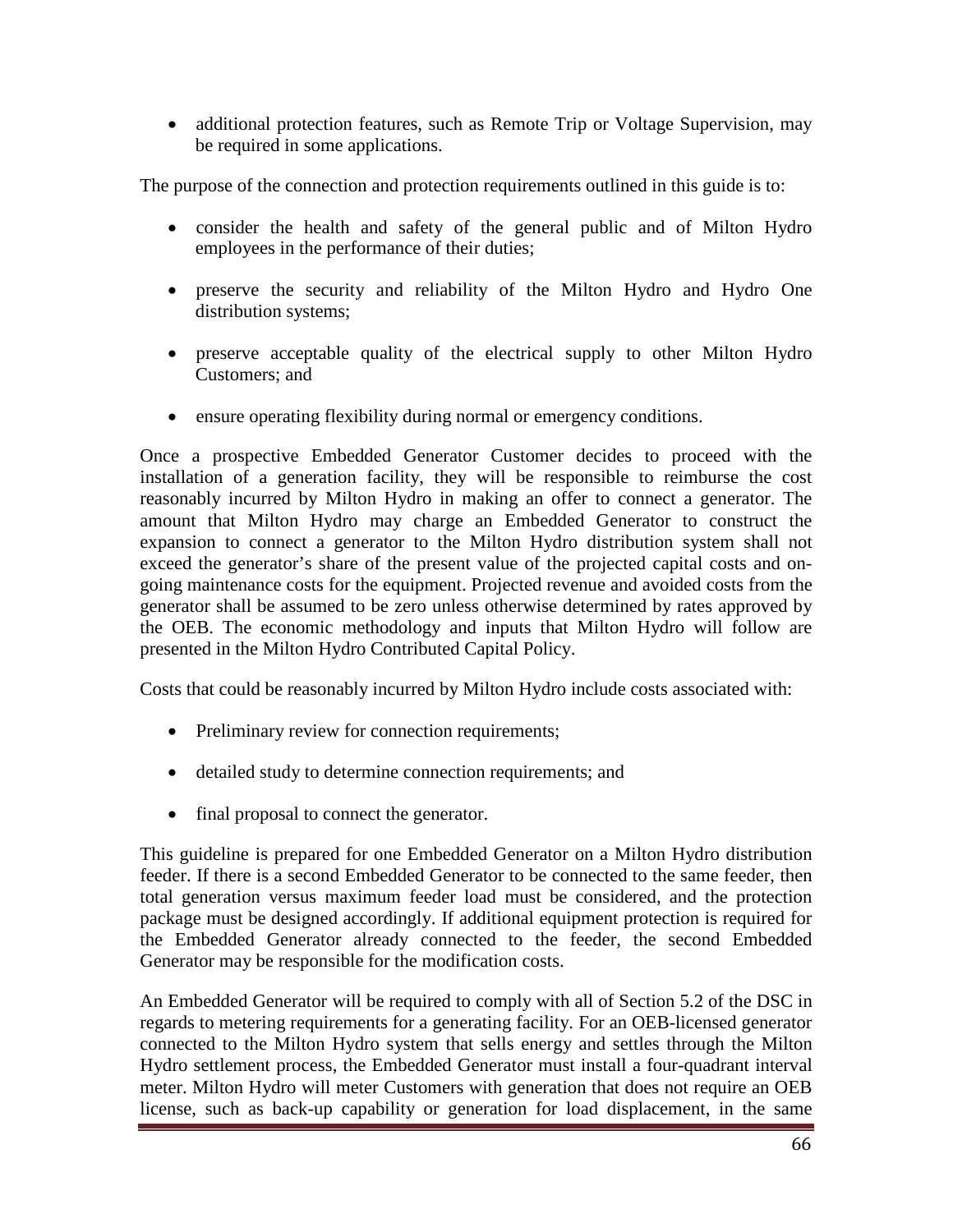manner as Milton Hydro other load Customers.

An Embedded Generator that wishes to become connected to the Milton Hydro distribution system must enter into a Connection Agreement with Milton Hydro This Connection Agreement shall contain specific terms and conditions relating to the connection, operations, maintenance and communications requirements of the generator and Milton Hydro

# 3.5.4 Embedded Generator Interconnection Requirements and Procedure

A prospective Embedded Generator must contact Milton Hydro for information and request the form "Application to Connect an Embedded Generator."

As connection costs are to be paid by the generating facility, most applicants will want to determine the point of connection and expected costs prior to committing the project. This information can only be provided after a preliminary review is conducted by Milton Hydro and Hydro One, based on the information included in the "Application to Connect an Embedded Generator."

The preliminary review includes a verification of the voltage and power ratings of the Embedded Generator installation to confirm whether they are compatible with those of the distribution system. The impact of the proposed connection on reliability, power quality and equipment and personnel safety will also be assessed. Once the preliminary review is completed, and should the Embedded Generator installation be pursued further, more detailed analysis, specifications and information will need to be provided by the Embedded Generator.

Listed below are the recommended steps involved in proceeding to have an Embedded Generator connect to the Milton Hydro electrical distribution system.

# 3.5.4.1 Initial Contact and Embedded Generator Interconnection Application

A prospective Embedded Generator must contact Milton Hydro to identify an interest in connecting a generator to the Milton Hydro electrical distribution system, and obtain the form "Application to Connect an Embedded Generator", a copy of the Milton Hydro Conditions of Service, and a copy of the Milton Hydro cost recovery policy.

A prospective Embedded Generator must provide Milton Hydro with a written request for connection, along with the completed application form, including the preliminary technical information (two copies) describing the proposed Embedded Generator facility. As a minimum, this would include the following information pertaining to the connection: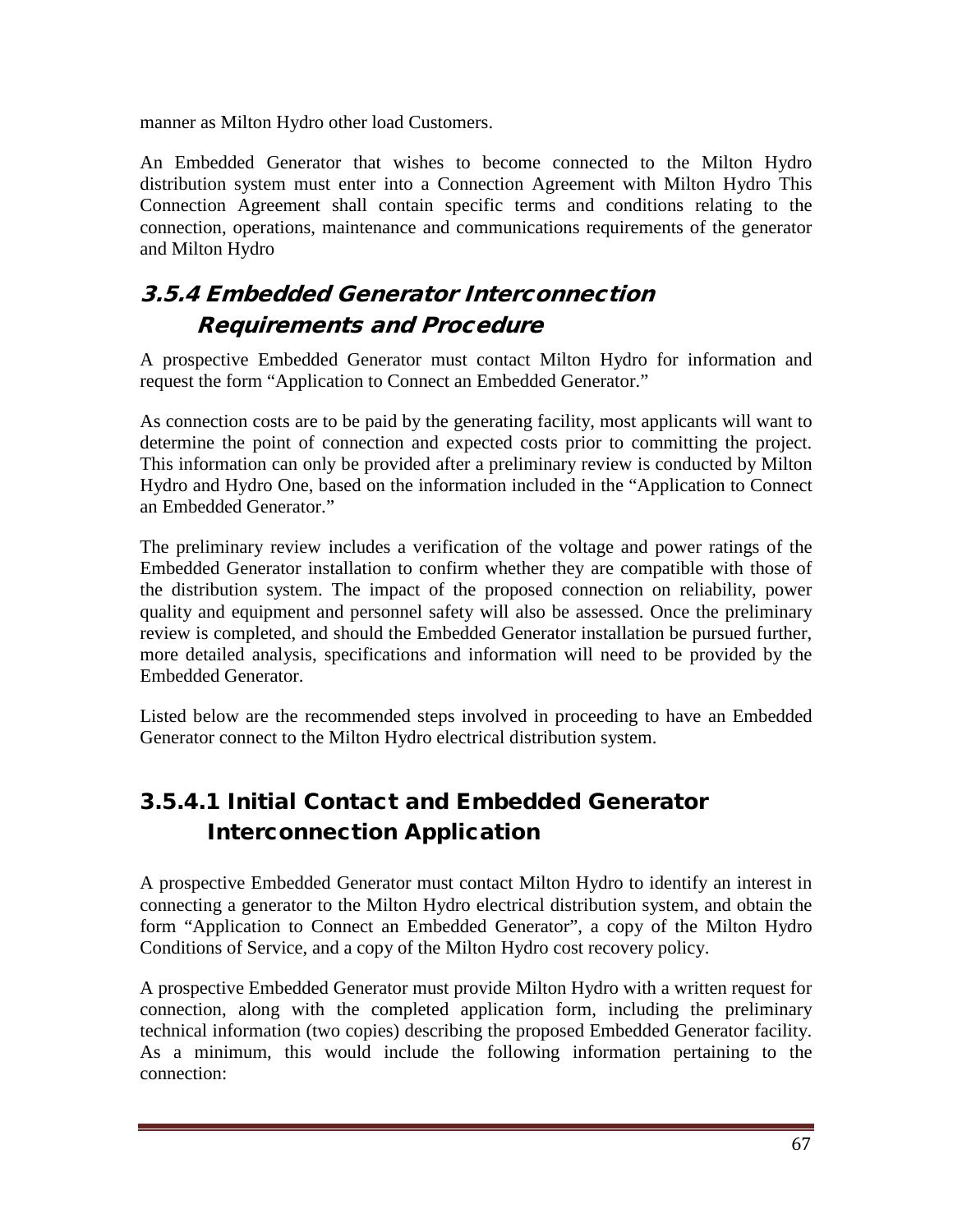- Site location with a scaled map referencing the site relative to existing lot lines, easements, road allowances and power lines, that identifies the facility location;
- a brief description of the proposed plant design and operating characteristics, including expected monthly peak power and net energy production for each month of the year. If the Embedded Generator intends to purchase power from Milton Hydro to supplement its Embedded Generator production to meet its total plant load, a monthly estimate of this expected purchase should also be provided;
- short- and long-term site development plans and installation schedule, and the preferred point of connection to the Milton Hydro system;
- preliminary single-line diagram showing generator(s), transformer(s), grounding arrangements and main isolating devices;
- type and rating of main isolating device, generator(s) and transformer(s), and nameplate data if available;
- proposed preliminary relay protection schemes; and
- proposed revenue-metering equipment (i.e., 4-quadrant interval metering).

Once Milton Hydro has received the required information to begin an analysis, Milton Hydro will proceed with a preliminary review of the Embedded Generator connection requirements.

# 3.5.4.2 Preliminary Review for Connection Requirements

The applicant will be responsible to reimburse Milton Hydro for all reasonable costs incurred in completing the preliminary review.

Milton Hydro will review the application and its associated documents and, if insufficient information has been provided, Milton Hydro will advise the Embedded Generator of its requirements, and will put on hold its review until all sufficient data is provided. In general, the preliminary review will be conducted as follows:

- Determine the acceptability of the location and voltage level of connection to the Milton Hydro system;
- determine the Embedded Generator plant capacity limitations for the proposed connection;
- confirm that the voltage and power ratings of the Embedded Generator installation are compatible with those of the Milton Hydro distribution feeder.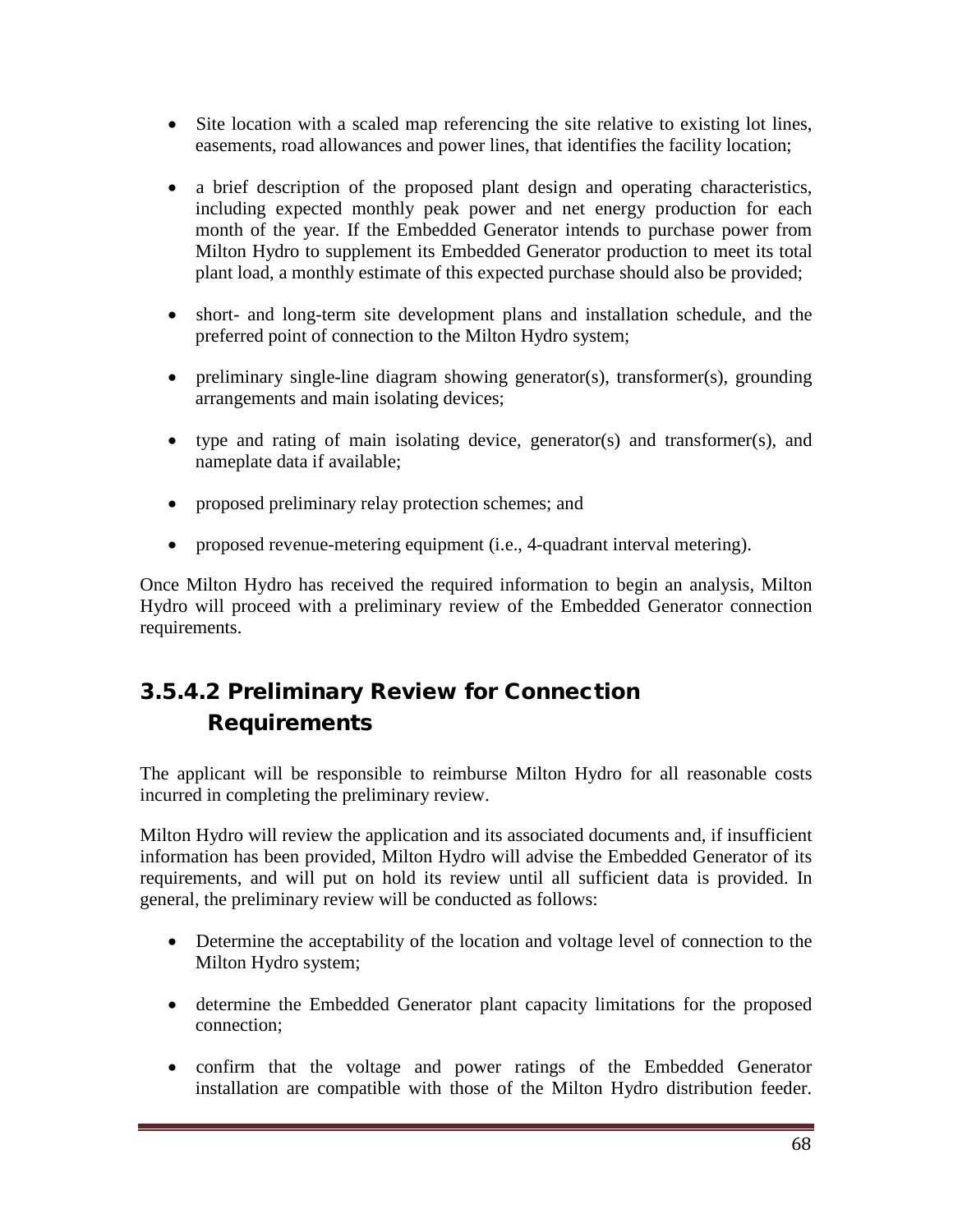Where a mismatch between distribution line and Embedded Generator capacity ratings is revealed, the feeder may require reconductoring or upgrading. To determine this compatibility the following checks will be completed: feeder current rating; surge impedance loading; voltage regulation; reliability; power quality; and safety considerations;

- depending on the total generation to be connected to the Milton Hydro feeder, and the minimum feeder load, remote trip protection facilities between the transformer station (Hydro One supply) and the Embedded Generator may be required. Milton Hydro and Hydro One will determine if this requirement is necessary.
- the size of the generator and the Embedded Generator transformer configuration will determine the feeder protection modifications and requirements at the Hydro One supply station. This information will also help to determine any specific connection and equipment requirements, (e.g., requirement for a remote trip protection scheme).

Consult with Hydro One on any possible relay protection modifications or additions.

Milton Hydro will provide the applicant with a written response to the preliminary review for connection within 30 calendar days of starting the review. Milton Hydro will also provide a preliminary cost estimate to the applicant for connecting the generator to the distribution system. A more detailed estimate can only be provided after a detailed connection review is completed.

If the proposed Embedded Generator finds the preliminary review acceptable, they must confirm acceptance in writing to Milton Hydro, and request that Milton Hydro proceed with a detailed review. The Embedded Generator must commit to reimburse Milton Hydro all reasonable costs incurred in completing the detailed review.

# 3.5.4.3 Detailed Study to Determine Connection Requirements

The complete detailed engineering package, including relay settings, must be submitted to Milton Hydro before the detailed review can proceed. Milton Hydro will provide the Embedded Generator with an offer to connect within 60 calendar days of starting the detailed review, unless other necessary information outside of Milton Hydro control is required before an offer can be made.

The Embedded Generator must provide Milton Hydro with detailed technical information (two copies) describing the proposed Embedded Generator facility. As a minimum, this would include the following information pertaining to the connection:

• Project construction and commissioning schedule;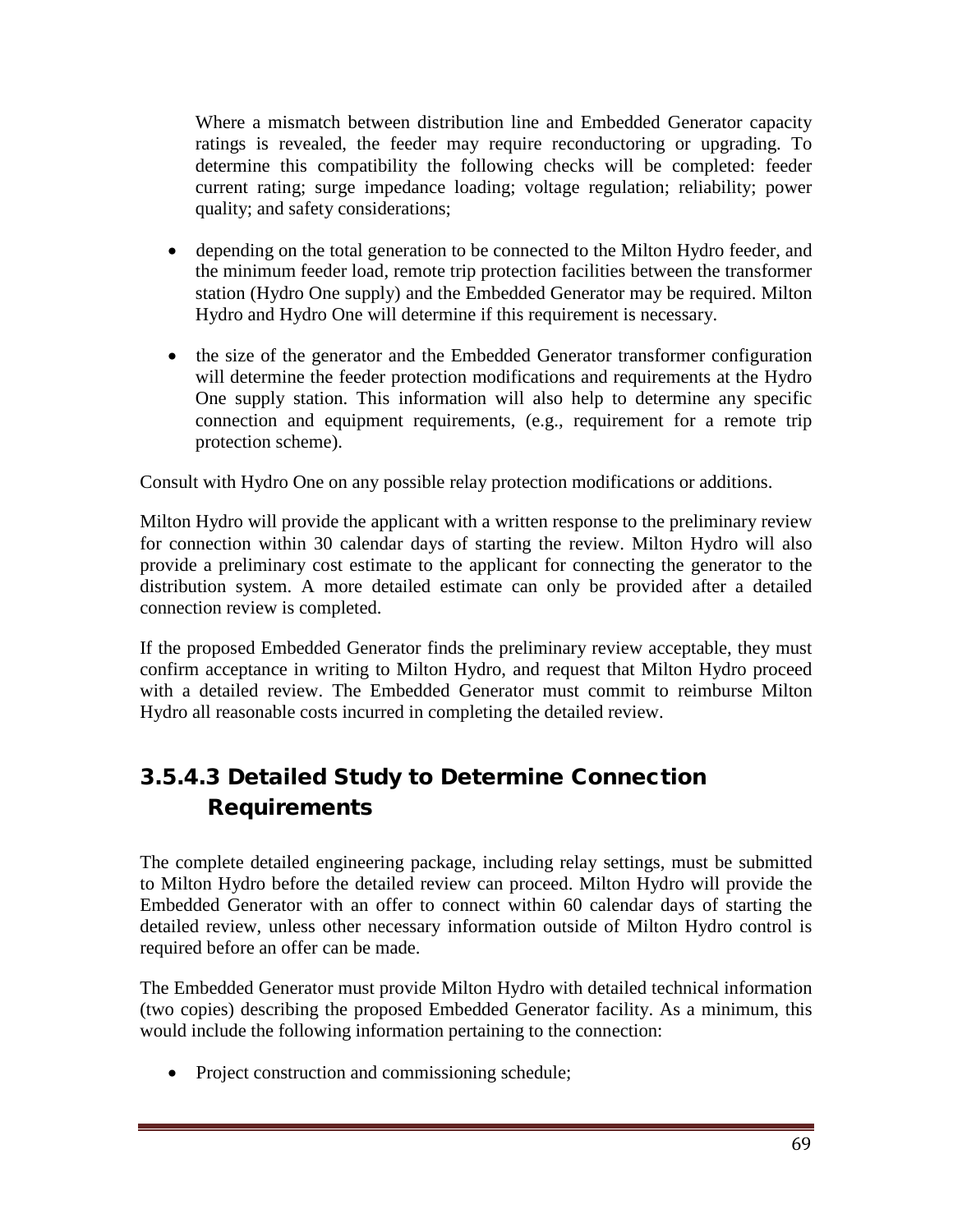- site details, including power line to be constructed, transformer location, isolating switch location and connection location relative to the Milton Hydro feeder circuit;
- final single-line diagrams showing voltage levels, transformer connections, isolating devices, safety interlocks, fusing and metering (statistical and revenue metering);
- nameplate data for protective relays (provide descriptive bulletins), load interrupter switch, generator(s) (include auto/manual synchronization scheme), transformers, breakers and station service;
- generator specifications, including:
	- a) inertial constant in kWsec/kVA
	- b) maximum MVAR limit
	- c) neutral ground resistance in Ohms
	- d) short-circuit unsaturated reactance in per-unit on the generator's MVA and kV base;
	- e) Xd Synchronous reactance in p.u.
	- f) X'd Direct axis transient reaction in p.u.
	- g) X'd Direct axis sub-transient reactance in p.u.
	- h) X2 Negative sequence reactance in p.u.
	- i) X0 Zero sequence reactance to p.u.
- power transformer positive and zero sequence impedances in per-unit on the transformer rating base as measured between each pair of windings:
	- a) R1
	- b) X1
	- c)  $R0$
	- d) X0
- large motor specifications, in order to calculate voltage drops due to motor starting:
	- a) motor type (synchronous, induction, etc.)
	- b) rating in HP or kW;
	- c) transient reactance in p.u.
	- d) sub-transient reactance in p.u.
- relaying single-line diagram showing complete protective relaying and tripping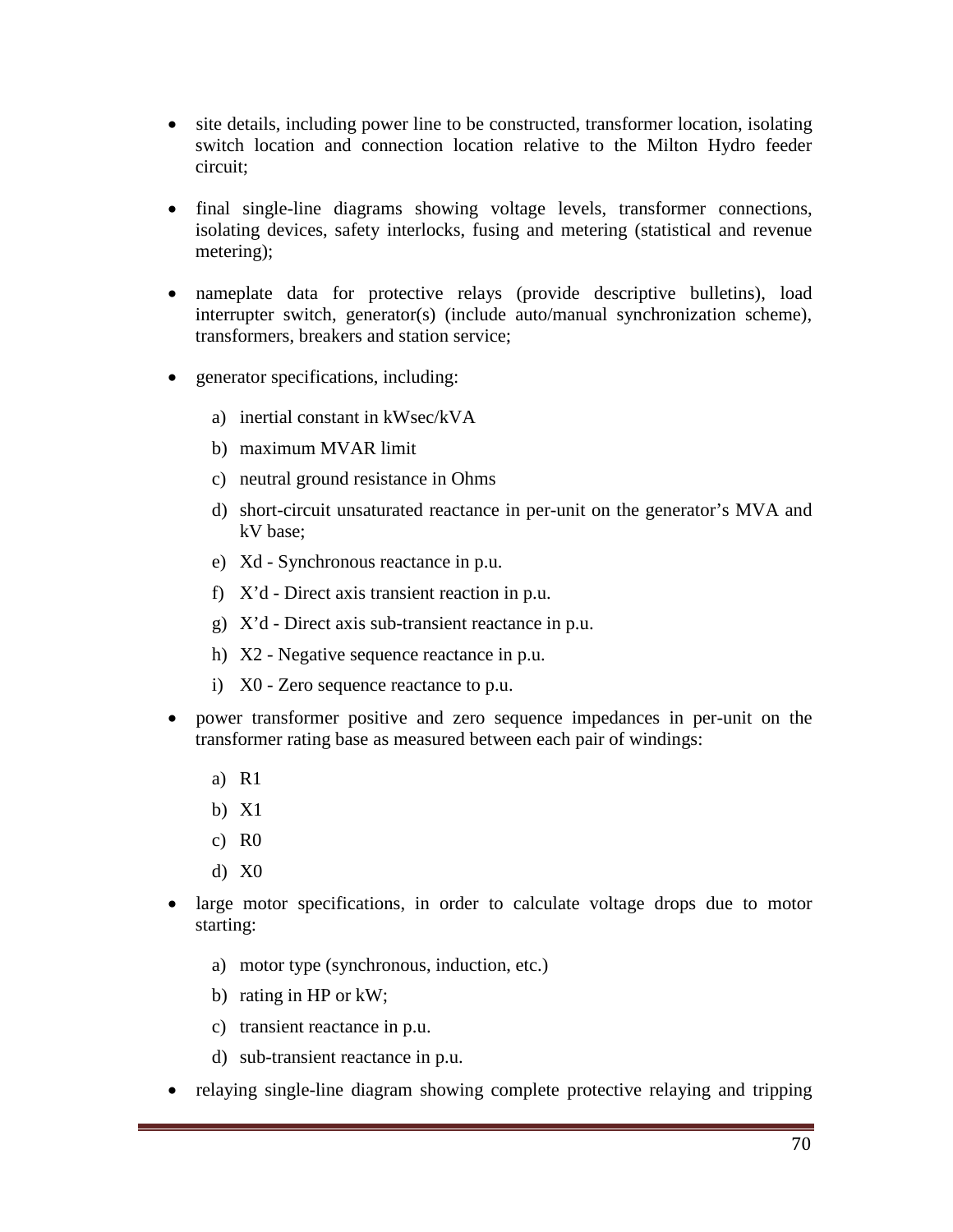schemes;

- provide settings for the various protective-relaying schemes;
- AC and DC elementary drawings for control and protection;
- short-circuit (fault) calculations and voltage drop study (including all appropriate reactances for the generator(s) and transformer(s), relay settings, fuse selection and coordination study of the protection scheme). Short-circuit calculations will be based on IEEE Standard #ANS/IEEE C37.04
- electrical equipment layout;
- station ground design and ground potential rise study; and
- phasing diagram showing all transformer connections.

Milton Hydro, in association with Hydro One, will review the detailed electrical package and determine the acceptability of the interface design as it affects the Milton Hydro and Hydro One systems, and provide written comments to the Embedded Generator.

It is recommended that the Embedded Generator not begin procurement of electrical equipment until Milton Hydro, the Electrical Safety Authority and Hydro One have provided, in writing, the acceptability of the Embedded Generator interface design.

Once the Embedded Generator agrees to proceed with the construction of the generating facility, the Embedded Generator must enter into various agreements with Milton Hydro as set out below in Section 3.5.4.4 Agreements.

**Note:** Milton Hydro will not provide any consulting services to an Embedded Generator, but only evaluate proposed generating facilities as to how it may impact on the Milton Hydro distribution system.

# 3.5.4.4 Agreements

Before a generator installation begins operation, the Embedded Generator applicant must enter into various agreements with Milton Hydro These agreements must clearly define the obligations and privileges of each party that need to be executed between the Embedded Generator owner and Milton Hydro. The Embedded Generator may be required to enter into all or some of the following agreements:

- **Construction Agreement:** This agreement between the Embedded Generator and Milton Hydro will detail the connection requirements and cost recovery terms.
- **Construction Agreement** (Hydro One): In the event that the Hydro One system requires modifications to connect the Embedded Generator, this agreement will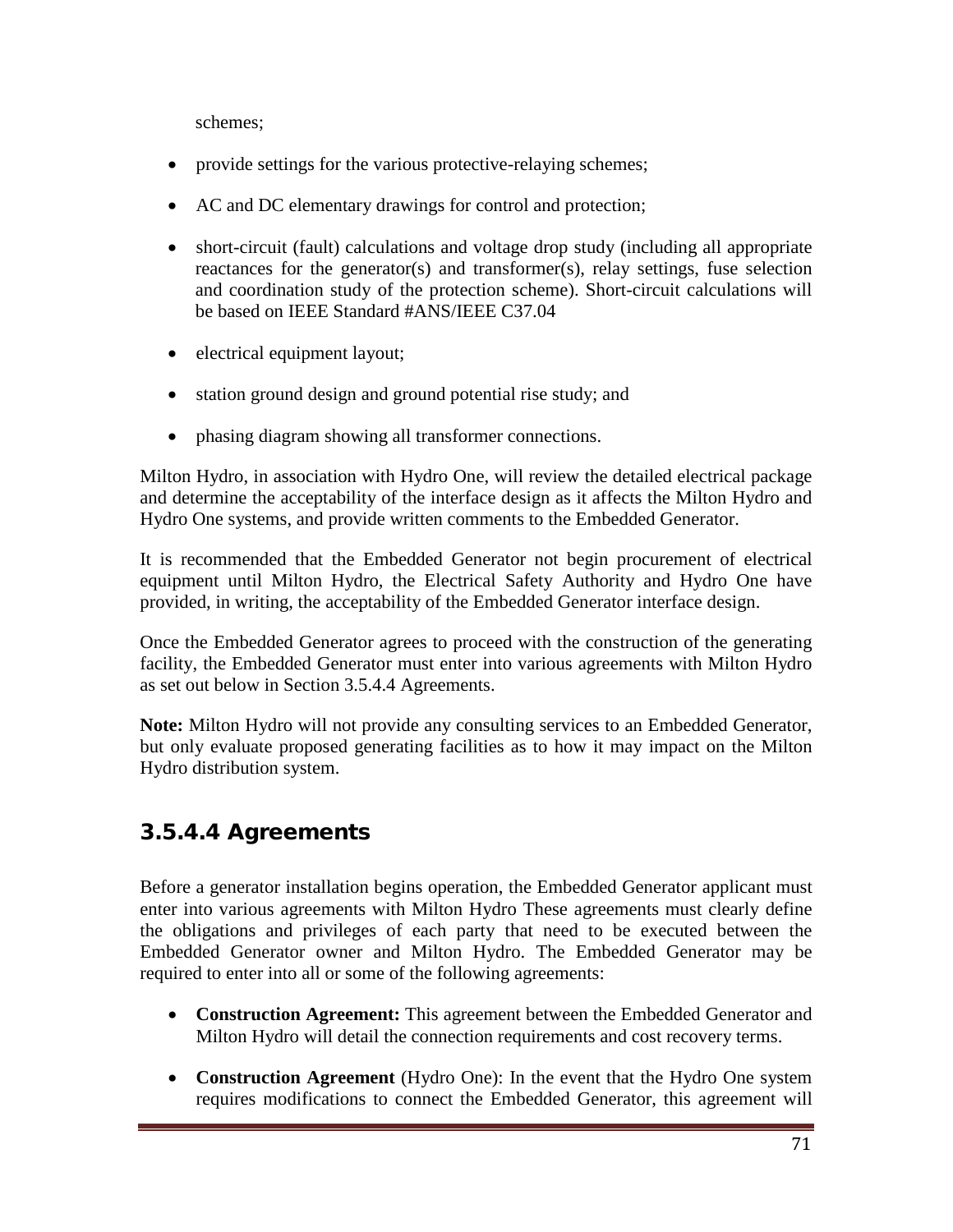describe the obligations of Milton Hydro and Hydro One to complete the connection and cost recovery terms.

- **Customer Account Contract:** In the event that the Embedded Generator is also a load customer of Milton Hydro, this contract describes the terms and applicable rates for firm power and backup power, and conditions under which backup power is granted and revoked.
- **Connection Agreement:** This is a technical document which identifies: common language and procedures to be used for normal and emergency situations; installed protection equipment; ownership and operating control of equipment; expected levels of maintenance and testing by both parties; contact names and telephone numbers' definitions; and all necessary schematic diagrams for proper communication between Milton Hydro and the Embedded Generator.
- **Operations Agreement** (if required): This agreement between Hydro One and Milton Hydro will include provisions for safe and effective operation in the presence of the Embedded Generator's equipment connected to the Milton Hydro system. This agreement may only be required if the Embedded Generator affects other parties connected to the Milton Hydro distribution system.

# 3.5.4.5 Commissioning & Connection

Prior to the Embedded Generator facility being connected to the Milton Hydro electrical distribution system, Milton Hydro Engineering staff, or their delegate, will review and witness the Embedded Generator's commissioning tests to the extent that is necessary to ensure acceptable security to the Milton Hydro and Hydro One distribution systems.

Milton Hydro shall make an Offer to Connect and shall connect an Embedded Generator as set out in the following table:

| <b>Type of Generation</b>                                        | <b>Offer to Connect</b>                                                | Connection                                                                                                                           |
|------------------------------------------------------------------|------------------------------------------------------------------------|--------------------------------------------------------------------------------------------------------------------------------------|
| Micro-embedded generation facility                               | 15 Calendar Days if<br>at existing<br>connection;<br>60 days otherwise | 5 Days from date of<br>Connection<br>Agreement & ESA<br>approval                                                                     |
| Capacity allocation exempt small embedded<br>generation facility | 60 days no<br>reinforcement or<br>expansion;<br>90 days otherwise      | 60 days from date of<br>Connection<br>Agreement, ESA<br>approval & no<br>reinforcement or<br>expansion needed;<br>180 days otherwise |
| Small embedded generation facility                               | 60 days no<br>reinforcement or                                         | 60 days from date of<br>Connection                                                                                                   |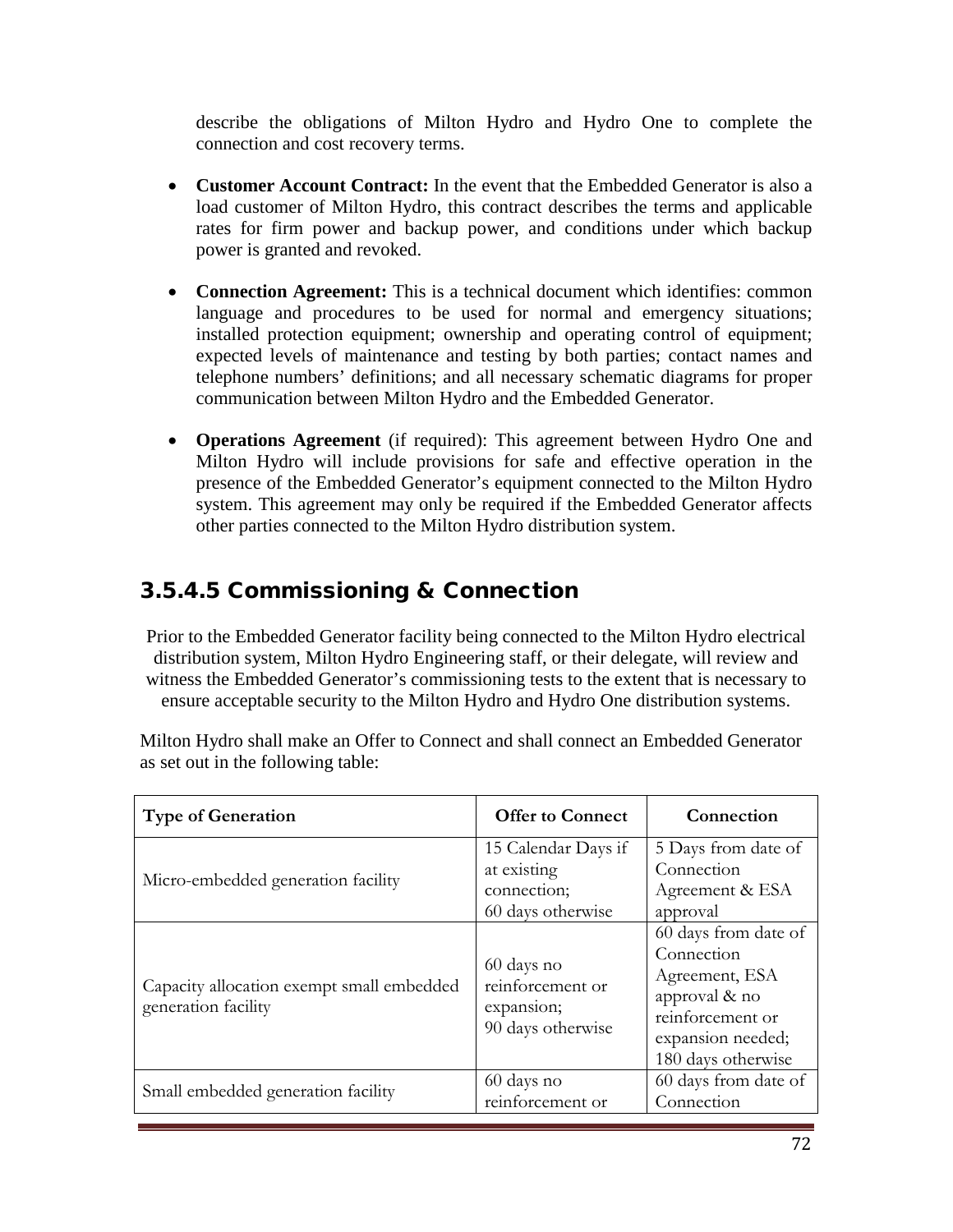|                                        | expansion;           | Agreement, ESA     |  |
|----------------------------------------|----------------------|--------------------|--|
|                                        | 90 days otherwise    | approval & no      |  |
|                                        |                      | reinforcement or   |  |
|                                        |                      | expansion needed;  |  |
|                                        |                      | 180 days otherwise |  |
| Mid-sized embedded generation facility | 90 days from receipt | Negotiated         |  |
|                                        | of payment.          |                    |  |
|                                        | 90 days from receipt | Negotiated         |  |
| Large embedded generation facility     | of payment.          |                    |  |

#### 3.5.5 General Responsibilities

## 3.5.5.1 Embedded Generator Responsibilities

Design the generating facility electrical and protection package to meet the Milton Hydro, Hydro One and DSC connection requirements and Electrical Safety Authority Inspection requirements. For Electrical Inspection requirements, refer to the Electrical Safety Authority Code, Section 84, and Electrical Inspection Department Bulletin #84-1- 1, or the most recent version.

Ensure that the generating facility produces no objectionable harmonics or voltage flicker on the Milton Hydro system. If objectionable harmonics or voltage flicker do occur, the Embedded Generator will be responsible to modify the generating facility to correct the problem.

The Milton Hydro system is operated within CSA Standard C235, entitled "Preferred Voltage Levels for AC Systems, 0 - 50,000 Volts", which recommends voltage variation limits on customer circuits. Any Embedded Generator interconnected with the Milton Hydro supply system must not cause voltages, as measured at Customer Service Entrances, to deviate more than the amounts indicated in the CSA Standard.

The output of an Embedded Generator, when connected in parallel with the Milton Hydro supply system, must not adversely affect the voltage, frequency or wave shape of the Milton Hydro electrical distribution system.

If a remote trip protection scheme and/or a voltage supervision scheme is utilized, Hydro One will be required to modify equipment at Hydro One-owned transformer stations and, therefore, the Embedded Generator will be responsible to cover reasonable costs incurred.

If a remote trip protection scheme is required, the Embedded Generator must arrange for and pay the leased circuit costs on data communications circuits.

Provide telephone communications inside the generating facility to allow for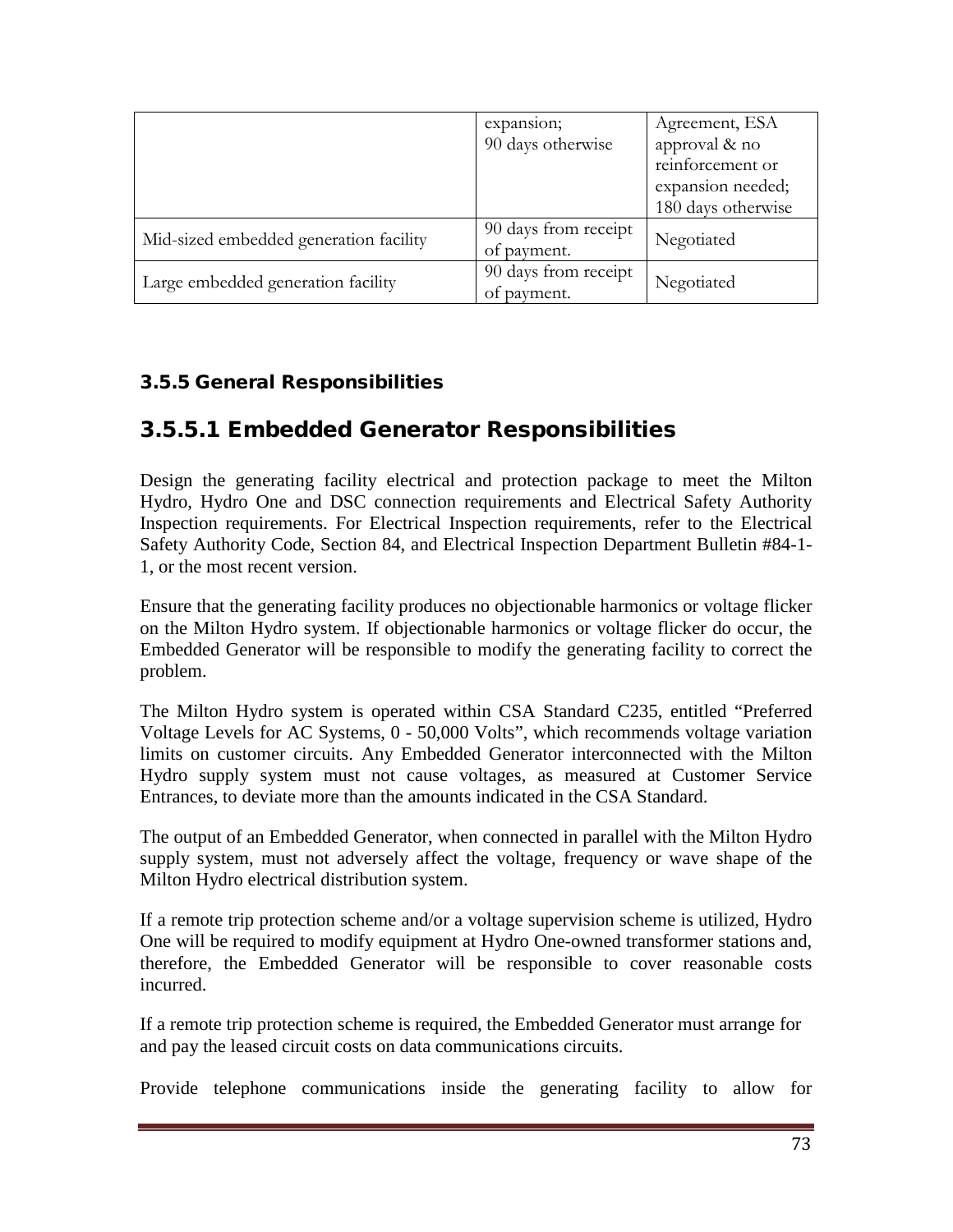communication with Milton Hydro staff.

Milton Hydro may require the installation of a "Remote Terminal Unit" (RTU), which will provide data input to the Milton Hydro Supervisory Control Assisted Data Acquisition (SCADA) system. Milton Hydro will require the Embedded Generator to allow for space, in their substation, for the RTU, and provide an AC supply circuit for the unit. Milton Hydro will arrange for a data communications circuit for the SCADA unit, and pay the monthly charges for this leased circuit.

The Embedded Generator connected to the Milton Hydro system must install its own meter in accordance with Milton Hydro metering requirements, and provide Milton Hydro with the technical details of the metering installation.

The Embedded Generator metering must be installed at the point of supply. If it is not practical to install the meter at the point of supply, Milton Hydro will apply loss factors to the generation output in accordance with the loss factors applied for retail metering settlement.

An Embedded Generator's substation must include space for a metering compartment for the installation of instrument transformers and other devices for revenue metering.

It will be the responsibility of the Embedded Generator to forward a detailed electrical package to the Electrical Safety Authority for their review of the proposed generation facility.

Obtain all appropriate permits for the construction and operation of the generation facility (e.g., Electrical Safety Authority approvals, generator licenses, municipal construction permits, etc.)

Advise Milton Hydro of the timetable for commissioning tests of the generator(s) in order that Milton Hydro or its delegate may review and witness the tests.

## 3.5.5.2 Milton Hydro Responsibilities

Identify and explain the Milton Hydro cost recovery policy to the prospective Embedded Generator.

Review the Embedded Generator electrical design package and determine if it meets the minimum requirements to permit connection to the Milton Hydro system.

Design and modify, as required, the Milton Hydro facilities to incorporate the Embedded Generator.

Discuss and review with Hydro One any relay protection modifications that may be required on the Milton Hydro supply feeder(s).

Milton Hydro Engineering Department will be responsible to coordinate the parallel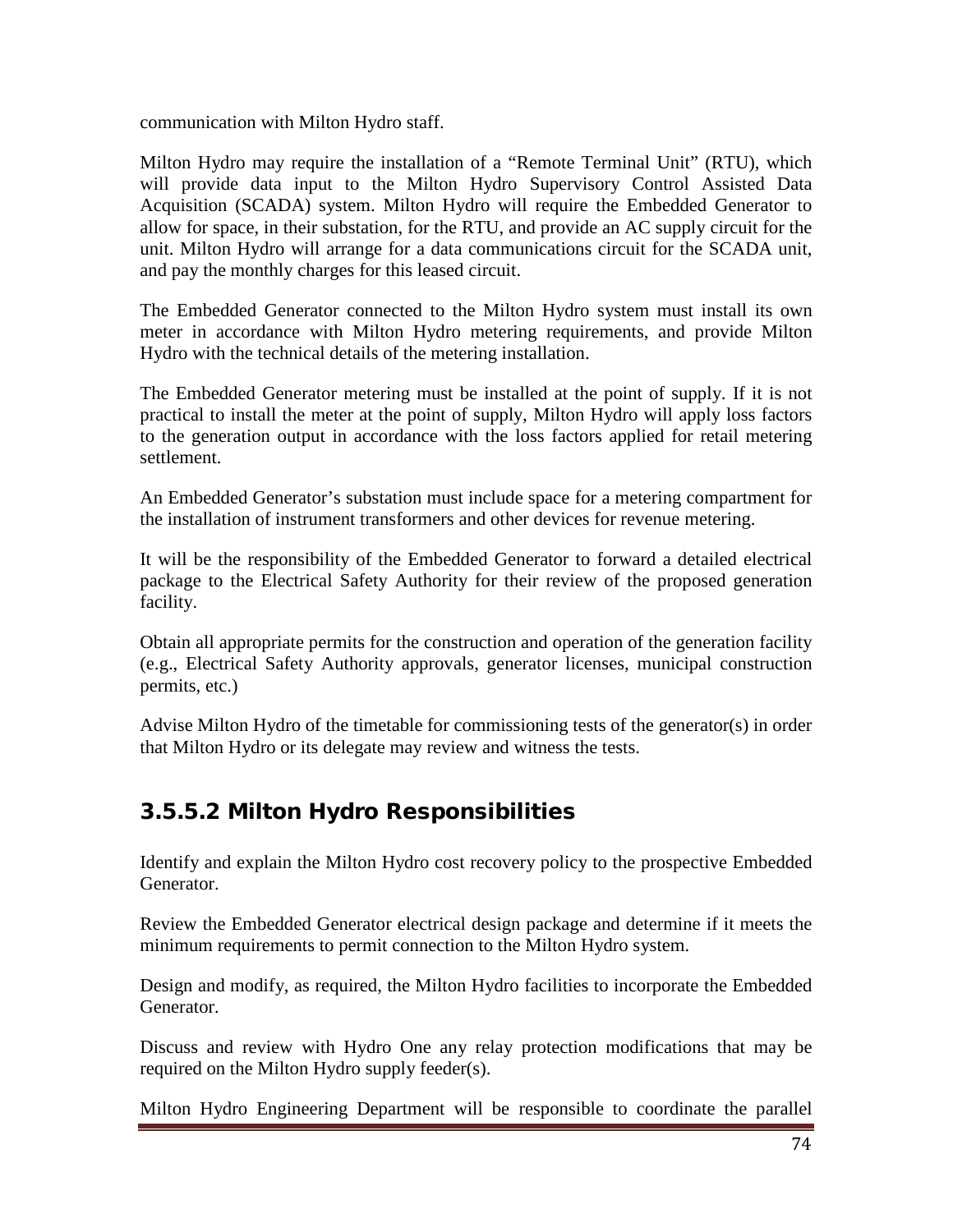connection between the Embedded Generator and the Milton Hydro electrical distribution system.

Milton Hydro will initiate the preparation of agreements between the Embedded Generator and Milton Hydro

As required by the Market Rules for the Ontario Electricity Market, Milton Hydro will notify the IESO of the generation connection.

**Note:** Milton Hydro will not provide any consulting services to an Embedded Generator, but only evaluate proposed generation facilities to assess impact on the Milton Hydro distribution system.

## 3.5.6 Important Technical Requirements for Connection

The Embedded Generator's electrical and protection package shall provide the following:

- a three-phase, gang-operated, visible load break switch, with provision for padlocking at the point of connection to the Milton Hydro system, and which must be accessible to Milton Hydro staff. Milton Hydro will have operating control of this isolating point;
- a fault interrupting/synchronizing device with suitable rating for each generator;
- automatic tripping of the generator(s) for all faults on the Embedded Generator side of the connection point;
- automatic tripping of the generator(s) for phase and ground faults on the Milton Hydro electrical distribution system;

Milton Hydro operates a three-phase four-wire system and, therefore, the appropriate transformer connection between the Embedded Generator and the Milton Hydro system can be either:

- 1. High Voltage wye-grounded and a Low Voltage delta;
- 2. High Voltage delta and a Low Voltage wye-grounded; or
- 3. High Voltage wye-grounded and a Low Voltage wye-grounded.

The preferred transformer connection for generator units above 2 MW's is a High Voltage wye-grounded and a Low Voltage delta.

- suitable transformer protection;
- install protective relays to prevent the Embedded Generator from delivering power to the Milton Hydro feeder line when that line has become isolated or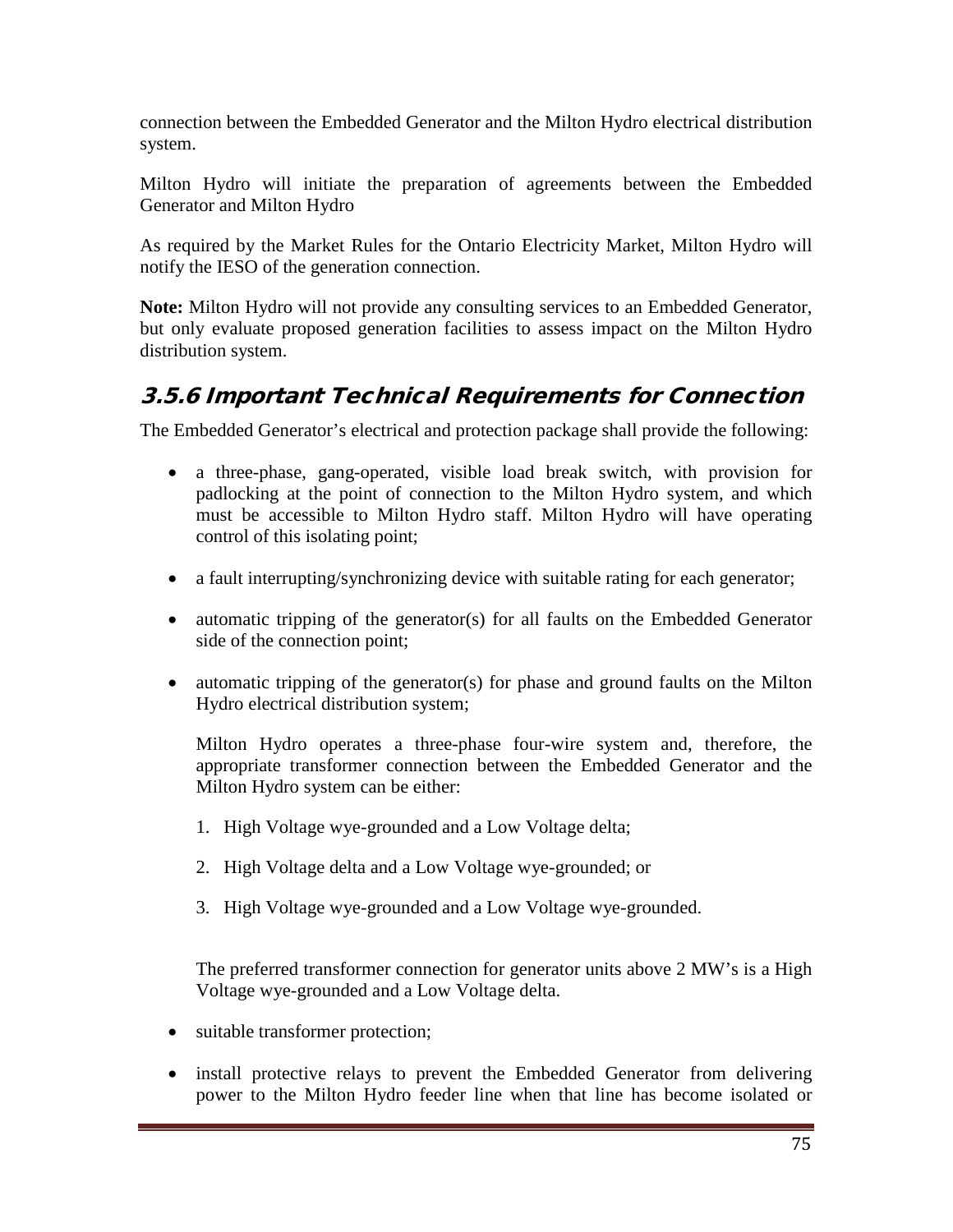islanded from the rest of the Milton Hydro system. (This will usually include over/under frequency relays and over/under voltage relays);

- for Embedded Generator load displacement projects with no power purchase by Milton Hydro, "Reverse Power Protection" will be required;
- normal reclosing time of the Milton Hydro supply station feeder breaker could be from 0.4 to 2.0 seconds. Short time delay for reclosing (i.e., <1.0 second) will increase the risk of generator damage, and may emphasize the need for a remote trip protection and voltage supervision scheme, since the Embedded Generator islanding protection may be too slow;
- remote trip may be required between the Embedded Generator and the feeder circuit breaker because the Embedded Generator is connected at a critical location on the distribution system. This feature will provide for isolation of the Embedded Generator when certain faults or system disturbances are detected at the feeder circuit breaker location;
- synchronizing facilities for each synchronous generator;
- a ground potential rise study to satisfy Milton Hydro and the Electrical Safety Authority for step/touch potential to satisfy the Communications Company for incoming voice-data circuit/personnel protection.

The communication requirements for the Milton Hydro metering equipment and possible remote trip circuit must be confirmed with Milton Hydro before installation; and

• for induction generators, ensure that the power factor is greater than 0.9. This may require the installation of automatically disconnected capacitors. Embedded Generator's with synchronous generators will be required to operate as near to unity power factor as possible.

**Note:** Milton Hydro continually strives to provide the most up-to-date information to our Customers. Therefore, we reserve the right to amend this guideline and its requirements at any time upon the sole discretion of Milton Hydro

# 3.6 Embedded Market Participant

An Embedded Market Participant is a Customer who is registered as a Wholesale Market Participant with the IESO and whose facility is connected to Milton Hydro's distribution system instead of the IESO-controlled grid.

Under the "Market Rules for the Ontario Electricity Market", Chapter 2, section 1.2.1, "No persons shall participate in the IESO-administered markets or cause or permit electricity to be conveyed into, through or out of IESO-controlled grid unless that person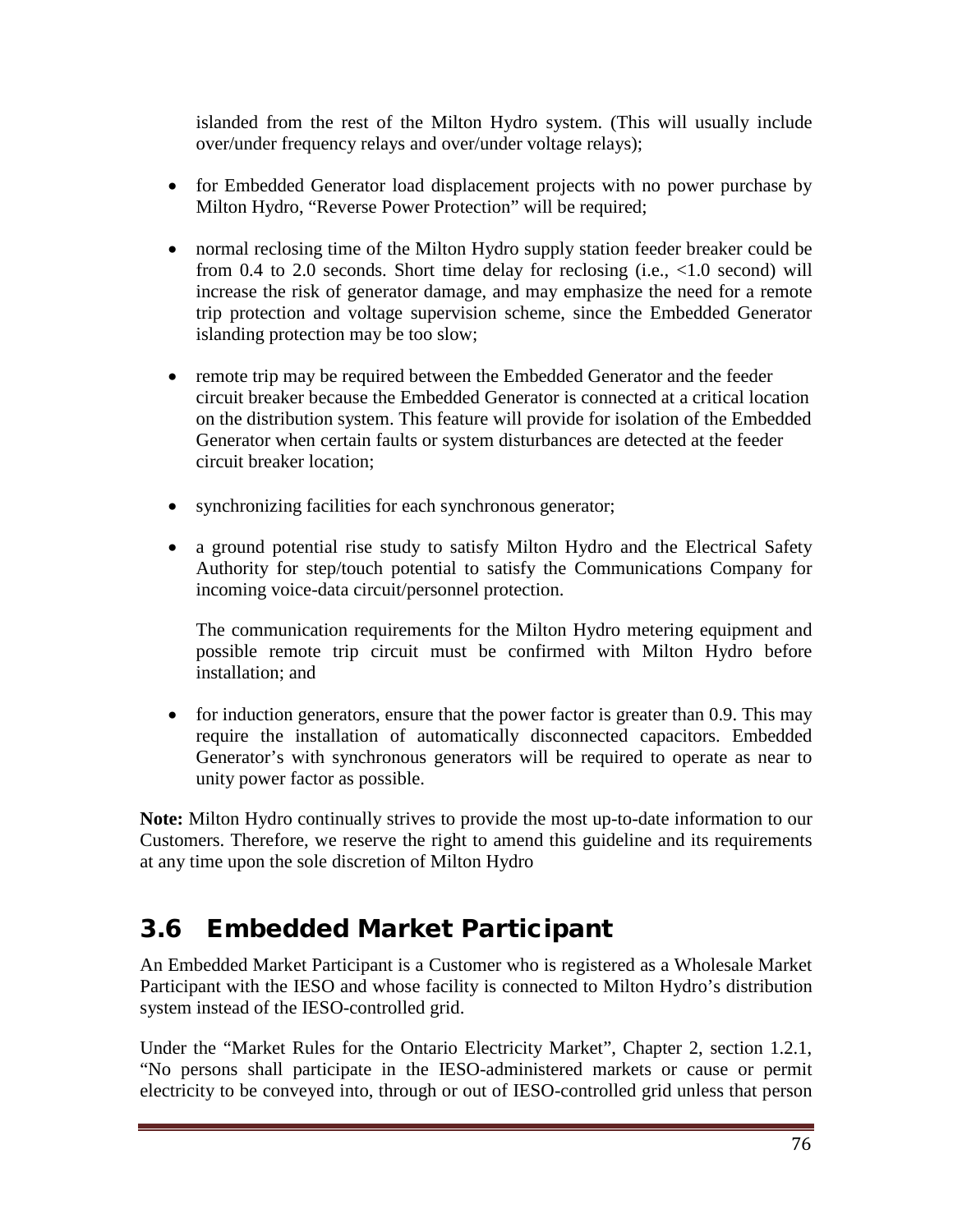has been authorized by the IESO to do so".

All Embedded Market Participants, within the service jurisdiction of Milton Hydro, once approved by the IESO are required to inform Milton Hydro of their approved status in writing, 30 days prior to their participation in the Ontario Electricity market.

All Embedded Market Participants are responsible for all Milton Hydro charges as approved by the Ontario Energy Board.

# 3.7 Embedded Distributor

An Embedded Distributor is a licensed distributor who is not a Wholesale Market Participant and who is provided with electricity by Milton Hydro.

All embedded distributors within the service jurisdiction of Milton Hydro are required to inform Milton Hydro of their status in writing 30 days prior to the supply of energy from Milton Hydro. The terms and conditions applicable to the connection of an embedded distributor shall be included in the Connection Agreement with Milton Hydro.

The following terms and conditions apply to the connection of an Embedded Distributor.

## 3.7.1 Contact Information

The contact information will be reviewed annually. Each Party will notify each other by November 1 of each year to confirm or update such information. If either party proposes to make a change affecting the embedded connected point, then notice of such change will be given in writing. Such notice will be given a minimum of thirty (30) days prior to any planned implementation of the change. Any change will require the approval of both Parties.

The Customer acknowledges and agrees that Milton Hydro may provide any information provided by the Customer under the terms of the Standard Embedded Distributor Agreement to Milton Hydro's representatives, provided that Milton Hydro:

- Provides such information to only those of Milton Hydro's representatives who need to know the information; and
- has directed such representatives to use the information in accordance with the terms hereof.

# 3.7.2 Energy Supply

As the Host Distributor, Milton Hydro reserves the right to limit the amount of energy that it agrees to supply the Customer at each embedded connection/delivery point, and this amount shall be agreed upon by both Parties.

The Customer shall notify and include Milton Hydro in any discussion, planning and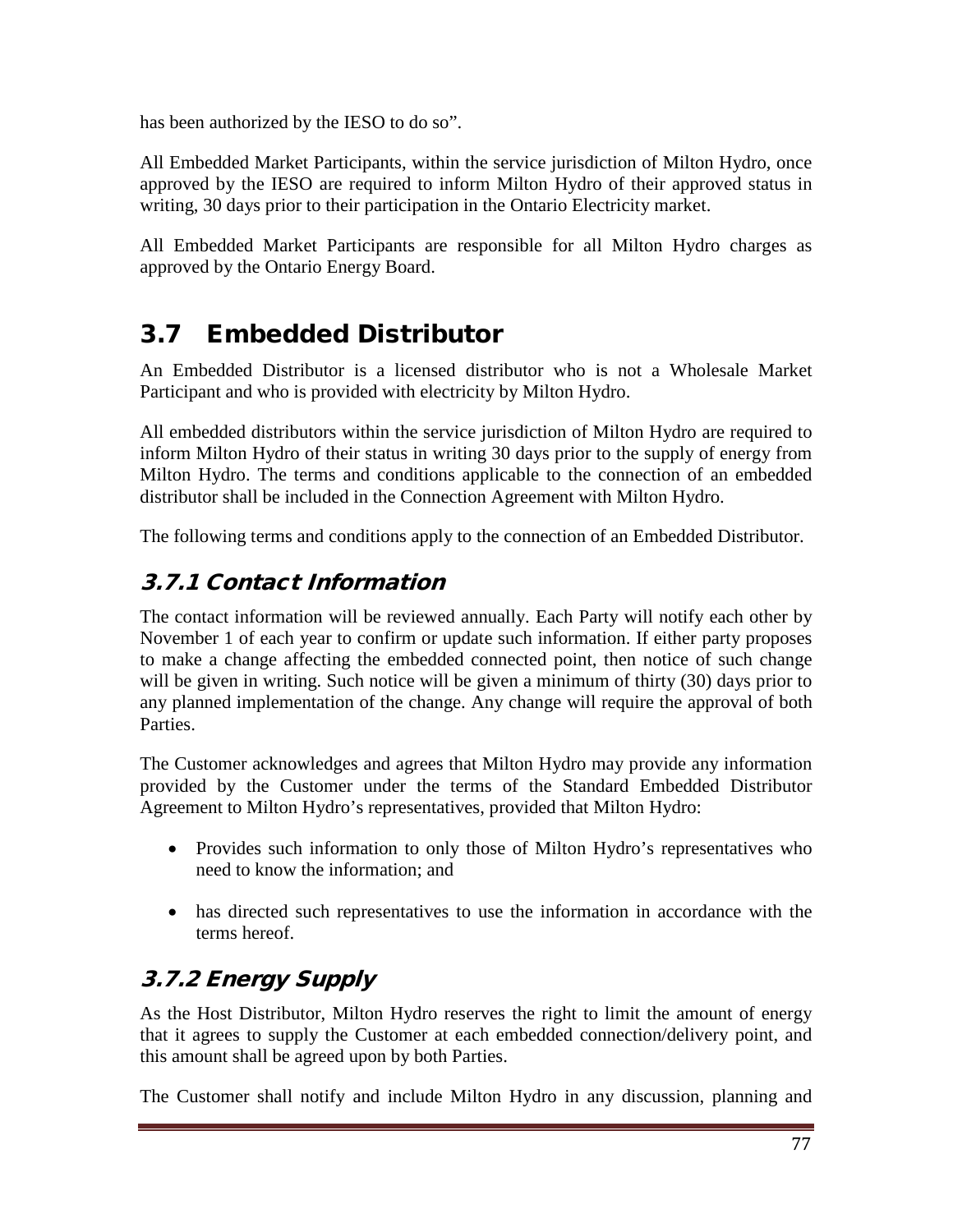interconnection design of any proposed embedded generation facility that the Customer proposes to connect to its portion of the distribution system.

# 3.7.3 Billing

Milton Hydro shall bill the Customer on a billing cycle each month for the provision of distribution services by Milton Hydro, and for all other applicable charges approved or authorized by the OEB, pursuant to Milton Hydro's rate orders or any codes issues by the OEB.

Milton Hydro shall settle non-competitive electricity services based on the rates approved by the OEB and by the requirements of the Retail Settlement Code. Milton Hydro shall adjust the Customer's usage by the applicable total loss factor for purposes of determining the Customer's non-competitive electricity costs.

If the Customer is not a Wholesale Market Participant, then Milton Hydro shall provide revenue metering for the settlement and monthly billing of the Customer. If the Customer is or becomes a Wholesale Market Participant Distributor, then the Independent Market Operator shall settle the Customer's monthly energy bill.

If the Customer is or becomes a Wholesale Market Participant Distributor, then the Corporation shall act as the default Metering Service Provider (MSP) and as such, enter into a Metering Service Provider Agreement with the Customer.

# 3.7.4 Ownership

All Milton Hydro-owned equipment, including the revenue metering equipment and instrument transformers, shall continue to be vested in Milton Hydro, unless the Parties have specified otherwise in the Embedded Distributor Agreement. (Note: presently Hydro One may own the wholesale metering installation.)

All Customer equipment and facilities shall continue to be vested in the Customer, unless the Parties have specified otherwise in the Embedded Distributor Agreement.

# 3.7.5 Assignment of Responsibility

The electrical distribution systems shall be under the operating control of a controlling authority at all times.

The responsibility for regular maintenance of equipment rests with the owner. Milton Hydro and the Customer shall ensure that only qualified persons perform the operation and maintenance of their respective electrical distribution systems.

Each Party shall be responsible for maintenance, protection and power quality of each Party's portion of the shared distribution feeder that each party owns. Each Party shall ensure that its portion of the feeder has proper fault protection and voltage within proper limits.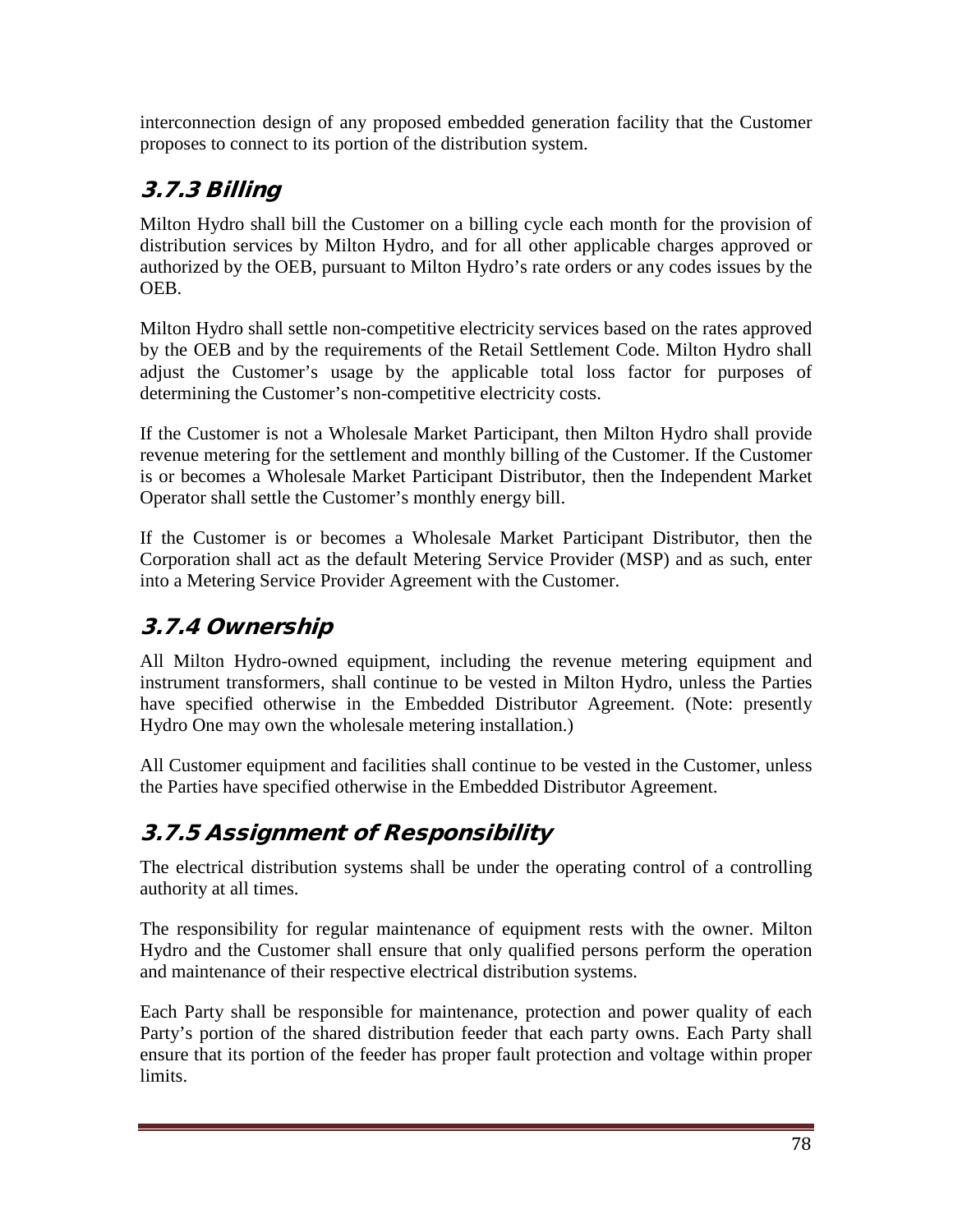Milton Hydro and the Customer shall maintain their respective equipment in efficient condition with proper devices, according to electrical distribution utility standards. If, in the opinion of Milton Hydro or the Customer, maintenance is not properly performed, the identifying Party will notify the other in writing.

# 3.7.6 Normal Operations

Control Authorities will inform each other at least seven calendar days in advance of any planned work which would have an effect on the other Parties electrical distribution system.

Applications for work involving load interruptions shall be initiated at least ten (10) calendar days in advance, to permit proper notification of other customers who would be interrupted.

Each control authority is responsible for establishing the appropriate conditions for, and the co-ordination of, switching on the equipment under its control.

The control authority of the equipment under its control shall issue work protection on the equipment when work is done on that equipment. Each control authority is responsible for establishing a safe work environment, in accordance with industry standards, for their forces while carrying out planned or emergency maintenance. Each Party is responsible for providing isolation at devices under their operating control to assist the other Party.

# 3.7.7 Communication

Communications between controlling authorities must be readily available to deal with routine and unforeseen system conditions.

The Controlling Authority of each Party agrees to communicate for the following reasons:

- For normal operating communications with regard to outage planning, work protection and switching, etc.;
- Provide each other with information relative to prearranged outages, power interruptions or system problems which materially affect the supply of power to each other's distribution system;
- Provide each other with information relative to feeder trips or reclosure operations caused by equipment under each Parties ownership or control.

Following an A/ or A/R/A during regular working hours Milton Hydro's Controlling Authority will not authorize the Hydro One Controlling Authority to re-energize a feeder owned by Milton Hydro until contact has been made with the Customer's Controlling Authority.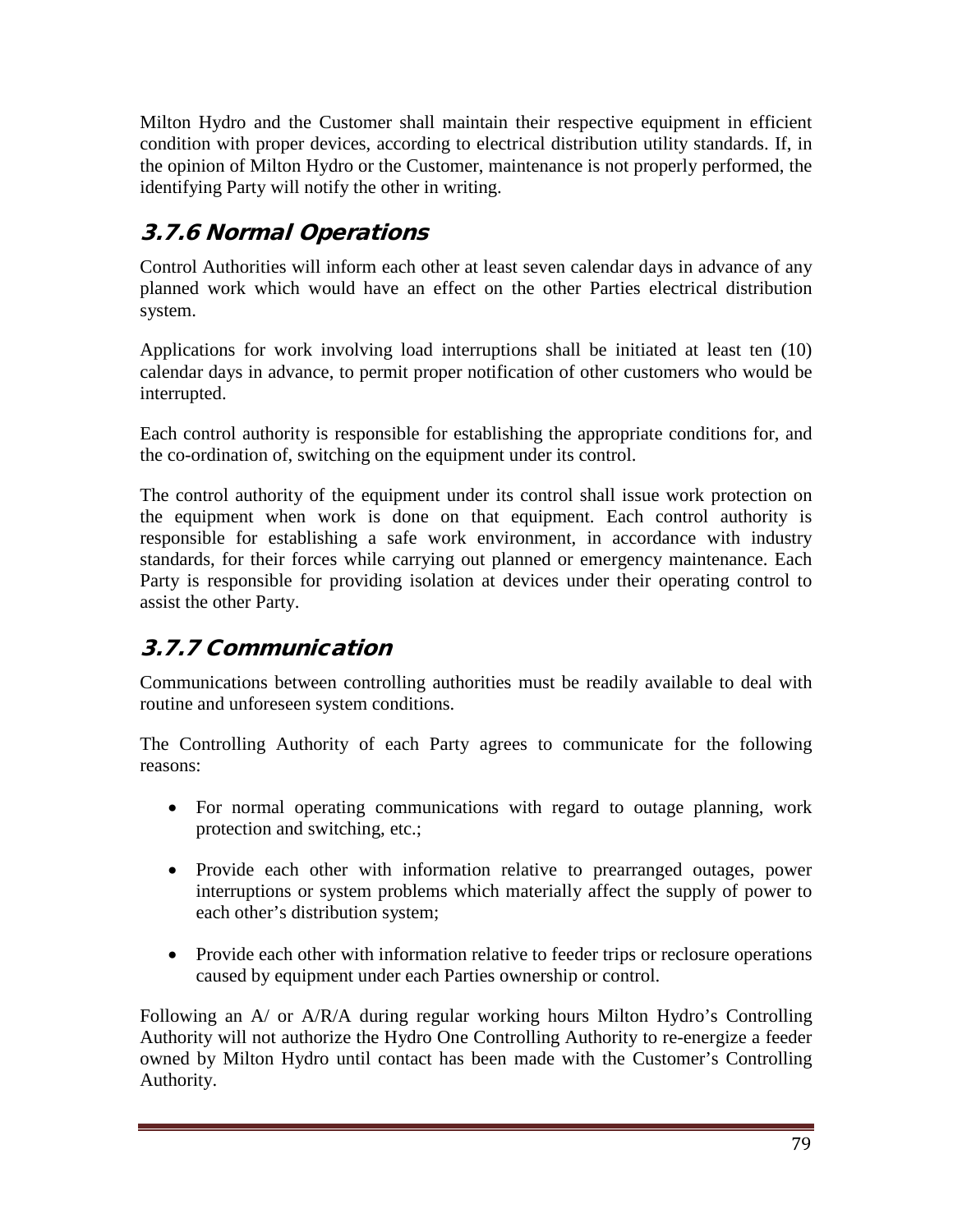Following an A/ or A/R/A after regular working hours, and if no "Hold Off" is in effect, Milton Hydro has authorized the Hydro One Controlling Authority to allow one minute prior to attempting re-energization. After one attempt at re-energization, no further attempts to re-energize a feeder owned by Milton Hydro will be made until contact has been made with the Customer and Hydro One. It will be the responsibility of the Hydro One Controlling Authority to contact Milton Hydro's Controlling Authority after hours.

When a permanent fault occurs on a feeder which supplies Milton Hydro and Customer load, the Milton Hydro Controlling Authority will notify the Customer's Controlling Authority during regular working hours, and the Customer's Line Superintendent on call for after hours permanent faults. Once communication is established and the location of the fault is not known, Milton Hydro and/or Customer staff will be dispatched to patrol their systems, and may assist each other in sectionalizing the faulted feeder.

Since Milton Hydro and the Customer each own portions of, and share, a common feeder, both Parties agree to provide each other with the following information:

- Milton Hydro shall provide the Customer with fault current information and protection settings of upstream protective devices;
- The Customer shall provide Milton Hydro with load forecasting information;

Milton Hydro and the Customer agree to maintain phase balance within generally acceptable industry standards.

Milton Hydro and the Customer agree to adhere to generally acceptable standards pertaining to power quality and voltage levels on the section of feeder each Party owns.

Milton Hydro and the Customer agree to provide each other, on request, with maintenance schedules and records on the section of feeder each party owns.

## 3.7.8 Emergency Operations

Each Party will co-operate fully in case of emergencies in order to facilitate restoration of the system back to normal, and to permit the organization of possible repairs.

On the request of one Controlling Authority, the other Controlling Authority's staff or agents will provide the required timely isolation of equipment as required for emergency switching, or to establish a Condition Guarantee.

## 3.7.9 Metering and Fault Protection

Milton Hydro agrees to deliver electricity to the Customer's distribution system through a bulk meter or interval meter for settlement purposes.

If the Customer is, or becomes, a Wholesale Market Participant Distributor registered with the Independent Market Operator, the Customer will be responsible for the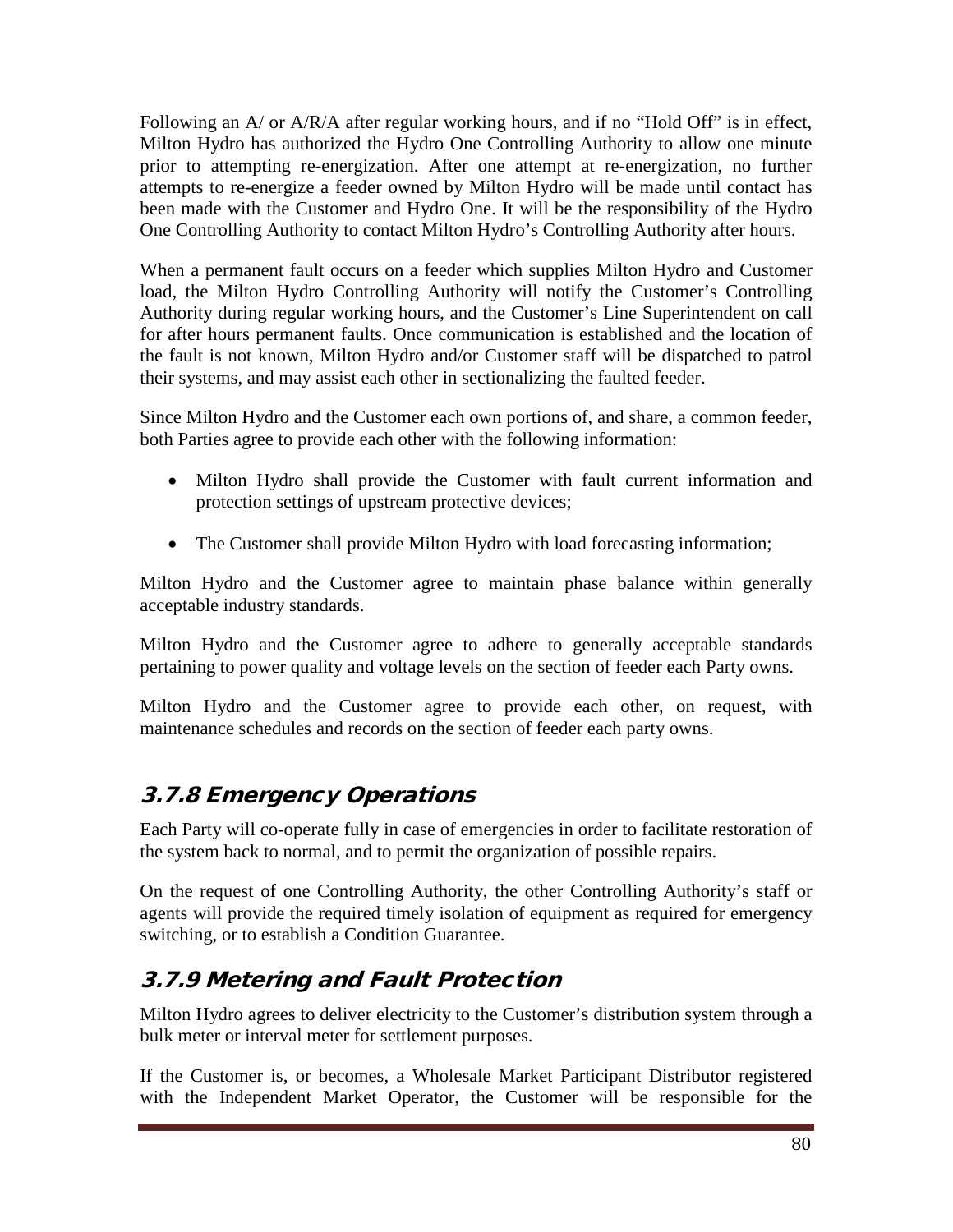wholesale metering installation(s) metering data as per the Ontario Market rules. Milton Hydro shall have read-only access to such wholesale metering installations.

The Parties shall act at all times in accordance with the Distribution System Code, for situations where Milton Hydro or the Customer provides distribution services through a load transfer.

Milton Hydro and the Customer shall each manage its own portion of a supply feeder, and ensure that its portion of the feeder has proper fault protection and voltage within proper limits in accordance with industry standards.

The owner of the feeder breaker would be responsible for maintaining appropriate relay settings for overall feeder protection, and both Milton Hydro and the Customer would be responsible to provide the required information to accomplish this.

## 3.7.10 Costs

Once the request for connection has been approved, and upon receipt of a Purchase Order or equivalent from the Customer, Milton Hydro shall prepare detailed engineering specifications for required system enhancements, obtain cost estimates for the specified work, and determine cost-sharing arrangements.

Milton Hydro agrees to provide the Customer, in writing, a Project Description and Letter of Intent that includes:

- 1. A description of the work to be performed by Milton Hydro;
- 2. a summary of the work to be performed by the Customer;
- 3. Milton Hydro's capital investment in the project; and
- 4. the Customer's financial contribution to the package.

## 3.7.11 Liability

Milton Hydro shall only be liable to the Customer, and the Customer shall only be liable to Milton Hydro, for any damages which arise directly out of the willful misconduct or negligence:

Of Milton Hydro in providing distribution services to the Customer;

of the Customer in being connected to Milton Hydro's distribution system; or

of Milton Hydro or the Customer in meeting their respective obligations under the Distributed System Code, their licences, and any other applicable law.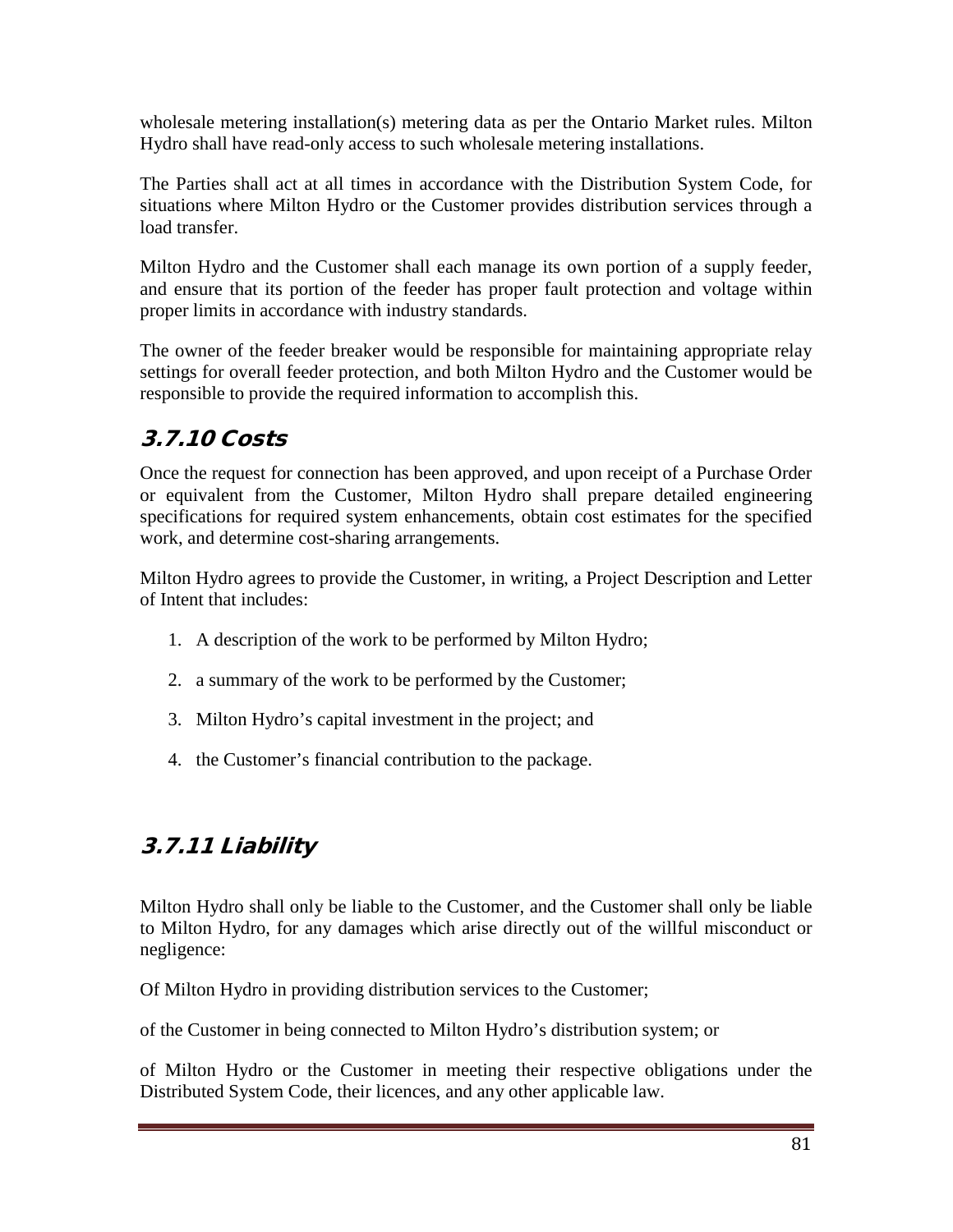The Distributor-Customer agrees to take out liability insurance in the amount of \$5,000,000 to which the Corporation of the Town of Milton and Milton Hydro are added as additional named insured, and to provide proof of such insurance.

Despite the above, neither Milton Hydro nor the Customer shall be liable under any circumstances whatsoever for any loss of goodwill or for any indirect, consequential, incidental or special damages, including but not limited to punitive or exemplary damages, whether any of the said liability, loss or damages arise in contract, tort or otherwise notwithstanding the Customer financial contribution as per Section 3.7.3.

## 3.7.12 Force Majeure

Subject to the items below, neither Party shall be held to have committed an event of default in respect of any obligation under the Embedded Distributor agreement if prevented from performing that obligation, in whole or in part, because of a force majeure event.

If a force majeure event prevents a Party from performing any of its obligations under the DSC and the Embedded Distributor agreement, that Party shall:

promptly notify the other Party of the force majeure event and its assessment, in good faith, of the effect that the event will have on its ability to perform any of its obligations. If the immediate notice is not in writing, it shall be confirmed in writing as soon as reasonably practicable;

not be entitled to suspend performance of any of its obligations under the Embedded Distributor Agreement to any greater extent, or for any longer time, than the force majeure event requires it to do;

use its best efforts to mitigate the effects of the force majeure event, remedy its inability to perform, and resume full performance of its obligations;

keep the other Party continually informed of its efforts; and

provide written notice to the other Party when it resumes performance of any obligations affected by the force majeure event.

Notwithstanding any of the foregoing, settlement of any strike, lockout or labour dispute constituting a force majeure event shall be within the sole discretion of the Party to the Embedded Distribution Agreement involved in the strike, lockout or labour dispute. The requirement that a Party must use its best efforts to remedy the cause of the force majeure event, mitigates its effects, and resume full performance under the Embedded Distributor Agreement and the DSC shall not apply to strikes, lockouts or labour disputes.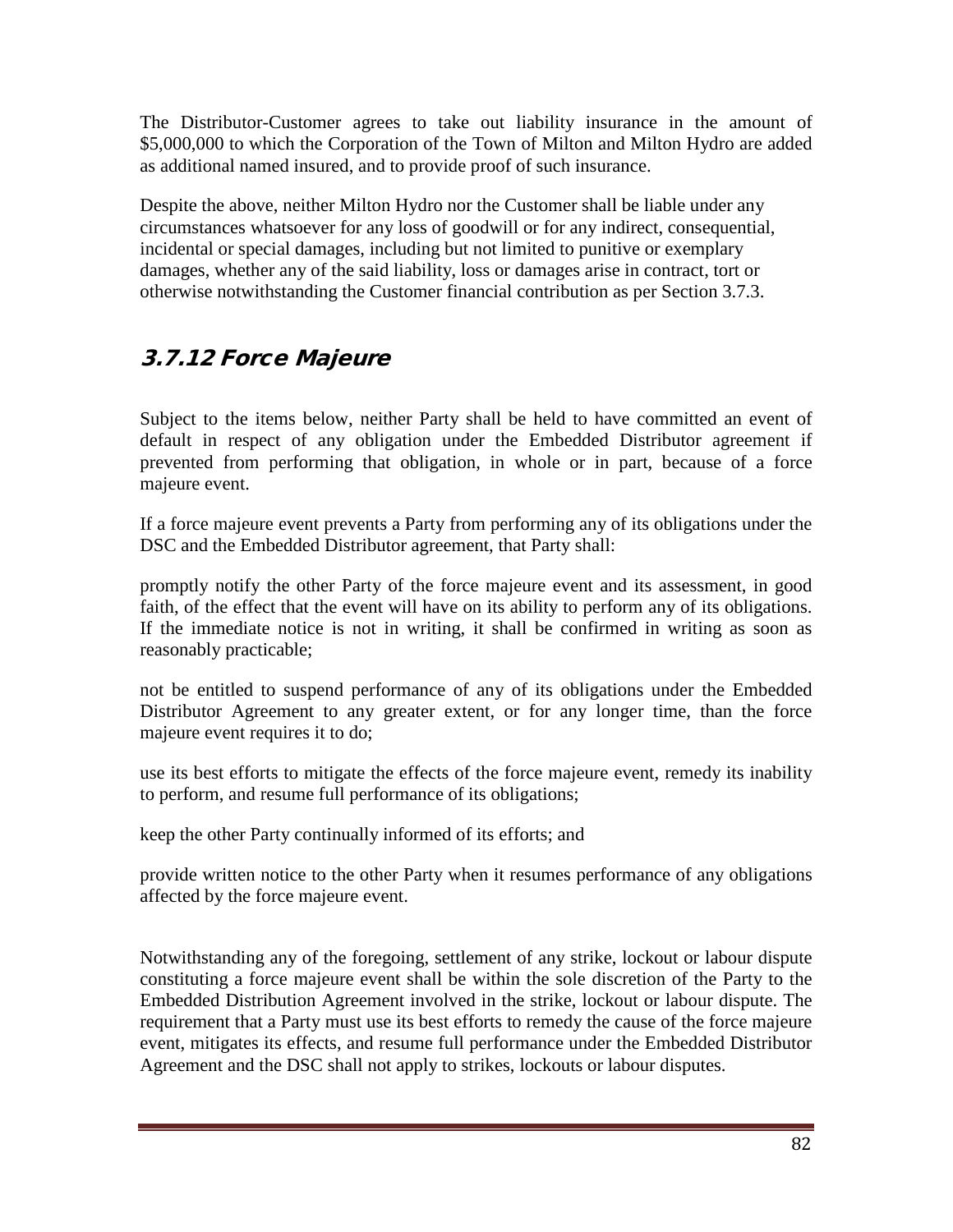# 3.8 Unmetered Connections

## 3.8.1 Street Lighting

All services supplied to street lighting equipment owned by or operated for a municipality or the Province of Ontario shall be classified as Street Lighting Service. For rate structure details refer to Milton Hydro's Schedule of Rates.

Attachment of street lighting equipment of Milton Hydro's electrical distribution system and the electrical supply to street lighting equipment is subject to approval by Milton Hydro. Street Lighting plant, facilities, or equipment owned by the Customer are subject to the Electrical Safety Authority (ESA) requirements.

Charges related to the Connections of Street Lighting will be recovered via a Basic Connection Fee for a Standard Allowance/Basic Connection and a Variable Connection Fee (if applicable) consistent with the Ownership Demarcation Point defined in Table 3 for various Street Lighting Distribution systems.

The service to Street Lighting will be unmetered. Energy consumption will be based on connected wattage information supplied by the Customer and calculated as per hours of use, subject to the approval of Milton Hydro. It is the responsibility of the Customer to report to Milton Hydro in writing any change in consumption.

## 3.8.2 Traffic signals and Pedestrian X-Walk Signals/Beacons

Traffic Signals and Pedestrian X-Walk signals/beacons shall have a rate structure equal to General Service (< 50 kW) Class Customers, as approved by the Ontario Energy Board. The service will be metered.

Each Traffic Signal and Pedestrian X-Walk/Beacon location is reviewed individually and is connected to Milton Hydro's low voltage distribution system. Electrical Safety Authority (ESA) "Authorization to Connect" is required prior to connecting the service.

Service conductors will be supplied by the Customer.

Where transformation does not exist, it will be provided and considered an expansion of the system. A capital contribution may be required.

The Ownership Demarcation point is as follows: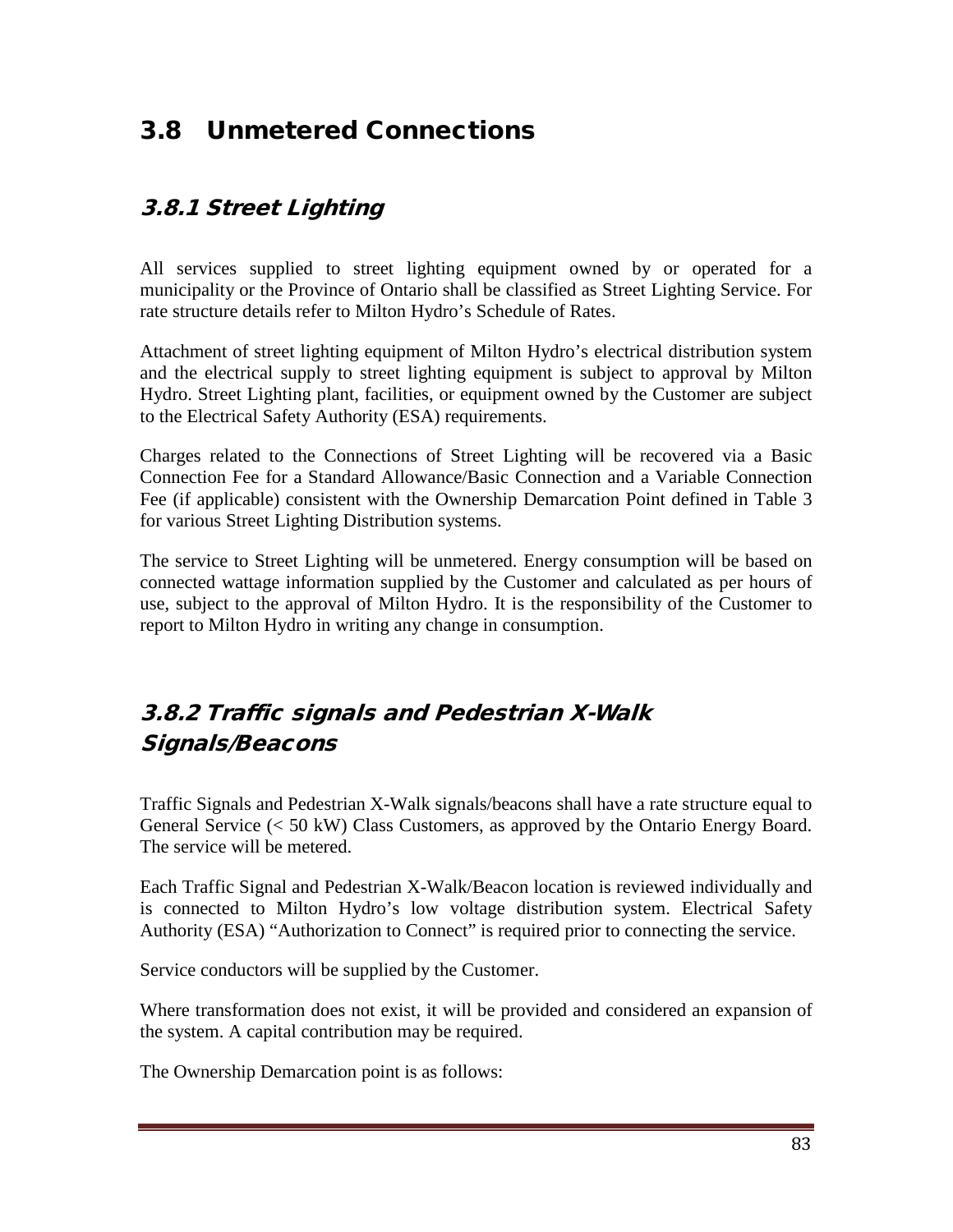For Overhead - the connection point at the secondary bushings of Milton Hydro's transformer.

For Underground – the connection point at the secondary bushings of Milton Hydro's transformer.

The Standard Allowance is the connections at Milton Hydro's feed pole/lines and final connections at the top of the Customer's service mast (OH) or at Customer's handwell/tapbox (UG) and is recovered via a Basic Connection Fee of \$350.00 (OH) and \$550.00 (UG) per location/installation.

All Customers must sign a contract and post a security deposit as outlined in Section 2.4.3 prior to Milton Hydro supplying electrical service.

Re-design and inspection services are at extra costs to the Customer. The Customer is responsible for maintaining and repairing its equipment and/or facilities.

## 3.8.3 Bus Shelters, Telephone booths, Signs (< 5kW) and Miscellaneous Unmetered Loads (< 5kW)

This section pertains to the supply of electrical energy for bus shelters, telephone booths, cable TV amplifiers and similar small unmetered loads.

The above service types shall have a rate structure as General Service (< 50 kW) Class Customers and have the same terms and conditions as outlined in Section 3.8.2 above titled "Traffic Signals and Pedestrian X-walk signals/beacons".

## 3.8.4 Decorative Lighting and Tree Lighting Services

Decorative or Tree Lighting connected to Milton Hydro's distribution System shall have a rate structure as General Service (<50 kW) Class Customers. Refer to the Schedule of Rates.

**For unmetered service installations**, refer to Section 3.8.2 titled Traffic signals and Pedestrian X-walk Signals/Beacons for applicable Terms and Conditions.

**For metered service installations**, the following outlines the Ownership Demarcation point:

For Overhead - the top of the Customer's service standpipe/mast.

For Underground – The line side of the Customer's main disconnect switch.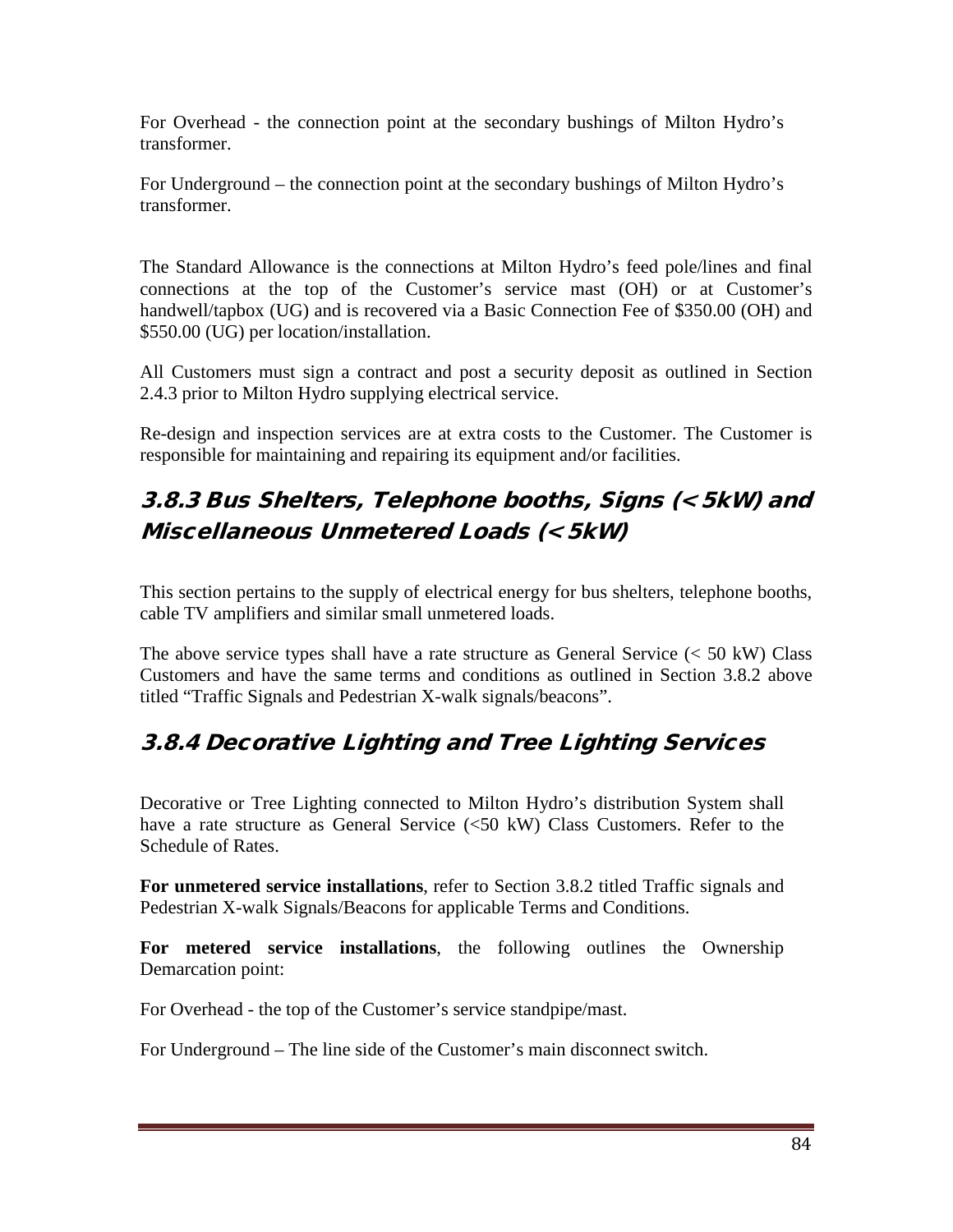The Standard Allowance is the connections at Milton Hydro's feed pole/lines and final connections at top of the Customer's service mast (OH) or at Customer's main switch (UG) and is recovered through a Basic connection Fee of \$350.00 (OH) and \$560.00 (UG) per location/installation.

Re-design and inspection services are at the expense of the Customer. The Customer is responsible for maintaining and repairing its equipment and/or facilities.

# 3.9 Temporary Service

## 3.9.1 General

A temporary service is normally a metered service provided to facilitate various applications; such as, construction projects, outdoor shows, gatherings, special events, etc. Temporary services may be provided for a period less than 12 months. Temporary services may be renewed thereafter at the discretion of Milton Hydro if an extension is required and the equipment for such temporary service must be re-inspected at the end of the 12-month period. At the discretion of Milton Hydro, one or more temporary services may be provided for a site.

Temporary services can be supplied overhead or underground. The location of the Service Entrance point and metering details will be established through consultation with Milton Hydro. Failure to comply may result in modifications at the owner's expense.

All installations that are built by the Customer will be built in accordance with the Electrical Safety Code and approved by the Electrical Safety Authority.

Subject to the requirements of Milton Hydro, supply will be connected after receipt of a 'Connection Authorization' from the Electrical Safety Authority, a signed contract and a security deposit as outlined in Section 2.4.3 from the Customer.

In the case of temporary overhead services, the Customer shall leave 760 mm of cable at the masthead for connection purposes.

In the case of temporary underground services, the Customer's cable shall extend to Milton Hydro's point of supply.

The Customer will be responsible for all associated costs for **the installation and removal** of equipment required for a temporary service to Milton Hydro's point of supply. The Customer will pay for the temporary installation and removal prior to the commencement of any work being initiated by Milton Hydro.

Connection assets above and beyond the Standard allowance will be recovered through a Variable Connection Fee, based on actual costs.

The cost of any transformation will be charged to the Customer as part of the Variable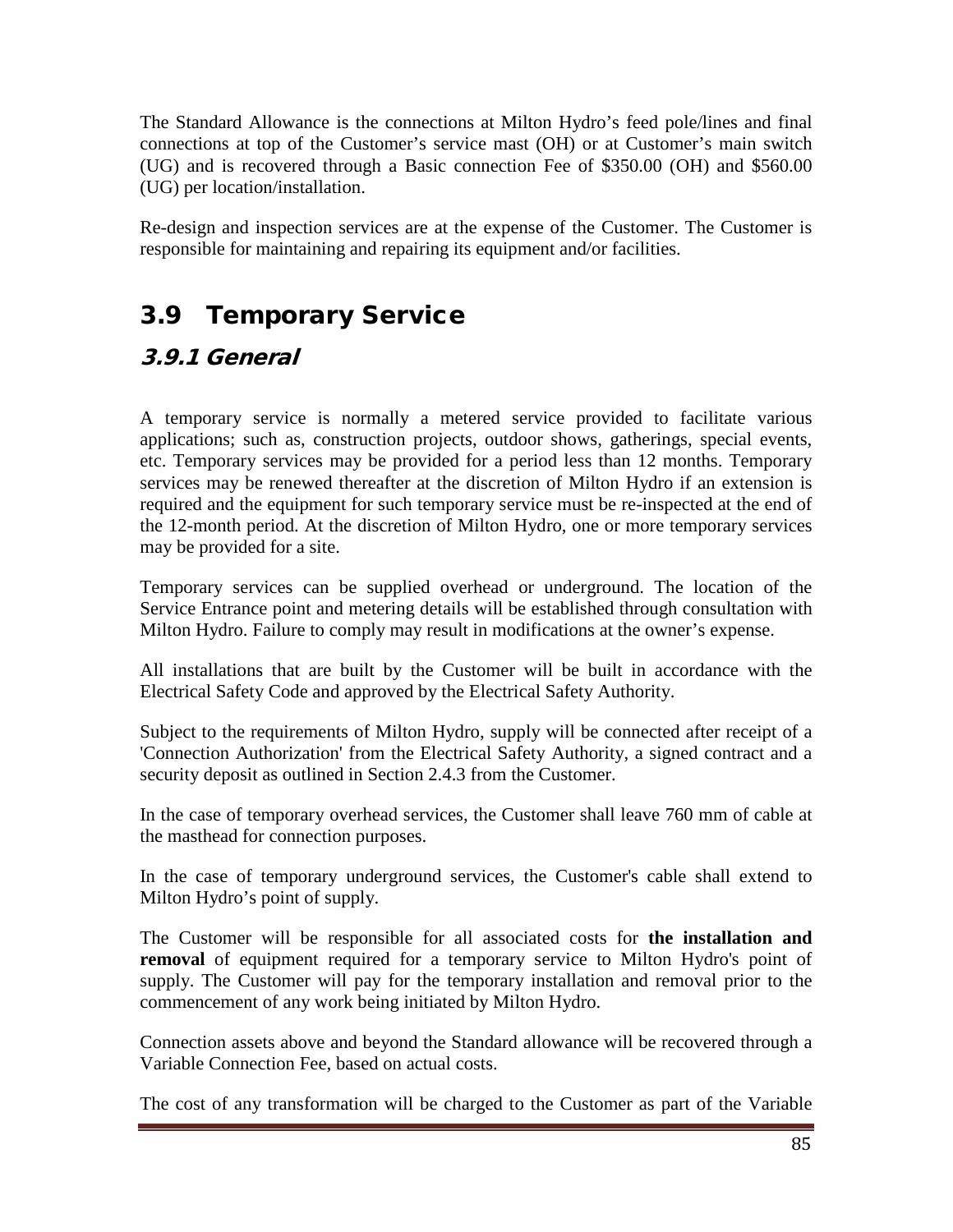Connection Fee prior to energization.

All construction that occurs on private property will be the responsibility of the Customer.

Any modifications or changes to the above will be at the discretion of Milton Hydro.

### 3.9.2 Metering

The owner will make provision acceptable to Milton Hydro for revenue metering equipment. The provision for metering could be one or a combination of the following, as established by Milton Hydro:

- Approved meter sockets as indicated in Section 5.3; and
- a lockable metal enclosure.

Where meter bases are required, they must be approved by Milton Hydro and shall be securely mounted on minimum 152 mm diameter poles (or alternative if approved by Milton Hydro) so that the midpoint of the meter is 1.73 m  $(\pm 100 \text{ mm})$  from finished grade.

The metering equipment location will be agreed upon through consultation with Milton Hydro. The location allocated for Milton Hydro metering equipment shall be directly accessible to Milton Hydro staff, and shall be subject to satisfactory environmental conditions, some of which are:

- Safe and adequate working space with not less than 1.2 metres in front of the metering equipment;
- Protection against the adverse effects of moving machinery, vibration, dust, moisture or fumes.

Prior to energization, Milton Hydro will require notification of approval by the Electrical Safety Authority. The Service Entrance and metering provision shall be inspected and accepted by Milton Hydro prior to energization.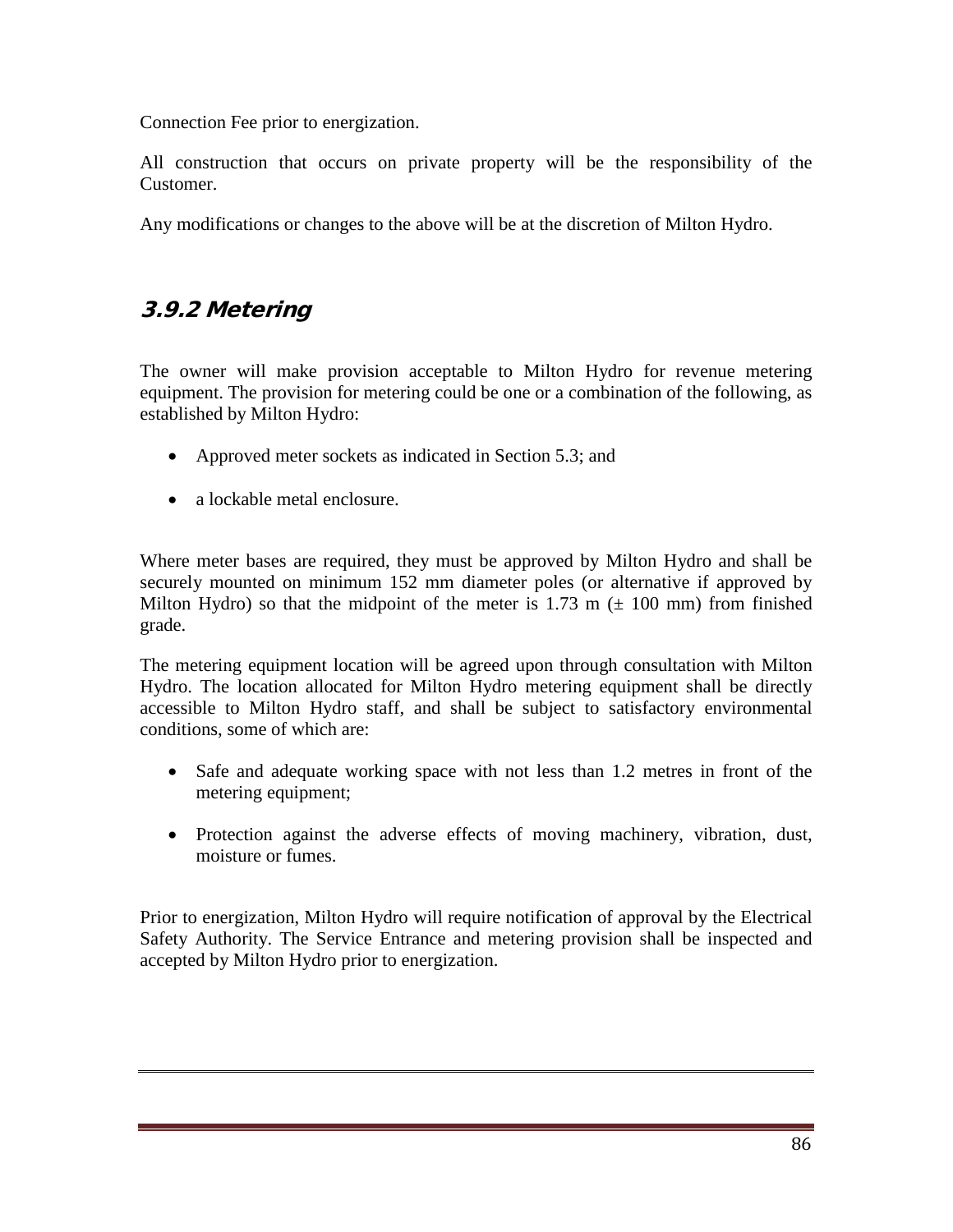# Section - 4 GLOSSARY OF TERMS

Sources for definitions:

**A** Electricity Act, 1998, Schedule A, Section 2, Definitions **MR** Market Rules for the Ontario Electricity Market, Chapter 11, Definitions **DL** Distribution License, Part I, Definitions **TTL** Transitional Transmission License, Part I, Definitions **DSC** Distribution System Code Definitions **RSC** Retail Settlement Code Definitions

**"Accounting Procedures Handbook"** means the handbook approved by the Board and in effect at the relevant time, which specifies the accounting records, accounting principles and accounting separation standards to be followed by the distributor; (DL, DSC)

**"Affiliate Relationships Code"** means the code, approved by the Board and in effect at the relevant time, which among other things, establishes the standards and conditions for the interaction between electricity distributors or transmitters and their respective affiliated companies; (DL, DSC)

**"ancillary services"** means services necessary to maintain the reliability of the IESOcontrolled grid; including frequency control, voltage control, reactive power and operating reserve services; (MR, DL, DSC)

**"apartment building"** means a structure containing four or more dwelling units having access from an interior corridor system or common entrance;

**"apparent power"** means the total power measured in kiloVolt Amperes (kVA);

**"application for service"** means the agreement or contract with Milton Hydro under which electrical service is requested;

**"bandwidth"** means a distributor's defined tolerance used to flag data for further scrutiny at the stage in the VEE (validating, estimating and editing) process where a current reading is compared to a reading from an equivalent historical billing period. For example, a 30 percent bandwidth means a current reading that is either 30 percent lower or 30 percent higher than the measurement from an equivalent historical billing period will be identified by the VEE process as requiring further scrutiny and verification; (DSC)

**"billing demand"** means the metered demand or connected load after necessary adjustments have been made for power factor, intermittent rating, transformer losses and minimum billing. A measurement in kiloWatts (kW) of the maximum rate at which electricity is consumed during a billing period;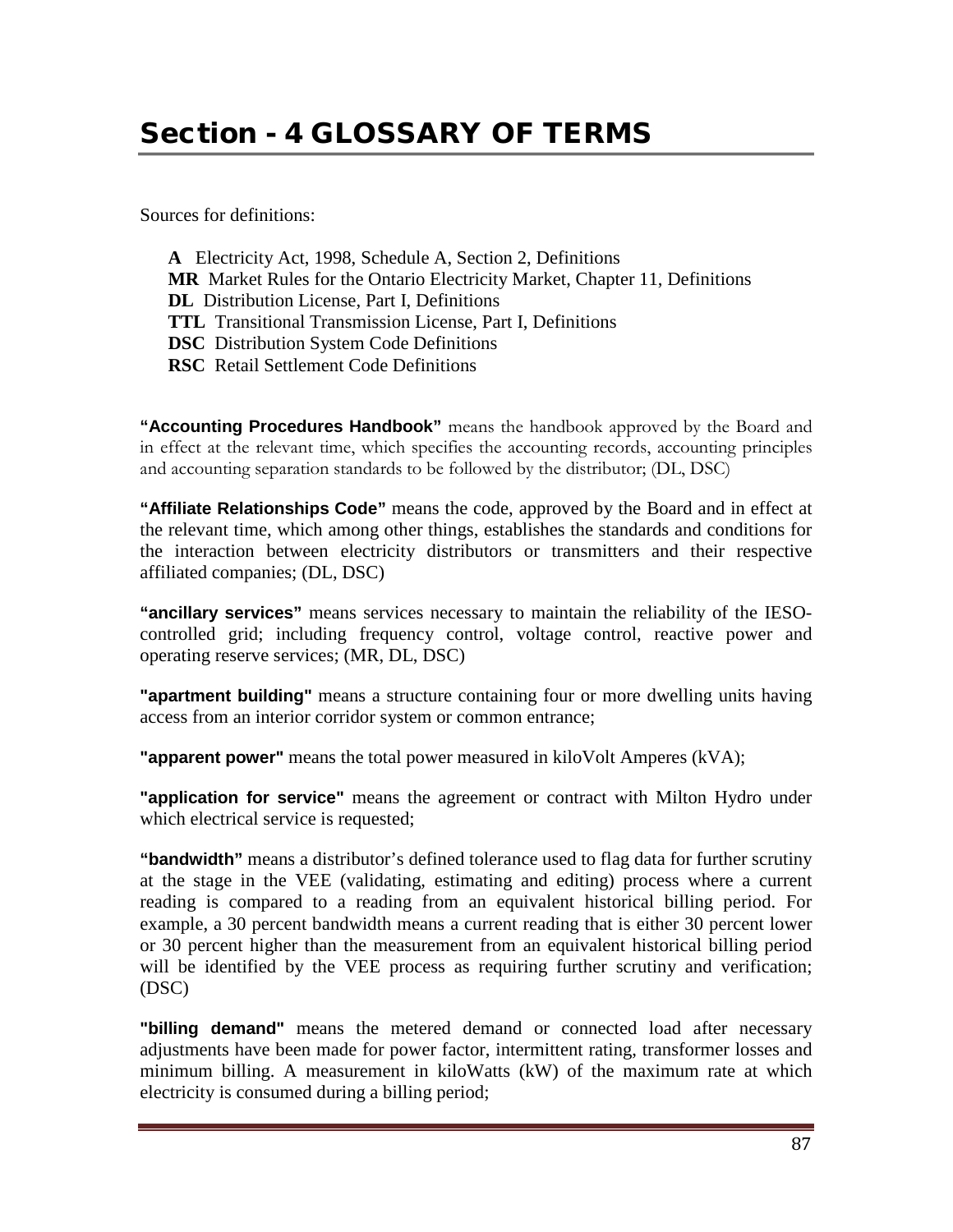**"Board" or "OEB"** means the Ontario Energy Board; (A, DSC)

**"building"** means a building, portion of a building, structure or facility;

**"business day"** is any day other than a Saturday, Sunday or a holiday as defined in section 88 of the *Legislation Act, 2006*.

**"Capacity allocation exempt small embedded generation facility"** means an embedded generation facility which is not a micro-embedded generation facility and which has a name-plate rated capacity of 250 kW or less in the case of a facility connected to a less than 15 kV line and 500 kW or less in the case of a facility connected to a 15 kV or greater line; (DSC)

**"complex metering installation"** means a metering installation where instrument transformers, test blocks, recorders, pulse duplicators and multiple meters may be employed; (DSC)

**"Conditions of Service"** means the document developed by a distributor in accordance with subsection 2.4 of the Code that describes the operating practices and connection rules for the distributor; (DSC)

**"connection"** means the process of installing and activating connection assets in order to distribute electricity to a Customer; (DSC)

**"Connection Agreement"** means an agreement entered into between a distributor and a person connected to its distribution system that delineates the conditions of the connection and delivery of electricity to that connection; (DSC)

**"connection assets"** means that portion of the distribution system used to connect a Customer to the existing main distribution system, and consists of the assets between the point of connection on a distributor' s main distribution system and the ownership demarcation point with that Customer; (DSC)

**"Customer"** means a person who uses, for the person's own consumption, electricity that the person did not generate; (A, MR, DSC)

**"Controlling Authority"** means a person responsible for performing, directing, or authorizing changes in the conditions or physical position of specific apparatus or devices;

**"Customer"** means a person that has contracted for or intends to contract for connection of a building. This includes developers of residential or commercial sub-divisions; (DSC)

**"demand"** means the average value of power measured over a specified interval of time, usually expressed in kilowatts (kW). Typical demand intervals are 15, 30 and 60 minutes; (DSC)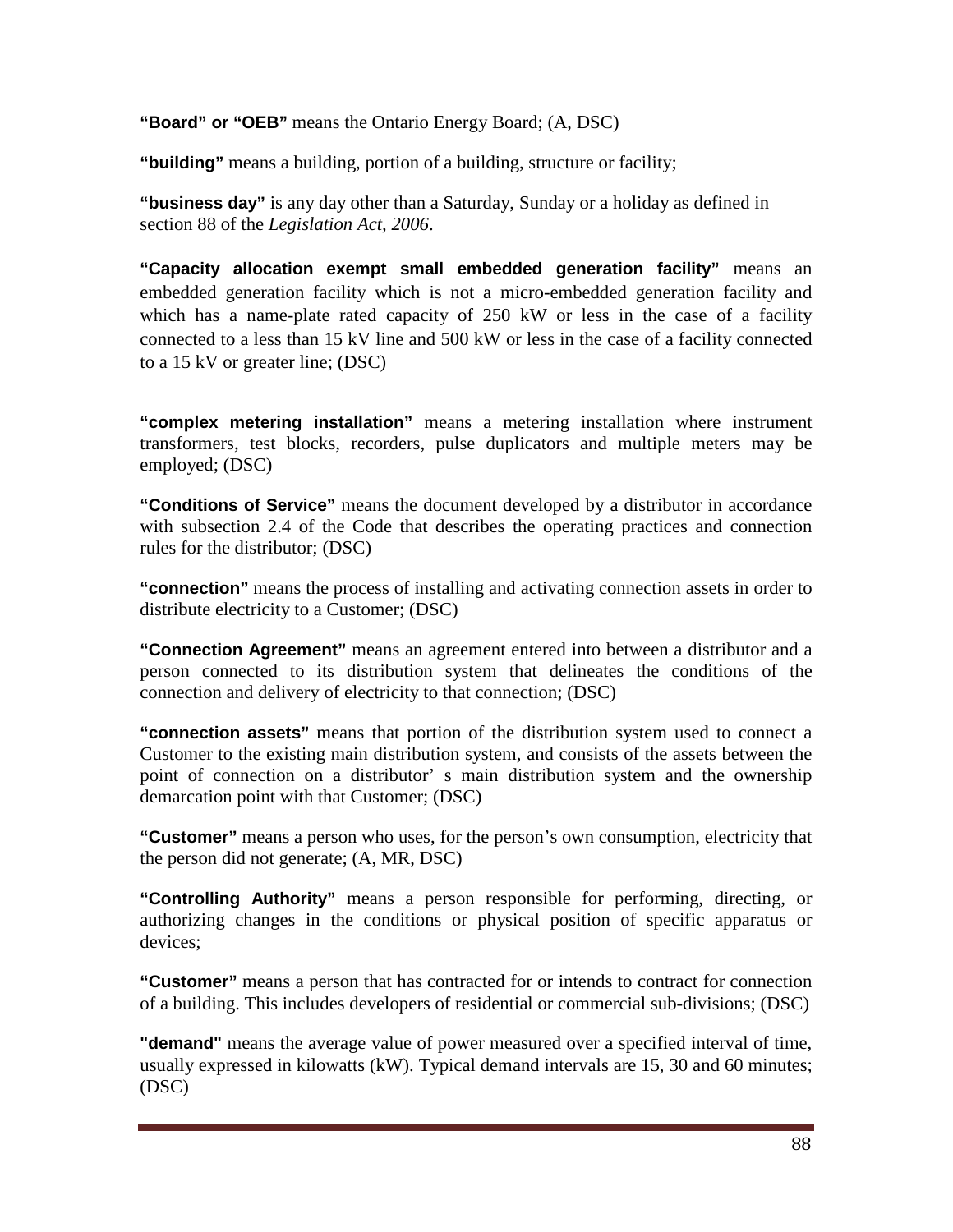**"demand meter"** means a meter that measures a Customer's peak usage during a specified period of time; (DSC)

**"developer"** means a person or persons owning property for which new or modified electrical services are to be installed;

**"disconnection"** means a deactivation of connection assets that results in cessation of distribution services to a Customer; (DSC)

"distribute", with respect to electricity, means to convey electricity at voltages of 50 kilovolts or less; (A, MR, TDL, DSC)

**"distribution line"** means the circuits on the public right-of-way or easement from which service wires are tapped;

**"distribution losses"** means energy losses that result from the interaction of intrinsic characteristics of the distribution network such as electrical resistance with network voltages and current flows; (DSC)

**"distribution loss factor"** means a factor or factors by which metered loads must be multiplied such that when summed equal the total measured load at the supply point(s) to the distribution system; (RSC)

**"distribution services"** means services related to the distribution of electricity and the services the Board has required distributors to carry out, for which a charge or rate has been approved by the Board under section 78 of the Ontario Energy Board Act; (RSC, DSC)

**"distribution system"** means a system for distributing electricity, and includes any structures, equipment or other things used for that purpose. A distribution system is comprised of the main system capable of distributing electricity to many Customers and the connection assets used to connect a Customer to the main distribution system; (A, MR, DSC)

**"Distribution System Code"** means the code, approved by the Board, and in effect at the relevant time, which, among other things, establishes the obligations of the distributor with respect to the services and terms of service to be offered to Customers and retailers and provides minimum technical operating standards of distribution systems; (TDL, DSC)

**"distributor"** means a person who owns or operates a distribution system; (A, MR, DSC)

**"duct bank"** means two or more ducts that may be encased in concrete used for the purpose of containing and protecting underground electric cables;

**"Electricity Act"** means the *Electricity Act, 1998*, S.O. 1998, c.15, Schedule A; (MR, TDL, DSC)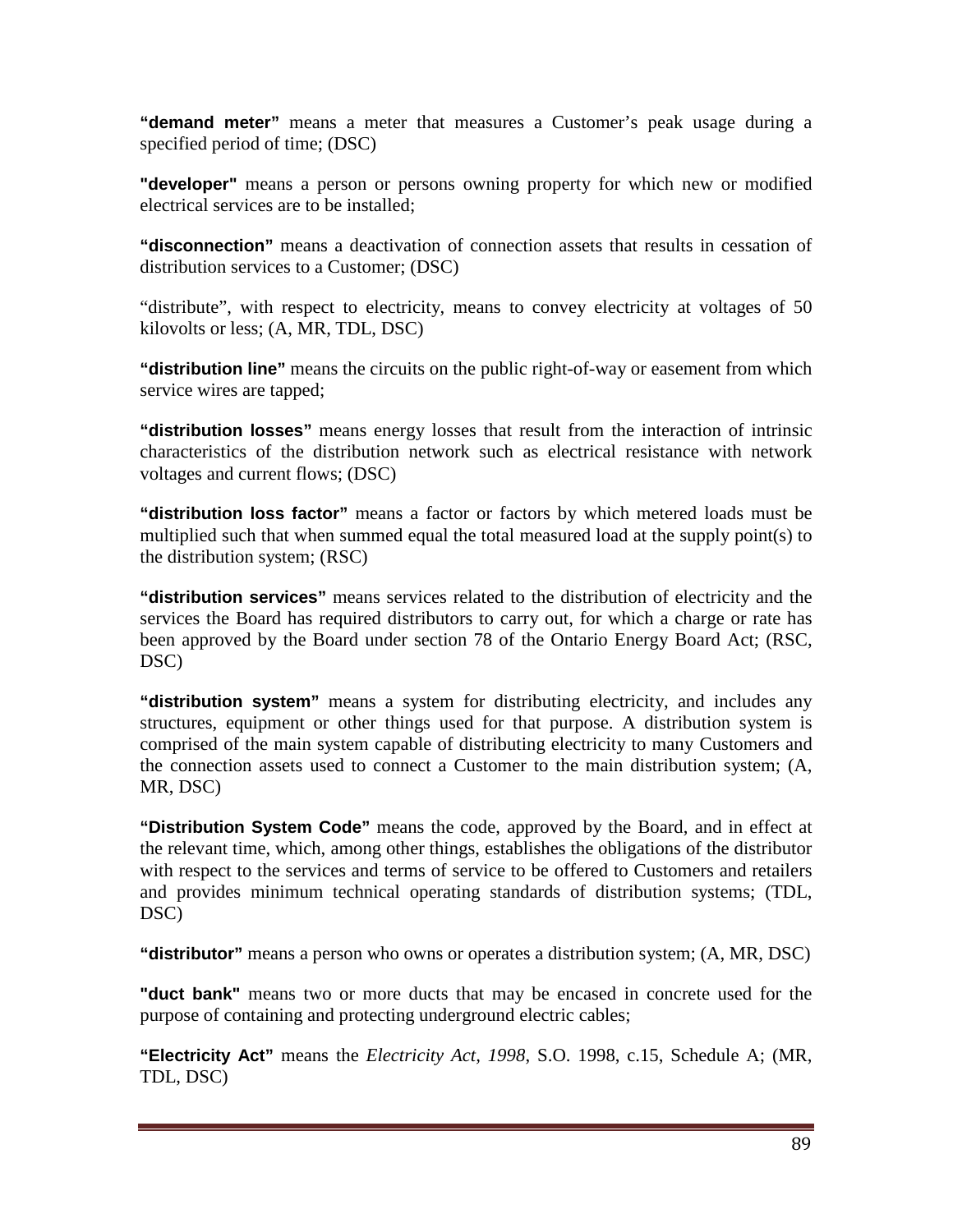**"Electrical Safety Authority" or "ESA"** means the person or body designated under the Electricity Act regulations as the Electrical Safety Authority; (A)

**"electric service"** means the Customer's conductors and equipment for energy from Milton Hydro;

**"electricity charges"** means charges that appear under the sub-headings "Electricity", "Delivery", Regulatory Charges" and "Debt Retirement Charge" as described in Ontario Regulation 275/04 made under the Act, and all applicable taxes on those charges.

**"embedded distributor"** means a distributor who is not a wholesale market participant and that is provided electricity by a host distributor; (RSC, DSC)

**"embedded generator" or "embedded generation facility"** means a generator whose generation facility is not directly connected to the IESO-controlled grid but instead is connected to a distribution system; (DSC)

**"embedded retail generator"** means an embedded generator that settles through a distributor's retail settlements system and is not a wholesale market participant; (DSC)

**"embedded wholesale Customer"** means a Customer who is a wholesale market participant whose facility is not directly connected to the IESO-controlled grid but is connected to a distribution system; (DSC)

**"embedded wholesale generator"** means an embedded generator that is a wholesale market participant; (DSC)

**"emergency"** means any abnormal system condition that requires remedial action to prevent or limit loss of a distribution system or supply of electricity that could adversely affect the reliability of the electricity system; (DSC)

**"emergency backup"** means a generation facility that has a transfer switch that isolates it from a distribution system; (DSC)

**"energy"** means the product of power multiplied by time, usually expressed in kilowatthours (kWh);

**"Energy Competition Act"** means the Energy Competition Act, 1998, S.O. 1998, c. 15; (MR)

**"energy diversion"** means the electricity consumption unaccounted for but that can be quantified through various measures upon review of the meter mechanism, such as unbilled meter readings, tap off load(s) before revenue meter or meter tampering;

**"enhancement"** means a modification to an existing distribution system that is made for purposes of improving system operating characteristics such as reliability or power quality or for relieving system capacity constraints resulting, for example, from general load growth; (DSC)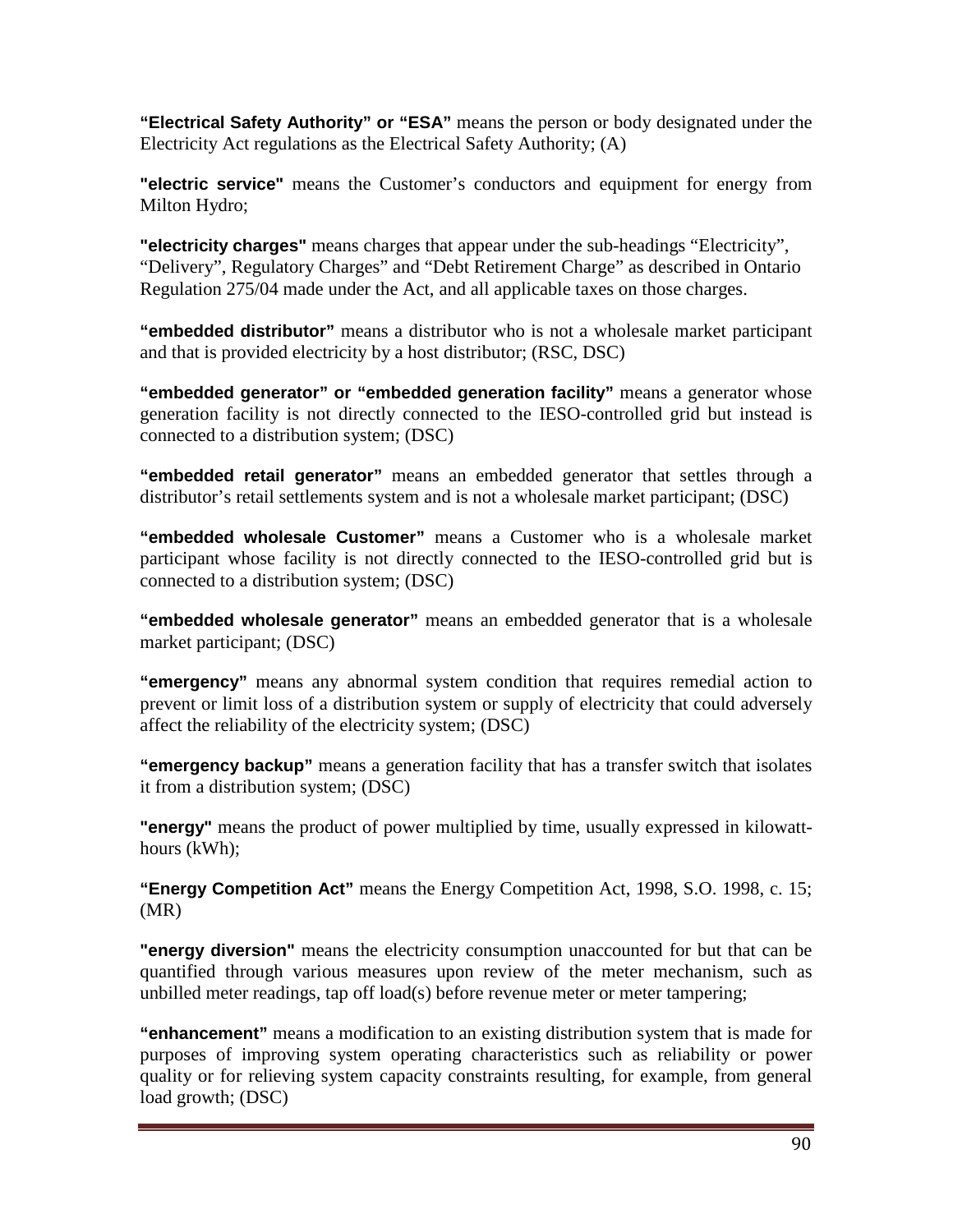**"expansion"** means an addition to a distribution system in response to a request for additional Customer connections that otherwise could not be made; for example, by increasing the length of the distribution system; (DSC)

**"extreme operating conditions"** means extreme operating conditions as defined in the Canadian Standards Association ("CSA") Standard CAN3-C235-87 (latest edition);

**"four-quadrant interval meter"** means an interval meter that records power injected into a distribution system and the amount of electricity consumed by the Customer; (DSC)

**"general service"** means any service supplied to premises other than those designated as Residential and less than 50kW, Large User, or Municipal Street Lighting. This includes multi-unit residential establishments such as apartments buildings supplied through one service (bulk-metered);

**"generate"** with respect to electricity, means to produce electricity or provide ancillary services, other than ancillary services provided by a transmitter or distributor through the operation of a transmission or distribution system; (A, DSC)

**"generation facility"** means a facility for generating electricity or providing ancillary services, other than ancillary services provided by a transmitter or distributor through the operation of a transmission or distribution system, and includes any structures, equipment or other things used for that purpose; (A, MR, DSC)

**"generator"** means a person who owns or operates a generation facility; (A, MR, DSC)

**"geographic distributor,"** with respect to a load transfer, means the distributor that is licensed to service a load transfer Customer and is responsible for connecting and billing the load transfer Customer; (DSC)

**"good utility practice"** means any of the practices, methods and acts engaged in or approved by a significant portion of the electric utility industry in North America during the relevant time period, or any of the practices, methods and acts which, in the exercise of reasonable judgment in light of the facts known at the time the decision was made, could have been expected to accomplish the desired result at a reasonable cost consistent with good practices, reliability, safety and expedition. Good utility practice is not intended to be limited to the optimum practice, method, or act to the exclusion of all others, but rather to be acceptable practices, methods, or acts generally accepted in North America; (MR, DSC)

**"host distributor"** means the registered wholesale market participant distributor who provides electricity to an embedded distributor; (RSC, DSC)

**"house service"** means that portion of the electrical service in a multiple occupancy facility which is common to all occupants, (i.e. parking lot lighting, sign service, corridor and walkway lighting, et cetera);

**"IEC"** means International Electrotechnical Commission;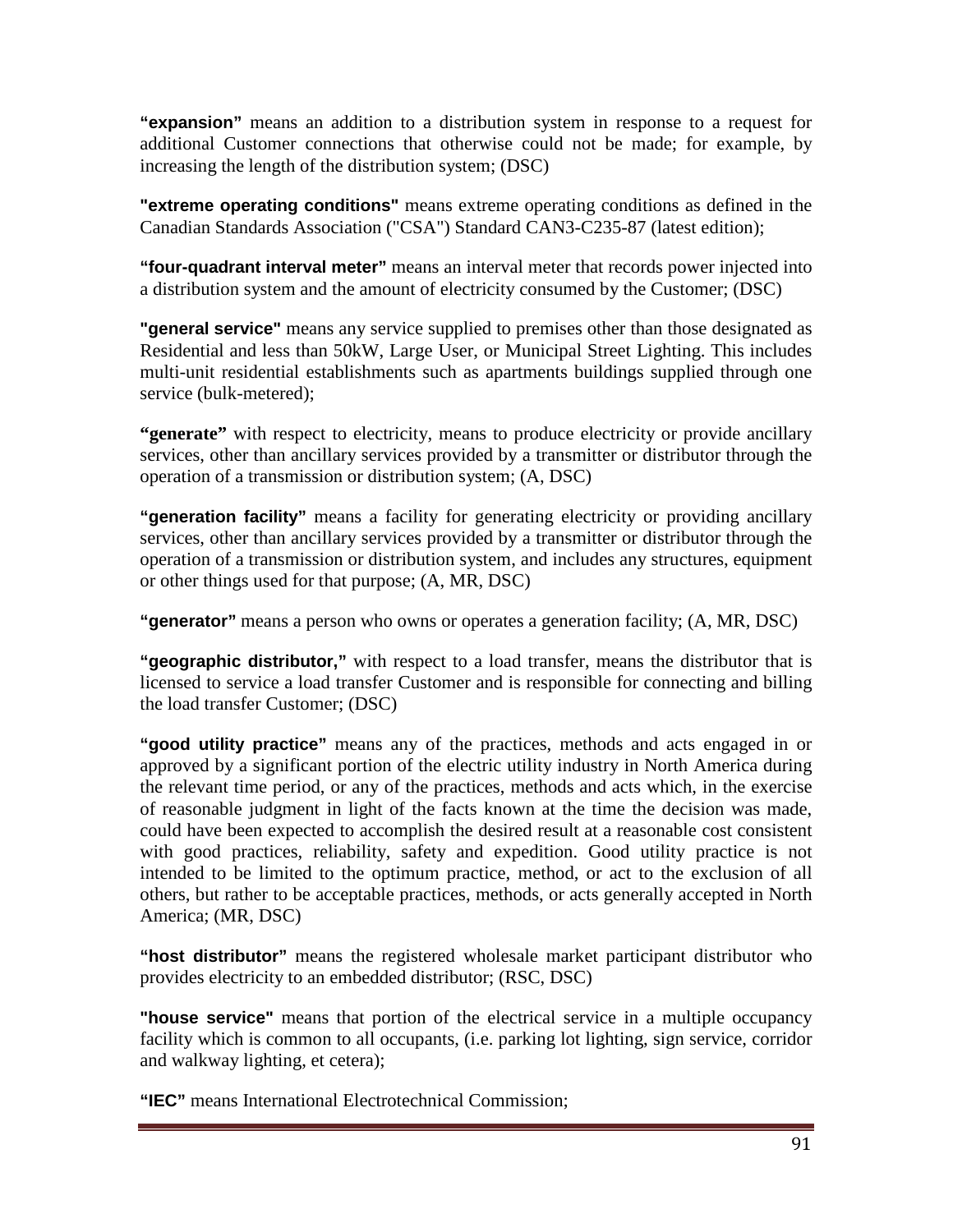**"IEEE"** means Institute of Electrical and Electronics Engineers;

**"IESO"** means the Independent Electricity System Operator established under the Electricity Act; (A, TDL, DSC)

**"IESO-controlled grid"** means the transmission systems with respect to which, pursuant to agreements, the IESO has authority to direct operation; (A, DSC)

**"interval meter"** means a meter that measures and records electricity use on an hourly or sub-hourly basis; (RSC, DSC)

**"Large embedded generation facility"** means an embedded generation facility with a name-plate rated capacity of more than 10 MW; (DSC)

**"large user"** means a Customer with a monthly peak demand of 5000 kW or greater, regardless the demand occurs in the peak or off-peak periods, averaged over 12 months;

**"load factor"** means the ratio of average demand for a designated time period (usually one month) to the maximum demand occurring in that period;

**"load transfer"** means a network supply point of one distributor that is supplied through the distribution network of another distributor and where this supply point is not considered a wholesale supply or bulk sale point; (DSC)

**"load transfer Customer"** means a Customer that is provided distribution services through a load transfer; (DSC)

**"main service"** refers to Milton Hydro's incoming cables, bus duct, disconnecting and protective equipment for a Building or from which all other metered sub-services are taken;

**"Market Rules"** means the rules made under section 32 of the Electricity Act; (MR, DL, DSC)

**"Measurement Canada"** means the Special Operating Agency established in August 1996 by the Electricity and Gas Inspection Act, 1980-81-82-83, c. 87., and Electricity and Gas Inspection Regulations (SOR/86-131; (DSC)

**"meter service provider"** means any entity that performs metering services on behalf of a distributor; (DSC)

**"meter installation"** means the meter and, if so equipped, the instrument transformers, wiring, test links, fuses, lamps, loss of potential alarms, meters, data recorders, telecommunication equipment and spin-off data facilities installed to measure power past a meter point, provide remote access to the metered data and monitor the condition of the installed equipment; (RSC, DSC)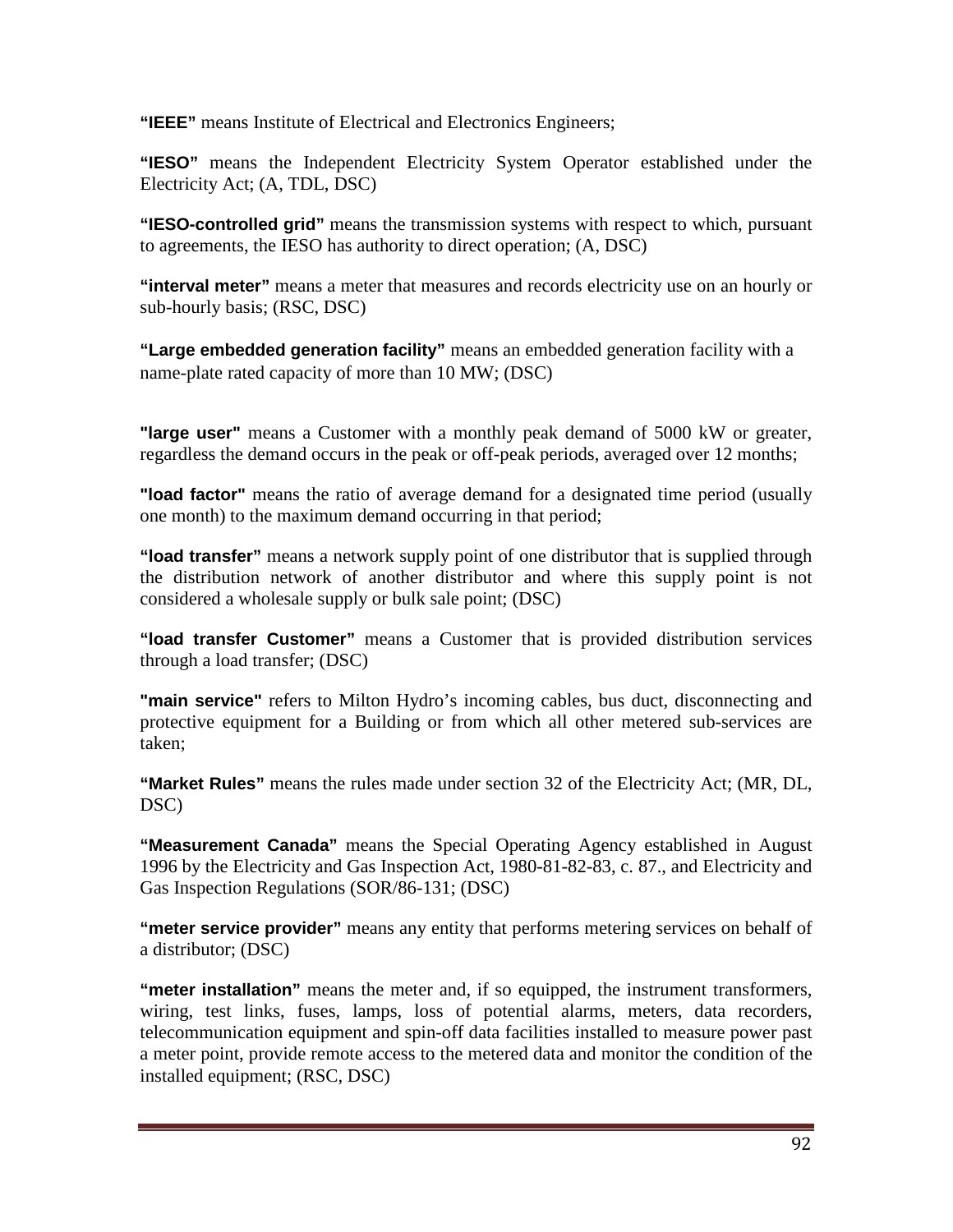**"meter socket"** means the mounting device for accommodating a socket type revenue meter;

**"metering services"** means installation, testing, reading and maintenance of meters; (DSC)

**"Micro-embedded generation facility"** means an embedded generation facility with a name-plate rated capacity of 10 kW or less; (DSC)

**"Mid-sized embedded generation facility"** means an embedded generation facility with a name-plate rated capacity of 10 MW or less and more than 500 kW in the case of a facility connected to a less than 15 kV line and more than 1 MW in the case of a facility connected to a 15 kV or greater line; (DSC)

**"MIST meter"** means an interval meter from which data is obtained and validated within a designated settlement timeframe. MIST refers to "Metering Inside the Settlement Timeframe;" (RSC, DSC)

**"MOST meter"** means an interval meter from which data is only available outside of the **designated settlement timeframe. MOST refers to "Metering Outside the Settlement** Timeframe;" (RSC, DSC)

**"multiple dwelling"** means a Building which contains more than one self-contained dwelling unit;

**"municipal street lighting"** means all services supplied to street lighting equipment owned and operated for a municipal corporation;

**"non-competitive electricity costs"** means costs for services from the IESO that are not deemed by the Board to be competitive electricity services plus costs for distribution services, other than Standard Supply Service (SSS); (RSC)

**"normal operating conditions"** means the operating conditions comply with the standards set by the Canadian Standards Association ("CSA") Standard CAN3-C235- 87 (latest edition);

**"Ontario Energy Board Act"** means the *Ontario Energy Board Act, 1998*, S.O. 1998, c.15, Schedule B; (MR, DSC)

**"operational demarcation point"** means the physical location at which a distributor's responsibility for operational control of distribution equipment including connection assets ends at the Customer; (DSC)

**"Owner"** means a person, persons, or company owning property in the Milton Hydro service area, on which work is to be performed by Milton Hydro. Confirm required – see Sec 3.1.1.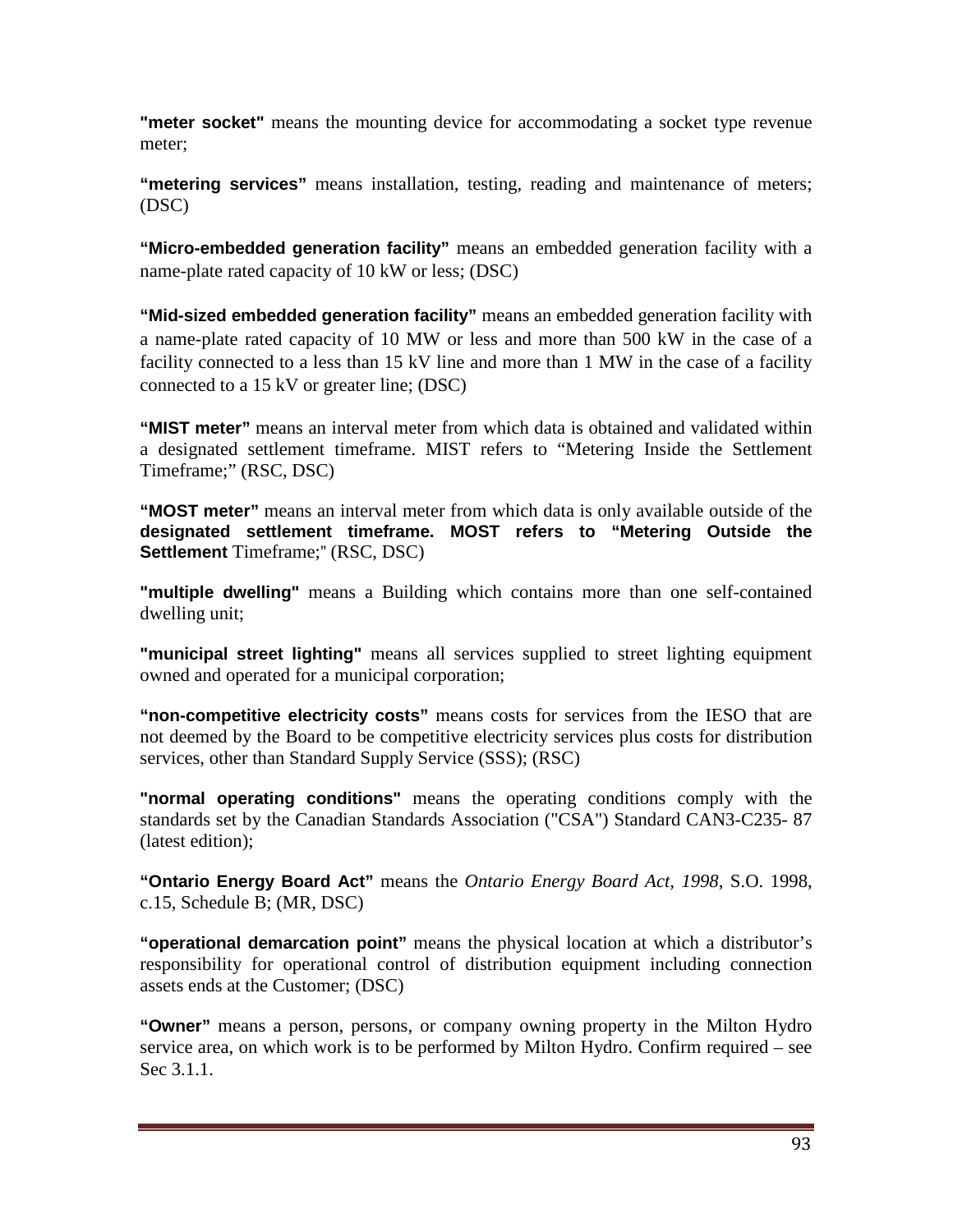**"ownership demarcation point"** means the physical location at which a distributor's ownership of distribution equipment including connection assets ends at the Customer; (DSC)

**"performance standards"** means the performance targets for the distribution and connection activities of the distributor as established by the Board pursuant to the Ontario Energy Board Act and in the Rate Handbook; (DSC)

**"person"** includes an individual, a corporation, sole proprietorship, partnership, unincorporated organization, unincorporated association, body corporate, and any other legal entity;

**"physical distributor,"** with respect to a load transfer, means the distributor that provides physical delivery of electricity to a load transfer Customer, but is not responsible for connecting and billing the load transfer Customer directly; (DSC)

**"plaza"** means any Building containing two or more commercial business tenants;

**"point of entry"** means the point where service wires cross from the public right-of-way or Milton Hydro easement to private property;

**"point of supply,"** with respect to an embedded generator, means the connection point where electricity produced by the generator is injected into a distribution system; (DSC)

**"power factor"** means the ratio between Real Power and Apparent Power (i.e. kW/kVA);

**"primary service"** means any service which is supplied with a nominal voltage greater than 750 volts;

**"private property"** means the property beyond the existing public street allowances;

**"rate"** means any rate, charge or other consideration, and includes a penalty for late payment; (TDL, DSC)

**"Rate Handbook"** means the document approved by the Board that outlines the regulatory mechanisms that will be applied in the setting of distributor rates; (RSC, DSC)

**"reactive power"** means the power component which does not produce work but is necessary to allow some equipment to operate, and is measured in kiloVolt Amperes Reactive (kVAR);

**"real power"** means the power component required to do real work, which is measured in kiloWatts (kW);

**"Regulations"** means the regulations made under the *Ontario Energy Board Act* or the *Electricity Ac*t; (DL, DSC)

**"residential service"** means a service which is less than 50kW supplied to single-family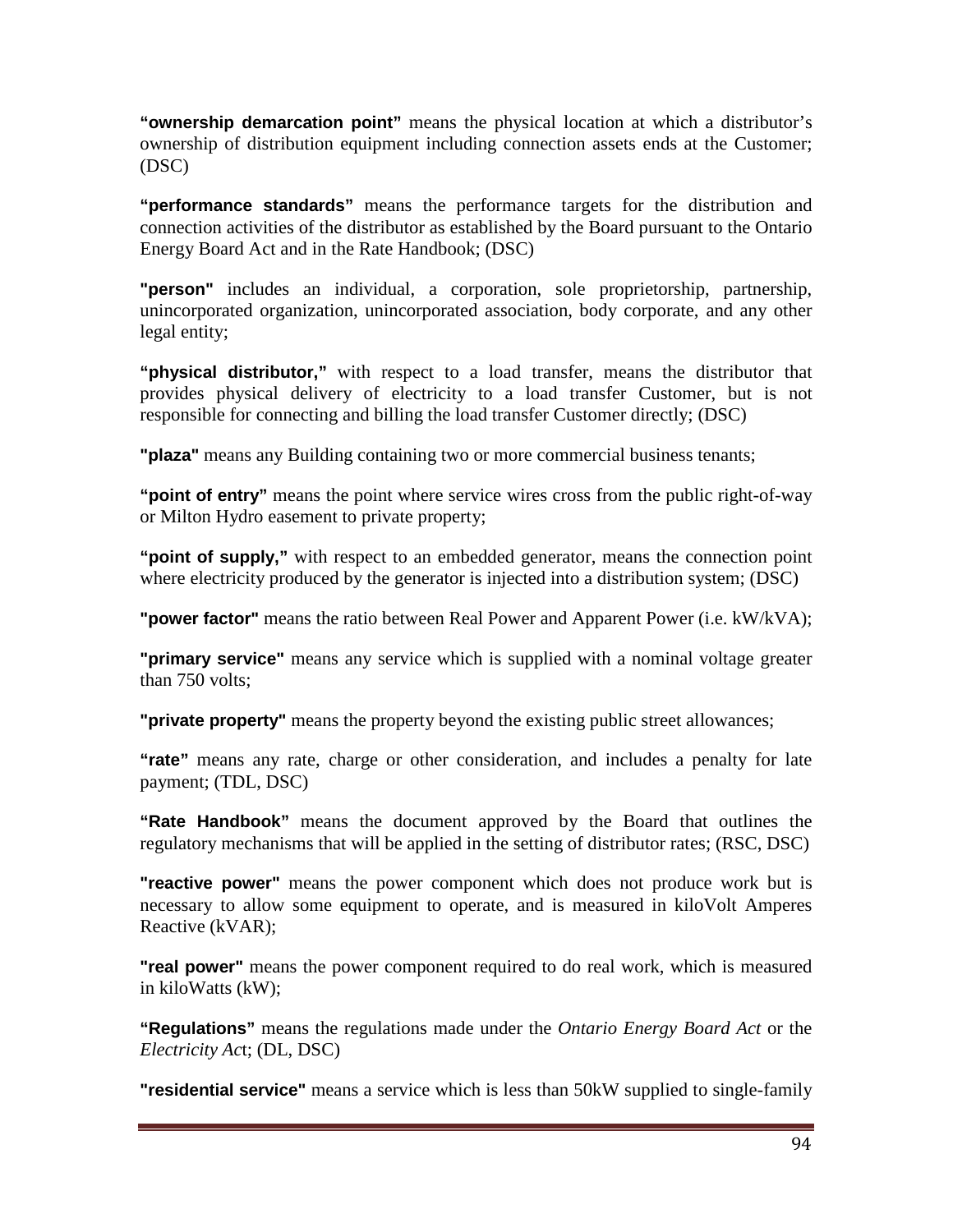dwelling units that is for domestic or household purposes, including seasonal occupancy. At Milton Hydro's discretion, residential rates may be applied to apartment buildings with 6 or less units by simple application of the residential rate or by blocking the residential rate by the number of units;

**"retail"**, with respect to electricity means,

- a) to sell or offer to sell electricity to a Customer
- b) to act as agent or broker for a retailer with respect to the sale or offering for sale of electricity,

or

c) to act or offer to act as an agent or broker for a Customer with respect to the sale or offering for sale of electricity; (A, MR, DSC)

**"Retail Settlement Code"** means the code approved by the Board and in effect at the relevant time, which, among other things, establishes a distributor's obligations and responsibilities associated with financial settlement among retailers and Customers and provides for tracking and facilitating Customers transfers among competitive retailers; (DL, DSC)

**"retailer"** means a person who retails electricity; (A, MR, DL, DSC)

**"secondary service"** means any service which is supplied with a nominal voltage less than 750 Volts;

**"service agreement"** means the agreement that sets out the relationship between a licensed retailer and a distributor, in accordance with the provisions of Chapter 12 of the Retail Settlement Code; (RSC)

**"service area,"** with respect to a distributor, means the area in which the distributor is authorized by its license to distribute electricity; (A, DL, DSC)

**"service date"** means the date that the Customer and Milton Hydro mutually agree upon to begin the supply of electricity by Milton Hydro;

**"service entrance"** means the point at which the service wires enter the Customer's building;

**"service wires"** means the conductors from Milton Hydro's distribution line on the public right-of-way or Milton Hydro easement to the Customer's building or service entrance;

**"Small embedded generation facility"** means an embedded generation facility which is not a micro-embedded generation facility with a name-plate rated capacity of 500 kW or less in the case of a facility connected to a less than 15 kV line and 1MW or less in the case of a facility connected to a 15 kV or greater line; (DSC)

**"Standard Supply Service Code"** means the code approved by the Board and in effect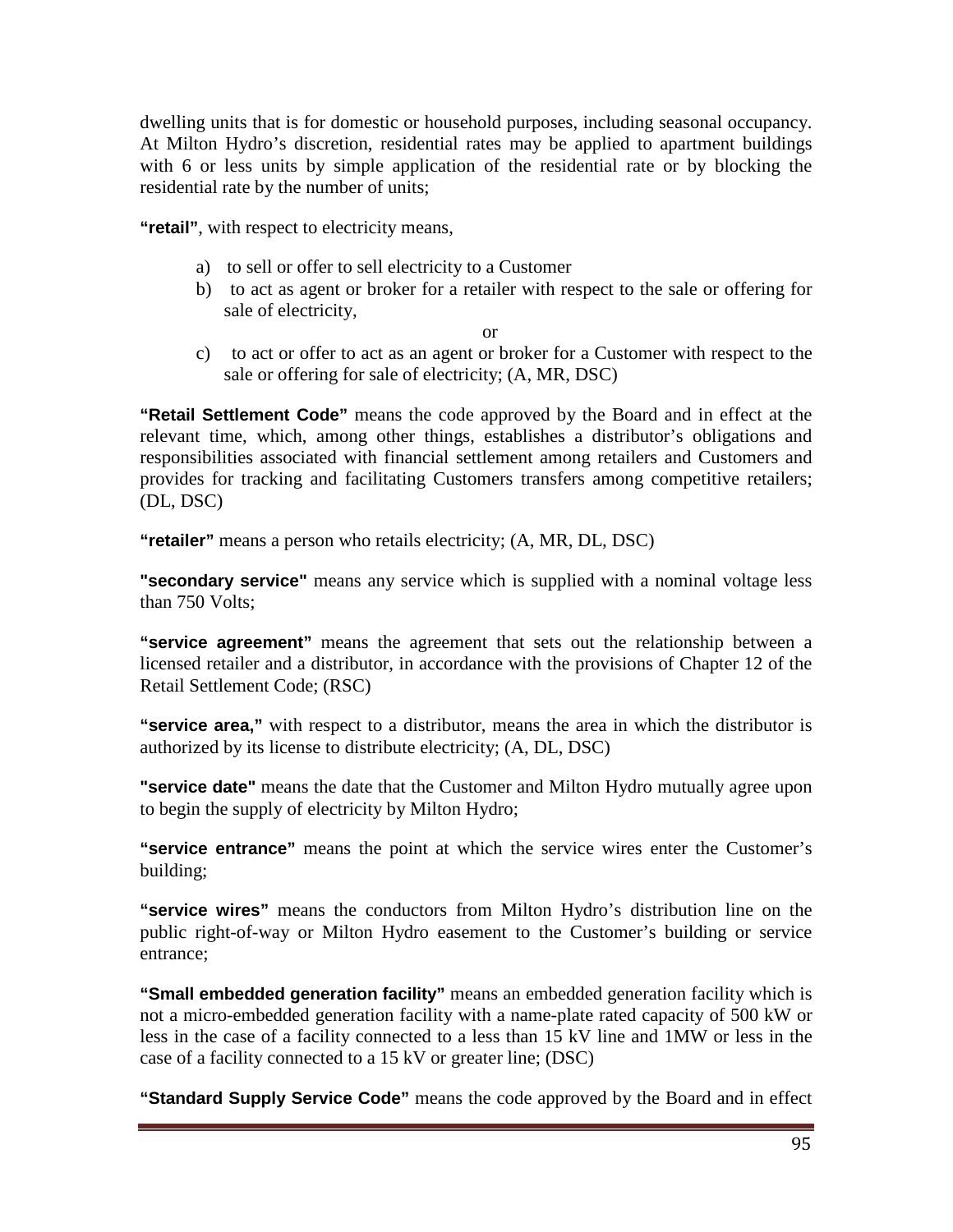at the relevant time, which, among other things, establishes the minimum conditions that a distributor must meet in carrying out its obligations to sell electricity under section 29 of the Electricity Act; (DL)

**"sub-service"** means a separately metered service that is taken from the main Building service;

**"supply voltage"** means the voltage measured at the Customer's main service entrance equipment (typically below 750 volts). Operating conditions are defined in the Canadian Standards Association ("CSA") Standard CAN3-C235 (latest edition);

**"temporary service"** means an electrical service granted temporarily for such purposes as construction, real estate sales, trailers, et cetera;

**"terminal pole"** refers to the Milton Hydro's distribution pole on which the service supply cables are terminated;

**"total losses"** means the sum of distribution losses and unaccounted for energy; (DSC)

**"transformer room"** means an isolated enclosure built to applicable codes to house transformers and associated electrical equipment;

**"transmission system"** means a system for transmitting electricity, and includes any structures, equipment or other things used for that purpose; (A, MR, DSC)

**"Transmission System Code"** means the code, approved by the Board, that is in force at the relevant time, which regulates the financial and information obligations of the Transmitter with respect to its relationship with Customers, as well as establishing the standards for connection of Customers to, and expansion of a transmission system; (DSC)

**"transmit"**, with respect to electricity, means to convey electricity at voltages of more than 50 kilovolts; (A, DSC)

**"transmitter"** means a person who owns or operates a transmission system; (A, MR, DSC)

**"unaccounted for energy"** means all energy losses that can not be attributed to distribution losses. These include measurement error, errors in estimates of distribution losses and unmetered loads, energy theft and non-attributable billing errors; (DSC)

**"unmetered loads"** means electricity consumption that is not metered and is billed based on estimated usage; (DSC)

**"validating, estimating and editing (VEE)"** means the process used to validate, estimate and edit raw metering data to produce final metering data or to replicate missing metering data for settlement purposes; (MR, DSC)

**"wholesale buyer"** means a person that purchases electricity or ancillary services in the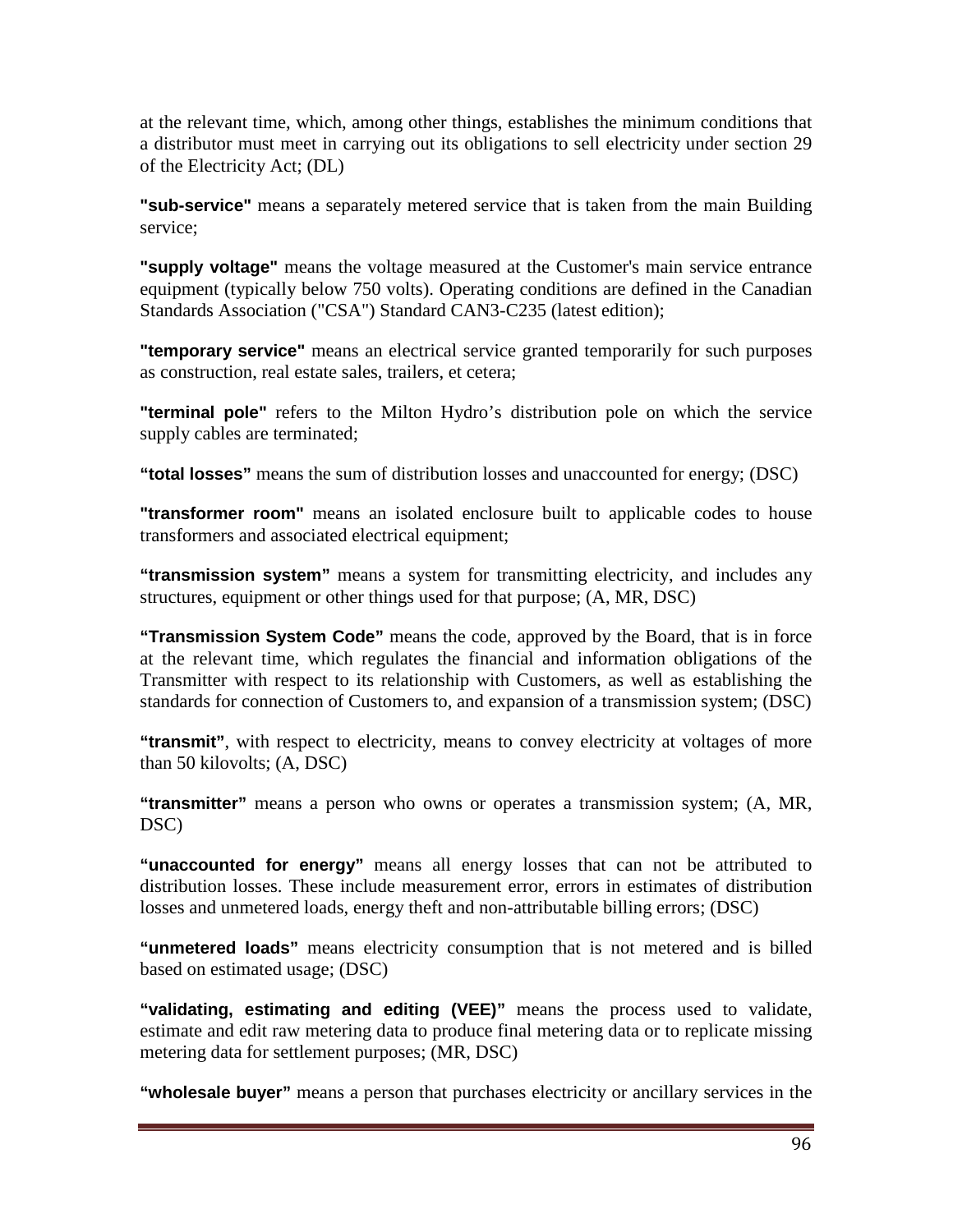IESO-administered markets or directly from a generator; (DL, DSC)

**"wholesale market participant"** means a person that sells or purchases electricity or ancillary services through the IESO- administered markets; (RSC, DSC)

**"wholesale settlement cost"** means costs for both competitive and non-competitive electricity services billed to a distributor by the IESO or a host distributor, or provided by an embedded retail generator or by a neighboring distributor; (RSC, DSC)

**"wholesale supplier"** means a person who sells electricity or ancillary services through the IESO-administered markets or directly to another person, other than a Customer; (DL, DSC)

# Section 5 - APPENDICES

- 5.1 Table 1 Voltage Limits
- 5.2 Table 2 Cabinet Sizes
- 5.3 Milton Hydro Approved Meter Bases
- 5.4 Milton Hydro Policy Security Deposits
- 5.5 Connection Agreement

## 5.1 Table 1 – Voltage Limits

|                              | CSA Standard CAN3-235-83 Table 3                                                  |
|------------------------------|-----------------------------------------------------------------------------------|
| Nominal<br>System<br>Voltage | Recommended Voltage Limits for Circuits up to 1,000<br>volts, at Service Entrance |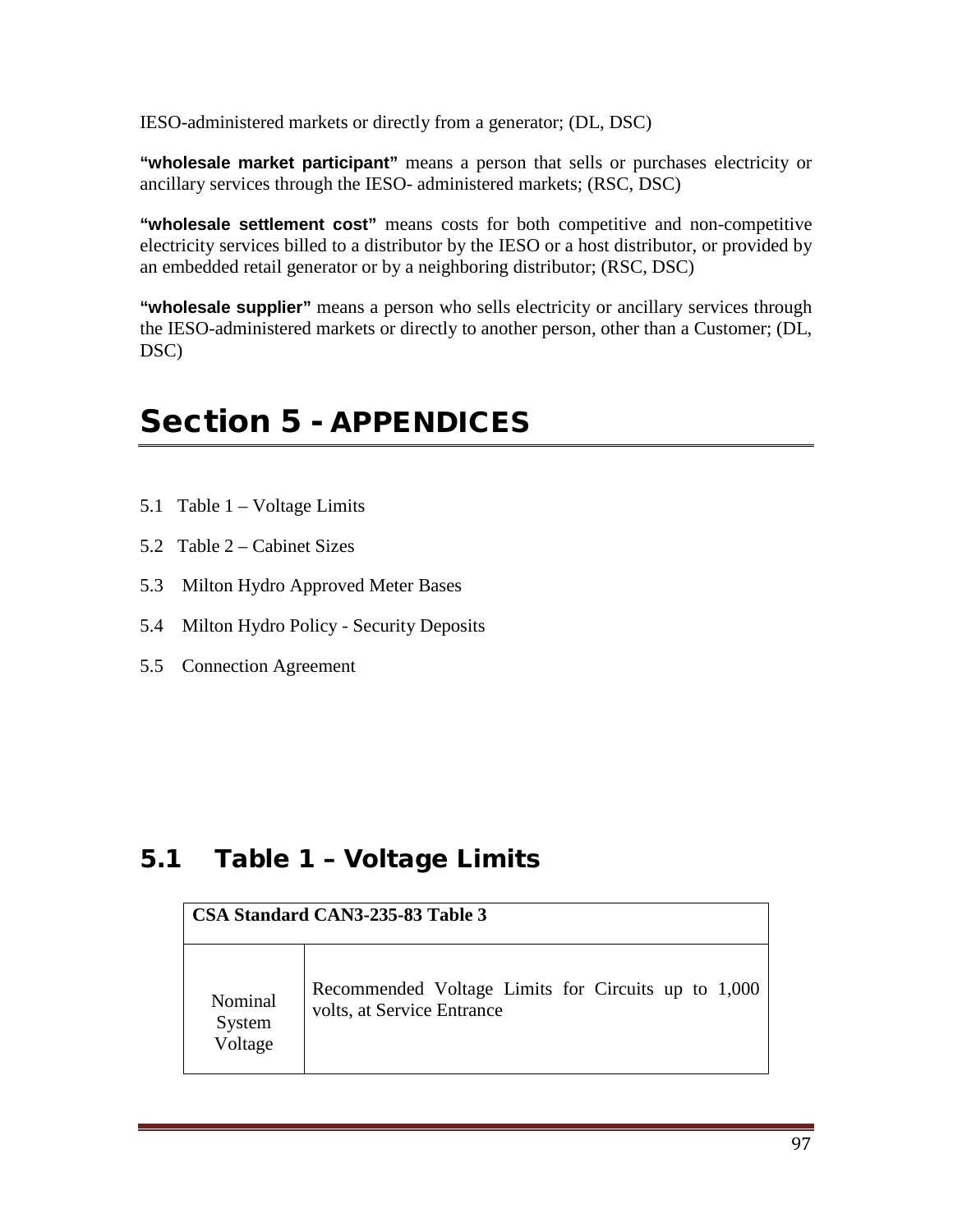|                         | <b>Extreme</b><br><b>Operating</b><br><b>Conditions</b> | <b>Normal Operating</b><br>Conditions |         | <b>Extreme</b><br><b>Operating</b><br><b>Conditions</b> |
|-------------------------|---------------------------------------------------------|---------------------------------------|---------|---------------------------------------------------------|
| <b>Single Phase</b>     |                                                         |                                       |         |                                                         |
| 120/240                 | 106/212                                                 | 110/220                               | 125/250 | 127/254                                                 |
| 240                     | 212                                                     | 220                                   | 250     | 254                                                     |
| 480                     | 424                                                     | 440                                   | 500     | 508                                                     |
| 600                     | 530                                                     | 550                                   | 625     | 635                                                     |
| Three-Phase 4-conductor |                                                         |                                       |         |                                                         |
| 120/208Y                | 110/190                                                 | 112/194                               | 125/216 | 127/220                                                 |
| 240/416Y                | 220/380                                                 | 224/388                               | 250/432 | 254/440                                                 |
| 277/480Y                | 245/424                                                 | 254/440                               | 288/500 | 293/508                                                 |
| 347/600Y                | 306/530                                                 | 318/550                               | 360/625 | 367/635                                                 |
| Three-Phase 3-conductor |                                                         |                                       |         |                                                         |
| 240                     | 212                                                     | 220                                   | 250     | 254                                                     |
| 480                     | 424                                                     | 440                                   | 500     | 508                                                     |
| 600                     | 530                                                     | 550                                   | 625     | 635                                                     |

# 5.2 Table 2 – Cabinet Sizes

|                     |                             | <b>Current</b>      |
|---------------------|-----------------------------|---------------------|
|                     |                             | <b>Transformers</b> |
|                     |                             | mounted in          |
|                     | <b>Current Transformers</b> | <b>Metering</b>     |
|                     | are mounted in              | <b>Compartment</b>  |
| <b>Service Type</b> | Cabinet                     | in Switchgear       |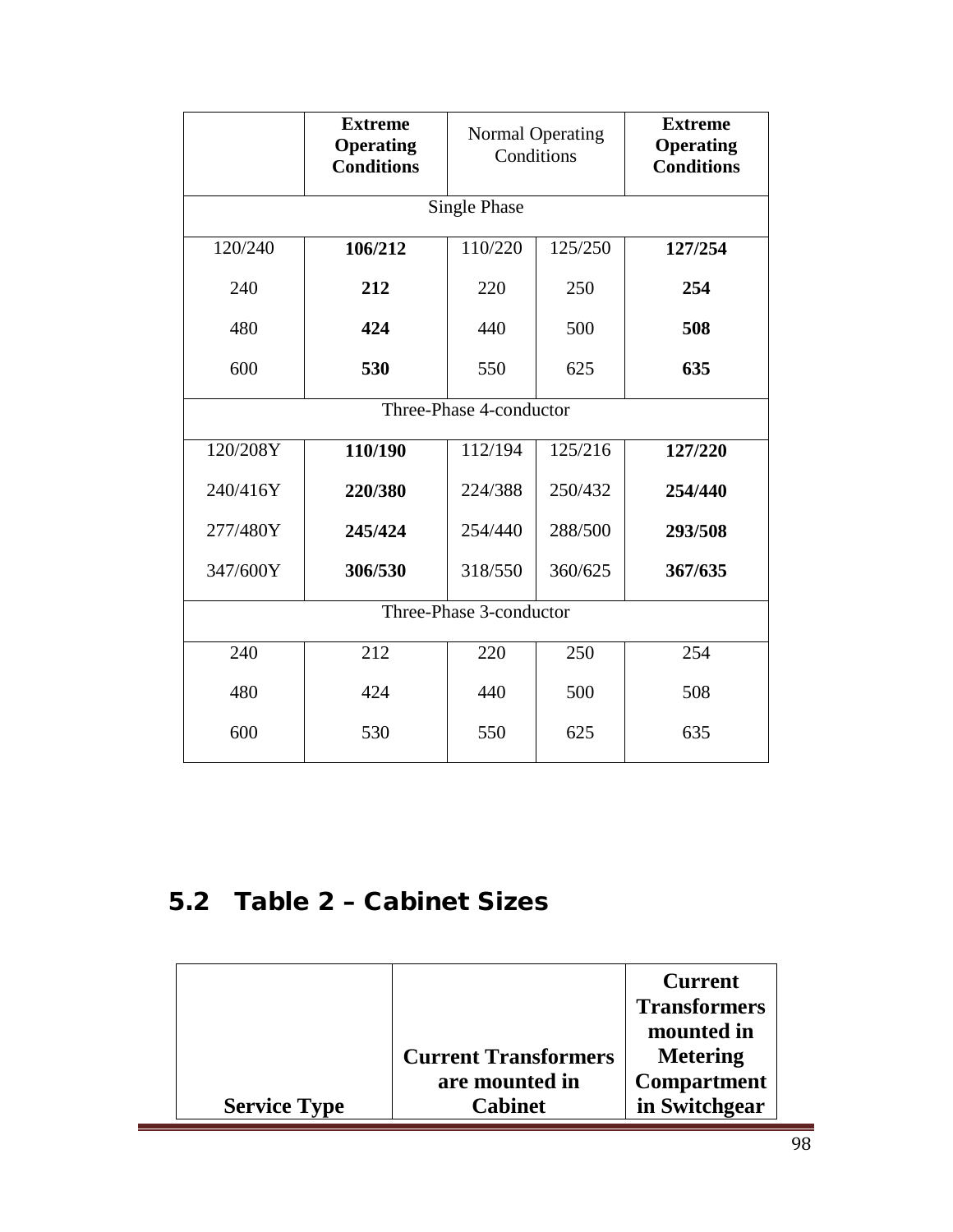| Voltage | Phase | Wire | WxHxD       | WxHxD       | WxHxD                              |
|---------|-------|------|-------------|-------------|------------------------------------|
| 120/240 |       |      | 36'x36'x12" |             |                                    |
| 120/208 | 3     |      | 36'x36'x12" |             | $30^{\circ}x30^{\circ}x10^{\circ}$ |
| 347/600 |       |      |             | 48"x48"x12" | $30^{\circ}x30^{\circ}x10^{\circ}$ |
| 600     |       |      |             | 48"x48"x12" | 30"x30"x10"                        |

# 5.3 Milton Hydro Approved Meter Bases

#### **100 Amp Overhead**

Weatherproof type 3 enclosure CSA approved for copper or aluminum. **Conductor range**: 6-1/0 AWG aluminum - tunnel type connectors. C/W screw type ring.

#### **Microlectric BE1-V or equivalent**.

#### **100 Amp Underground**

See - 200 amp underground 3/0 cable supply

#### **200 Amp Overhead**

Weatherproof type 3 enclosure CSA approved for copper or aluminum. **Conductor range**: 6-250 AWG aluminum - tunnel type connectors. C/W screw type ring.

**Microlectric BQ2-2V or equivalent**

## **200 Amp Underground**

**(3/0 supply) -** Weatherproof type 3 enclosure CSA approved for copper or aluminum. **Conductor range**: 6-250 MCM AWG aluminum lay-in type connectors. **Microlectric BS2-TVBC or equivalent**

#### **200 Amp Underground**

**(250 MCM supply)** - (oversize enclosure) Weatherproof type 3 enclosure CSA approved for copper or aluminum.

**Conductor range**: Line: Double ½" studs to accommodate compression lugs Load: 6-250 MCM AWG aluminum tunnel type connectors-(load side). **Microlectric M02-V or equivalent**

#### **400 Amp Underground**

Self contained 400 amp rated meter socket with 3 wire current transformer built into socket to provide low current for service metering. **Line**: Double ½" studs to accommodate compression lugs **Load**: Connectors for parallel wiring. 6-250 MCM AWG CU/AL OR 4-500 MCM AWG CU/AL. **Micolectric JS4A-4**

#### **Transformer Rated Meter Sockets**

20 amp, 600 volt maximum. Weatherproof type 3 enclosure. CSA approved for copper only.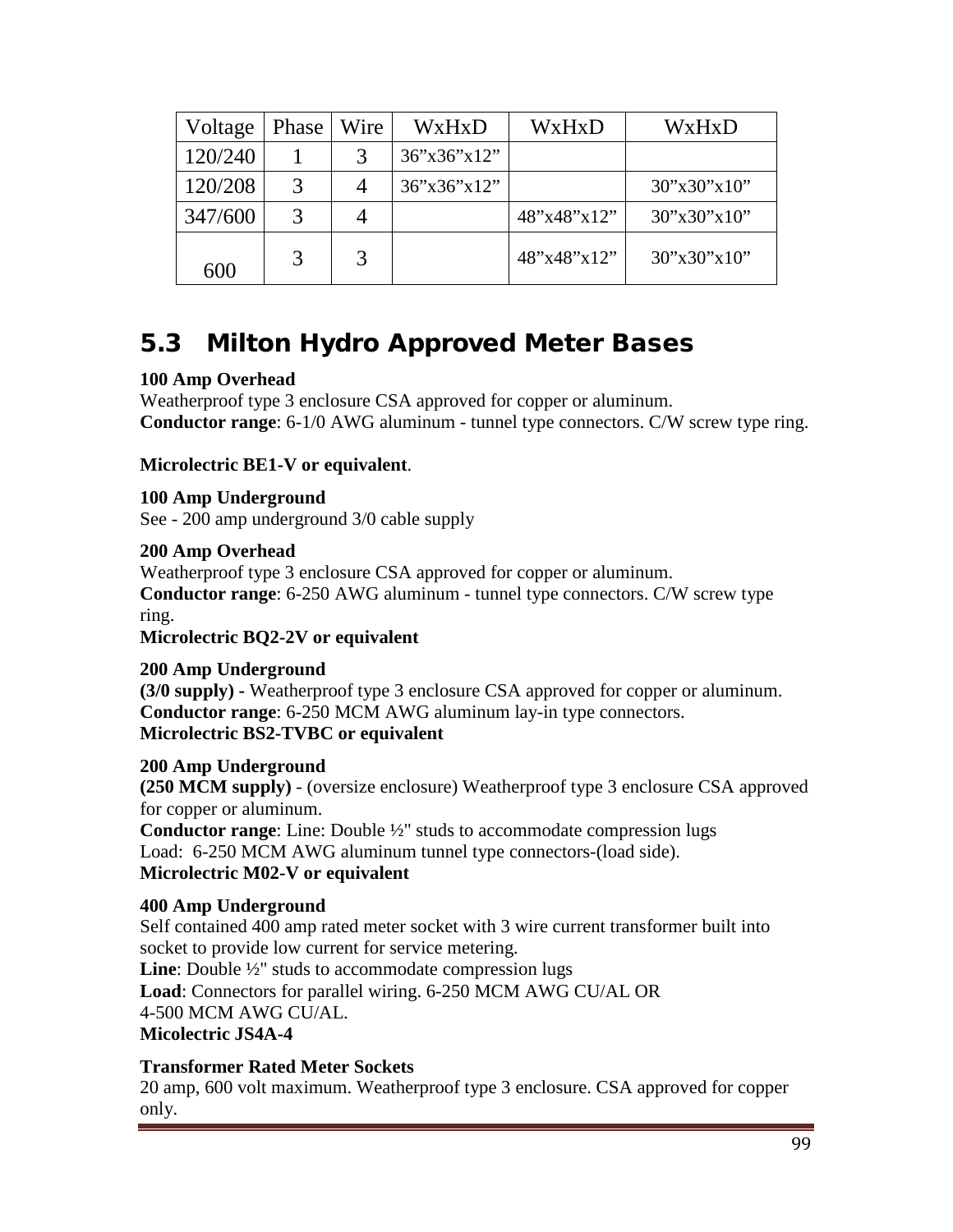**Conductor range**: 14-10 AWG. Circuit closing on left side to short out current transformer upon removal of meter. C/W screw type ring. **Micoletric CL4-V or equivalent**.

## **Polyphase Meter Sockets - 7 Jaw**

200 amp, 600 volt maximum. Weatherproof type 3 enclosure. CSA approved copper or aluminum. **Conductor range**: 6-250 MCM aluminum lay-in connectors. C/W screw type ring. **Microlectric PL27-IN or equivalent.**

**Three Phase Sockets - 5 Jaw**  200 amp, 600 volt maximum - Weatherproof type 3 enclosure CSA approved copper & aluminum. C/W screw type ring. **Microlectric BQ2-VP 5th jaw- 9 o'clock position**.

# 5.4 Milton Hydro Policy - Security Deposits

Milton Hydro's Deposit Policy has been issued in accordance with the Distribution System Code.

### 1. Definitions:

"Good Payment History" ("GPH") – A customer is deemed to have a Good Payment History unless, during the relevant time period, the customer has received:

- More than one disconnection notice from the distributor;
- More than one NSF Cheque;
- More than one Pre-Authorized Payment returned for insufficient funds; OR
- One disconnect/collect trip has occurred.

"Competitive Electricity Costs" – represents the cost of the commodity and shall be based on the most recent estimated market prices in the real-time energy market established by the IESO.

"Non-Competitive Electricity Costs" – represents distribution charges and wholesale market charges.

"Standard Supply Service" – where customers have not chosen to sign a contract with a licensed retailer, Milton Hydro, as required by the OEB, will provide the commodity (electricity) at wholesale market prices.

"Competitive retailer" is a person who retails electricity to consumers who do not take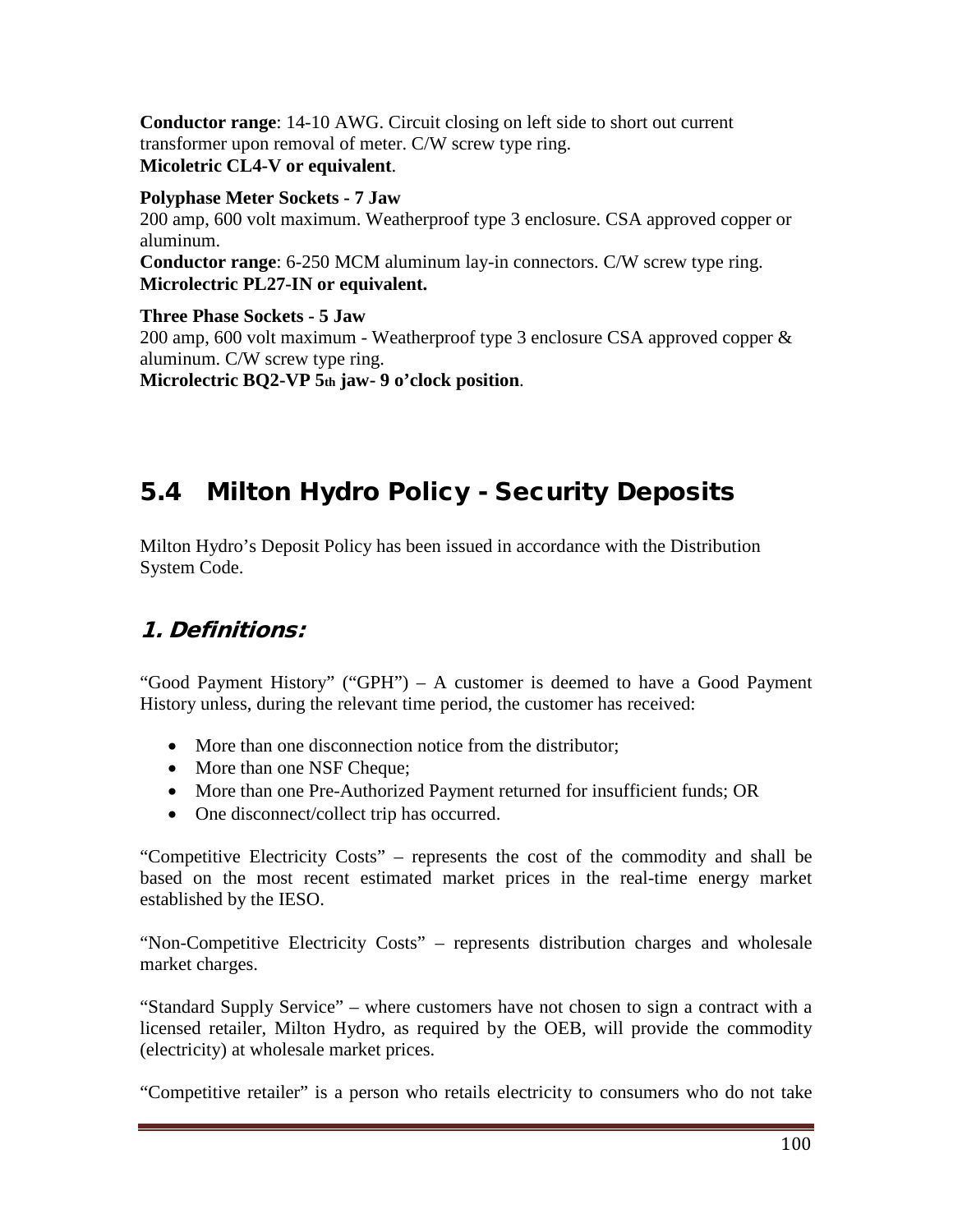Standard Supply Service ("SSS").

"Disconnect/collect trip" is a visit to a customer's premises by an employee or agent of the distributor to demand payment of an outstanding amount or to shut off or limit distribution of electricity to the customer failing payment.

## 2. Policy

### *2.1Except as provided for in Section 5,*

- 2.1.1 A Residential Customer is not required to pay a security deposit to Milton Hydro.
- 2.1.2 A non residential Customer in a < 50 kW demand class is required to pay a security deposit to Milton Hydro, unless a Good Payment History of 5 years has been established.
- 2.1.3 A non residential Customer in  $a > 50$  kW demand class is required to pay a security deposit to Milton Hydro, unless a Good Payment History of 7 years has been established.

### 3. Form of Payment of Deposit

Milton Hydro will accept as a security deposit any one of the following:

#### *3.1Residential Customer*

3.1.1 Not applicable

#### *3.2Non Residential Customer*

- 3.2.1 Cash or cheque;
- 3.2.2 An automatically renewing, irrevocable letter of credit, in a form satisfactory to Milton Hydro, from a bank as defined in the Bank Act, 1991, c.46.
- 3.2.3 Other forms of security at the discretion of Milton Hydro.
- 3.3 The security deposit may be paid in equal installments over a period not to exceed four months. The first installment is due on the implementation of an implied contract or the signing of the connection agreement.

## 4. Amount of Deposit

Unless section 5.4.5 applies, the amount of the security deposit is dependent upon the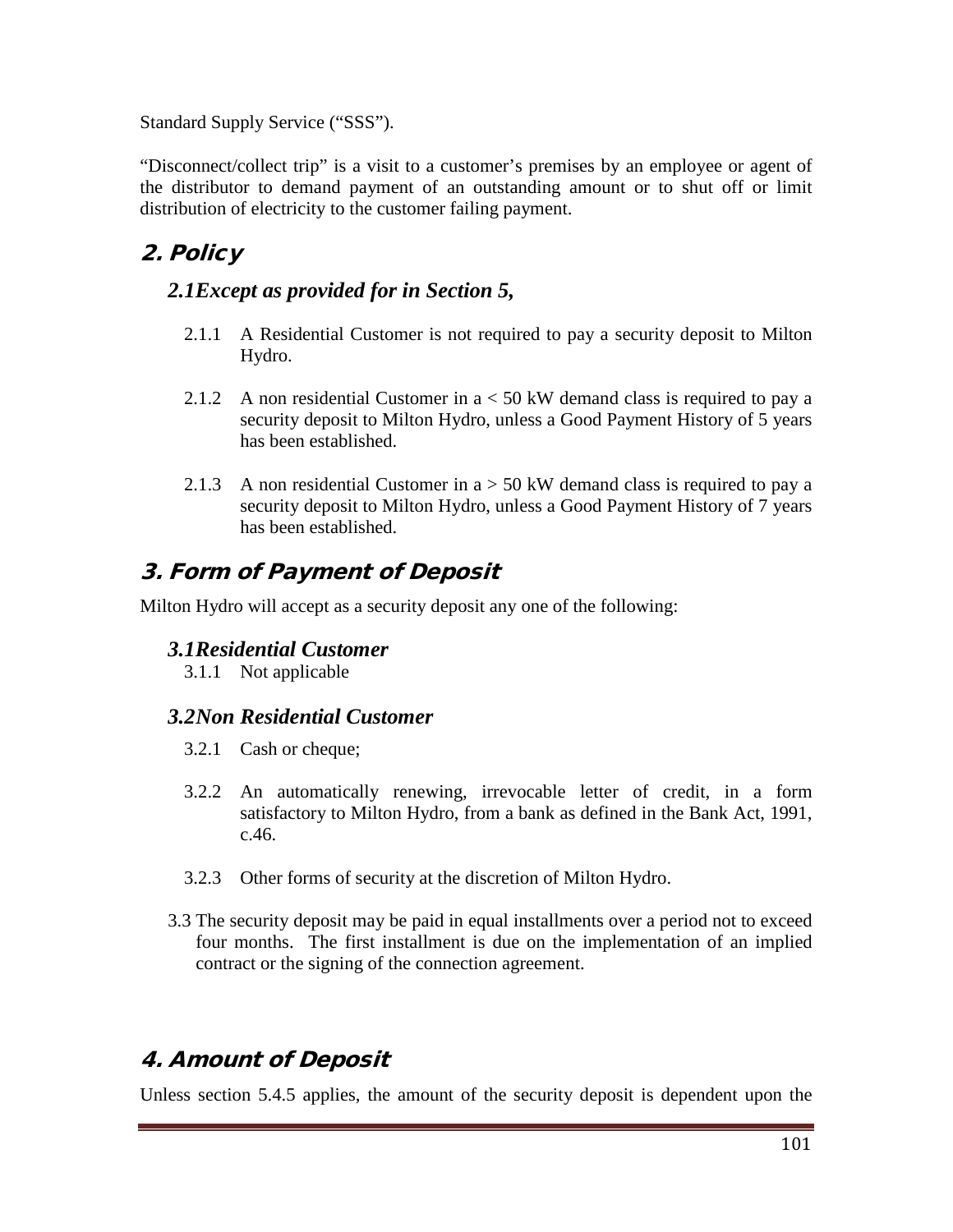Customer's billing option as outlined below and shall be adjusted accordingly if the billing option changes. The maximum amount of a security deposit required from a Customer is calculated as follows:

#### *4.1Customers on Standard Supply Service:*

Under this option, Milton Hydro will continue to issue a bill to the Customer. Milton Hydro is responsible for Customer non-payment risk.

- 4.1.1 The amount of the security deposit will be based on 2.5 times estimated bill based on the Customer's average monthly load during the most recent 12 consecutive months within the past 2 years for non-competitive and competitive electricity charges.
- 4.1.2 For a low volume consumer or designated consumer, the price estimate used in calculating competitive electricity costs shall be the same as the price used by the IESO for the purpose of determining maximum net exposures and prudential support obligations for Milton Hydro's low volume and designated customers. For all other customers, the price estimate used in calculating competitive electricity costs shall be the same as the price used by the IESO for the purpose of determining maximum net exposures and prudential support obligations for market participants, other than Milton Hydro's low volume and designated customers.
- 4.1.3 Where relevant usage information is not available for the Customer for 12 consecutive months within the past 2 years, the Customer's average monthly load shall be based on a reasonable estimate.
- 4.1.4 Where a non-residential Customer has a payment history which discloses more than one disconnection notice in a relevant 12 month period, distributor may use the Customer's highest actual or estimated monthly load for the most recent 12 consecutive months within the past 2 years for the purposes of calculating the maximum amount of the security deposit.

### *4.2Customers Contracting with a Retailer: Distributor-Consolidated Billing:*

Under this option, Milton Hydro will issue a bill to the Customer. Milton Hydro is responsible for Customer non-payment risk for the non-competitive and retailer charges on the customer's bill.

4.2.1 Customers will be required to supply a security deposit equivalent to that required for Standard Supply Service.

#### *4.3Customers Contracting with a Retailer: Retailer-Consolidated Billing:*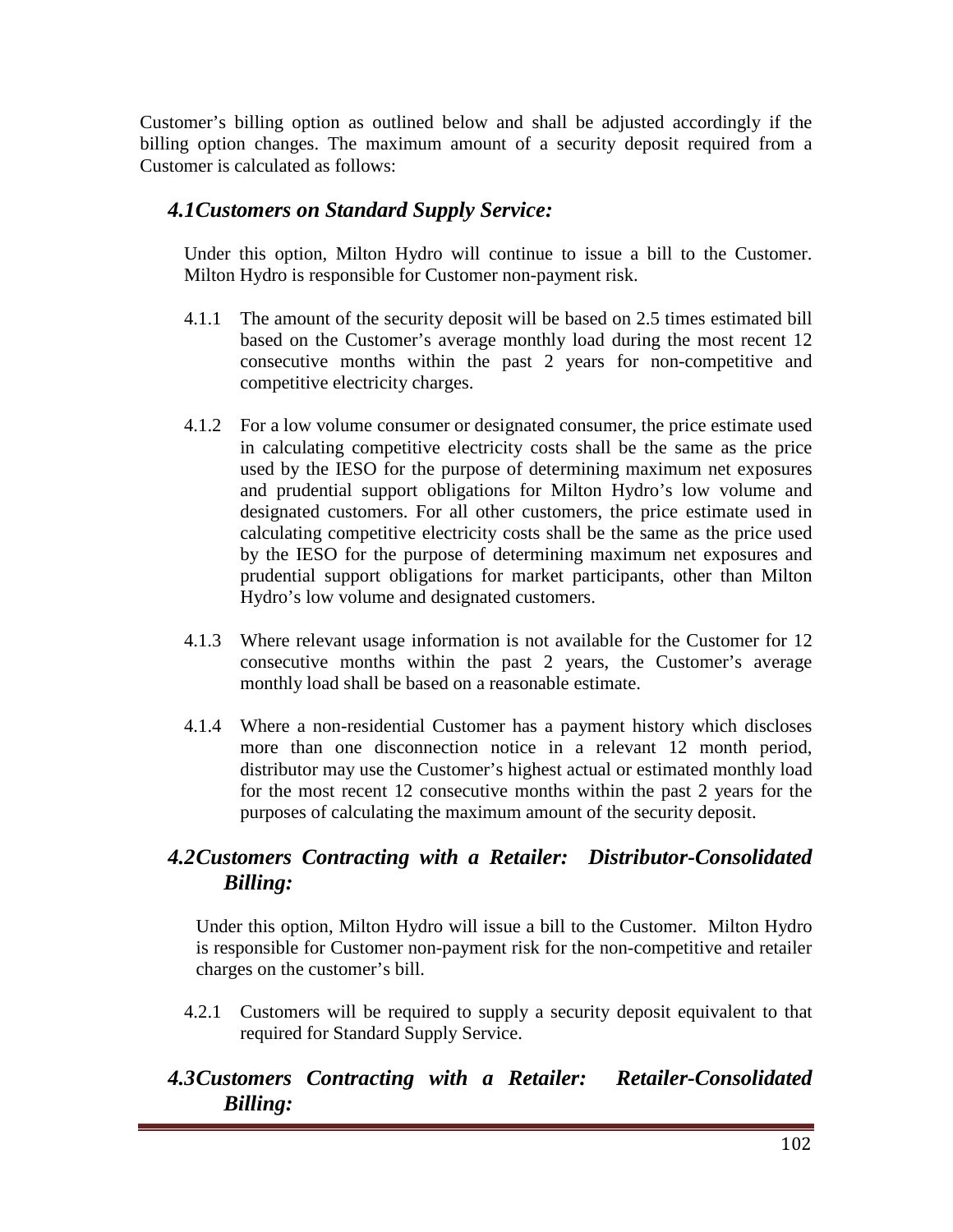Under this option, Milton Hydro will not issue a bill to the Customer. The retailer is responsible for issuing the bill to the Customer and for Customer non-payment risk.

4.3.1 Milton Hydro will not require a security deposit from the Customer.

#### *4.4Customers Contracting with a Retailer: Split Billing:*

Under this option, Milton Hydro will bill the Customer for non-competitive electricity costs and the Retailer will bill for competitive electricity costs.

4.4.1 Customers will be required to supply a deposit for non-competitive electricity costs only, equivalent to that required for Standard Supply service.

#### *4.5Administration*

4.5.1 Milton Hydro shall provide a Customer with the specific reasons for requiring a security deposit, upon request.

### 5. Waiver/reduction of security deposit

A security deposit will be waived where:

- 5.1 A non-residential customer within a <50 kW demand rate class who provides a letter from another distributor or gas distributor in Canada confirming a Good Payment History with that distributor for 5 years where some of this time period has occurred in the previous 24 months.
- 5.2 A non-residential customer within a >50kW (other than a customer >5000kW) demand rate class, who provides a letter from another distributor or gas distributor in Canada confirming a Good Payment History with that distributor for 7 years where some of this time period has occurred in the previous 24 months.
- 5.3 A non-residential customer, other than a customer in a >5000kW demand rate class, completes a Milton Hydro deposit waiver form available on-line or at the Milton Hydro office authorizing an external credit check, the cost of which will be borne by the customer. The deposit will be waived subject to a credit check satisfactory to the utility.
- 5.4 A non-residential customer in any rate class other than a <50kW demand rate class who has a credit rating from a recognized credit rating agency, shall have the amount of the security deposits reduced in accordance with the following table:

| <b>Credit Rating</b>                           | <b>Allowable Reduction</b> |
|------------------------------------------------|----------------------------|
| (using Standard and Poor's Rating Terminology) |                            |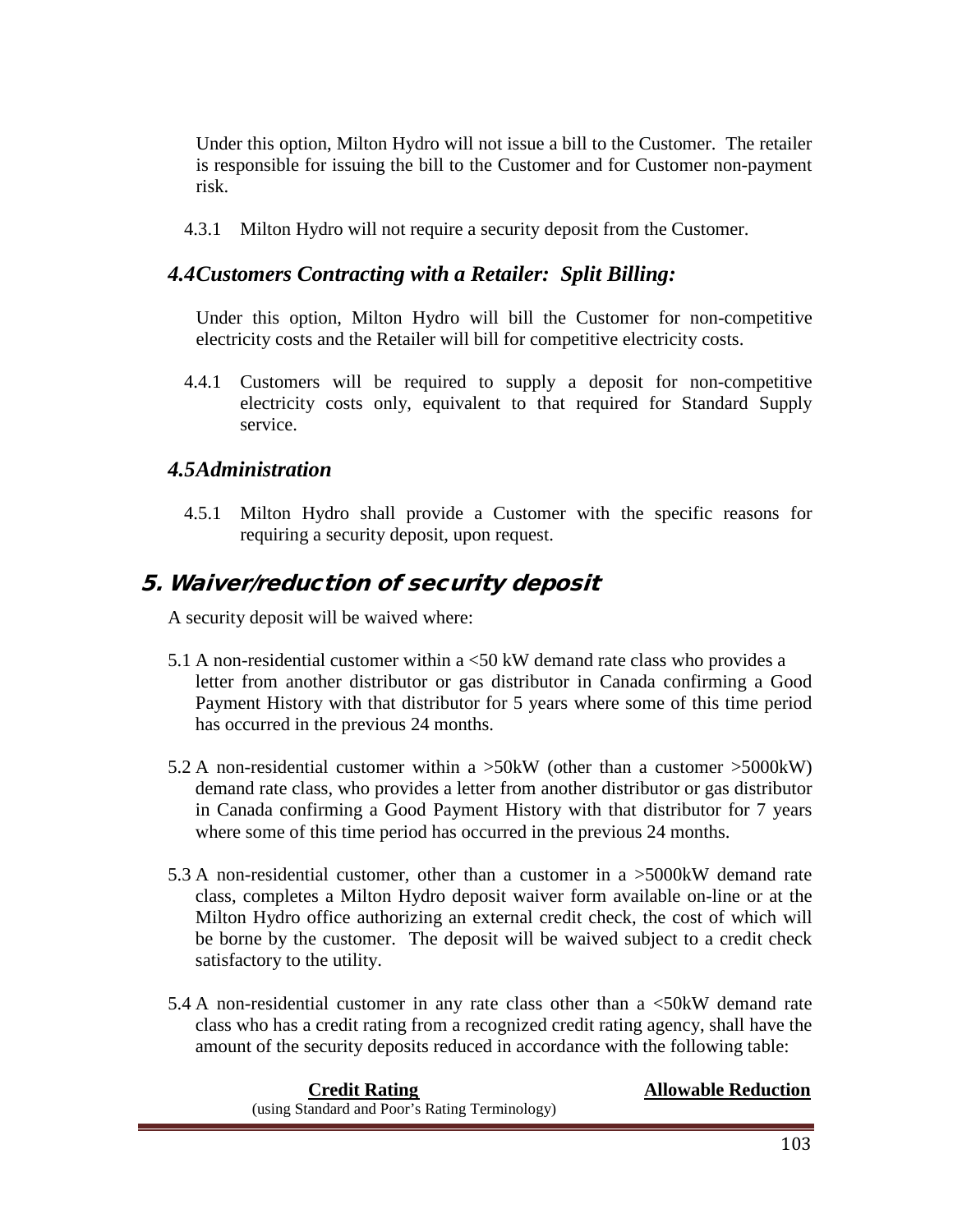| AAA- and above equivalent                     | 100%  |
|-----------------------------------------------|-------|
| AA-, AA, AA+ or equivalent                    | 95%   |
| A-, From A, A+ to below AA or equivalent      | 85%   |
| BBB-, From BBB, BBB+ to below A or equivalent | 75%   |
| Below BBB- or equivalent                      | $0\%$ |
|                                               |       |

5.5 The President/CEO of Milton Hydro Distribution Inc. may, in special circumstances, alter the amount or payment arrangements of the security deposit.

### 6. Interest on Security Deposits

#### *6.1Rate of Interest;*

Interest shall accrue monthly on security deposits made by cash or cheque commencing on receipt of the total security deposit required by Milton Hydro. The interest rate shall be at the Prime Business Rate as published on the Bank of Canada website less 2 percent, updated quarterly.

#### *6.2Payment;*

The interest accrued shall be paid out at least once every 12 months or on return or application of the security deposit or closure of the account, whichever comes first, and shall be paid by crediting the account of the Customer.

### 7. Security Deposit Review

- 7.1 Milton Hydro will review every Customer's security deposit at least once in a calendar year to determine whether the entire amount of the security deposit is to be returned to the Customer based on the requirements under section 5.4.2 of the policy, or whether the amount of the security deposit is to be adjusted based on a recalculation of the maximum amount of the security deposit as provided under section 5.4.4.
- 7.2 A customer may, no earlier than 12 months after the payment of a security deposit or the making of a prior demand for a review, demand in writing that Milton Hydro undertake a review of the deposit.
- 7.3 Where it is determined in conducting a review that some or all of the security deposit is to be returned to the customer, Milton Hydro shall promptly return this amount to the customer by crediting the customer's account.
- 7.4 Where it is determined in conducting a review that the maximum amount of the security deposit is to be adjusted upward, Milton Hydro may require the customer to pay this additional amount at the same time as that customer's next regular bill comes due.
- 7.5 In the case of a customer >5000 kW demand rate class, where the customer is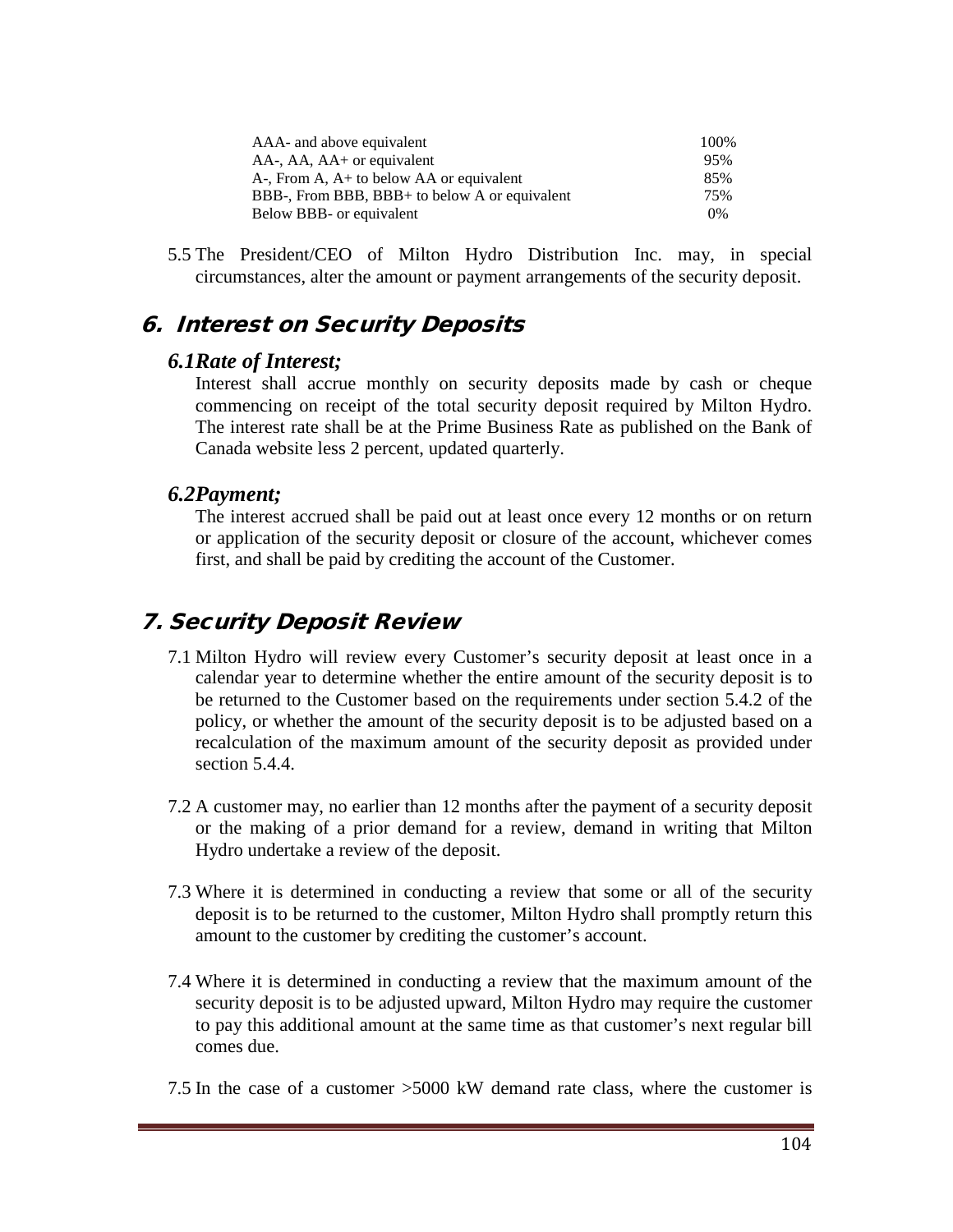now in a position that it would be exempt from paying a security deposit had it not already paid a security deposit, Milton Hydro is only required to return 50% of the security deposit held.

## 8. Security Deposit Refund

- 8.1 Milton Hydro will promptly return any security deposit upon closure of the customer's account, subject to its right to use the security deposit to set off other amounts owing by the customer to Milton Hydro. The security deposit will be returned within six (6) weeks of the closure of the account.
- 8.2 Milton Hydro will apply a security deposit to the final bill prior to the change in service where a customer changes from SSS to retailer-consolidated billing or a customer changes billing option from distributor-consolidated to retailer consolidated billing. Any remaining balance of the security deposit will be promptly returned to the customer.
- 8.3 Milton Hydro will not pay any portion of a customer's security deposit to a retailer.
- 8.4 Where a change is made from distributor-consolidated billing to split billing, Milton Hydro will retain a portion of the security deposit amount that reflects the non-payment risk associated with the new billing option and any remaining balance of the security deposit will be promptly returned to the customer.

### 9. Failure To Meet Security Deposit Requirements

9.1 Failure to meet the security deposit requirements will result in the immediate implementation of Milton Hydro's collection policy process which may lead to the discontinuation of electrical service.

### 10. Transition

10.1 If the customer's anniversary date of providing the deposit is earlier than Milton Hydro's annual review, and the customer has maintained a good payment history, the customer may request a refund, in writing, any day after their anniversary date.

## APPENDIX A

#### **Irrevocable Letter of Credit**

Milton Hydro requires that the following paragraph be included in all irrevocable Letter of Credit documents: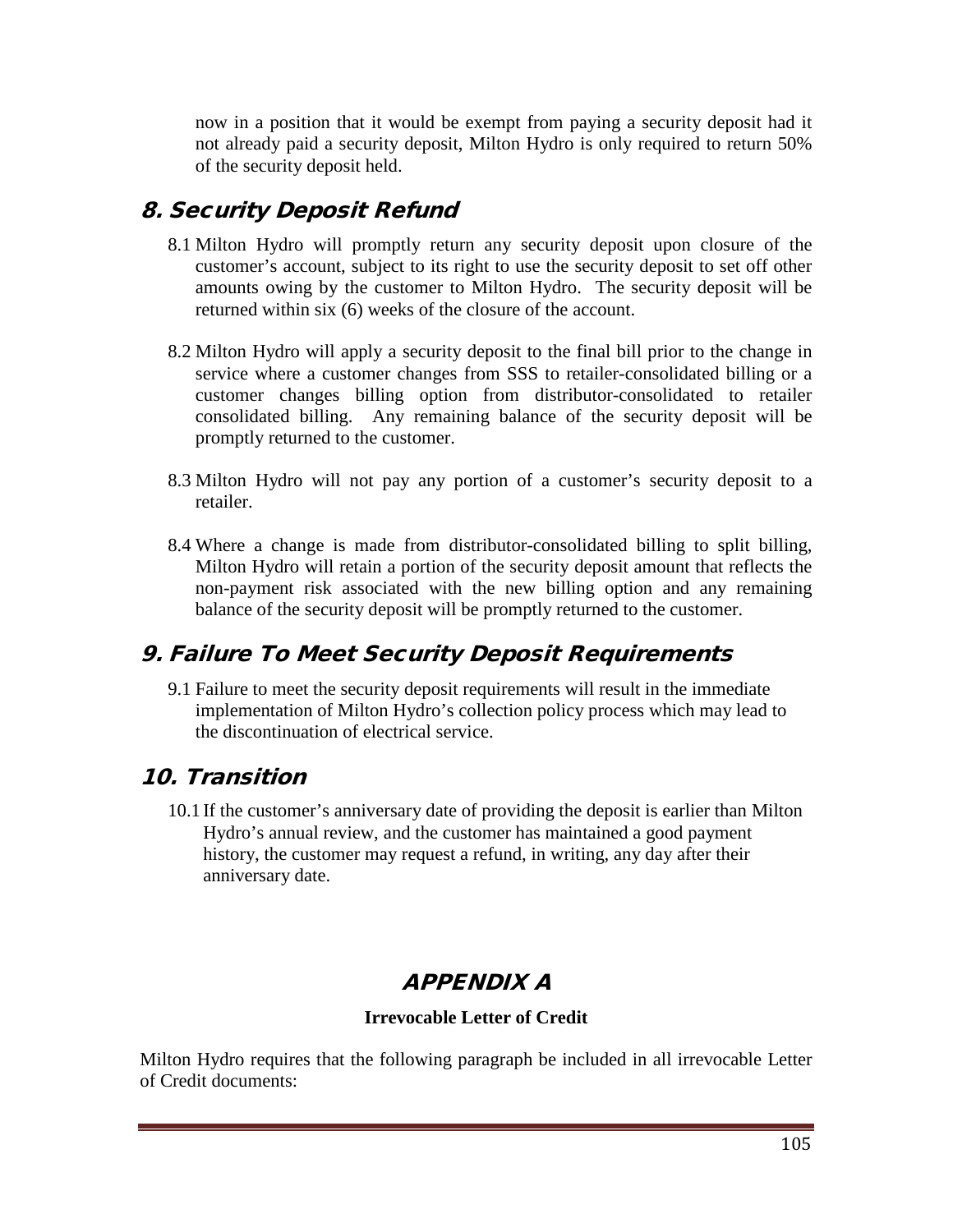"It is a condition of this Letter of Credit that it will be automatically extended without amendment for one year periods from the expiry date hereof, or any future expiration date, unless, not less than forty-five (45) days prior to any expiry date, the administrative agent shall notify Milton Hydro Distribution Inc. by registered mail or fax, at the address specified above, that this Letter of Credit will not be extended for any such additional period."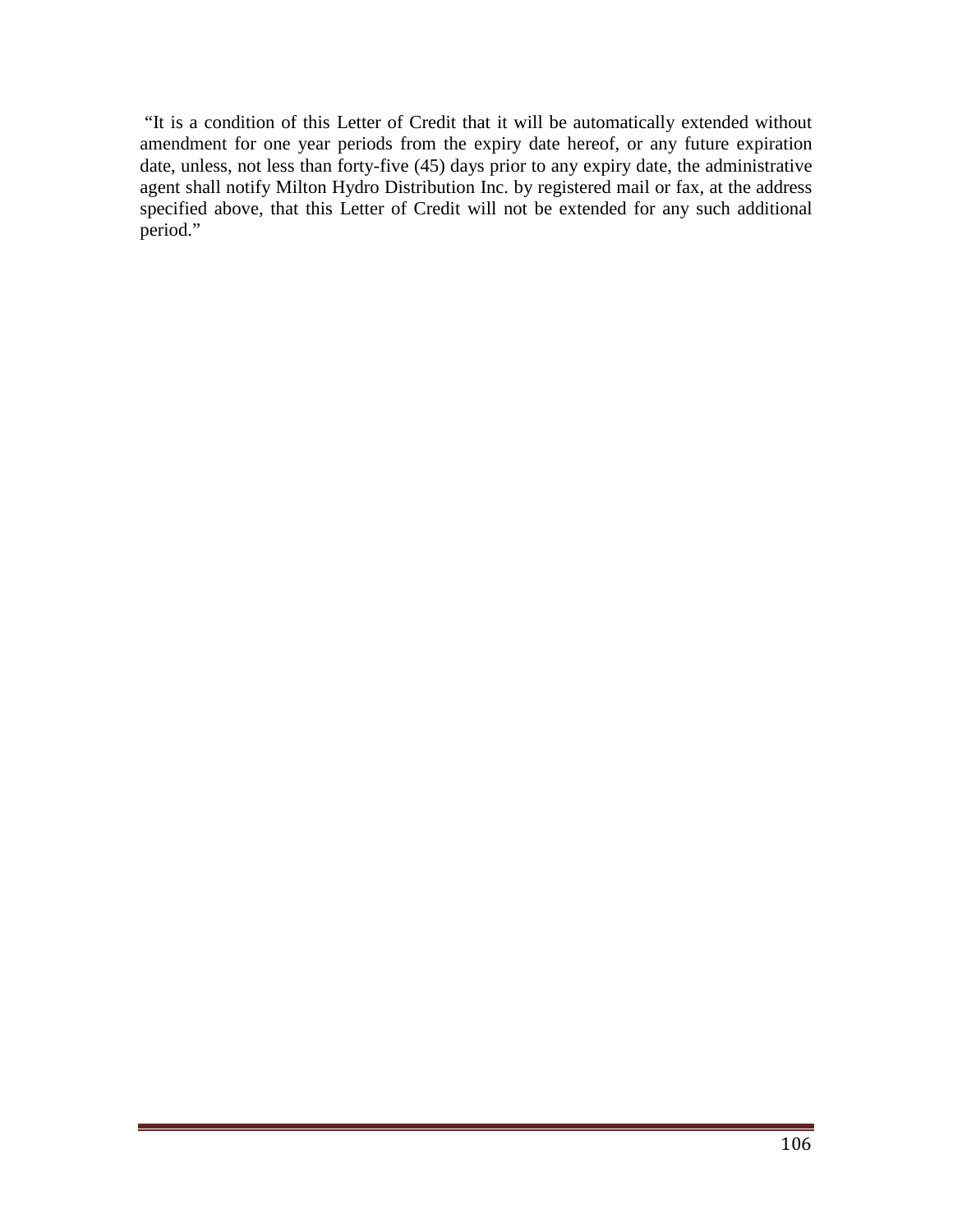# 5.5 CONNECTION AGREEMENT

This Connection Agreement made this \_\_\_\_ day of \_\_\_\_\_\_\_, 200\_.

**BETWEEN Milton Hydro Distribution Inc.,** a Distributor licensed by the Ontario Energy Board (the "Distributor")

**AND\_\_\_\_\_\_\_\_\_\_\_\_\_\_\_\_\_\_\_\_\_\_\_\_\_\_\_\_\_\_\_\_\_\_\_\_\_\_\_\_**, a Customer connected to the Distributor's distribution system (the "Customer")

From time to time, the Retailer and the Distributor shall be individually referred to in this Agreement as a "Party" and collectively as the "Parties.

**WHEREAS** the Customer wishes to be connected to the Distributor's distribution system; and

**WHEREAS** the Distributor's Connection Agreement must conform to the Distribution System Code and a Distributor's Conditions of Service; and

**WHEREAS** the form of this Agreement should include information included in Appendix D of the Distribution System Code, as approved by the Ontario Energy Board (the "OEB")

**NOW THEREFORE** and in consideration of the covenants and conditions hereinafter set forth, the Parties mutually agree as follows:

The Customer agrees to abide by the Distributor's Conditions of Service, in effect and as amended from time to time.

The Customer further agrees to

- 1. Pay the Distributor for the services used by the Customer at the location covered by this Connection Agreement from the date herein until the Customer advises the Distributor that it no longer requires the service; the Distributor requires 48 hours notice of termination of contract; and
- 2. To commence payment in accordance with the rates approved by the Ontario Energy Board attributed to the appropriate class rating to which the service applies, on or before the due date shown on the bill and to pay all accounts monthly or as specified, thereafter.
- 3. The customer will supply a telephone (land) connection to allow Milton Hydro access to its meters for reading purposes.

For services less than 1 Megawatt, this service does not need to be a designated line.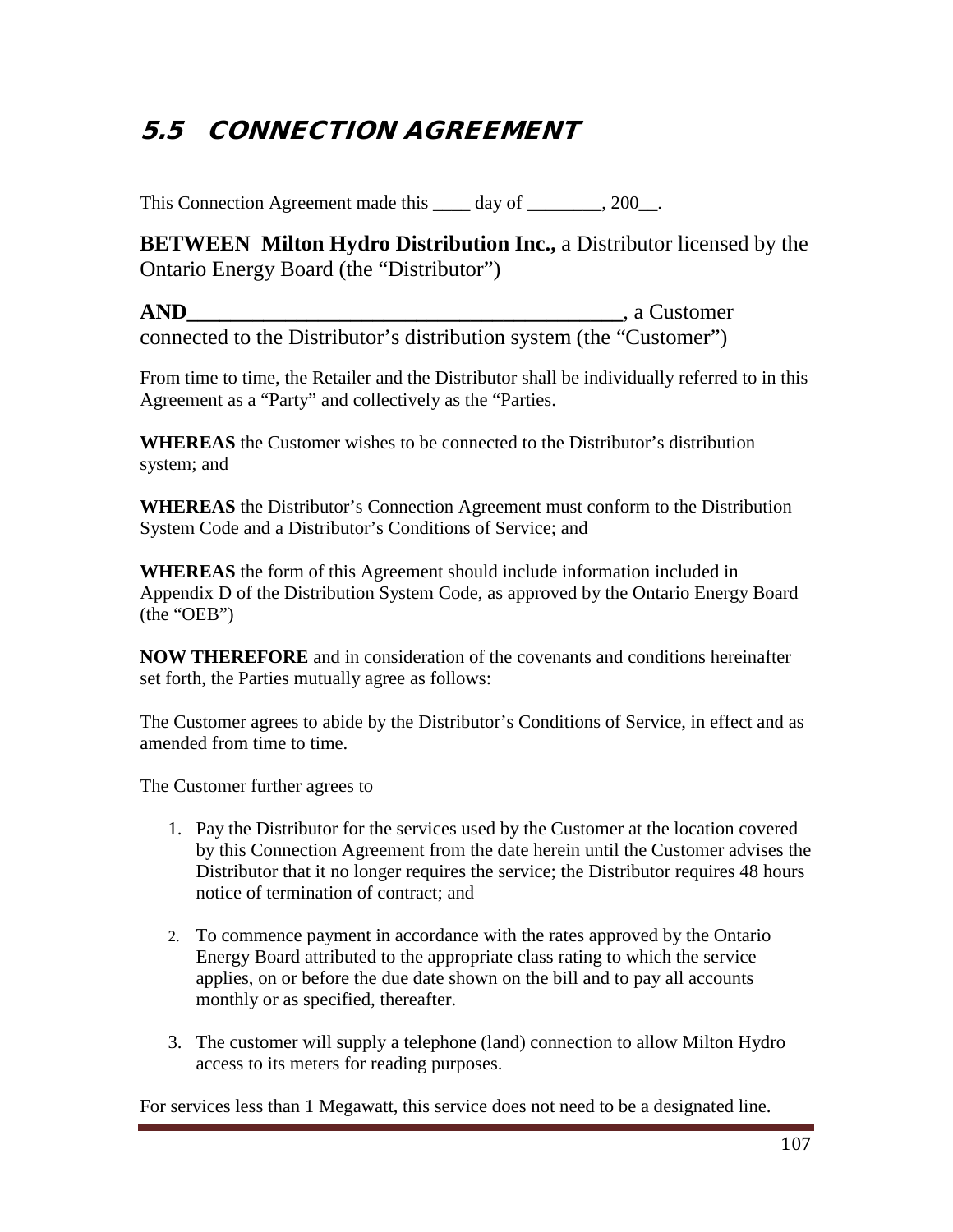Meter rooms with more than four (4) services shall have a designated land line for interrogation at the building owner's expense. Failure to provide telephone communication will result in a monthly probing fee for each and every visit.

#### General Conditions:

#### 5.5.1.1 Space and Access

The Customer agrees to provide suitable space for the Distributor's meters, wires and where necessary poles, cables, transformers and all other appliances and equipment on the said premises and further agrees that no one who is not an agent of the Distributor shall be permitted to remove, inspect or tamper with same, including seals and that the properly authorized agents of the Distributor shall have reasonable access to the said premises for the purpose of reading, examining, preparing or removing their meters, wires, poles, cables, transformers and other appliances and equipment of the Distributor and for the inspection of all the Customer's appliances and wiring.

Where applicable, keys to access meter rooms (and building, if necessary) shall be provided. A security lock box will be supplied by Milton Hydro and mounted by the customer.

#### 5.5.1.2 Responsibility for Equipment

Meters, wires, poles, cables, transformers and all other appliances and equipment of the Distributor on the said premises shall be in the care and at the risk of the Customer and if destroyed or damaged by fire or any other cause whatsoever other than ordinary wear and tear, the Customer shall pay to the Distributor the value of such meters, wires, poles, cables, transformers, appliances and equipment, or the cost of repairing or replacing same.

All main switches are to be left in the "ON" position to allow our meter to function. Disconnection of this switch without Milton Hydro's approval is strictly prohibited.

#### 5.5.1.3 Disconnection

The Customer hereby expressly authorizes and empowers the Distributor at the Distributor's option to remove, at the Distributor's expense, the meter, wires, poles, cables, transformers and all other appliances and equipment owned by the Distributor, and discontinue the supply of electricity and terminate this agreement whenever any bills for the said service are in arrears or upon violation by the Customer of any of the terms and conditions as set out in the Distributor's Conditions of Service. The Distributor shall provide advance notice to the Customer prior to disconnection as outlined in the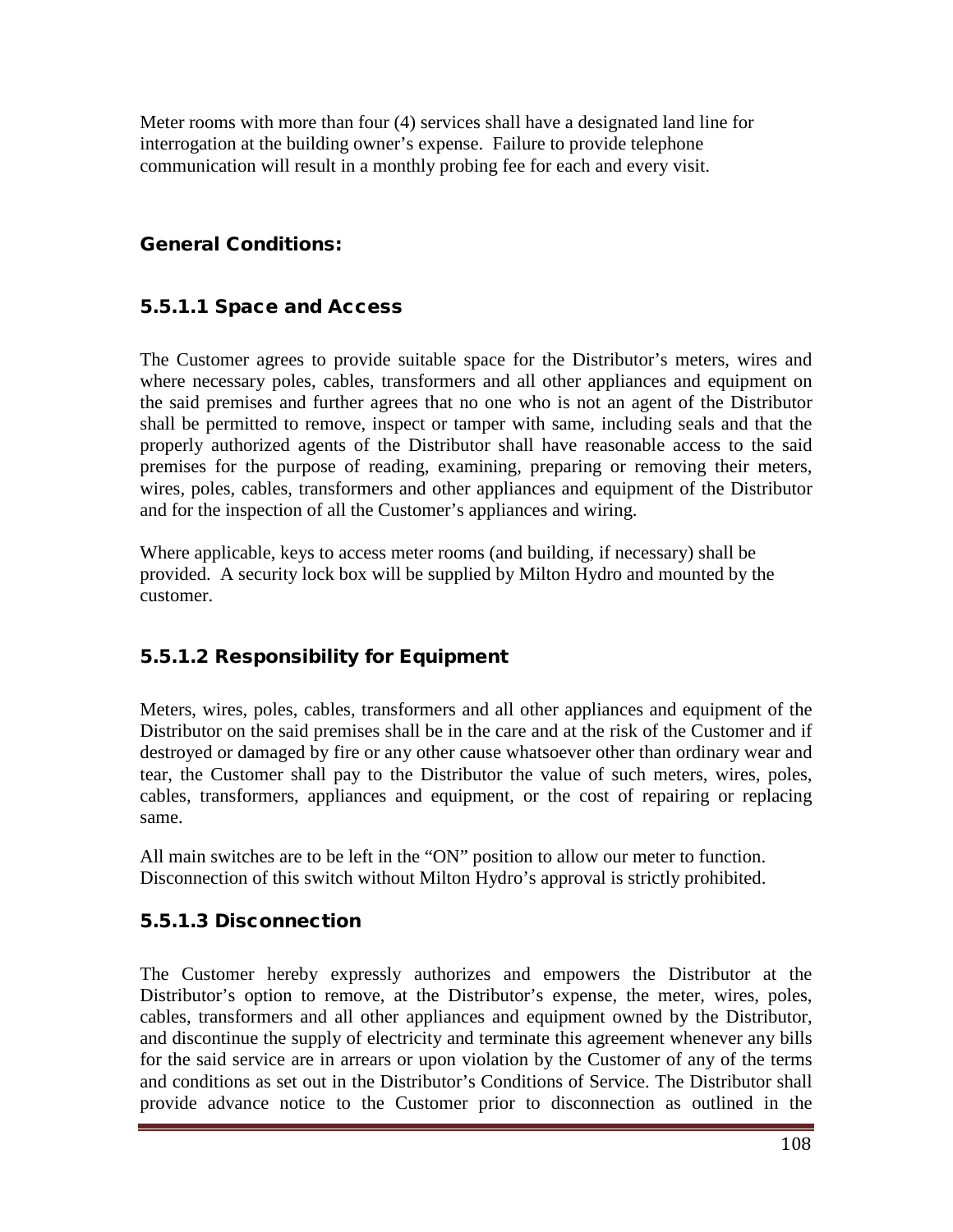Distributor's Conditions of Service.

### 5.5.1.4 Reliability

The Distributor agrees to use reasonable diligence in providing a regular and uninterrupted service but does not guarantee a constant service or the maintenance of unvaried frequency or voltage and will not be liable in damages to the Customer by reason of any failure in respect thereof. It is the Customer's responsibility to provide for the protection of his equipment, from voltage variations, transient operations and single phasing.

# 5.5.1.5 Conditions of Service

The building must be supplied with electrical energy according to the Distributor's Conditions of Supply.

# 5.5.1.6 Binding

This agreement shall not be binding upon the Distributor until accepted by it through a designated officer and shall not be modified or affected by any promise, agreement or representation by any agent or employee of the Distributor unless incorporated in writing into this agreement before such acceptance.

# 5.5.1.7 Maintenance Requirements

The Customer shall maintain the installation in efficient condition with proper devices, according to the requirements and rules of the Electrical Safety Authority (ESA). If the electrical installation is found to be inadequate, the supply of electricity shall be suspended until such time as the above requirements are complied with.

# 5.5.1.8 Security Deposit

The Distributor reserves the right to require security for payment of future charges in accordance with its Security Deposit Policy.

# 5.5.1.9 Termination

This agreement shall continue in force until terminated by notice in writing given by either party hereto thirty days in advance of termination.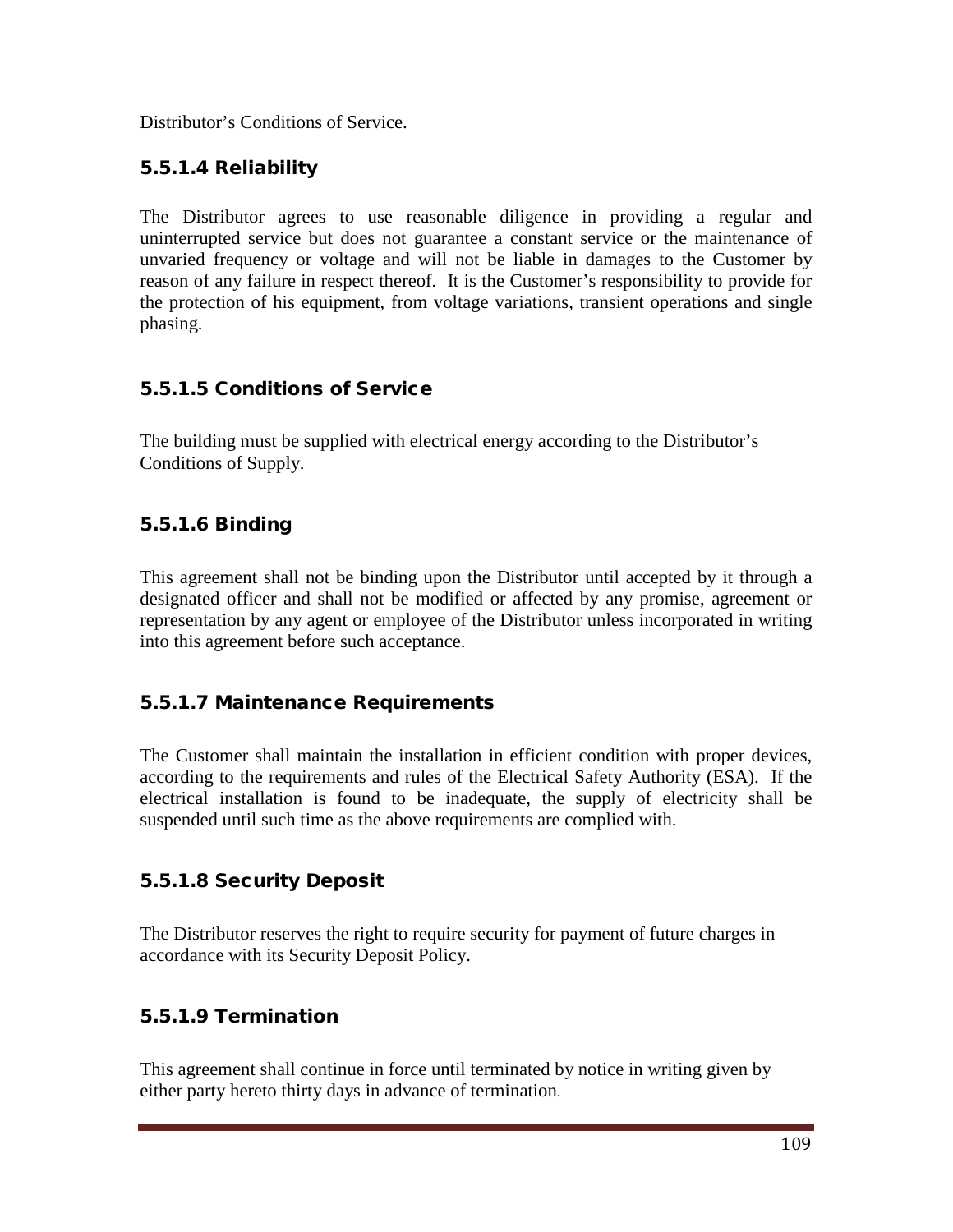#### 5.5.1.10 Successors

It is agreed that the signatures of the parties hereto shall be binding upon their successors or assigns and that the vacating of the premises herein named shall not release the Customer from this agreement except at the option and by written consent of the Distributor.

### 5.5.1.11 Approval of Equipment

All electrical and mechanical equipment such as motors and welders used by the Customer shall be subject to the reasonable approval of the Distributor and the Customer shall so take and use the electrical energy as not to endanger the apparatus of the Distributor or cause any wide or abnormal fluctuations of its line voltage. Where practical, equipment with the highest power factor shall be chosen and motors should be sized to match the load. Equipment performance characteristics shall be in accordance with the Distributor's Conditions of Service.

### 5.5.1.12 Fire or Other Casualty

In case of fire or other casualty occurs in said premises, rendering the premises wholly unfit for occupancy, the supply of electricity shall thereupon be suspended until such time, within said contract period, as the wiring shall have been repaired and approved by the ESA.

This Agreement shall ensure to the benefit of and shall be binding upon the Parties and their respective heirs, executors, administrators, successors and permitted assigns.

IN WITNESS WHEREOF this Agreement has been executed.

Date: Distributor:

........Mary-Jo Corkum, V.P. Finance ........Milton Hydro Distribution Inc.

Date: Signing Officer: Name (please print): Title: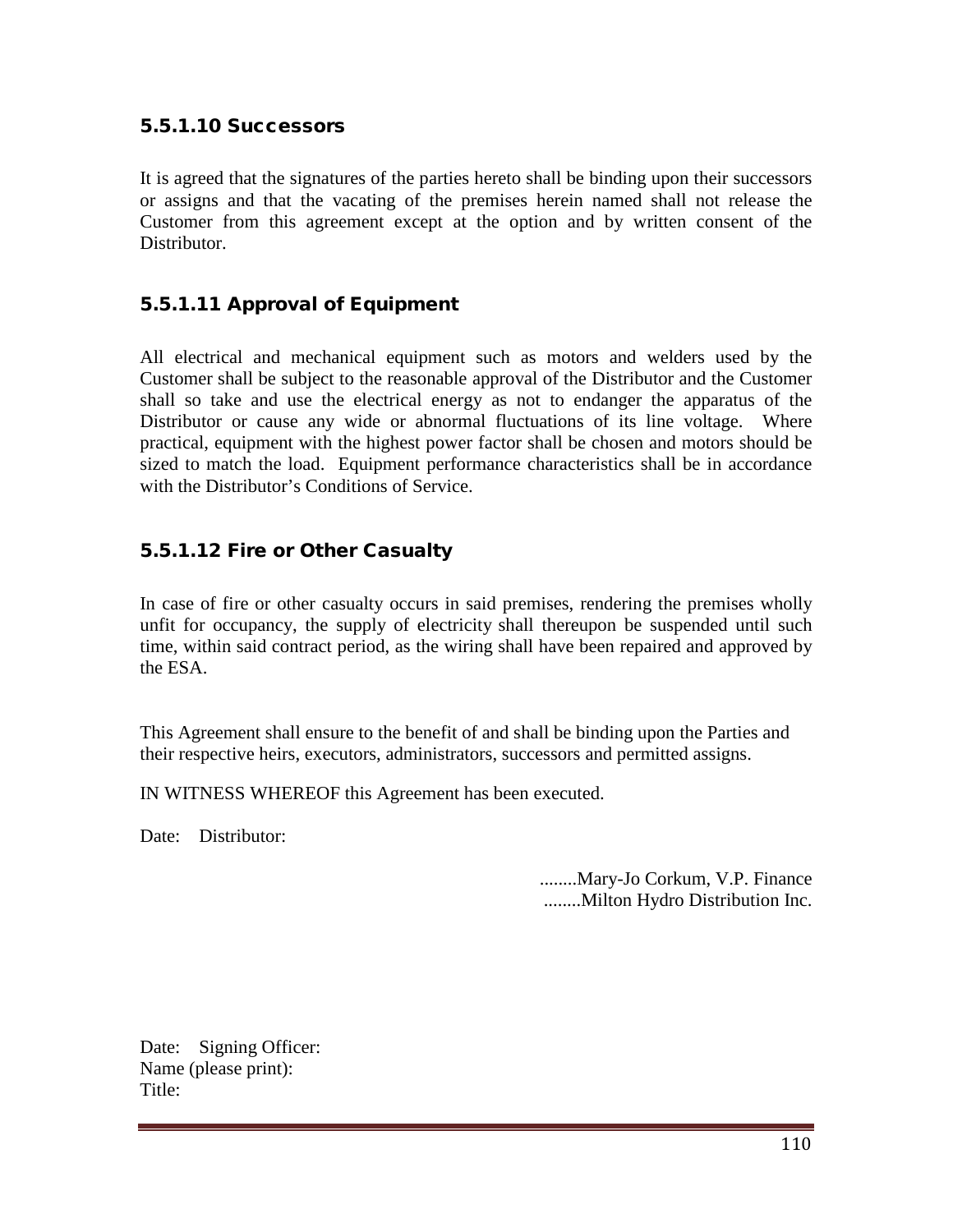# 5.5.1.13 Appendix A

Customer Account Information

The date of your connection must be a weekday (Monday to Friday) and not a holiday. Backdated requests cannot be processed.

| Name on Account *                                                        |        |  |
|--------------------------------------------------------------------------|--------|--|
| Move In Date: $(dd/mm/yyyy)^*$                                           |        |  |
| Are you the tenant or owner of this property? (please check "X") Tenant: |        |  |
|                                                                          | Jwner: |  |

Service Address: (The property address where electricity is being provided.)

| Street Number: *     | Street Name: * |                  |  |
|----------------------|----------------|------------------|--|
| Apt or Unit #:       | $City: *$      |                  |  |
| Postal Code: *       |                |                  |  |
| Bus. Phone Number: * |                | Bus. Fax Number: |  |

Mailing Address:

Please complete this section if you would like your bills mailed to somewhere other than the service address.

| Street Number:     | <b>Street Name:</b> |  |
|--------------------|---------------------|--|
| Apt or Unit $\#$ : | Citv:               |  |
| Province:          | Postal Code:        |  |

#### Contact Information:

| Last Name:*     | First Name: * |  |
|-----------------|---------------|--|
| Title:*         |               |  |
| E-Mail Address: |               |  |
| Telephone:      |               |  |